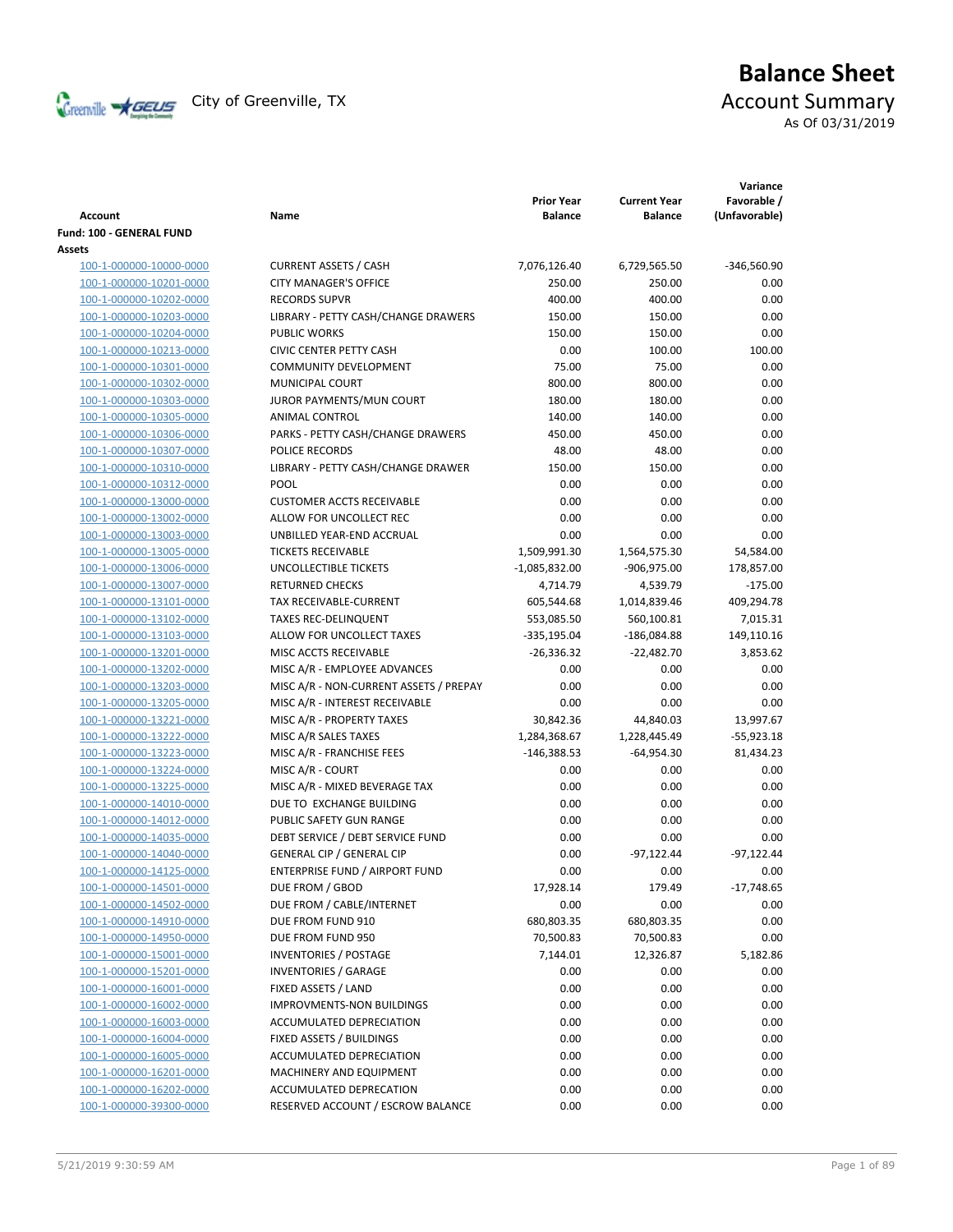**Variance**

|                         |                                             | <b>Prior Year</b> | <b>Current Year</b> | Favorable /   |
|-------------------------|---------------------------------------------|-------------------|---------------------|---------------|
| Account                 | Name                                        | <b>Balance</b>    | <b>Balance</b>      | (Unfavorable) |
| 100-1-000000-91030-0000 | 4A-EDC                                      | 0.00              | 0.00                | 0.00          |
| 100-1-000000-91410-0000 | <b>INVENTORY / MATERIALS &amp; SUPPLIES</b> | 0.00              | 0.00                | 0.00          |
| 100-1-000000-91410-0700 | <b>INVENTORY / PAPER STOCK</b>              | 0.00              | 0.00                | 0.00          |
| 100-1-000000-91430-0000 | NON-CURRENT ASSETS / PREPAYMENTS            | 0.00              | 0.00                | 0.00          |
|                         | <b>Total Assets:</b>                        | 10,250,091.14     | 10,635,990.60       | 385,899.46    |
|                         |                                             |                   |                     |               |
| Liability               |                                             |                   |                     |               |
| 100-1-000000-20101-0000 | <b>ACCOUNTS PAYABLE</b>                     | $-78,968.41$      | $-57,328.67$        | $-21,639.74$  |
| 100-1-000000-20102-0000 | <b>CREDIT CARD PAYABLE</b>                  | 0.00              | 0.00                | 0.00          |
| 100-1-000000-20103-0000 | <b>ACCRUED ACCOUNTS PAYABLE</b>             | 29,682.60         | 29,682.60           | 0.00          |
| 100-1-000000-20114-0000 | <b>INVESTMENT ADVISORY FEES</b>             | 0.00              | 0.00                | 0.00          |
| 100-1-000000-20115-0000 | PD EMP COMMISSION                           | 151.39            | 111.23              | 40.16         |
| 100-1-000000-20116-0000 | POLICE DONATIONS                            | 14,183.60         | 9,655.58            | 4,528.02      |
| 100-1-000000-20117-0000 | <b>FIRE DONATIONS</b>                       | 11,385.98         | 6,759.00            | 4,626.98      |
| 100-1-000000-20118-0000 | <b>COMBAT CHALLENGE</b>                     | 804.06            | 804.06              | 0.00          |
| 100-1-000000-20119-0000 | <b>CEMETERIES DONATIONS</b>                 | 61.79             | 61.79               | 0.00          |
| 100-1-000000-20120-0000 | <b>LIBRARY DONATIONS</b>                    | 15,859.13         | 7,935.39            | 7,923.74      |
| 100-1-000000-20121-0000 | <b>ANIMAL SHELTER DONATIONS</b>             | 1,041.85          | 681.85              | 360.00        |
| 100-1-000000-20122-0000 | <b>PARKS DONATIONS</b>                      | 1,716.03          | 3,071.03            | $-1,355.00$   |
| 100-1-000000-20125-0000 | SALES TAX PAYABLE / IN THE CITY             | 17.81             | 16.59               | 1.22          |
|                         |                                             |                   |                     |               |
| 100-1-000000-20127-0000 | STATE COURT COST/FEE PAYB                   | 85,141.32         | 56,526.20           | 28,615.12     |
| 100-1-000000-20128-0000 | SEATBELT&CHILD RESTRAINT                    | 8,324.12          | 8,138.94            | 185.18        |
| 100-1-000000-20129-0000 | MUNICIPAL COURT CLEARING                    | 1,097.10          | $-243.90$           | 1,341.00      |
| 100-1-000000-20130-0000 | <b>3RD PARTY FTA FEE PAYABLE</b>            | 660.48            | 648.06              | 12.42         |
| 100-1-000000-20131-0000 | REFUNDS / OVERPAYMENTS                      | $-122.70$         | $-120.70$           | $-2.00$       |
| 100-1-000000-20132-0000 | <b>COURT COLL AGENCY FEES</b>               | 2,947.82          | 3,042.70            | $-94.88$      |
| 100-1-000000-20136-0000 | <b>ATTORNEY COLLECTION FEES</b>             | 0.00              | 0.00                | 0.00          |
| 100-1-000000-20137-0000 | PLAT FILING FEES PAYABLE                    | 25,373.74         | 28,112.74           | $-2,739.00$   |
| 100-1-000000-20138-0000 | COMMUNITY DEV TRUST ACCT                    | 2,048.50          | 1,498.50            | 550.00        |
| 100-1-000000-20139-0000 | RETAINAGES PAYABLE                          | 0.00              | 0.00                | 0.00          |
| 100-1-000000-20141-0000 | <b>TELEPHONE CLEARING</b>                   | 5,688.92          | 5,539.66            | 149.26        |
| 100-1-000000-20143-0000 | POLICE PROPERTY ROOM CLEARING               | 10,775.99         | 11,970.93           | $-1,194.94$   |
| 100-1-000000-20146-0000 | MAIN ST / FARMERS MRKT RESALE               | $-0.88$           | 4.12                | $-5.00$       |
| 100-1-000000-20147-0000 | YMCA REGISTRATIONS                          | 0.00              | 0.00                | 0.00          |
| 100-1-000000-20155-0000 | MAIN STREET - DONATIONS                     | 417.02            | 17.02               | 400.00        |
| 100-1-000000-20160-0000 | <b>UNAPPLIED CREDIT</b>                     | 0.00              | 0.00                | 0.00          |
| 100-1-000000-20201-0000 | <b>DEFERRED REVENUE</b>                     | 0.00              | 0.00                | 0.00          |
| 100-1-000000-20203-0000 | <b>DEFERRED TAX REVENUE</b>                 | 801,757.94        | 1,367,178.02        | $-565,420.08$ |
| 100-1-000000-20204-0000 | DEFERRED TICKET REVENUE                     | 353,466.30        | 545,501.30          | $-192,035.00$ |
| 100-1-000000-21040-0000 | DUE TO / GENERAL CIP FUND                   | 0.00              | 0.00                | 0.00          |
| 100-1-000000-21201-0000 | DUE TO / CENTRAL SERVICE FUND               | 0.00              | 0.00                | 0.00          |
| 100-1-000000-21401-0000 | DUE TO / ELECTRIC OPERATING FUND            | 0.00              | 0.00                | 0.00          |
| 100-1-000000-21506-0000 | DUE TO / 4A-EDC                             | 60,526.02         | 59,977.31           | 548.71        |
| 100-1-000000-21507-0000 | DUE TO / BOARD OF DEVELOPMENT               | $-23,085.30$      | 131,839.77          | -154,925.07   |
| 100-1-000000-22001-0000 | SALARIES PAYABLE                            | 562,350.41        | 514,786.62          | 47,563.79     |
| 100-1-000000-23001-0000 | CAPITAL LEASE PAYABLE                       | 0.00              | 0.00                | 0.00          |
| 100-1-000000-23101-0000 | <b>CAPITAL LEASE PAYABLE</b>                | 0.00              | 0.00                | 0.00          |
| 100-1-000000-24001-0000 | O/S CHECKS PAYABLE                          | 0.00              | $-11,755.77$        | 11,755.77     |
| 100-1-000000-24004-0000 | INTEREST PAYABLE ON DEP                     | 0.00              | 0.00                | 0.00          |
| 100-1-000000-24007-0000 | <b>BILLED DEPOSITS SUSPENSE</b>             | 0.00              | 0.00                | 0.00          |
| 100-1-000000-24008-0000 | <b>CUSTOMER DEPOSITS / ANIMAL SHELTER</b>   | 0.00              | 0.00                | 0.00          |
| 100-1-000000-24009-0000 | LIBRARY MEETING ROOM DEPOSITS               | 616.20            | 616.20              | 0.00          |
|                         | <b>CIVIC CENTER DEPOSITS</b>                |                   |                     |               |
| 100-1-000000-24010-0000 |                                             | 0.00              | 0.00                | 0.00          |
| 100-1-000000-24011-0000 | <b>AUDITORIUM DEPOSITS</b>                  | 0.00              | 0.00                | 0.00          |
| 100-1-000000-26001-0000 | COMPENSATED ABSENCES PAY                    | 0.00              | 0.00                | 0.00          |
| 100-1-000000-29000-0000 | MISC LIABILITY - GREENVILLE ENERGY LLC      | 0.00              | 0.00                | 0.00          |
| 100-1-000000-29001-0000 | RESALE                                      | 0.00              | 0.00                | 0.00          |
| 100-1-000000-29300-0000 | <b>ENCUMBRANCE SUMMARY</b>                  | 0.00              | 0.00                | 0.00          |
| 100-1-000000-29400-0000 | RESERVED ACCOUNT / ENCUMBRANCES             | 0.00              | 0.00                | 0.00          |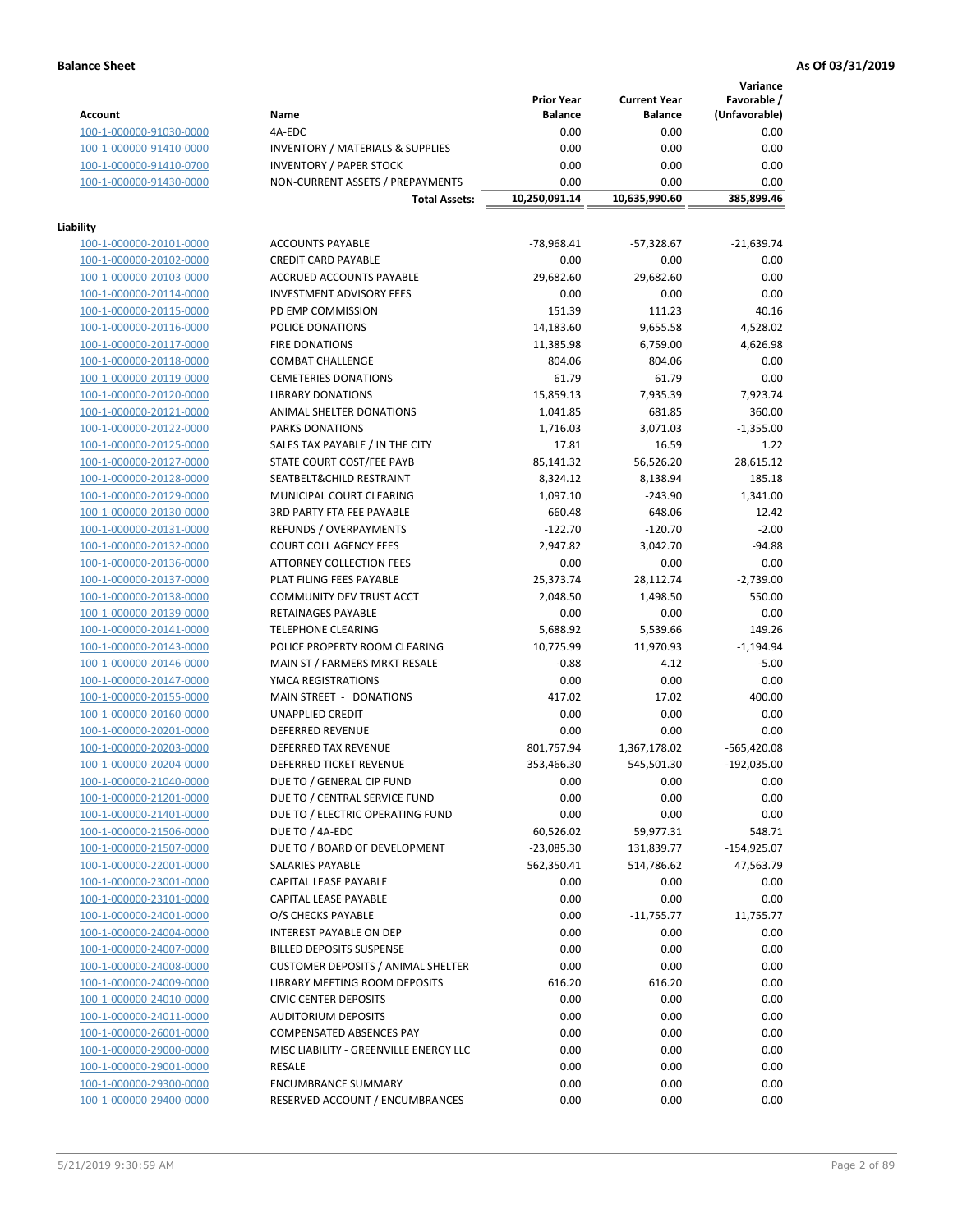| <b>Account</b>                        | <b>Name</b>                                              | <b>Prior Year</b><br><b>Balance</b> | <b>Current Year</b><br><b>Balance</b> | Variance<br>Favorable /<br>(Unfavorable) |
|---------------------------------------|----------------------------------------------------------|-------------------------------------|---------------------------------------|------------------------------------------|
| 100-1-000000-29400-0900               | RESERVED ACCOUNT / ENCUMBRANCES                          | 0.00                                | 0.00                                  | 0.00                                     |
| 100-1-000000-92190-1202               | <b>LABORATORY CLEARING</b>                               | 0.00                                | 0.00                                  | 0.00                                     |
| 100-1-000000-92191-0000               | <b>SPONSORS - PARKS</b>                                  | 0.00                                | 0.00                                  | 0.00                                     |
| 100-1-000000-92200-0000               | MISCELLANEOUS LIABILITIES                                | 0.00                                | 0.00                                  | 0.00                                     |
| 100-1-000000-92270-1600               | <b>CREDIT CARD FEES PAYABLE</b>                          | 0.00                                | 0.00                                  | 0.00                                     |
|                                       | <b>Total Liability:</b>                                  | 1,893,918.83                        | 2,724,728.17                          | -830,809.34                              |
| <b>Equity</b>                         |                                                          |                                     |                                       |                                          |
| 100-1-000000-39000-0000               | UNRESERVED-FUND BALANCE                                  | 5,189,230.97                        | 4,923,623.10                          | $-265,607.87$                            |
|                                       | <b>Total Beginning Equity:</b>                           | 5,189,230.97                        | 4,923,623.10                          | -265,607.87                              |
| <b>Total Revenue</b>                  |                                                          | 15,421,093.41                       | 15,632,033.04                         | 210,939.63                               |
| <b>Total Expense</b>                  |                                                          | 12,254,151.91                       | 12,644,393.55                         | $-390,241.64$                            |
| <b>Revenues Over/(Under) Expenses</b> |                                                          | 3,166,941.50                        | 2.987.639.49                          | $-179,302.01$                            |
|                                       | <b>Total Equity and Current Surplus (Deficit):</b>       | 8,356,172.47                        | 7,911,262.59                          | -444,909.88                              |
|                                       | Total Liabilities, Equity and Current Surplus (Deficit): | 10,250,091.30                       | 10,635,990.76                         | 385,899.46                               |
|                                       | *** FUND 100 OUT OF BALANCE ***                          | $-0.16$                             | $-0.16$                               | 0.00                                     |

**\*\*\*Warning: Account Authorization is turned on. Please run the Unauthorized Account Listing Report to see if you are out of balance due to missing accounts \*\*\***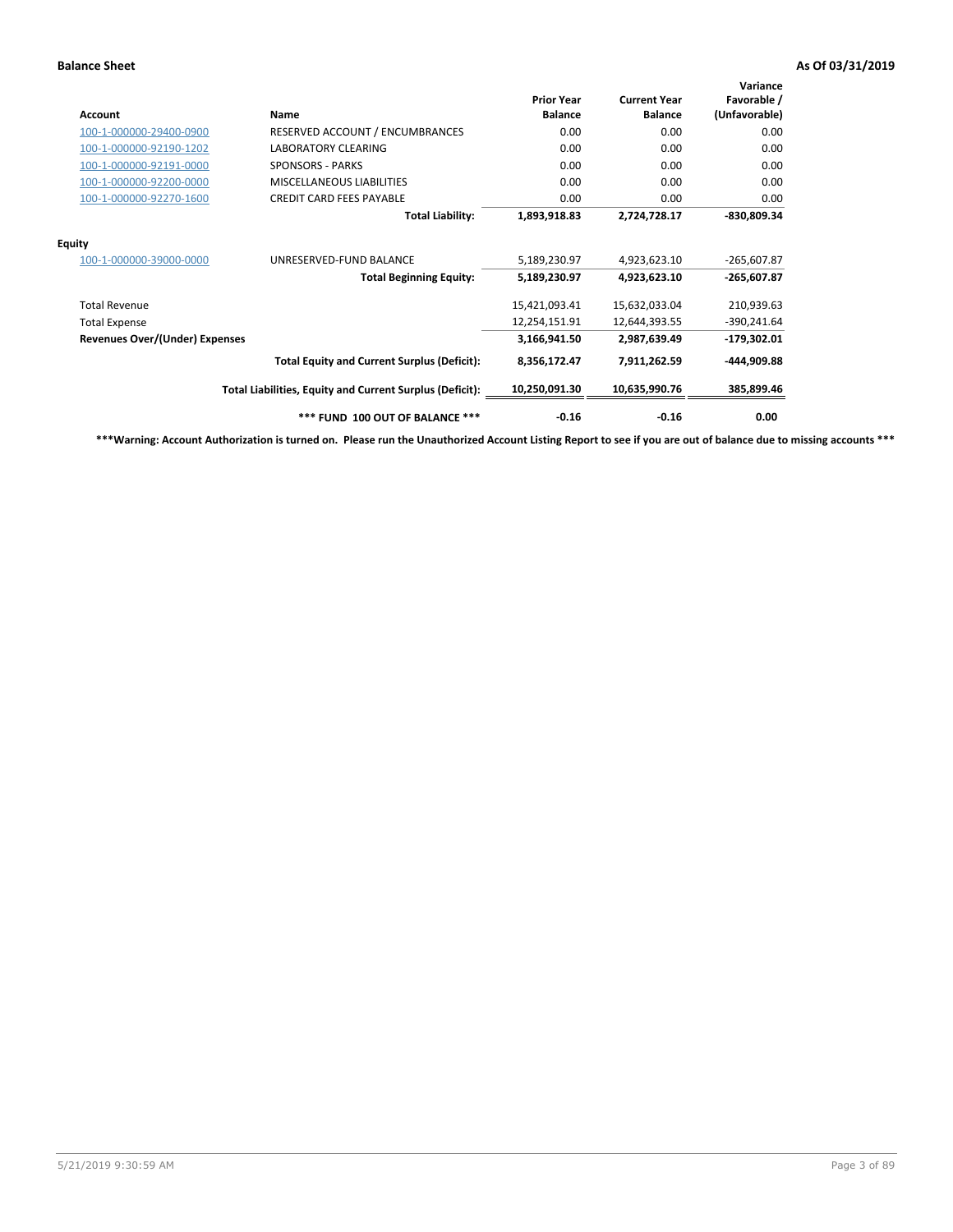| <b>Account</b>                                            | Name                                                     | <b>Prior Year</b><br><b>Balance</b> | <b>Current Year</b><br><b>Balance</b> | Variance<br>Favorable /<br>(Unfavorable) |
|-----------------------------------------------------------|----------------------------------------------------------|-------------------------------------|---------------------------------------|------------------------------------------|
| <b>Fund: 101 - MUNICIPAL COURT BUILDING SECURITY FEES</b> |                                                          |                                     |                                       |                                          |
| <b>Assets</b>                                             |                                                          |                                     |                                       |                                          |
| 101-1-000000-10000-0000                                   | <b>CURRENT ASSETS / CASH</b>                             | 52,951.02                           | 60,862.75                             | 7,911.73                                 |
| 101-1-000000-13201-0000                                   | MISC ACCTS RECEIVABLE                                    | 0.00                                | 0.00                                  | 0.00                                     |
| 101-1-000000-13203-0000                                   | NON-CURRENT ASSETS / PREPAYMENTS                         | 0.00                                | 0.00                                  | 0.00                                     |
| 101-1-000000-13205-0000                                   | <b>INTEREST RECEIVABLE</b>                               | 0.00                                | 0.00                                  | 0.00                                     |
|                                                           | <b>Total Assets:</b>                                     | 52,951.02                           | 60,862.75                             | 7,911.73                                 |
| Liability                                                 |                                                          |                                     |                                       |                                          |
| 101-1-000000-20101-0000                                   | <b>ACCOUNTS PAYABLE</b>                                  | 0.00                                | 0.00                                  | 0.00                                     |
| 101-1-000000-20102-0000                                   | <b>CREDIT CARD PAYABLE</b>                               | 0.00                                | 0.00                                  | 0.00                                     |
| 101-1-000000-20103-0000                                   | <b>ACCRUED ACCOUNTS PAYABLE</b>                          | 0.00                                | 0.00                                  | 0.00                                     |
| 101-1-000000-29300-0000                                   | <b>ENCUMBRANCE SUMMARY</b>                               | 0.00                                | 0.00                                  | 0.00                                     |
| 101-1-000000-29400-0000                                   | RESERVED ACCOUNT / ENCUMBRANCES                          | 0.00                                | 0.00                                  | 0.00                                     |
|                                                           | <b>Total Liability:</b>                                  | 0.00                                | 0.00                                  | 0.00                                     |
| <b>Equity</b>                                             |                                                          |                                     |                                       |                                          |
| 101-1-000000-39000-0000                                   | UNRESERVED-FUND BALANCE                                  | 48,740.74                           | 57,435.04                             | 8,694.30                                 |
|                                                           | <b>Total Beginning Equity:</b>                           | 48,740.74                           | 57,435.04                             | 8,694.30                                 |
| <b>Total Revenue</b>                                      |                                                          | 4,893.42                            | 3,440.76                              | $-1,452.66$                              |
| <b>Total Expense</b>                                      |                                                          | 683.14                              | 13.05                                 | 670.09                                   |
| <b>Revenues Over/(Under) Expenses</b>                     |                                                          | 4,210.28                            | 3,427.71                              | $-782.57$                                |
|                                                           | <b>Total Equity and Current Surplus (Deficit):</b>       | 52,951.02                           | 60,862.75                             | 7,911.73                                 |
|                                                           | Total Liabilities, Equity and Current Surplus (Deficit): | 52,951.02                           | 60,862.75                             | 7,911.73                                 |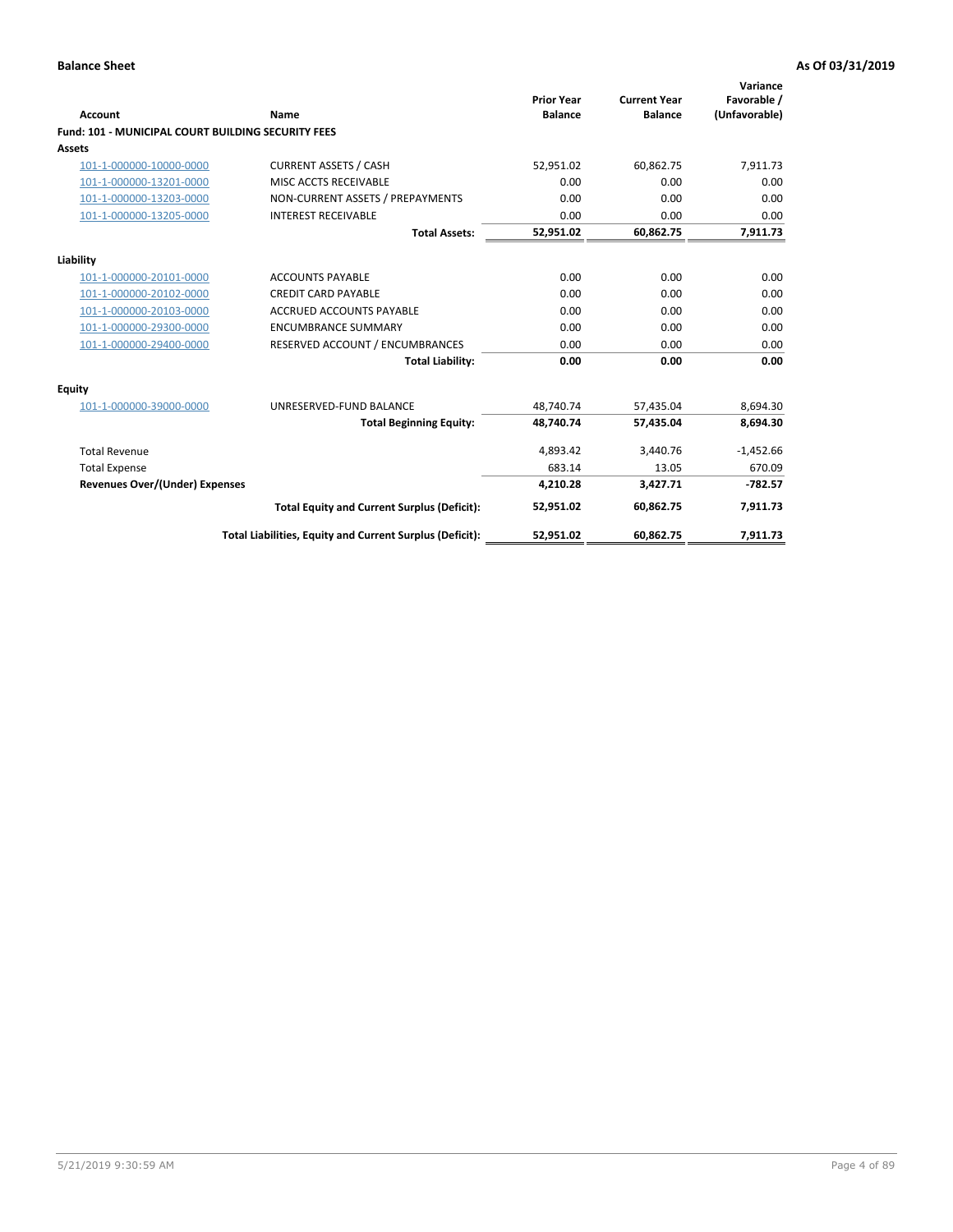| <b>Account</b>                               | <b>Name</b>                                              | <b>Prior Year</b><br><b>Balance</b> | <b>Current Year</b><br><b>Balance</b> | Variance<br>Favorable /<br>(Unfavorable) |
|----------------------------------------------|----------------------------------------------------------|-------------------------------------|---------------------------------------|------------------------------------------|
| <b>Fund: 102 - MUNICIPAL COURT TECH FUND</b> |                                                          |                                     |                                       |                                          |
| Assets                                       |                                                          |                                     |                                       |                                          |
| 102-1-000000-10000-0000                      | <b>CURRENT ASSETS / CASH</b>                             | 28,847.35                           | 38,772.51                             | 9,925.16                                 |
| 102-1-000000-13201-0000                      | MISC ACCTS RECEIVABLE                                    | 0.00                                | 0.00                                  | 0.00                                     |
|                                              | <b>Total Assets:</b>                                     | 28,847.35                           | 38,772.51                             | 9,925.16                                 |
| Liability                                    |                                                          |                                     |                                       |                                          |
| 102-1-000000-20101-0000                      | <b>ACCOUNTS PAYABLE</b>                                  | 0.00                                | 0.00                                  | 0.00                                     |
| 102-1-000000-20102-0000                      | <b>CREDIT CARD PAYABLE</b>                               | 0.00                                | 0.00                                  | 0.00                                     |
| 102-1-000000-20103-0000                      | <b>ACCRUED ACCOUNTS PAYABLE</b>                          | 0.00                                | 0.00                                  | 0.00                                     |
| 102-1-000000-23001-0000                      | <b>CAPITAL LEASE PAYABLE</b>                             | 0.00                                | 0.00                                  | 0.00                                     |
| 102-1-000000-23101-0000                      | <b>CAPITAL LEASE PAYABLE</b>                             | 0.00                                | 0.00                                  | 0.00                                     |
| 102-1-000000-29300-0000                      | <b>ENCUMBRANCE SUMMARY</b>                               | 0.00                                | 0.00                                  | 0.00                                     |
| 102-1-000000-29400-0000                      | RESERVED ACCOUNT / ENCUMBRANCES                          | 0.00                                | 0.00                                  | 0.00                                     |
|                                              | <b>Total Liability:</b>                                  | 0.00                                | 0.00                                  | 0.00                                     |
| Equity                                       |                                                          |                                     |                                       |                                          |
| 102-1-000000-39000-0000                      | UNRESERVED-FUND BALANCE                                  | 22,395.61                           | 34,640.94                             | 12,245.33                                |
|                                              | <b>Total Beginning Equity:</b>                           | 22,395.61                           | 34,640.94                             | 12,245.33                                |
| <b>Total Revenue</b>                         |                                                          | 6,455.80                            | 4,139.51                              | $-2,316.29$                              |
| <b>Total Expense</b>                         |                                                          | 4.06                                | 7.94                                  | $-3.88$                                  |
| <b>Revenues Over/(Under) Expenses</b>        |                                                          | 6,451.74                            | 4,131.57                              | $-2,320.17$                              |
|                                              | <b>Total Equity and Current Surplus (Deficit):</b>       | 28,847.35                           | 38,772.51                             | 9,925.16                                 |
|                                              | Total Liabilities, Equity and Current Surplus (Deficit): | 28,847.35                           | 38,772.51                             | 9,925.16                                 |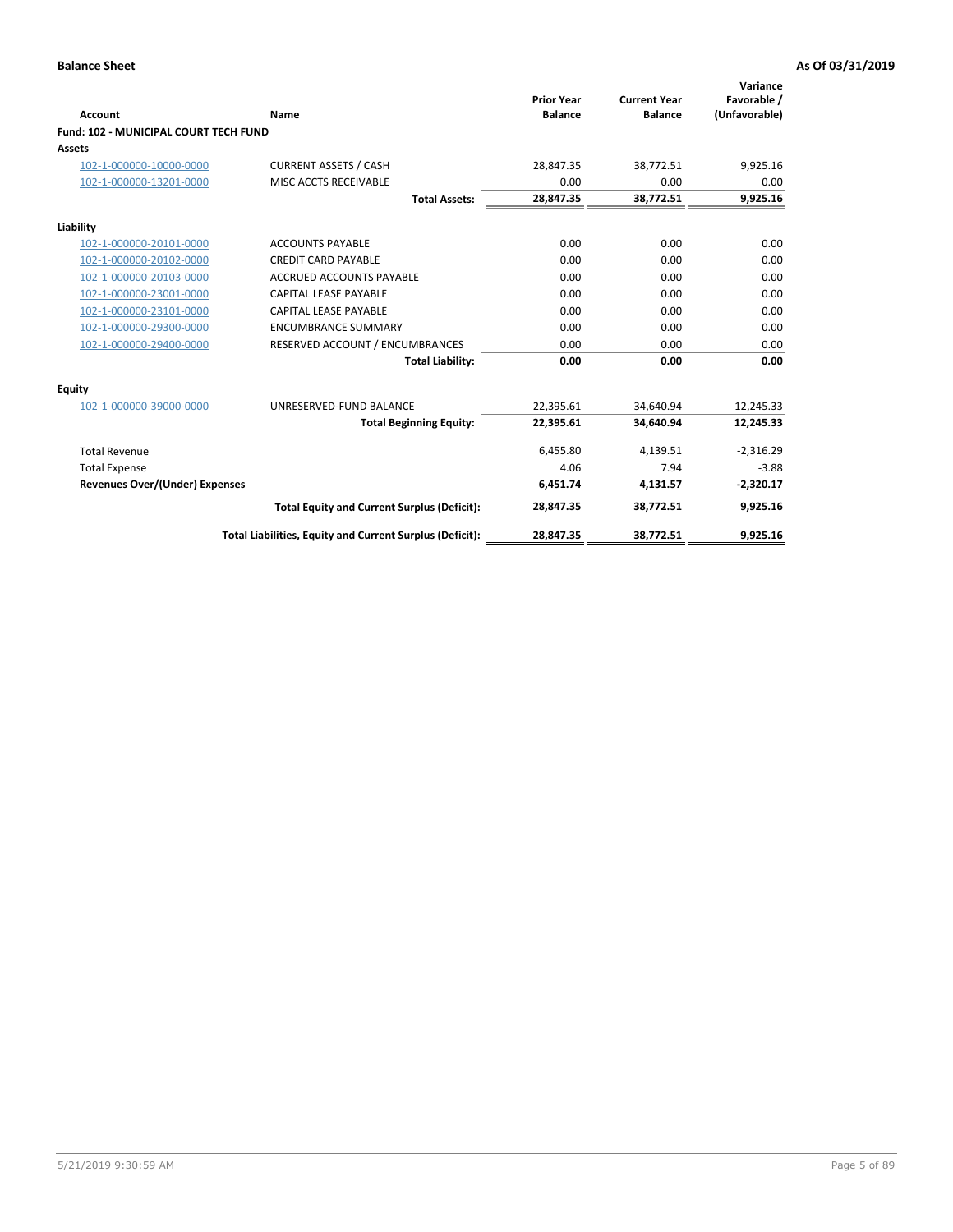| <b>Account</b>                                       | Name                                                     | <b>Prior Year</b><br><b>Balance</b> | <b>Current Year</b><br><b>Balance</b> | Variance<br>Favorable /<br>(Unfavorable) |
|------------------------------------------------------|----------------------------------------------------------|-------------------------------------|---------------------------------------|------------------------------------------|
| <b>Fund: 103 - MUNICIPAL COURT CHILD SAFETY FUND</b> |                                                          |                                     |                                       |                                          |
| <b>Assets</b>                                        |                                                          |                                     |                                       |                                          |
| 103-1-000000-10000-0000                              | <b>CURRENT ASSETS / CASH</b>                             | 12,492.91                           | 12,836.22                             | 343.31                                   |
| 103-1-000000-13201-0000                              | MISC ACCTS RECEIVABLE                                    | 0.00                                | 0.00                                  | 0.00                                     |
| 103-1-000000-13203-0000                              | NON-CURRENT ASSETS / PREPAYMENTS                         | 0.00                                | 0.00                                  | 0.00                                     |
| 103-1-000000-13205-0000                              | <b>INTEREST RECEIVABLE</b>                               | 0.00                                | 0.00                                  | 0.00                                     |
|                                                      | <b>Total Assets:</b>                                     | 12,492.91                           | 12,836.22                             | 343.31                                   |
| Liability                                            |                                                          |                                     |                                       |                                          |
| 103-1-000000-20101-0000                              | <b>ACCOUNTS PAYABLE</b>                                  | 0.00                                | 0.00                                  | 0.00                                     |
| 103-1-000000-20103-0000                              | <b>ACCRUED ACCOUNTS PAYABLE</b>                          | 0.00                                | 0.00                                  | 0.00                                     |
|                                                      | <b>Total Liability:</b>                                  | 0.00                                | 0.00                                  | 0.00                                     |
| Equity                                               |                                                          |                                     |                                       |                                          |
| 103-1-000000-39000-0000                              | UNRESERVED-FUND BALANCE                                  | 19,143.89                           | 12,648.91                             | $-6,494.98$                              |
|                                                      | <b>Total Beginning Equity:</b>                           | 19,143.89                           | 12.648.91                             | $-6.494.98$                              |
| <b>Total Revenue</b>                                 |                                                          | 6,411.16                            | 5,907.62                              | $-503.54$                                |
| <b>Total Expense</b>                                 |                                                          | 13,062.14                           | 5,720.31                              | 7,341.83                                 |
| <b>Revenues Over/(Under) Expenses</b>                |                                                          | $-6,650.98$                         | 187.31                                | 6,838.29                                 |
|                                                      | <b>Total Equity and Current Surplus (Deficit):</b>       | 12,492.91                           | 12,836.22                             | 343.31                                   |
|                                                      | Total Liabilities, Equity and Current Surplus (Deficit): | 12,492.91                           | 12,836.22                             | 343.31                                   |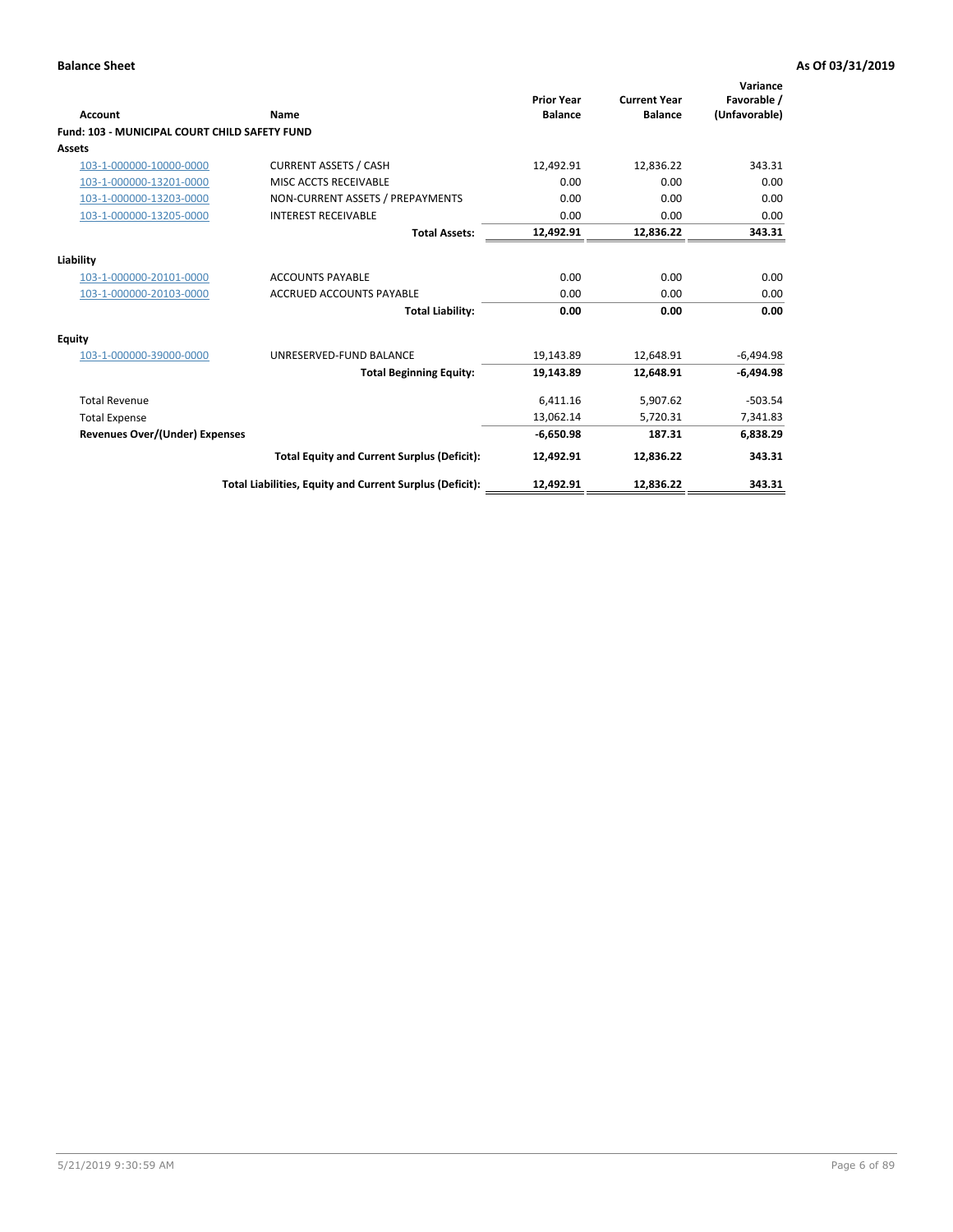|                                                    |                                                          |                                     |                                       | Variance                     |
|----------------------------------------------------|----------------------------------------------------------|-------------------------------------|---------------------------------------|------------------------------|
| <b>Account</b>                                     | Name                                                     | <b>Prior Year</b><br><b>Balance</b> | <b>Current Year</b><br><b>Balance</b> | Favorable /<br>(Unfavorable) |
| <b>Fund: 110 - EXCHANGE BUILDING FUND</b>          |                                                          |                                     |                                       |                              |
| Assets                                             |                                                          |                                     |                                       |                              |
| 110-1-000000-10000-0000                            | <b>CURRENT ASSETS / CASH</b>                             | -533,019.77                         | $-533,019.77$                         | 0.00                         |
| 110-1-000000-13201-0000                            | MISC ACCTS RECEIVABLE                                    | 0.00                                | 0.00                                  | 0.00                         |
| 110-1-000000-13203-0000                            | NON-CURRENT ASSETS / PREPAYMENTS                         | 0.00                                | 0.00                                  | 0.00                         |
| 110-1-000000-13205-0000                            | <b>INTEREST RECEIVABLE</b>                               | 0.00                                | 0.00                                  | 0.00                         |
| 110-1-000000-14100-0000                            | DUE FROM FUND 100                                        | 0.00                                | 0.00                                  | 0.00                         |
| 110-1-000000-16001-0000                            | FIXED ASSETS / LAND                                      | 0.00                                | 0.00                                  | 0.00                         |
| 110-1-000000-16002-0000                            | <b>IMPROVMENTS-NON BUILDINGS</b>                         | 0.00                                | 0.00                                  | 0.00                         |
| 110-1-000000-16003-0000                            | ACCUMULATED DEPRECIATION                                 | 0.00                                | 0.00                                  | 0.00                         |
| 110-1-000000-16004-0000                            | FIXED ASSETS / BUILDINGS                                 | 0.00                                | 0.00                                  | 0.00                         |
| 110-1-000000-16005-0000                            | ACCUMULATED DEPRECIATION                                 | 0.00                                | 0.00                                  | 0.00                         |
| 110-1-000000-16201-0000                            | <b>MACHINERY AND EQUIPMENT</b>                           | 0.00                                | 0.00                                  | 0.00                         |
| 110-1-000000-16202-0000                            | ACCUMULATED DEPRECATION                                  | 0.00                                | 0.00                                  | 0.00                         |
| 110-1-000000-16301-0000                            | FIXED ASSETS / C W I P                                   | 0.00                                | 0.00                                  | 0.00                         |
|                                                    | <b>Total Assets:</b>                                     | $-533,019.77$                       | -533,019.77                           | 0.00                         |
| Liability                                          |                                                          |                                     |                                       |                              |
| 110-1-000000-20101-0000                            | <b>ACCOUNTS PAYABLE</b>                                  | 0.00                                | 0.00                                  | 0.00                         |
| 110-1-000000-20102-0000                            | <b>CREDIT CARD PAYABLE</b>                               | 0.00                                | 0.00                                  | 0.00                         |
| 110-1-000000-20103-0000                            | ACCRUED ACCOUNTS PAYABLE                                 | 0.00                                | 0.00                                  | 0.00                         |
| 110-1-000000-20109-0000                            | MISCELLANEOUS LIABILITIES                                | 0.00                                | 0.00                                  | 0.00                         |
| 110-1-000000-20110-0000                            | REVENUE BONDS PAYABLE                                    | 0.00                                | 0.00                                  | 0.00                         |
| 110-1-000000-20112-0000                            | <b>ACCRUED INTEREST PAYABLE</b>                          | 0.00                                | 0.00                                  | 0.00                         |
| 110-1-000000-20141-0000                            | <b>TELEPHONE CLEARING</b>                                | 0.00                                | 0.00                                  | 0.00                         |
| 110-1-000000-20160-0000                            | <b>UNAPPLIED CREDIT</b>                                  | 0.00                                | 0.00                                  | 0.00                         |
| 110-1-000000-20201-0000                            | <b>DEFERRED REVENUE</b>                                  | 0.00                                | 0.00                                  | 0.00                         |
| 110-1-000000-21001-0000                            | <b>GENERAL FUND / GENERAL FUND</b>                       | 0.00                                | 0.00                                  | 0.00                         |
| 110-1-000000-22001-0000                            | SALARIES PAYABLE                                         | 0.00                                | 0.00                                  | 0.00                         |
| 110-1-000000-22002-0000                            | <b>VACATION/SICK PAYABLE</b>                             | 0.00                                | 0.00                                  | 0.00                         |
| 110-1-000000-26001-0000                            | <b>OBLIG FOR COMP ABSENCES</b>                           | 0.00                                | 0.00                                  | 0.00                         |
| 110-1-000000-26102-0000                            | REVENUE BONDS PAYABLE                                    | 0.00                                | 0.00                                  | 0.00                         |
| 110-1-000000-27001-0000                            | <b>CONTRIBUTED CAPITAL</b>                               | 0.00                                | 0.00                                  | 0.00                         |
| 110-1-000000-29300-0000                            | <b>ENCUMBRANCE SUMMARY</b>                               | 0.00                                | 0.00                                  | 0.00                         |
| 110-1-000000-29400-0100                            | RESERVED ACCOUNT / ENCUMBRANCES                          | 0.00                                | 0.00                                  | 0.00                         |
|                                                    | <b>Total Liability:</b>                                  | 0.00                                | 0.00                                  | 0.00                         |
|                                                    |                                                          |                                     |                                       |                              |
| <b>Equity</b>                                      | UNRESERVED-FUND BALANCE                                  | 0.00                                | 0.00                                  | 0.00                         |
| 110-1-000000-39000-0000<br>110-1-000000-39100-0000 | UNRESERVED-RET. EARNINGS                                 | -533,019.77                         | -533,019.77                           | 0.00                         |
|                                                    | <b>Total Beginning Equity:</b>                           | -533,019.77                         | -533,019.77                           | 0.00                         |
|                                                    |                                                          |                                     |                                       |                              |
| <b>Total Revenue</b>                               |                                                          | 0.00                                | 0.00                                  | 0.00                         |
| <b>Total Expense</b>                               |                                                          | 0.00                                | 0.00                                  | 0.00                         |
| <b>Revenues Over/(Under) Expenses</b>              |                                                          | 0.00                                | 0.00                                  | 0.00                         |
|                                                    | <b>Total Equity and Current Surplus (Deficit):</b>       | -533,019.77                         | -533,019.77                           | 0.00                         |
|                                                    | Total Liabilities, Equity and Current Surplus (Deficit): | -533,019.77                         | -533,019.77                           | 0.00                         |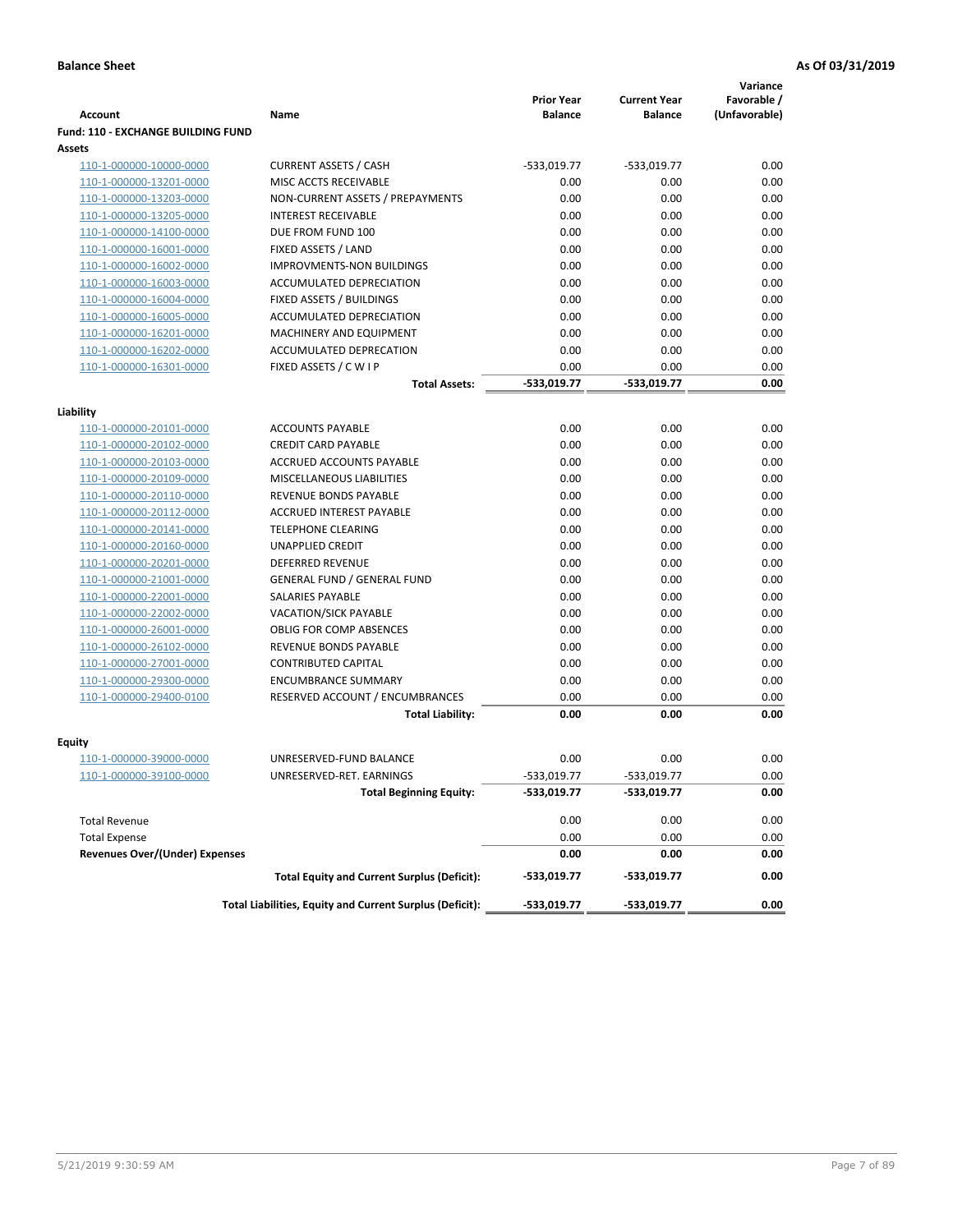| <b>Account</b>                                | <b>Name</b>                                              | <b>Prior Year</b><br><b>Balance</b> | <b>Current Year</b><br><b>Balance</b> | Variance<br>Favorable /<br>(Unfavorable) |
|-----------------------------------------------|----------------------------------------------------------|-------------------------------------|---------------------------------------|------------------------------------------|
| <b>Fund: 111 - RECREATION ACTIVITIES FUND</b> |                                                          |                                     |                                       |                                          |
| <b>Assets</b>                                 |                                                          |                                     |                                       |                                          |
| 111-1-000000-10000-0000                       | <b>CURRENT ASSETS / CASH</b>                             | $-1,488.77$                         | $-9,506.66$                           | $-8,017.89$                              |
| 111-1-000000-10313-0000                       | <b>CHANGE DRAWER - PARK CONCESSIONS</b>                  | 0.00                                | 0.00                                  | 0.00                                     |
| 111-1-000000-13201-0000                       | MISC ACCTS RECEIVABLE                                    | 0.00                                | 0.00                                  | 0.00                                     |
| 111-1-000000-13205-0000                       | <b>INTEREST RECEIVABLE</b>                               | 0.00                                | 0.00                                  | 0.00                                     |
|                                               | <b>Total Assets:</b>                                     | $-1,488.77$                         | $-9,506.66$                           | $-8,017.89$                              |
| Liability                                     |                                                          |                                     |                                       |                                          |
| 111-1-000000-20101-0000                       | <b>ACCOUNTS PAYABLE</b>                                  | 0.00                                | 0.00                                  | 0.00                                     |
| 111-1-000000-20102-0000                       | <b>CREDIT CARD PAYABLE</b>                               | 0.00                                | 0.00                                  | 0.00                                     |
| 111-1-000000-20103-0000                       | <b>ACCRUED ACCOUNTS PAYABLE</b>                          | 0.00                                | 0.00                                  | 0.00                                     |
| 111-1-000000-20125-0000                       | SALES TAX PAYABLE / IN THE CITY                          | 424.37                              | $-5.78$                               | 430.15                                   |
| 111-1-000000-20160-0000                       | <b>UNAPPLIED CREDIT</b>                                  | 0.00                                | 0.00                                  | 0.00                                     |
| 111-1-000000-20201-0000                       | <b>DEFERRED REVENUE</b>                                  | 0.00                                | 0.00                                  | 0.00                                     |
| 111-1-000000-22001-0000                       | <b>SALARIES PAYABLE</b>                                  | 0.00                                | 155.91                                | $-155.91$                                |
| 111-1-000000-29300-0000                       | <b>ENCUMBRANCE SUMMARY</b>                               | 0.00                                | 0.00                                  | 0.00                                     |
| 111-1-000000-29400-0100                       | RESERVED ACCOUNT / ENCUMBRANCES                          | 0.00                                | 0.00                                  | 0.00                                     |
|                                               | <b>Total Liability:</b>                                  | 424.37                              | 150.13                                | 274.24                                   |
| <b>Equity</b>                                 |                                                          |                                     |                                       |                                          |
| 111-1-000000-39000-0000                       | UNRESERVED-FUND BALANCE                                  | $-13,054.13$                        | 5,989.45                              | 19,043.58                                |
| 111-1-000000-39100-0000                       | UNRESERVED-RET. EARNINGS                                 | 0.00                                | 0.00                                  | 0.00                                     |
|                                               | <b>Total Beginning Equity:</b>                           | $-13,054.13$                        | 5,989.45                              | 19,043.58                                |
| <b>Total Revenue</b>                          |                                                          | 75,310.57                           | 53,478.87                             | $-21,831.70$                             |
| <b>Total Expense</b>                          |                                                          | 64,169.58                           | 69,125.11                             | $-4,955.53$                              |
| <b>Revenues Over/(Under) Expenses</b>         |                                                          | 11,140.99                           | $-15,646.24$                          | $-26,787.23$                             |
|                                               | <b>Total Equity and Current Surplus (Deficit):</b>       | $-1,913.14$                         | $-9,656.79$                           | $-7,743.65$                              |
|                                               | Total Liabilities, Equity and Current Surplus (Deficit): | $-1,488.77$                         | $-9,506.66$                           | $-8,017.89$                              |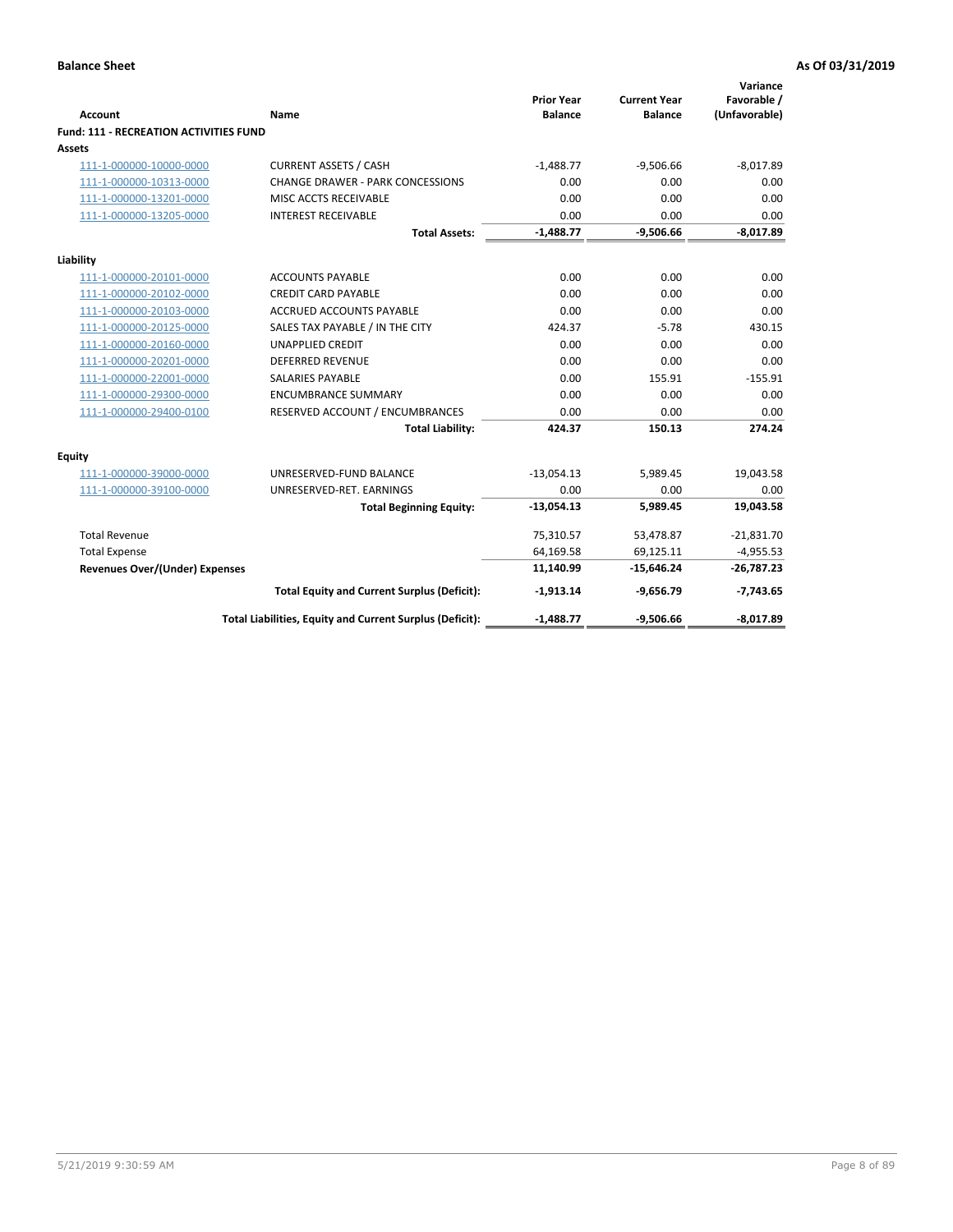|                                       |                                                          |                                     |                                       | Variance                     |
|---------------------------------------|----------------------------------------------------------|-------------------------------------|---------------------------------------|------------------------------|
| <b>Account</b>                        | Name                                                     | <b>Prior Year</b><br><b>Balance</b> | <b>Current Year</b><br><b>Balance</b> | Favorable /<br>(Unfavorable) |
| Fund: 112 - GUN RANGE FUND            |                                                          |                                     |                                       |                              |
| <b>Assets</b>                         |                                                          |                                     |                                       |                              |
| 112-1-000000-10000-0000               | <b>CURRENT ASSETS / CASH</b>                             | 13,946.32                           | $-1,342.24$                           | $-15,288.56$                 |
| 112-1-000000-13201-0000               | MISC ACCTS RECEIVABLE                                    | 0.00                                | 0.00                                  | 0.00                         |
|                                       | <b>Total Assets:</b>                                     | 13,946.32                           | $-1,342.24$                           | $-15,288.56$                 |
| Liability                             |                                                          |                                     |                                       |                              |
| 112-1-000000-20101-0000               | <b>ACCOUNTS PAYABLE</b>                                  | 0.00                                | 0.00                                  | 0.00                         |
| 112-1-000000-20103-0000               | <b>ACCRUED ACCOUNTS PAYABLE</b>                          | 0.00                                | 0.00                                  | 0.00                         |
| 112-1-000000-20160-0000               | <b>UNAPPLIED CREDIT</b>                                  | 0.00                                | 0.00                                  | 0.00                         |
| 112-1-000000-21001-0000               | <b>GENERAL FUND / GENERAL FUND</b>                       | 0.00                                | 0.00                                  | 0.00                         |
| 112-1-000000-29300-0000               | <b>ENCUMBRANCE SUMMARY</b>                               | 0.00                                | 0.00                                  | 0.00                         |
| 112-1-000000-29400-0100               | RESERVED ACCOUNT / ENCUMBRANCES                          | 0.00                                | 0.00                                  | 0.00                         |
|                                       | <b>Total Liability:</b>                                  | 0.00                                | 0.00                                  | 0.00                         |
| Equity                                |                                                          |                                     |                                       |                              |
| 112-1-000000-39000-0000               | UNRESERVED-FUND BALANCE                                  | 29,489.10                           | $-1,342.20$                           | $-30,831.30$                 |
| 112-1-000000-39100-0000               | UNRESERVED-RET. EARNINGS                                 | 0.00                                | 0.00                                  | 0.00                         |
|                                       | <b>Total Beginning Equity:</b>                           | 29,489.10                           | $-1,342.20$                           | $-30,831.30$                 |
| <b>Total Revenue</b>                  |                                                          | 993.04                              | 70.00                                 | $-923.04$                    |
| <b>Total Expense</b>                  |                                                          | 16,535.82                           | 70.04                                 | 16,465.78                    |
| <b>Revenues Over/(Under) Expenses</b> |                                                          | $-15,542.78$                        | $-0.04$                               | 15,542.74                    |
|                                       | <b>Total Equity and Current Surplus (Deficit):</b>       | 13,946.32                           | $-1,342.24$                           | $-15,288.56$                 |
|                                       | Total Liabilities, Equity and Current Surplus (Deficit): | 13,946.32                           | $-1,342.24$                           | $-15,288.56$                 |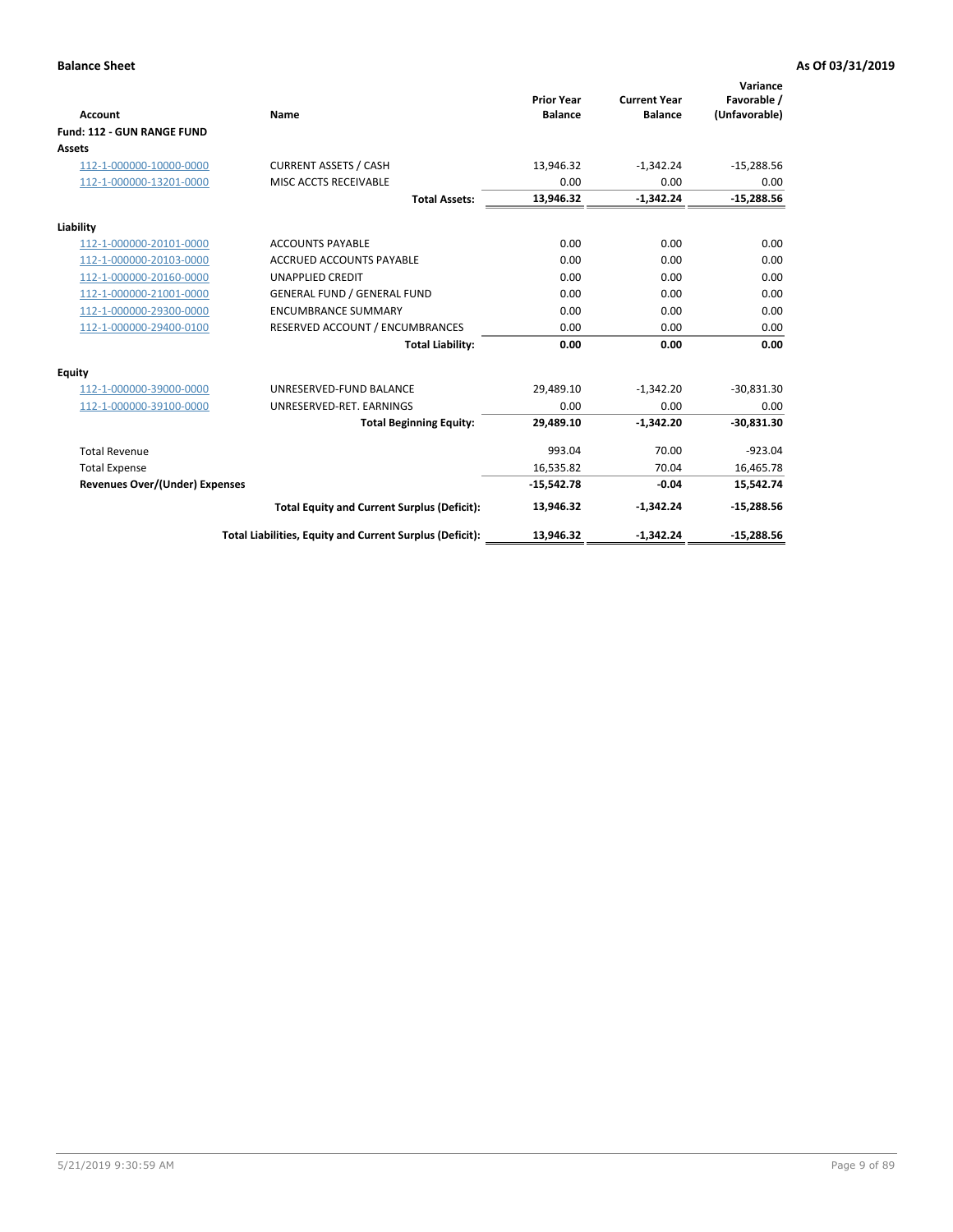| <b>Account</b>                               | Name                                                     | <b>Prior Year</b><br><b>Balance</b> | <b>Current Year</b><br><b>Balance</b> | Variance<br>Favorable /<br>(Unfavorable) |
|----------------------------------------------|----------------------------------------------------------|-------------------------------------|---------------------------------------|------------------------------------------|
| Fund: 113 - HOTEL / MOTEL OCCUPANCY TAX FUND |                                                          |                                     |                                       |                                          |
| Assets                                       |                                                          |                                     |                                       |                                          |
| 113-1-000000-10000-0000                      | <b>CURRENT ASSETS / CASH</b>                             | 498,213.47                          | 385,013.02                            | $-113,200.45$                            |
| 113-1-000000-13101-0000                      | TAX RECEIVABLE-CURRENT                                   | 0.00                                | 0.00                                  | 0.00                                     |
| 113-1-000000-13201-0000                      | MISC ACCTS RECEIVABLE                                    | 0.00                                | 0.00                                  | 0.00                                     |
| 113-1-000000-13202-0000                      | <b>EMPLOYEE ADVANCES</b>                                 | 0.00                                | 0.00                                  | 0.00                                     |
| 113-1-000000-13203-0000                      | NON-CURRENT ASSETS / PREPAYMENTS                         | 0.00                                | 0.00                                  | 0.00                                     |
| 113-1-000000-13205-0000                      | <b>INTEREST RECEIVABLE</b>                               | 0.00                                | 0.00                                  | 0.00                                     |
|                                              | <b>Total Assets:</b>                                     | 498,213.47                          | 385,013.02                            | $-113,200.45$                            |
|                                              |                                                          |                                     |                                       |                                          |
| Liability                                    |                                                          |                                     |                                       |                                          |
| 113-1-000000-20101-0000                      | <b>ACCOUNTS PAYABLE</b>                                  | 0.00<br>0.00                        | 0.00                                  | 0.00                                     |
| 113-1-000000-20102-0000                      | <b>CREDIT CARD PAYABLE</b>                               | 0.00                                | 0.00<br>0.00                          | 0.00                                     |
| 113-1-000000-20103-0000                      | ACCRUED ACCOUNTS PAYABLE                                 |                                     |                                       | 0.00<br>0.00                             |
| 113-1-000000-20144-0000                      | SPECIAL EVENT DONATIONS                                  | $-1,046.65$                         | $-1,046.65$                           |                                          |
| 113-1-000000-22001-0000                      | <b>SALARIES PAYABLE</b>                                  | 1,673.24                            | 1,702.66                              | $-29.42$                                 |
| 113-1-000000-24001-0000                      | O/S CHECKS PAYABLE                                       | 0.00                                | 0.00                                  | 0.00                                     |
| 113-1-000000-29300-0000                      | <b>ENCUMBRANCE SUMMARY</b>                               | 0.00                                | 0.00                                  | 0.00                                     |
| 113-1-000000-29400-0100                      | RESERVED ACCOUNT / ENCUMBRANCES                          | 0.00                                | 0.00                                  | 0.00                                     |
|                                              | <b>Total Liability:</b>                                  | 626.59                              | 656.01                                | $-29.42$                                 |
| Equity                                       |                                                          |                                     |                                       |                                          |
| 113-1-000000-39000-0000                      | UNRESERVED-FUND BALANCE                                  | 616,628.89                          | 448,485.81                            | $-168, 143.08$                           |
|                                              | <b>Total Beginning Equity:</b>                           | 616,628.89                          | 448,485.81                            | $-168, 143.08$                           |
| <b>Total Revenue</b>                         |                                                          | 268,274.27                          | 255,308.79                            | $-12,965.48$                             |
| <b>Total Expense</b>                         |                                                          | 387,316.28                          | 319,437.59                            | 67,878.69                                |
| Revenues Over/(Under) Expenses               |                                                          | $-119,042.01$                       | $-64,128.80$                          | 54,913.21                                |
|                                              | <b>Total Equity and Current Surplus (Deficit):</b>       | 497,586.88                          | 384,357.01                            | $-113,229.87$                            |
|                                              | Total Liabilities, Equity and Current Surplus (Deficit): | 498,213.47                          | 385,013.02                            | $-113,200.45$                            |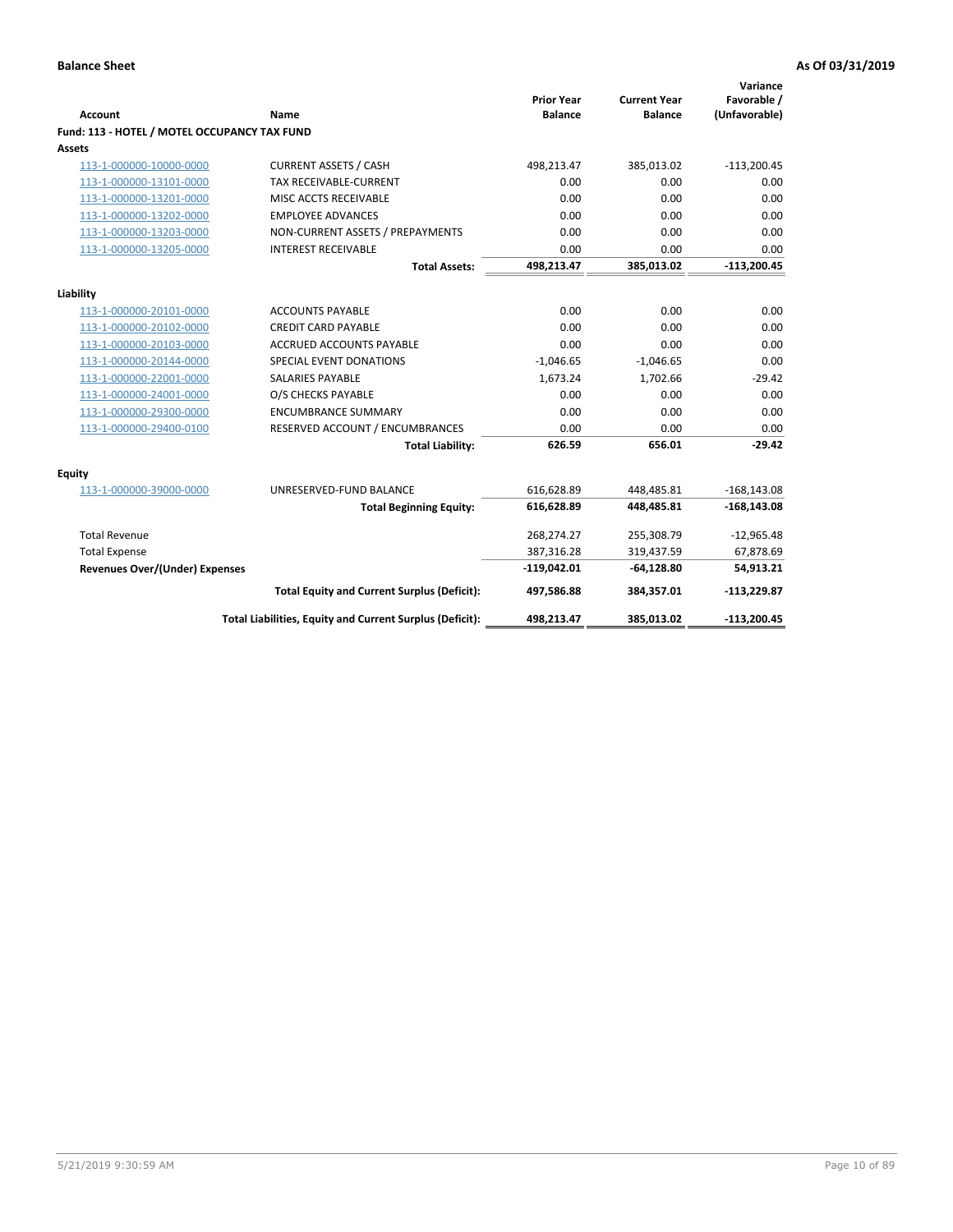| <b>Account</b>                              | Name                                                     | <b>Prior Year</b><br><b>Balance</b> | <b>Current Year</b><br><b>Balance</b> | Variance<br>Favorable /<br>(Unfavorable) |
|---------------------------------------------|----------------------------------------------------------|-------------------------------------|---------------------------------------|------------------------------------------|
| Fund: 114 - VENUE MANAGEMENT FUND<br>Assets |                                                          |                                     |                                       |                                          |
| 114-1-000000-10000-0000                     | <b>CURRENT ASSETS / CASH</b>                             | $-175,421.60$                       | $-129,039.77$                         | 46,381.83                                |
| 114-1-000000-10311-0000                     | CASH / PETTY CASH/CHANGE DRAWERS                         | 200.00                              | 200.00                                | 0.00                                     |
| 114-1-000000-13201-0000                     | MISC ACCTS RECEIVABLE                                    | 0.00                                | 0.00                                  | 0.00                                     |
| 114-1-000000-13203-0000                     | NON-CURRENT ASSETS / PREPAYMENTS                         | 0.00                                | 0.00                                  | 0.00                                     |
| 114-1-000000-13205-0000                     | <b>INTEREST RECEIVABLE</b>                               | 0.00                                | 0.00                                  | 0.00                                     |
|                                             | <b>Total Assets:</b>                                     | $-175,221.60$                       | $-128,839.77$                         | 46,381.83                                |
| Liability                                   |                                                          |                                     |                                       |                                          |
| 114-1-000000-20101-0000                     | <b>ACCOUNTS PAYABLE</b>                                  | 0.00                                | 0.00                                  | 0.00                                     |
| 114-1-000000-20102-0000                     | <b>CREDIT CARD PAYABLE</b>                               | 0.00                                | 0.00                                  | 0.00                                     |
| 114-1-000000-20103-0000                     | <b>ACCRUED ACCOUNTS PAYABLE</b>                          | 0.00                                | 0.00                                  | 0.00                                     |
| 114-1-000000-20125-0000                     | SALES TAX PAYABLE / IN THE CITY                          | 1.98                                | 5.78                                  | $-3.80$                                  |
| 114-1-000000-20144-0000                     | SPECIAL EVENT DONATIONS                                  | $-24,878.08$                        | 9,576.38                              | $-34,454.46$                             |
| 114-1-000000-20150-0000                     | <b>TICKET SALE SHARING</b>                               | 210.00                              | 46,415.20                             | $-46,205.20$                             |
| 114-1-000000-20151-0000                     | <b>SOUND &amp; LIGHTING</b>                              | 0.00                                | 0.00                                  | 0.00                                     |
| 114-1-000000-20160-0000                     | <b>UNAPPLIED CREDIT</b>                                  | 0.00                                | 0.00                                  | 0.00                                     |
| 114-1-000000-20201-0000                     | <b>DEFERRED REVENUE</b>                                  | 0.00                                | 0.00                                  | 0.00                                     |
| 114-1-000000-22001-0000                     | <b>SALARIES PAYABLE</b>                                  | 1,129.52                            | 1,154.26                              | $-24.74$                                 |
| 114-1-000000-24010-0000                     | <b>CIVIC CENTER DEPOSITS</b>                             | 6,650.00                            | 6,500.00                              | 150.00                                   |
| 114-1-000000-24012-0000                     | <b>AUDITORIUM DEPOSITS</b>                               | 9,025.00                            | 9,975.00                              | $-950.00$                                |
| 114-1-000000-29300-0000                     | <b>ENCUMBRANCE SUMMARY</b>                               | 0.00                                | 0.00                                  | 0.00                                     |
| 114-1-000000-29400-0000                     | RESERVED ACCOUNT / ENCUMBRANCES                          | 0.00                                | 0.00                                  | 0.00                                     |
|                                             | <b>Total Liability:</b>                                  | $-7,861.58$                         | 73,626.62                             | $-81,488.20$                             |
| Equity                                      |                                                          |                                     |                                       |                                          |
| 114-1-000000-39000-0000                     | UNRESERVED-FUND BALANCE                                  | $-275,832.77$                       | $-110,063.43$                         | 165,769.34                               |
|                                             | <b>Total Beginning Equity:</b>                           | $-275,832.77$                       | $-110,063.43$                         | 165,769.34                               |
| <b>Total Revenue</b>                        |                                                          | 235,170.06                          | 36,247.25                             | $-198,922.81$                            |
| <b>Total Expense</b>                        |                                                          | 126,697.31                          | 128,650.21                            | $-1,952.90$                              |
| <b>Revenues Over/(Under) Expenses</b>       |                                                          | 108,472.75                          | $-92,402.96$                          | $-200,875.71$                            |
|                                             | <b>Total Equity and Current Surplus (Deficit):</b>       | -167,360.02                         | $-202,466.39$                         | $-35,106.37$                             |
|                                             | Total Liabilities, Equity and Current Surplus (Deficit): | $-175,221.60$                       | $-128,839.77$                         | 46,381.83                                |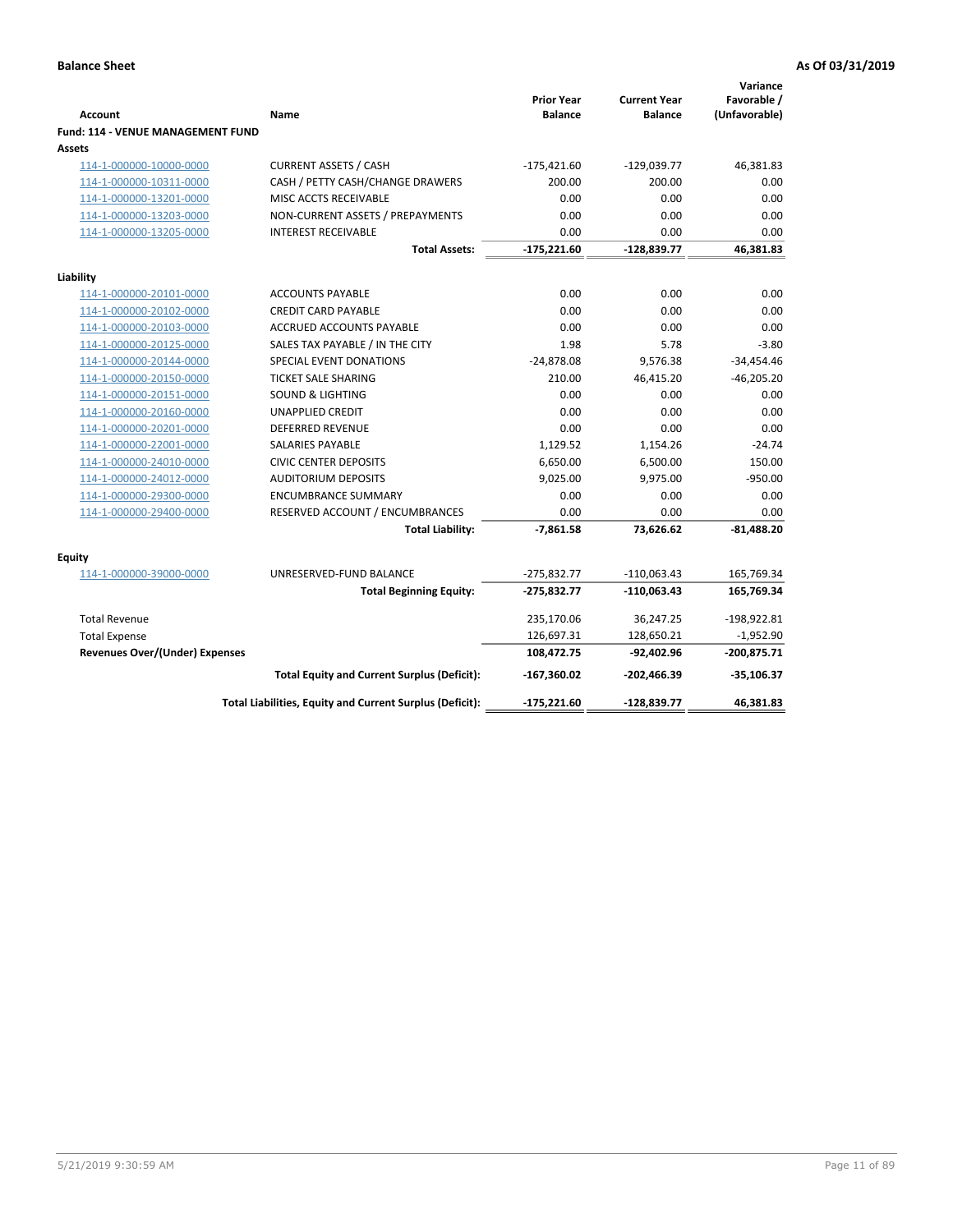| <b>Account</b>                        | <b>Name</b>                                              | <b>Prior Year</b><br><b>Balance</b> | <b>Current Year</b><br><b>Balance</b> | Variance<br>Favorable /<br>(Unfavorable) |
|---------------------------------------|----------------------------------------------------------|-------------------------------------|---------------------------------------|------------------------------------------|
| Fund: 115 - TIRZ FUND                 |                                                          |                                     |                                       |                                          |
| <b>Assets</b>                         |                                                          |                                     |                                       |                                          |
| 115-1-000000-10000-0000               | <b>CURRENT ASSETS / CASH</b>                             | 0.00                                | 0.00                                  | 0.00                                     |
| 115-1-000000-13101-0000               | <b>TAX RECEIVABLE-CURRENT</b>                            | 0.00                                | 0.00                                  | 0.00                                     |
| 115-1-000000-13102-0000               | <b>TAXES REC-DELINQUENT</b>                              | 0.00                                | 0.00                                  | 0.00                                     |
| 115-1-000000-13103-0000               | ALLOW FOR UNCOLLECT TAXES                                | 0.00                                | 0.00                                  | 0.00                                     |
| 115-1-000000-13201-0000               | <b>MISC ACCTS RECEIVABLE</b>                             | 0.00                                | 0.00                                  | 0.00                                     |
| 115-1-000000-13205-0000               | <b>INTEREST RECEIVABLE</b>                               | 0.00                                | 0.00                                  | 0.00                                     |
|                                       | <b>Total Assets:</b>                                     | 0.00                                | 0.00                                  | 0.00                                     |
| Liability                             |                                                          |                                     |                                       |                                          |
| 115-1-000000-20101-0000               | <b>ACCOUNTS PAYABLE</b>                                  | 0.00                                | 0.00                                  | 0.00                                     |
| 115-1-000000-20103-0000               | <b>ACCRUED ACCOUNTS PAYABLE</b>                          | 0.00                                | 0.00                                  | 0.00                                     |
| 115-1-000000-20203-0000               | <b>DEFERRED TAX REVENUE</b>                              | 0.00                                | 0.00                                  | 0.00                                     |
| 115-1-000000-29300-0000               | <b>ENCUMBRANCE SUMMARY</b>                               | 0.00                                | 0.00                                  | 0.00                                     |
| 115-1-000000-29400-0100               | RESERVED ACCOUNT / ENCUMBRANCES                          | 0.00                                | 0.00                                  | 0.00                                     |
|                                       | <b>Total Liability:</b>                                  | 0.00                                | 0.00                                  | 0.00                                     |
| <b>Equity</b>                         |                                                          |                                     |                                       |                                          |
| 115-1-000000-39000-0000               | UNRESERVED-FUND BALANCE                                  | 0.00                                | 0.00                                  | 0.00                                     |
| 115-1-000000-39100-0000               | UNRESERVED-RET. EARNINGS                                 | 0.00                                | 0.00                                  | 0.00                                     |
|                                       | <b>Total Beginning Equity:</b>                           | 0.00                                | 0.00                                  | 0.00                                     |
| <b>Total Revenue</b>                  |                                                          | 0.00                                | 0.00                                  | 0.00                                     |
| <b>Total Expense</b>                  |                                                          | 0.00                                | 0.00                                  | 0.00                                     |
| <b>Revenues Over/(Under) Expenses</b> |                                                          | 0.00                                | 0.00                                  | 0.00                                     |
|                                       | <b>Total Equity and Current Surplus (Deficit):</b>       | 0.00                                | 0.00                                  | 0.00                                     |
|                                       | Total Liabilities, Equity and Current Surplus (Deficit): | 0.00                                | 0.00                                  | 0.00                                     |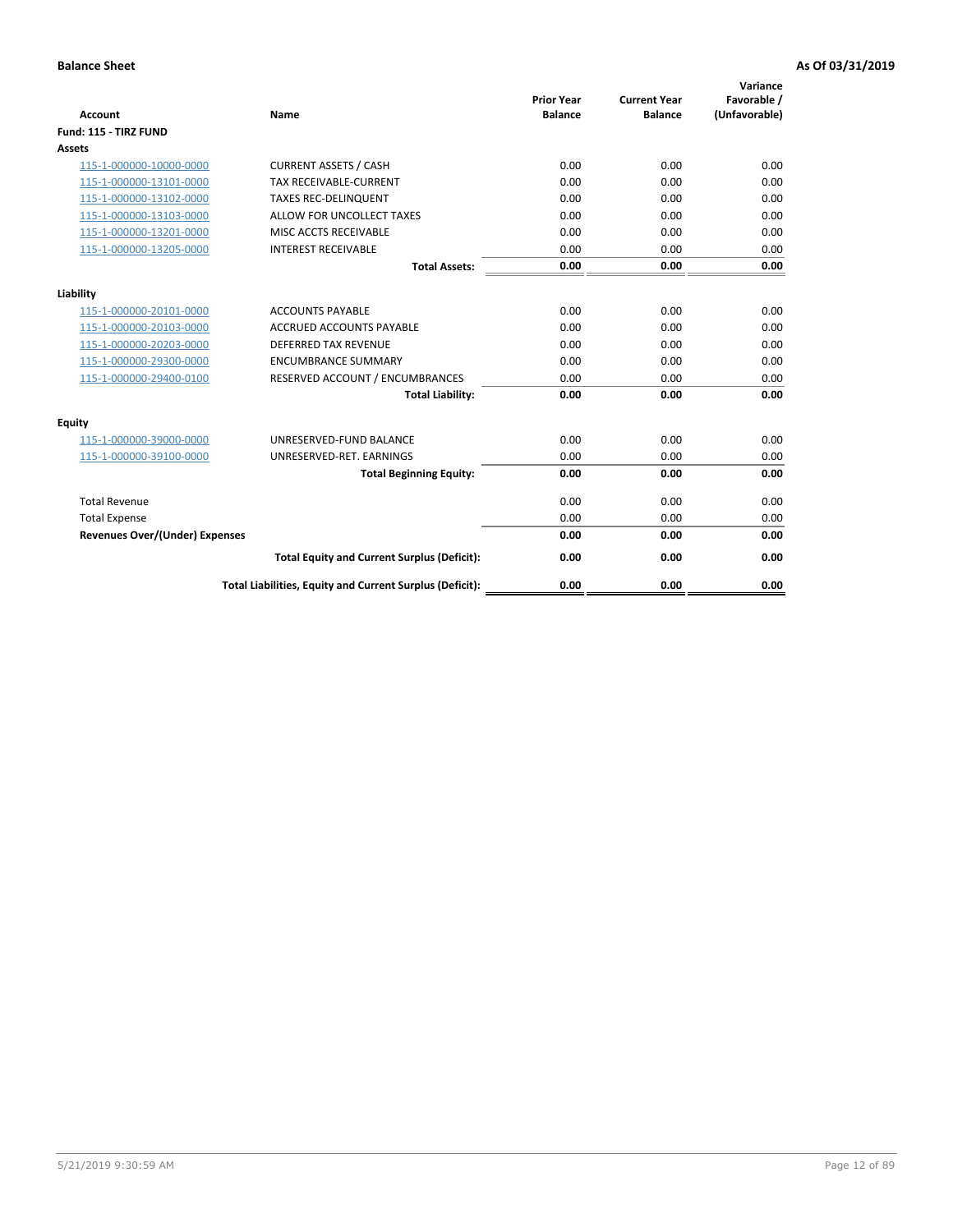| <b>Account</b>                        | Name                                                     | <b>Prior Year</b><br><b>Balance</b> | <b>Current Year</b><br><b>Balance</b> | Variance<br>Favorable /<br>(Unfavorable) |
|---------------------------------------|----------------------------------------------------------|-------------------------------------|---------------------------------------|------------------------------------------|
| Fund: 116 - ROADWAY IMPACT FEE 1      |                                                          |                                     |                                       |                                          |
| <b>Assets</b>                         |                                                          |                                     |                                       |                                          |
| 116-1-000000-10000-0000               | <b>CURRENT ASSETS / CASH</b>                             | 13,155.49                           | 0.00                                  | $-13,155.49$                             |
| 116-1-000000-13201-0000               | MISC ACCTS RECEIVABLE                                    | 0.00                                | 0.00                                  | 0.00                                     |
| 116-1-000000-13205-0000               | <b>INTEREST RECEIVABLE</b>                               | 0.00                                | 0.00                                  | 0.00                                     |
|                                       | <b>Total Assets:</b>                                     | 13,155.49                           | 0.00                                  | $-13,155.49$                             |
| Liability                             |                                                          |                                     |                                       |                                          |
| 116-1-000000-20101-0000               | <b>ACCOUNTS PAYABLE</b>                                  | 0.00                                | 0.00                                  | 0.00                                     |
| 116-1-000000-20103-0000               | <b>ACCRUED ACCOUNTS PAYABLE</b>                          | 0.00                                | 0.00                                  | 0.00                                     |
|                                       | <b>Total Liability:</b>                                  | 0.00                                | 0.00                                  | 0.00                                     |
| Equity                                |                                                          |                                     |                                       |                                          |
| 116-1-000000-39000-0000               | UNRESERVED-FUND BALANCE                                  | 0.00                                | 0.00                                  | 0.00                                     |
| 116-1-000000-39100-0000               | UNRESERVED-RET. EARNINGS                                 | 13,136.26                           | 0.00                                  | $-13,136.26$                             |
|                                       | <b>Total Beginning Equity:</b>                           | 13,136.26                           | 0.00                                  | $-13,136.26$                             |
| <b>Total Revenue</b>                  |                                                          | 21.35                               | 0.00                                  | $-21.35$                                 |
| <b>Total Expense</b>                  |                                                          | 2.12                                | 0.00                                  | 2.12                                     |
| <b>Revenues Over/(Under) Expenses</b> |                                                          | 19.23                               | 0.00                                  | $-19.23$                                 |
|                                       | <b>Total Equity and Current Surplus (Deficit):</b>       | 13,155.49                           | 0.00                                  | $-13,155.49$                             |
|                                       | Total Liabilities, Equity and Current Surplus (Deficit): | 13,155.49                           | 0.00                                  | $-13,155.49$                             |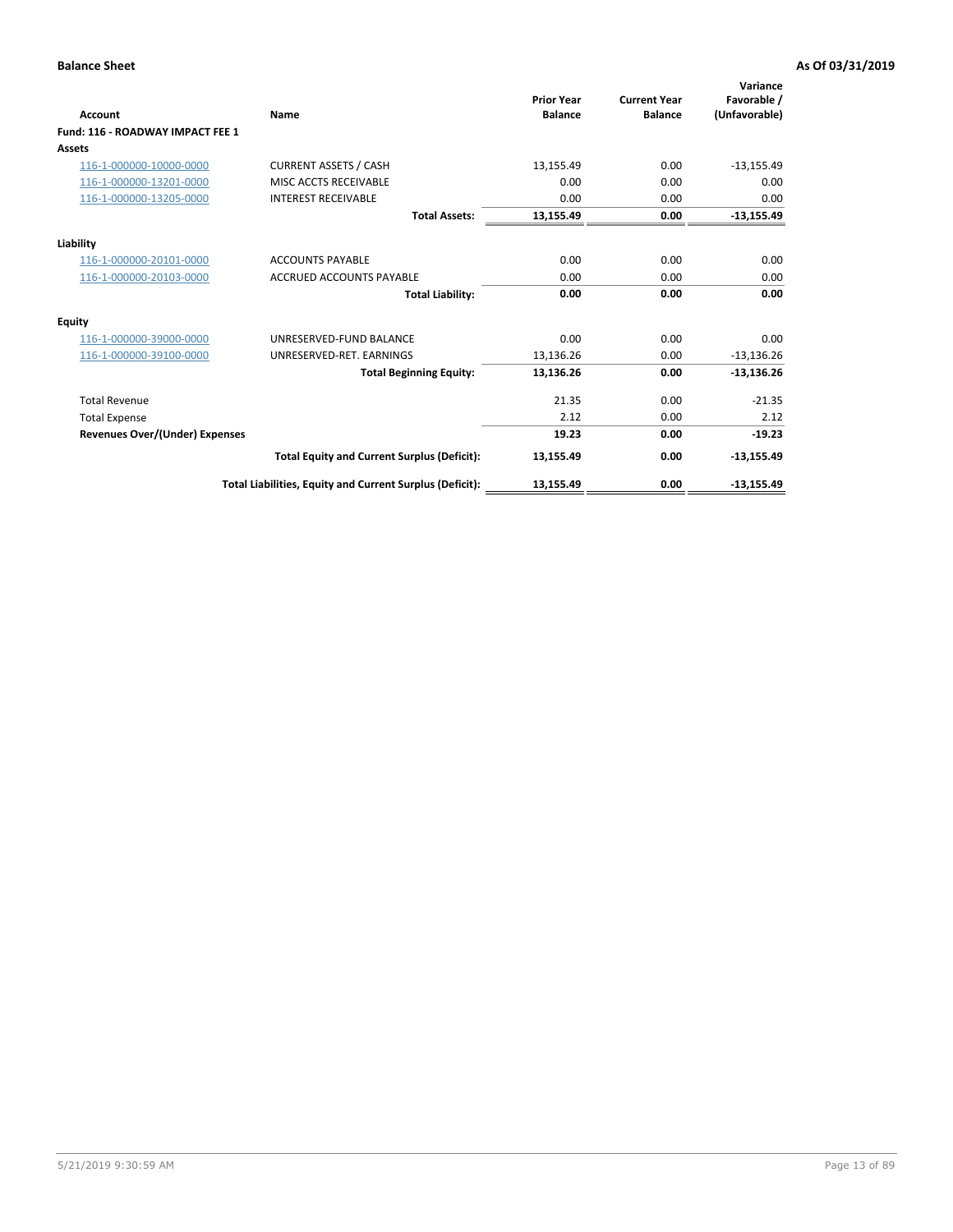| <b>Account</b>                        | <b>Name</b>                                              | <b>Prior Year</b><br><b>Balance</b> | <b>Current Year</b><br><b>Balance</b> | Variance<br>Favorable /<br>(Unfavorable) |
|---------------------------------------|----------------------------------------------------------|-------------------------------------|---------------------------------------|------------------------------------------|
| Fund: 117 - ROADWAY IMPACT FEE 2      |                                                          |                                     |                                       |                                          |
| Assets                                |                                                          |                                     |                                       |                                          |
| 117-1-000000-10000-0000               | <b>CURRENT ASSETS / CASH</b>                             | 64.99                               | 0.00                                  | $-64.99$                                 |
| 117-1-000000-13201-0000               | <b>MISC ACCTS RECEIVABLE</b>                             | 0.00                                | 0.00                                  | 0.00                                     |
| 117-1-000000-13205-0000               | <b>INTEREST RECEIVABLE</b>                               | 0.00                                | 0.00                                  | 0.00                                     |
|                                       | <b>Total Assets:</b>                                     | 64.99                               | 0.00                                  | $-64.99$                                 |
| Liability                             |                                                          |                                     |                                       |                                          |
| 117-1-000000-20101-0000               | <b>ACCOUNTS PAYABLE</b>                                  | 0.00                                | 0.00                                  | 0.00                                     |
| 117-1-000000-20103-0000               | <b>ACCRUED ACCOUNTS PAYABLE</b>                          | 0.00                                | 0.00                                  | 0.00                                     |
|                                       | <b>Total Liability:</b>                                  | 0.00                                | 0.00                                  | 0.00                                     |
| Equity                                |                                                          |                                     |                                       |                                          |
| 117-1-000000-39000-0000               | UNRESERVED-FUND BALANCE                                  | 0.00                                | 0.00                                  | 0.00                                     |
| 117-1-000000-39100-0000               | UNRESERVED-RET, EARNINGS                                 | 64.88                               | 0.00                                  | $-64.88$                                 |
|                                       | <b>Total Beginning Equity:</b>                           | 64.88                               | 0.00                                  | $-64.88$                                 |
| <b>Total Revenue</b>                  |                                                          | 0.11                                | 0.00                                  | $-0.11$                                  |
| <b>Total Expense</b>                  |                                                          | 0.00                                | 0.00                                  | 0.00                                     |
| <b>Revenues Over/(Under) Expenses</b> |                                                          | 0.11                                | 0.00                                  | $-0.11$                                  |
|                                       | <b>Total Equity and Current Surplus (Deficit):</b>       | 64.99                               | 0.00                                  | $-64.99$                                 |
|                                       | Total Liabilities, Equity and Current Surplus (Deficit): | 64.99                               | 0.00                                  | $-64.99$                                 |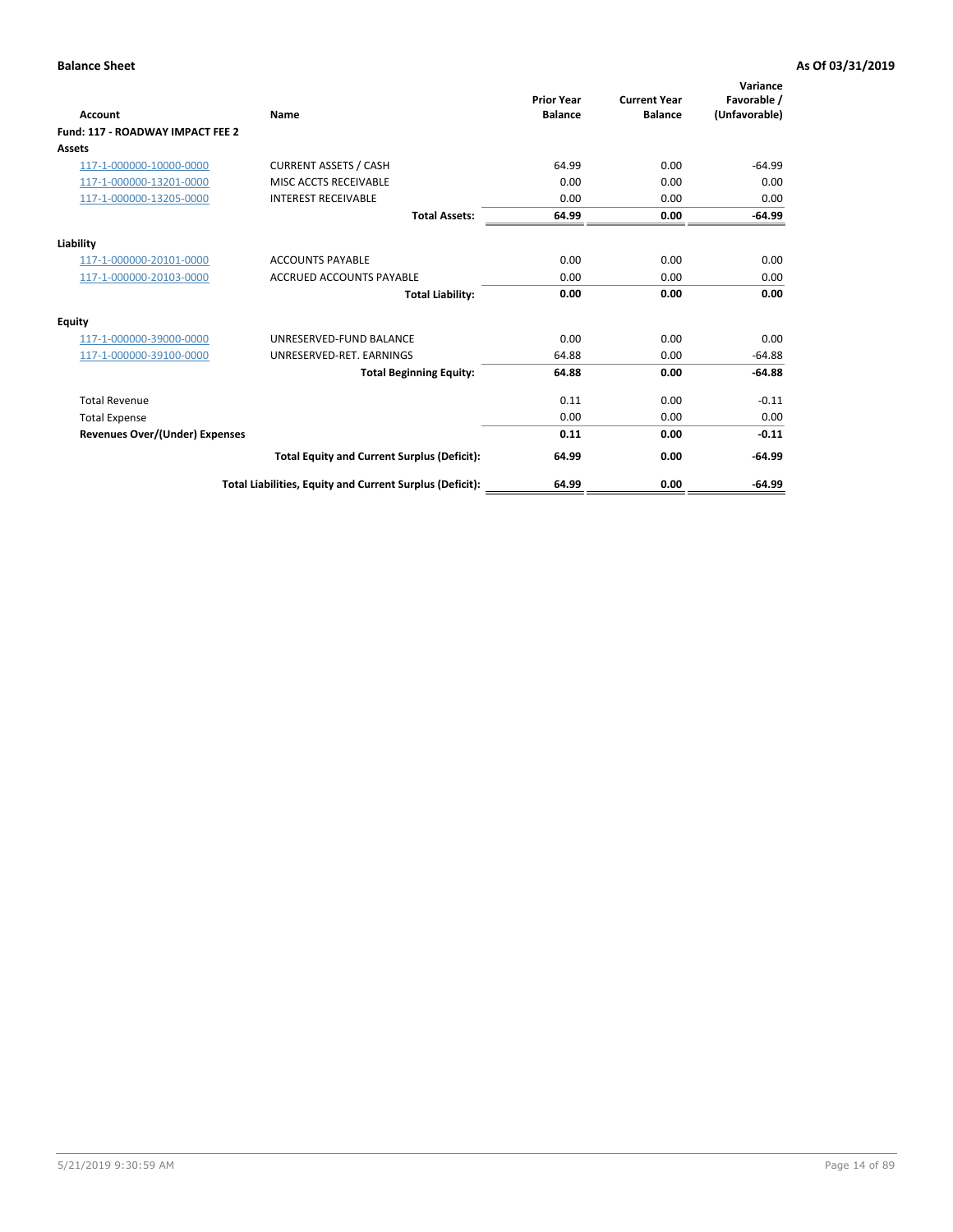| <b>Account</b>                        | Name                                                     | <b>Prior Year</b><br><b>Balance</b> | <b>Current Year</b><br><b>Balance</b> | Variance<br>Favorable /<br>(Unfavorable) |
|---------------------------------------|----------------------------------------------------------|-------------------------------------|---------------------------------------|------------------------------------------|
| Fund: 118 - ROADWAY IMPACT FEE 3      |                                                          |                                     |                                       |                                          |
| Assets                                |                                                          |                                     |                                       |                                          |
| 118-1-000000-10000-0000               | <b>CURRENT ASSETS / CASH</b>                             | 110.29                              | 0.00                                  | $-110.29$                                |
| 118-1-000000-13201-0000               | MISC ACCTS RECEIVABLE                                    | 0.00                                | 0.00                                  | 0.00                                     |
| 118-1-000000-13205-0000               | <b>INTEREST RECEIVABLE</b>                               | 0.00                                | 0.00                                  | 0.00                                     |
|                                       | <b>Total Assets:</b>                                     | 110.29                              | 0.00                                  | $-110.29$                                |
| Liability                             |                                                          |                                     |                                       |                                          |
| 118-1-000000-20101-0000               | <b>ACCOUNTS PAYABLE</b>                                  | 0.00                                | 0.00                                  | 0.00                                     |
| 118-1-000000-20103-0000               | <b>ACCRUED ACCOUNTS PAYABLE</b>                          | 0.00                                | 0.00                                  | 0.00                                     |
|                                       | <b>Total Liability:</b>                                  | 0.00                                | 0.00                                  | 0.00                                     |
| Equity                                |                                                          |                                     |                                       |                                          |
| 118-1-000000-39000-0000               | UNRESERVED-FUND BALANCE                                  | 0.00                                | 0.00                                  | 0.00                                     |
| 118-1-000000-39100-0000               | UNRESERVED-RET, EARNINGS                                 | 110.10                              | 0.00                                  | $-110.10$                                |
|                                       | <b>Total Beginning Equity:</b>                           | 110.10                              | 0.00                                  | $-110.10$                                |
| <b>Total Revenue</b>                  |                                                          | 0.19                                | 0.00                                  | $-0.19$                                  |
| <b>Total Expense</b>                  |                                                          | 0.00                                | 0.00                                  | 0.00                                     |
| <b>Revenues Over/(Under) Expenses</b> |                                                          | 0.19                                | 0.00                                  | $-0.19$                                  |
|                                       | <b>Total Equity and Current Surplus (Deficit):</b>       | 110.29                              | 0.00                                  | $-110.29$                                |
|                                       | Total Liabilities, Equity and Current Surplus (Deficit): | 110.29                              | 0.00                                  | $-110.29$                                |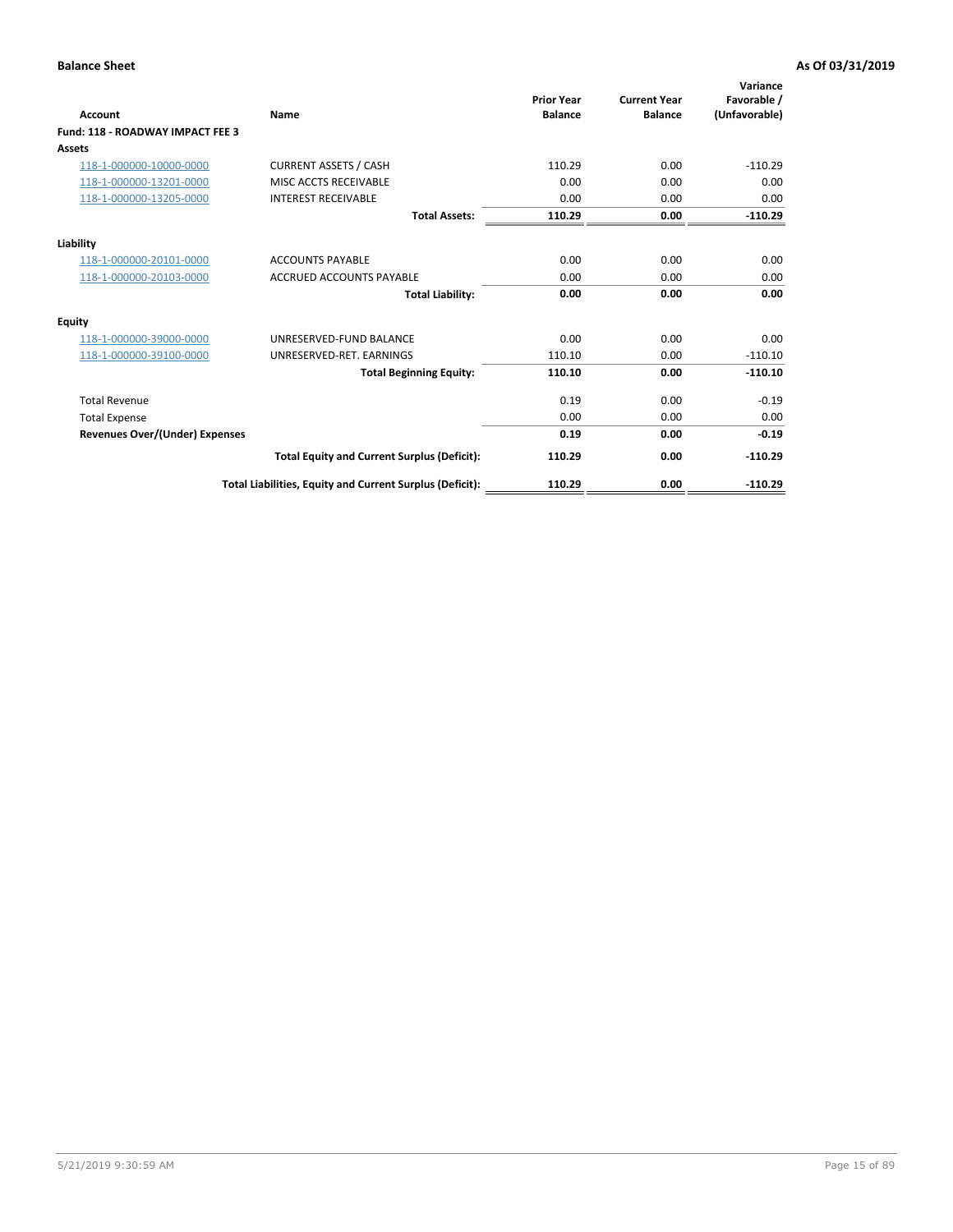| Account                                 | Name                                                     | <b>Prior Year</b><br><b>Balance</b> | <b>Current Year</b><br><b>Balance</b> | Variance<br>Favorable /<br>(Unfavorable) |
|-----------------------------------------|----------------------------------------------------------|-------------------------------------|---------------------------------------|------------------------------------------|
| <b>Fund: 119 - ROADWAY IMPACT FEE 4</b> |                                                          |                                     |                                       |                                          |
| Assets                                  |                                                          |                                     |                                       |                                          |
| 119-1-000000-10000-0000                 | <b>CURRENT ASSETS / CASH</b>                             | 4.63                                | 0.00                                  | $-4.63$                                  |
| 119-1-000000-13201-0000                 | MISC ACCTS RECEIVABLE                                    | 0.00                                | 0.00                                  | 0.00                                     |
| 119-1-000000-13205-0000                 | <b>INTEREST RECEIVABLE</b>                               | 0.00                                | 0.00                                  | 0.00                                     |
|                                         | <b>Total Assets:</b>                                     | 4.63                                | 0.00                                  | $-4.63$                                  |
| Liability                               |                                                          |                                     |                                       |                                          |
| 119-1-000000-20101-0000                 | <b>ACCOUNTS PAYABLE</b>                                  | 0.00                                | 0.00                                  | 0.00                                     |
| 119-1-000000-20103-0000                 | <b>ACCRUED ACCOUNTS PAYABLE</b>                          | 0.00                                | 0.00                                  | 0.00                                     |
|                                         | <b>Total Liability:</b>                                  | 0.00                                | 0.00                                  | 0.00                                     |
| Equity                                  |                                                          |                                     |                                       |                                          |
| 119-1-000000-39000-0000                 | UNRESERVED-FUND BALANCE                                  | 0.00                                | 0.00                                  | 0.00                                     |
| 119-1-000000-39100-0000                 | UNRESERVED-RET. EARNINGS                                 | 4.63                                | 0.00                                  | $-4.63$                                  |
|                                         | <b>Total Beginning Equity:</b>                           | 4.63                                | 0.00                                  | $-4.63$                                  |
| <b>Total Revenue</b>                    |                                                          | 0.00                                | 0.00                                  | 0.00                                     |
| <b>Total Expense</b>                    |                                                          | 0.00                                | 0.00                                  | 0.00                                     |
| <b>Revenues Over/(Under) Expenses</b>   |                                                          | 0.00                                | 0.00                                  | 0.00                                     |
|                                         | <b>Total Equity and Current Surplus (Deficit):</b>       | 4.63                                | 0.00                                  | $-4.63$                                  |
|                                         | Total Liabilities, Equity and Current Surplus (Deficit): | 4.63                                | 0.00                                  | $-4.63$                                  |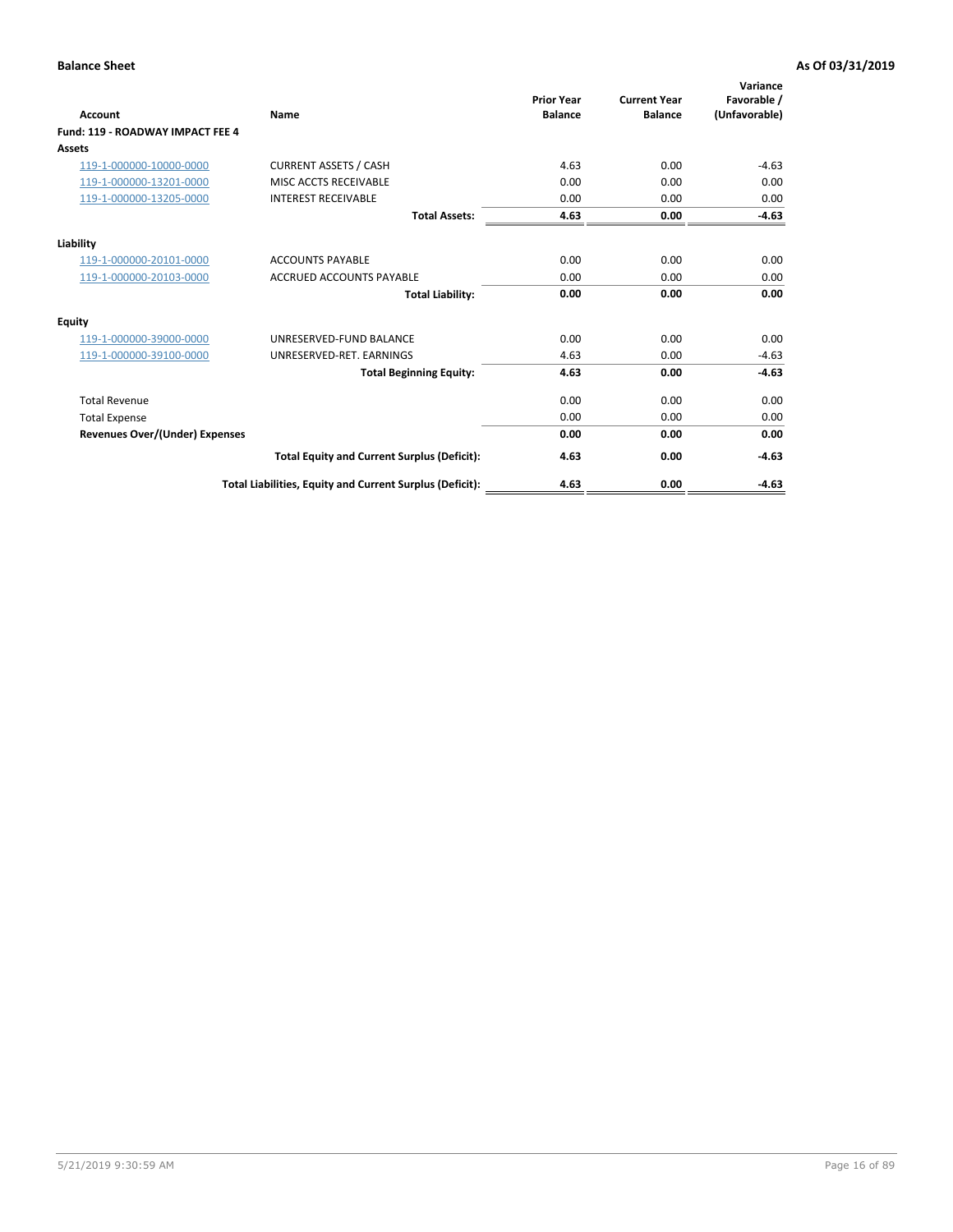|                                                   |                                                          | <b>Prior Year</b> | <b>Current Year</b> | Variance<br>Favorable / |
|---------------------------------------------------|----------------------------------------------------------|-------------------|---------------------|-------------------------|
| <b>Account</b>                                    | <b>Name</b>                                              | <b>Balance</b>    | <b>Balance</b>      | (Unfavorable)           |
| Fund: 120 - BROWNSFIELD HAZARDOUS WASTE EPA GRANT |                                                          |                   |                     |                         |
| <b>Assets</b>                                     |                                                          |                   |                     |                         |
| 120-1-000000-10000-0000                           | <b>CURRENT ASSETS / CASH</b>                             | 0.00              | 0.00                | 0.00                    |
| 120-1-000000-13201-0000                           | MISC ACCTS RECEIVABLE                                    | 0.00              | 0.00                | 0.00                    |
|                                                   | <b>Total Assets:</b>                                     | 0.00              | 0.00                | 0.00                    |
| Liability                                         |                                                          |                   |                     |                         |
| 120-1-000000-20101-0000                           | <b>ACCOUNTS PAYABLE</b>                                  | 0.00              | 0.00                | 0.00                    |
| 120-1-000000-20102-0000                           | <b>CREDIT CARD PAYABLE</b>                               | 0.00              | 0.00                | 0.00                    |
| 120-1-000000-20902-0000                           | <b>DEFERRED GRANT REVENUE</b>                            | 0.00              | 0.00                | 0.00                    |
| 120-1-000000-29300-0000                           | <b>ENCUMBRANCE SUMMARY</b>                               | 0.00              | 0.00                | 0.00                    |
| 120-1-000000-29400-0000                           | RESERVED ACCOUNT / ENCUMBRANCES                          | 0.00              | 0.00                | 0.00                    |
|                                                   | <b>Total Liability:</b>                                  | 0.00              | 0.00                | 0.00                    |
| Equity                                            |                                                          |                   |                     |                         |
| 120-1-000000-39000-0000                           | UNRESERVED-FUND BALANCE                                  | 0.00              | 0.00                | 0.00                    |
|                                                   | <b>Total Beginning Equity:</b>                           | 0.00              | 0.00                | 0.00                    |
| <b>Total Revenue</b>                              |                                                          | 0.00              | 0.00                | 0.00                    |
| <b>Total Expense</b>                              |                                                          | 0.00              | 0.00                | 0.00                    |
| <b>Revenues Over/(Under) Expenses</b>             |                                                          | 0.00              | 0.00                | 0.00                    |
|                                                   | <b>Total Equity and Current Surplus (Deficit):</b>       | 0.00              | 0.00                | 0.00                    |
|                                                   | Total Liabilities, Equity and Current Surplus (Deficit): | 0.00              | 0.00                | 0.00                    |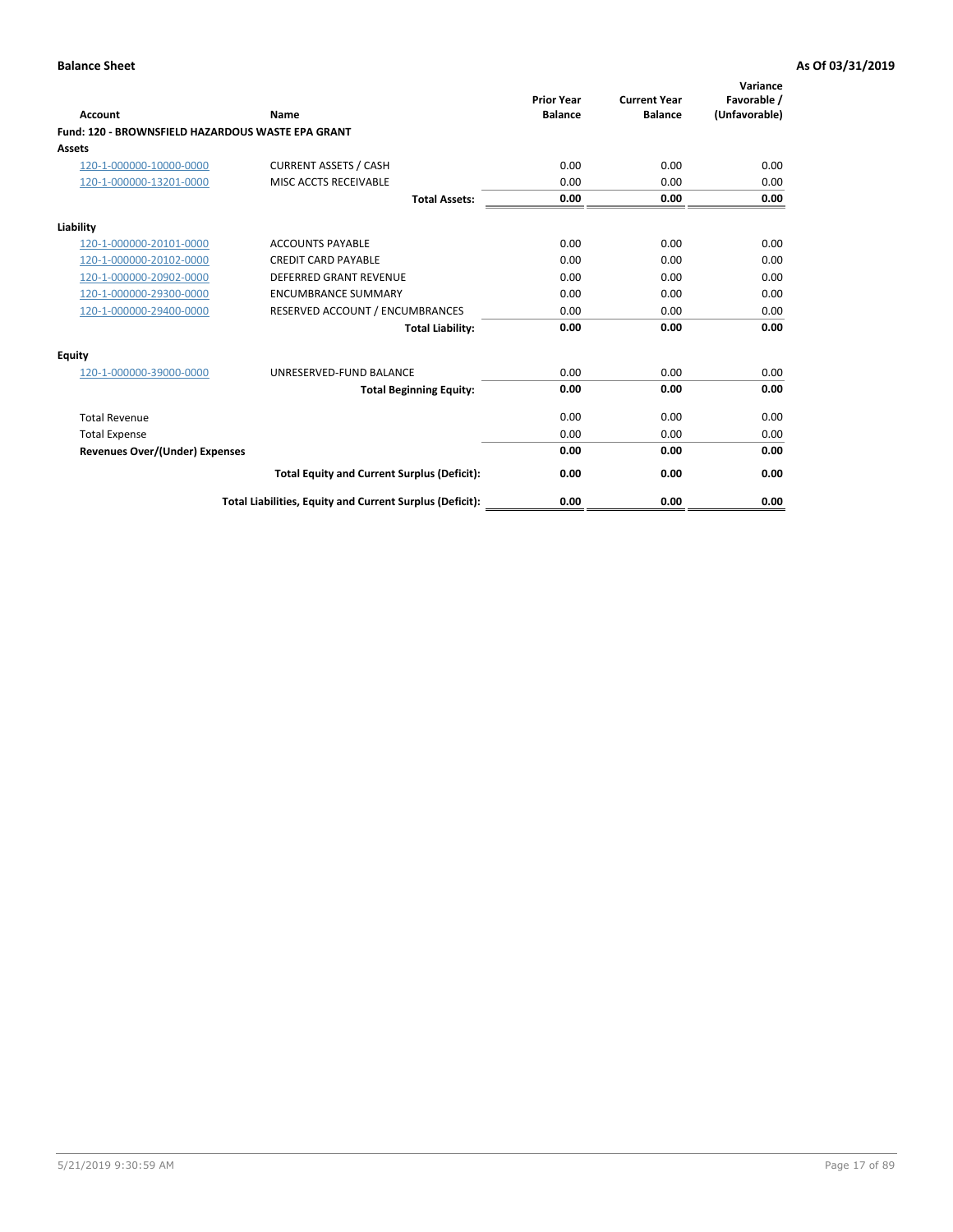| Account                                     | Name                                                     | <b>Prior Year</b><br><b>Balance</b> | <b>Current Year</b><br><b>Balance</b> | Variance<br>Favorable /<br>(Unfavorable) |
|---------------------------------------------|----------------------------------------------------------|-------------------------------------|---------------------------------------|------------------------------------------|
| Fund: 121 - BROWNSFIELD PETROLEUM EPA GRANT |                                                          |                                     |                                       |                                          |
| <b>Assets</b>                               |                                                          |                                     |                                       |                                          |
| 121-1-000000-10000-0000                     | <b>CURRENT ASSETS / CASH</b>                             | 0.00                                | 0.00                                  | 0.00                                     |
| 121-1-000000-13201-0000                     | <b>MISC ACCTS RECEIVABLE</b>                             | 0.00                                | 0.00                                  | 0.00                                     |
|                                             | <b>Total Assets:</b>                                     | 0.00                                | 0.00                                  | 0.00                                     |
| Liability                                   |                                                          |                                     |                                       |                                          |
| 121-1-000000-20101-0000                     | <b>ACCOUNTS PAYABLE</b>                                  | 0.00                                | 0.00                                  | 0.00                                     |
| 121-1-000000-20102-0000                     | <b>CREDIT CARD PAYABLE</b>                               | 0.00                                | 0.00                                  | 0.00                                     |
| 121-1-000000-20103-0000                     | <b>ACCRUED ACCOUNTS PAYABLE</b>                          | 0.00                                | 0.00                                  | 0.00                                     |
| 121-1-000000-20902-0000                     | <b>DEFERRED GRANT REVENUE</b>                            | 0.00                                | 0.00                                  | 0.00                                     |
| 121-1-000000-29300-0000                     | <b>ENCUMBRANCE SUMMARY</b>                               | 0.00                                | 0.00                                  | 0.00                                     |
| 121-1-000000-29400-0000                     | RESERVED ACCOUNT / ENCUMBRANCES                          | 0.00                                | 0.00                                  | 0.00                                     |
|                                             | <b>Total Liability:</b>                                  | 0.00                                | 0.00                                  | 0.00                                     |
| <b>Equity</b>                               |                                                          |                                     |                                       |                                          |
| 121-1-000000-39000-0000                     | UNRESERVED-FUND BALANCE                                  | 0.00                                | 0.00                                  | 0.00                                     |
|                                             | <b>Total Beginning Equity:</b>                           | 0.00                                | 0.00                                  | 0.00                                     |
| <b>Total Revenue</b>                        |                                                          | 0.00                                | 0.00                                  | 0.00                                     |
| <b>Total Expense</b>                        |                                                          | 0.00                                | 0.00                                  | 0.00                                     |
| <b>Revenues Over/(Under) Expenses</b>       |                                                          | 0.00                                | 0.00                                  | 0.00                                     |
|                                             | <b>Total Equity and Current Surplus (Deficit):</b>       | 0.00                                | 0.00                                  | 0.00                                     |
|                                             | Total Liabilities, Equity and Current Surplus (Deficit): | 0.00                                | 0.00                                  | 0.00                                     |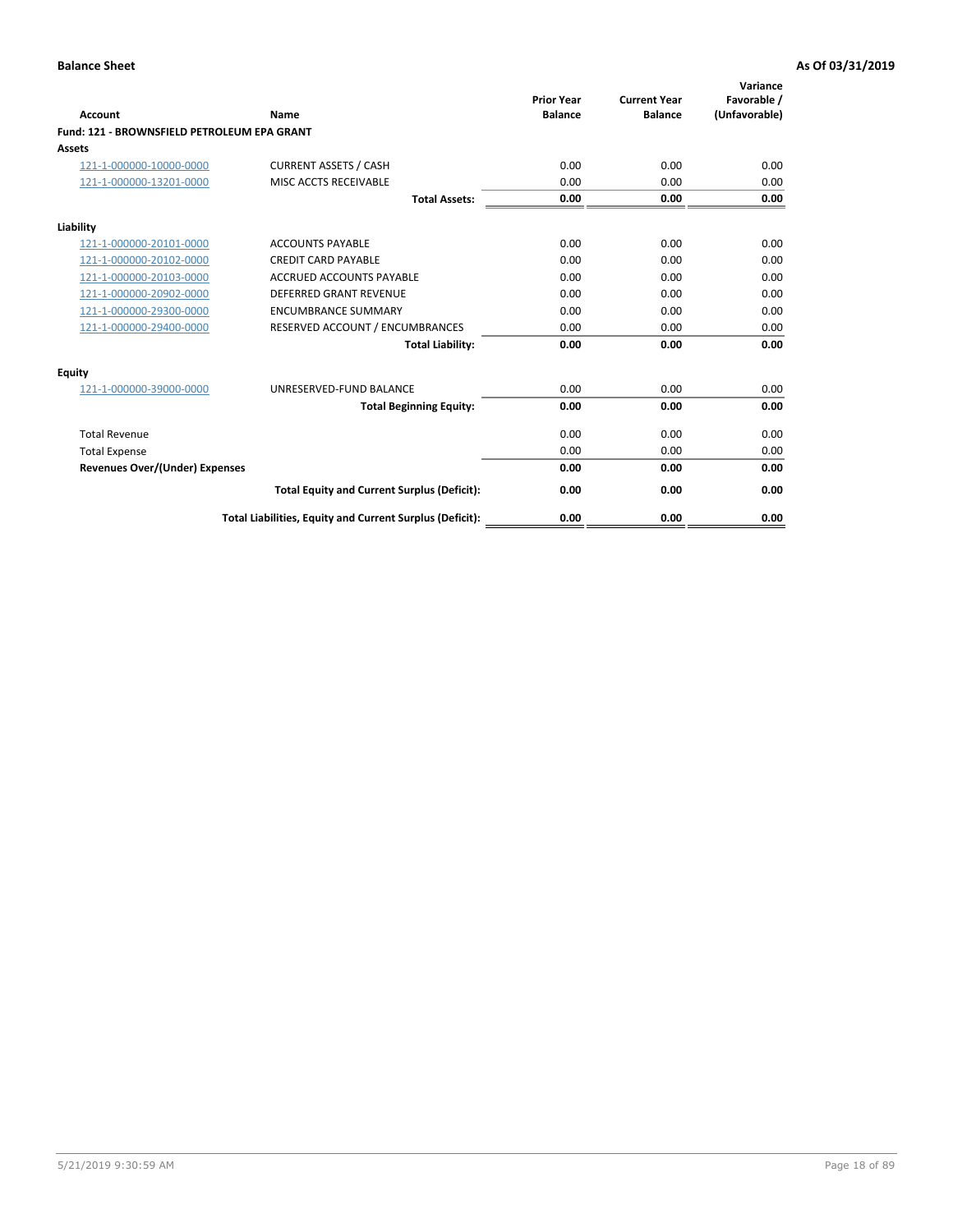| <b>Account</b>                                     | Name                                                     | <b>Prior Year</b><br><b>Balance</b> | <b>Current Year</b><br><b>Balance</b> | Variance<br>Favorable /<br>(Unfavorable) |
|----------------------------------------------------|----------------------------------------------------------|-------------------------------------|---------------------------------------|------------------------------------------|
| Fund: 122 - COPS HIRING PROGRAM GRANT 2010UMWX0308 |                                                          |                                     |                                       |                                          |
| Assets                                             |                                                          |                                     |                                       |                                          |
| 122-1-000000-10000-0000                            | <b>CURRENT ASSETS / CASH</b>                             | 0.00                                | 0.00                                  | 0.00                                     |
| 122-1-000000-13201-0000                            | MISC ACCTS RECEIVABLE                                    | 0.00                                | 0.00                                  | 0.00                                     |
|                                                    | <b>Total Assets:</b>                                     | 0.00                                | 0.00                                  | 0.00                                     |
| Liability                                          |                                                          |                                     |                                       |                                          |
| 122-1-000000-20101-0000                            | <b>ACCOUNTS PAYABLE</b>                                  | 0.00                                | 0.00                                  | 0.00                                     |
| 122-1-000000-20102-0000                            | <b>CREDIT CARD PAYABLE</b>                               | 0.00                                | 0.00                                  | 0.00                                     |
| 122-1-000000-20103-0000                            | <b>ACCRUED ACCOUNTS PAYABLE</b>                          | 0.00                                | 0.00                                  | 0.00                                     |
| 122-1-000000-20902-0000                            | <b>DEFERRED GRANT REVENUE</b>                            | 0.00                                | 0.00                                  | 0.00                                     |
|                                                    | <b>Total Liability:</b>                                  | 0.00                                | 0.00                                  | 0.00                                     |
| Equity                                             |                                                          |                                     |                                       |                                          |
| 122-1-000000-39000-0000                            | UNRESERVED-FUND BALANCE                                  | 0.00                                | 0.00                                  | 0.00                                     |
|                                                    | <b>Total Beginning Equity:</b>                           | 0.00                                | 0.00                                  | 0.00                                     |
| <b>Total Revenue</b>                               |                                                          | 0.00                                | 0.00                                  | 0.00                                     |
| <b>Total Expense</b>                               |                                                          | 0.00                                | 0.00                                  | 0.00                                     |
| <b>Revenues Over/(Under) Expenses</b>              |                                                          | 0.00                                | 0.00                                  | 0.00                                     |
|                                                    | <b>Total Equity and Current Surplus (Deficit):</b>       | 0.00                                | 0.00                                  | 0.00                                     |
|                                                    | Total Liabilities, Equity and Current Surplus (Deficit): | 0.00                                | 0.00                                  | 0.00                                     |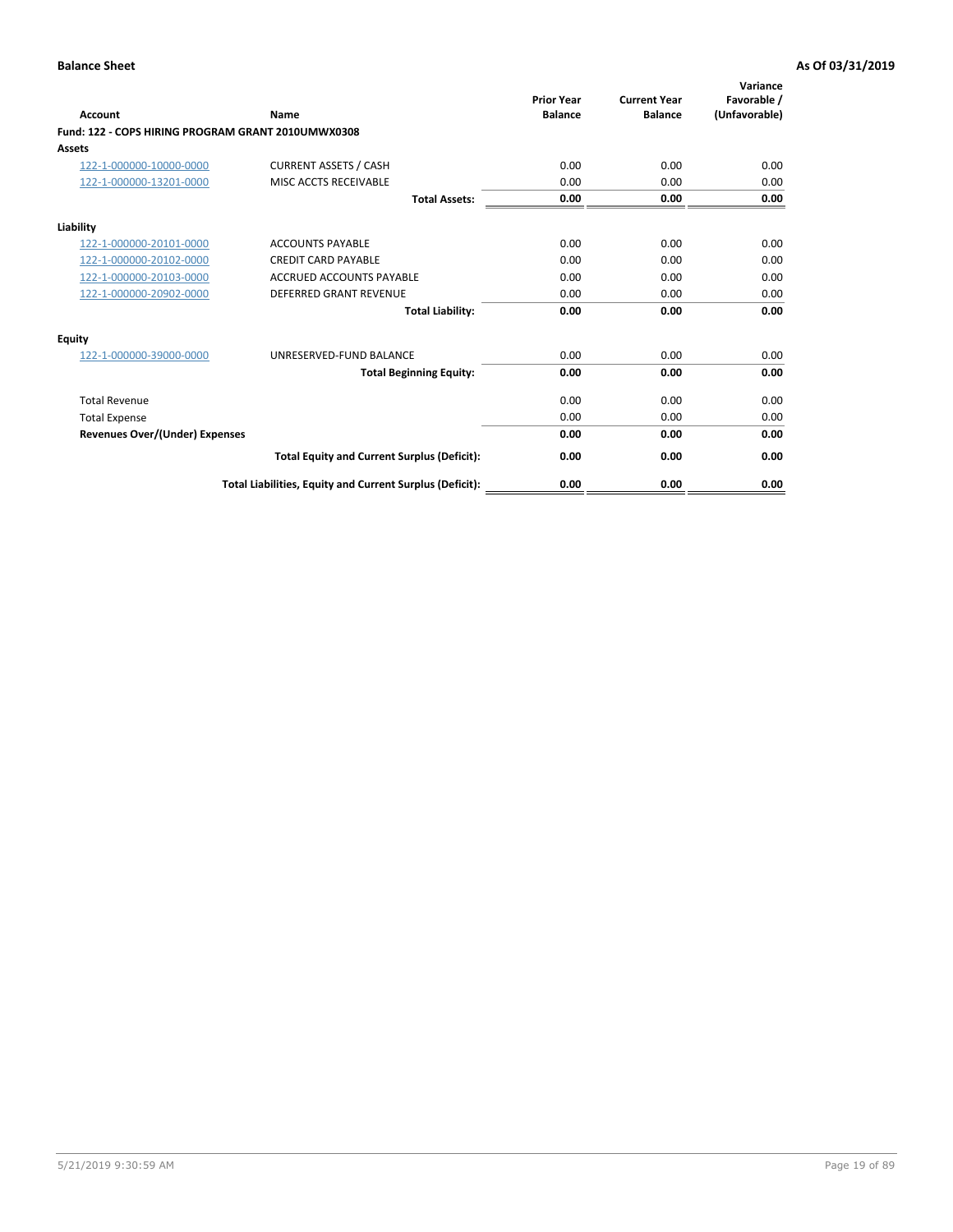| Account                               | Name                                                           | <b>Prior Year</b><br><b>Balance</b> | <b>Current Year</b><br><b>Balance</b> | Variance<br>Favorable /<br>(Unfavorable) |
|---------------------------------------|----------------------------------------------------------------|-------------------------------------|---------------------------------------|------------------------------------------|
|                                       | Fund: 123 - PTRAIN - POLICE REIMBURSEMENT GRANTS & CONT EDUCAT |                                     |                                       |                                          |
| Assets                                |                                                                |                                     |                                       |                                          |
| 123-1-000000-10000-0000               | <b>CURRENT ASSETS / CASH</b>                                   | 11,325.24                           | 10,972.00                             | $-353.24$                                |
| 123-1-000000-13201-0000               | MISC ACCTS RECEIVABLE                                          | 0.00                                | 0.00                                  | 0.00                                     |
|                                       | <b>Total Assets:</b>                                           | 11,325.24                           | 10,972.00                             | $-353.24$                                |
| Liability                             |                                                                |                                     |                                       |                                          |
| 123-1-000000-20101-0000               | <b>ACCOUNTS PAYABLE</b>                                        | 30.00                               | 0.00                                  | 30.00                                    |
| 123-1-000000-20102-0000               | <b>CREDIT CARD PAYABLE</b>                                     | 0.00                                | 0.00                                  | 0.00                                     |
| 123-1-000000-20103-0000               | <b>ACCRUED ACCOUNTS PAYABLE</b>                                | 0.00                                | 0.00                                  | 0.00                                     |
|                                       | <b>Total Liability:</b>                                        | 30.00                               | 0.00                                  | 30.00                                    |
| Equity                                |                                                                |                                     |                                       |                                          |
| 123-1-000000-39000-0000               | UNRESERVED-FUND BALANCE                                        | 9.790.68                            | 10.461.04                             | 670.36                                   |
|                                       | <b>Total Beginning Equity:</b>                                 | 9,790.68                            | 10,461.04                             | 670.36                                   |
| <b>Total Revenue</b>                  |                                                                | 4,482.24                            | 4,568.51                              | 86.27                                    |
| <b>Total Expense</b>                  |                                                                | 2.977.68                            | 4.057.55                              | $-1,079.87$                              |
| <b>Revenues Over/(Under) Expenses</b> |                                                                | 1,504.56                            | 510.96                                | $-993.60$                                |
|                                       | <b>Total Equity and Current Surplus (Deficit):</b>             | 11,295.24                           | 10,972.00                             | $-323.24$                                |
|                                       | Total Liabilities, Equity and Current Surplus (Deficit):       | 11,325.24                           | 10,972.00                             | $-353.24$                                |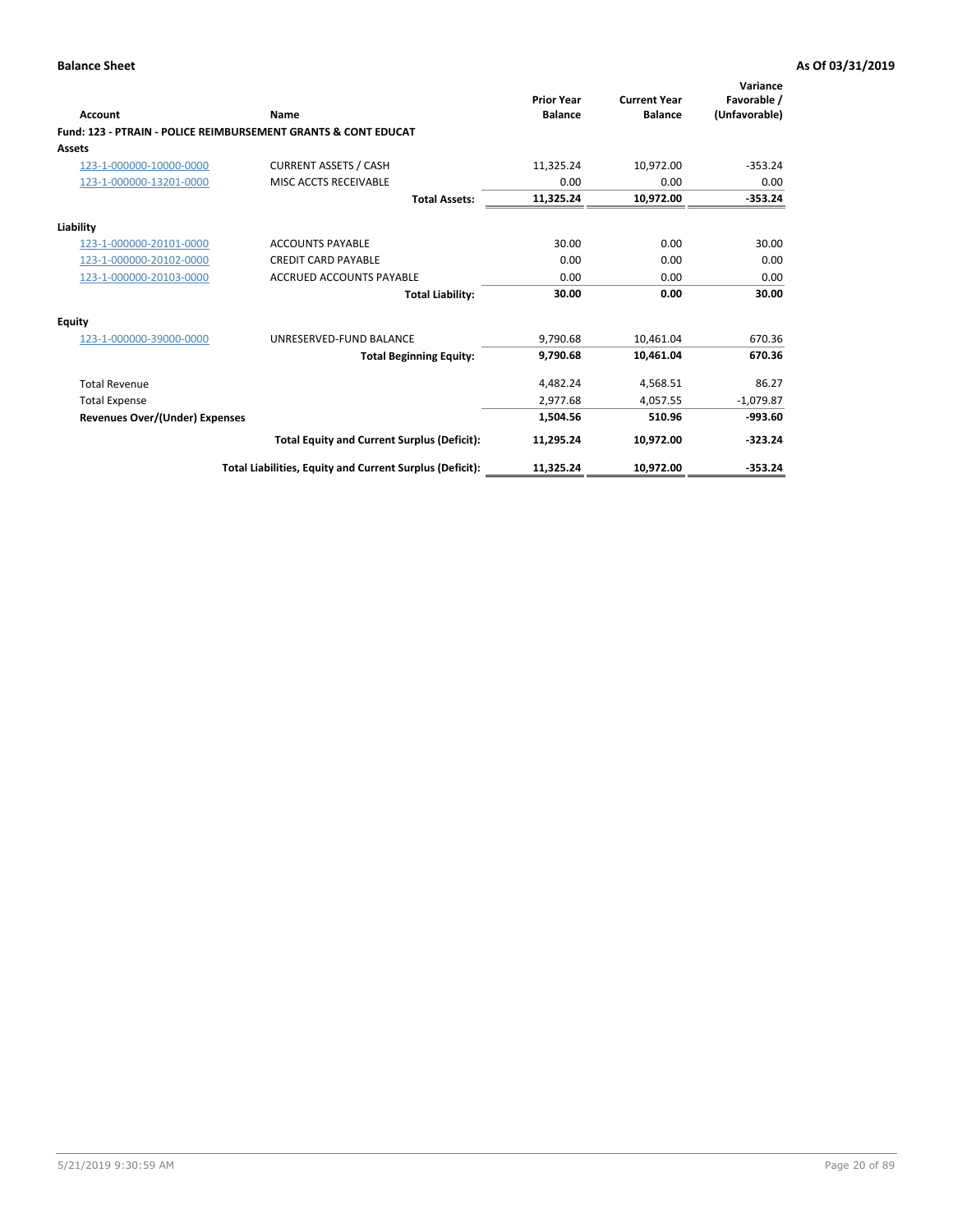| <b>Account</b>                        | Name                                                     | <b>Prior Year</b><br><b>Balance</b> | <b>Current Year</b><br><b>Balance</b> | Variance<br>Favorable /<br>(Unfavorable) |
|---------------------------------------|----------------------------------------------------------|-------------------------------------|---------------------------------------|------------------------------------------|
| Fund: 124 - FIRE HAZMAT GRANT         |                                                          |                                     |                                       |                                          |
| Assets                                |                                                          |                                     |                                       |                                          |
| 124-1-000000-10000-0000               | <b>CURRENT ASSETS / CASH</b>                             | 0.00                                | 0.00                                  | 0.00                                     |
| 124-1-000000-13201-0000               | MISC ACCTS RECEIVABLE                                    | 0.00                                | 0.00                                  | 0.00                                     |
| 124-1-000000-13205-0000               | <b>INTEREST RECEIVABLE</b>                               | 0.00                                | 0.00                                  | 0.00                                     |
|                                       | <b>Total Assets:</b>                                     | 0.00                                | 0.00                                  | 0.00                                     |
| Liability                             |                                                          |                                     |                                       |                                          |
| 124-1-000000-20101-0000               | <b>ACCOUNTS PAYABLE</b>                                  | 0.00                                | 0.00                                  | 0.00                                     |
| 124-1-000000-20102-0000               | <b>CREDIT CARD PAYABLE</b>                               | 0.00                                | 0.00                                  | 0.00                                     |
| 124-1-000000-20902-0000               | <b>DEFERRED GRANT REVENUE</b>                            | 0.00                                | 0.00                                  | 0.00                                     |
| 124-1-000000-21001-0000               | <b>GENERAL FUND / GENERAL FUND</b>                       | 0.00                                | 0.00                                  | 0.00                                     |
| 124-1-000000-29300-0000               | <b>ENCUMBRANCE SUMMARY</b>                               | 0.00                                | 0.00                                  | 0.00                                     |
| 124-1-000000-29400-0000               | RESERVED ACCOUNT / ENCUMBRANCES                          | 0.00                                | 0.00                                  | 0.00                                     |
|                                       | <b>Total Liability:</b>                                  | 0.00                                | 0.00                                  | 0.00                                     |
| Equity                                |                                                          |                                     |                                       |                                          |
| 124-1-000000-39000-0000               | UNRESERVED-FUND BALANCE                                  | 0.00                                | 0.00                                  | 0.00                                     |
|                                       | <b>Total Beginning Equity:</b>                           | 0.00                                | 0.00                                  | 0.00                                     |
| <b>Total Revenue</b>                  |                                                          | 0.00                                | 0.00                                  | 0.00                                     |
| <b>Total Expense</b>                  |                                                          | 0.00                                | 0.00                                  | 0.00                                     |
| <b>Revenues Over/(Under) Expenses</b> |                                                          | 0.00                                | 0.00                                  | 0.00                                     |
|                                       | <b>Total Equity and Current Surplus (Deficit):</b>       | 0.00                                | 0.00                                  | 0.00                                     |
|                                       | Total Liabilities, Equity and Current Surplus (Deficit): | 0.00                                | 0.00                                  | 0.00                                     |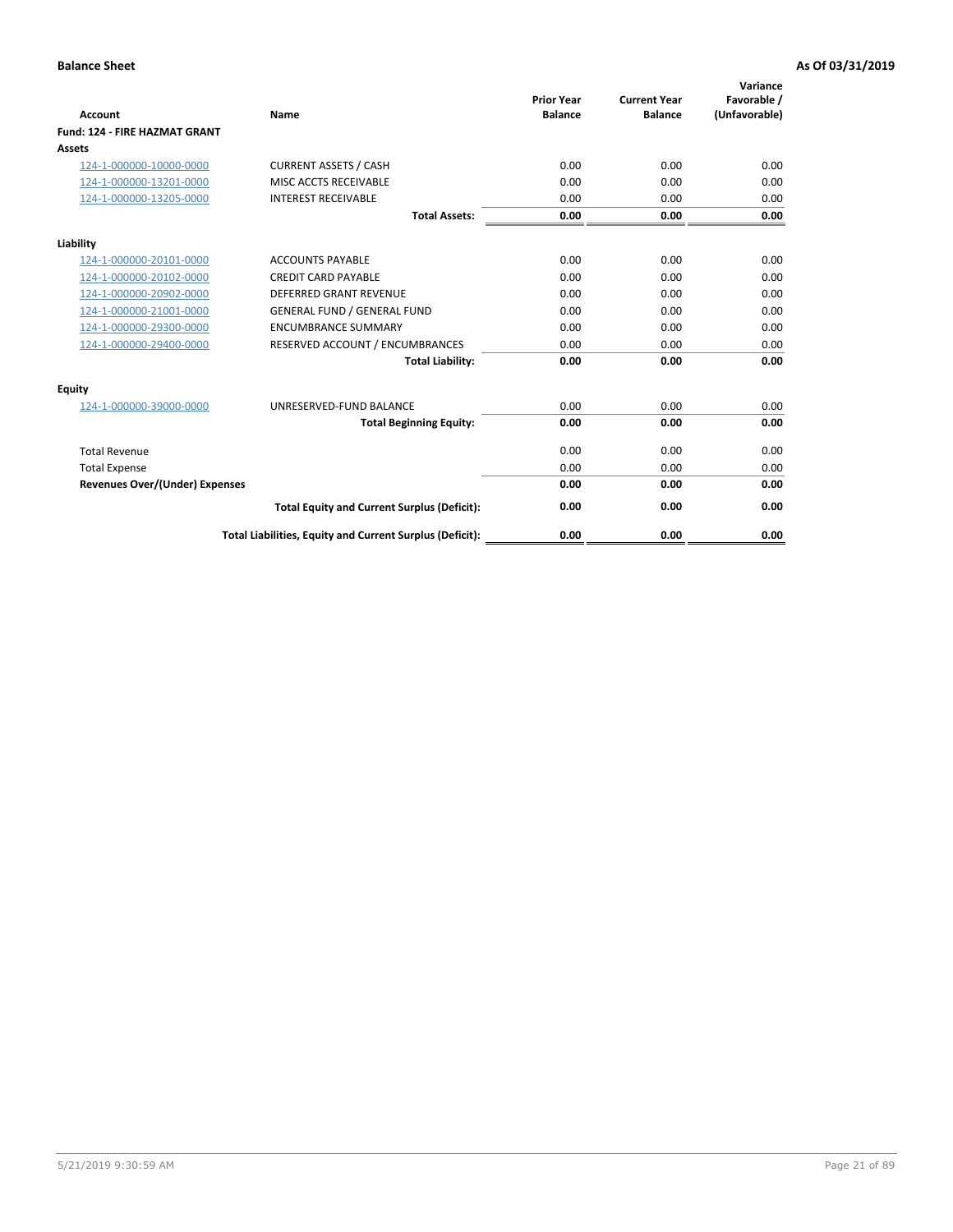| Account                                                   | Name                                                     | <b>Prior Year</b><br><b>Balance</b> | <b>Current Year</b><br><b>Balance</b> | Variance<br>Favorable /<br>(Unfavorable) |
|-----------------------------------------------------------|----------------------------------------------------------|-------------------------------------|---------------------------------------|------------------------------------------|
| <b>Fund: 125 - TRAINING &amp; HUMANITIES TEXAS GRANTS</b> |                                                          |                                     |                                       |                                          |
| <b>Assets</b>                                             |                                                          |                                     |                                       |                                          |
| 125-1-000000-10000-0000                                   | <b>CURRENT ASSETS / CASH</b>                             | $-313.14$                           | 0.00                                  | 313.14                                   |
| 125-1-000000-13205-0000                                   | <b>INTEREST RECEIVABLE</b>                               | 0.00                                | 0.00                                  | 0.00                                     |
|                                                           | <b>Total Assets:</b>                                     | $-313.14$                           | 0.00                                  | 313.14                                   |
| Liability                                                 |                                                          |                                     |                                       |                                          |
| 125-1-000000-20101-0000                                   | <b>ACCOUNTS PAYABLE</b>                                  | 0.00                                | 0.00                                  | 0.00                                     |
| 125-1-000000-20102-0000                                   | <b>CREDIT CARD PAYABLE</b>                               | 0.00                                | 0.00                                  | 0.00                                     |
| 125-1-000000-20103-0000                                   | <b>ACCRUED ACCOUNTS PAYABLE</b>                          | 0.00                                | 0.00                                  | 0.00                                     |
| 125-1-000000-20902-0000                                   | DEFERRED GRANT REVENUE                                   | 0.00                                | 0.00                                  | 0.00                                     |
| 125-1-000000-29300-0000                                   | <b>ENCUMBRANCE SUMMARY</b>                               | 0.00                                | 0.00                                  | 0.00                                     |
| 125-1-000000-29400-0000                                   | RESERVED ACCOUNT / ENCUMBRANCES                          | 0.00                                | 0.00                                  | 0.00                                     |
|                                                           | <b>Total Liability:</b>                                  | 0.00                                | 0.00                                  | 0.00                                     |
| <b>Equity</b>                                             |                                                          |                                     |                                       |                                          |
| 125-1-000000-39000-0000                                   | UNRESERVED-FUND BALANCE                                  | 0.00                                | 0.00                                  | 0.00                                     |
|                                                           | <b>Total Beginning Equity:</b>                           | 0.00                                | 0.00                                  | 0.00                                     |
| <b>Total Revenue</b>                                      |                                                          | 0.00                                | 0.00                                  | 0.00                                     |
| <b>Total Expense</b>                                      |                                                          | 313.14                              | 0.00                                  | 313.14                                   |
| <b>Revenues Over/(Under) Expenses</b>                     |                                                          | $-313.14$                           | 0.00                                  | 313.14                                   |
|                                                           | <b>Total Equity and Current Surplus (Deficit):</b>       | $-313.14$                           | 0.00                                  | 313.14                                   |
|                                                           | Total Liabilities, Equity and Current Surplus (Deficit): | $-313.14$                           | 0.00                                  | 313.14                                   |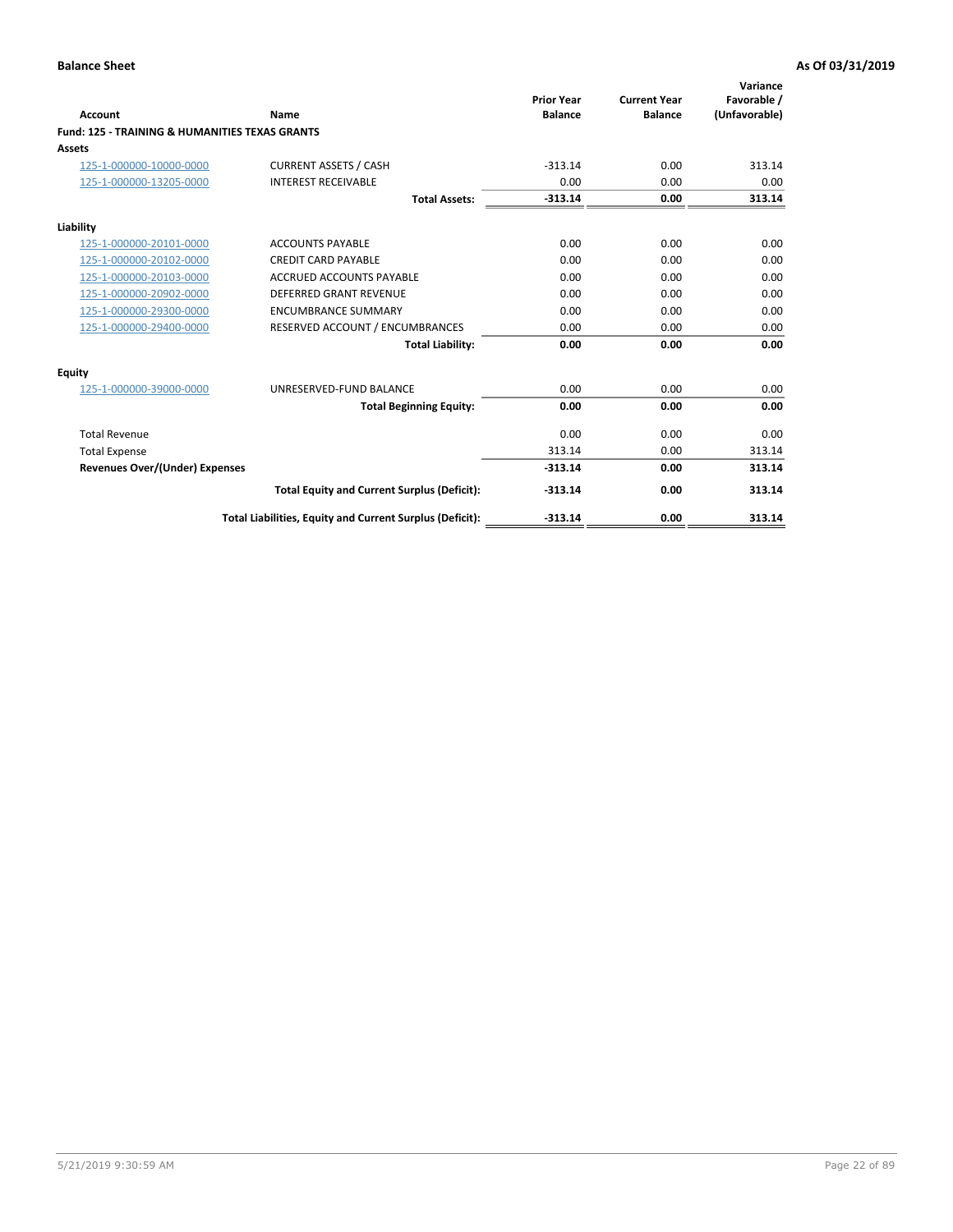| <b>Account</b>                         | <b>Name</b>                                              | <b>Prior Year</b><br><b>Balance</b> | <b>Current Year</b><br><b>Balance</b> | Variance<br>Favorable /<br>(Unfavorable) |
|----------------------------------------|----------------------------------------------------------|-------------------------------------|---------------------------------------|------------------------------------------|
| <b>Fund: 126 - TIFMAS MOBILIZATION</b> |                                                          |                                     |                                       |                                          |
| Assets                                 |                                                          |                                     |                                       |                                          |
| 126-1-000000-10000-0000                | <b>CURRENT ASSETS / CASH</b>                             | $-521.73$                           | 0.00                                  | 521.73                                   |
| 126-1-000000-13201-0000                | MISC ACCTS RECEIVABLE                                    | 0.00                                | 0.00                                  | 0.00                                     |
|                                        | <b>Total Assets:</b>                                     | $-521.73$                           | 0.00                                  | 521.73                                   |
| Liability                              |                                                          |                                     |                                       |                                          |
| 126-1-000000-20101-0000                | <b>ACCOUNTS PAYABLE</b>                                  | 0.00                                | 0.00                                  | 0.00                                     |
| 126-1-000000-20102-0000                | <b>CREDIT CARD PAYABLE</b>                               | 0.00                                | 0.00                                  | 0.00                                     |
| 126-1-000000-39100-0000                | UNRESERVED-RET. EARNINGS                                 | 0.00                                | 0.00                                  | 0.00                                     |
|                                        | <b>Total Liability:</b>                                  | 0.00                                | 0.00                                  | 0.00                                     |
| Equity                                 |                                                          |                                     |                                       |                                          |
| 126-1-000000-39000-0000                | UNRESERVED-FUND BALANCE                                  | $-521.73$                           | 0.00                                  | 521.73                                   |
|                                        | <b>Total Beginning Equity:</b>                           | $-521.73$                           | 0.00                                  | 521.73                                   |
| <b>Total Revenue</b>                   |                                                          | 0.00                                | 0.00                                  | 0.00                                     |
| <b>Total Expense</b>                   |                                                          | 0.00                                | 0.00                                  | 0.00                                     |
| Revenues Over/(Under) Expenses         |                                                          | 0.00                                | 0.00                                  | 0.00                                     |
|                                        | <b>Total Equity and Current Surplus (Deficit):</b>       | $-521.73$                           | 0.00                                  | 521.73                                   |
|                                        | Total Liabilities, Equity and Current Surplus (Deficit): | $-521.73$                           | 0.00                                  | 521.73                                   |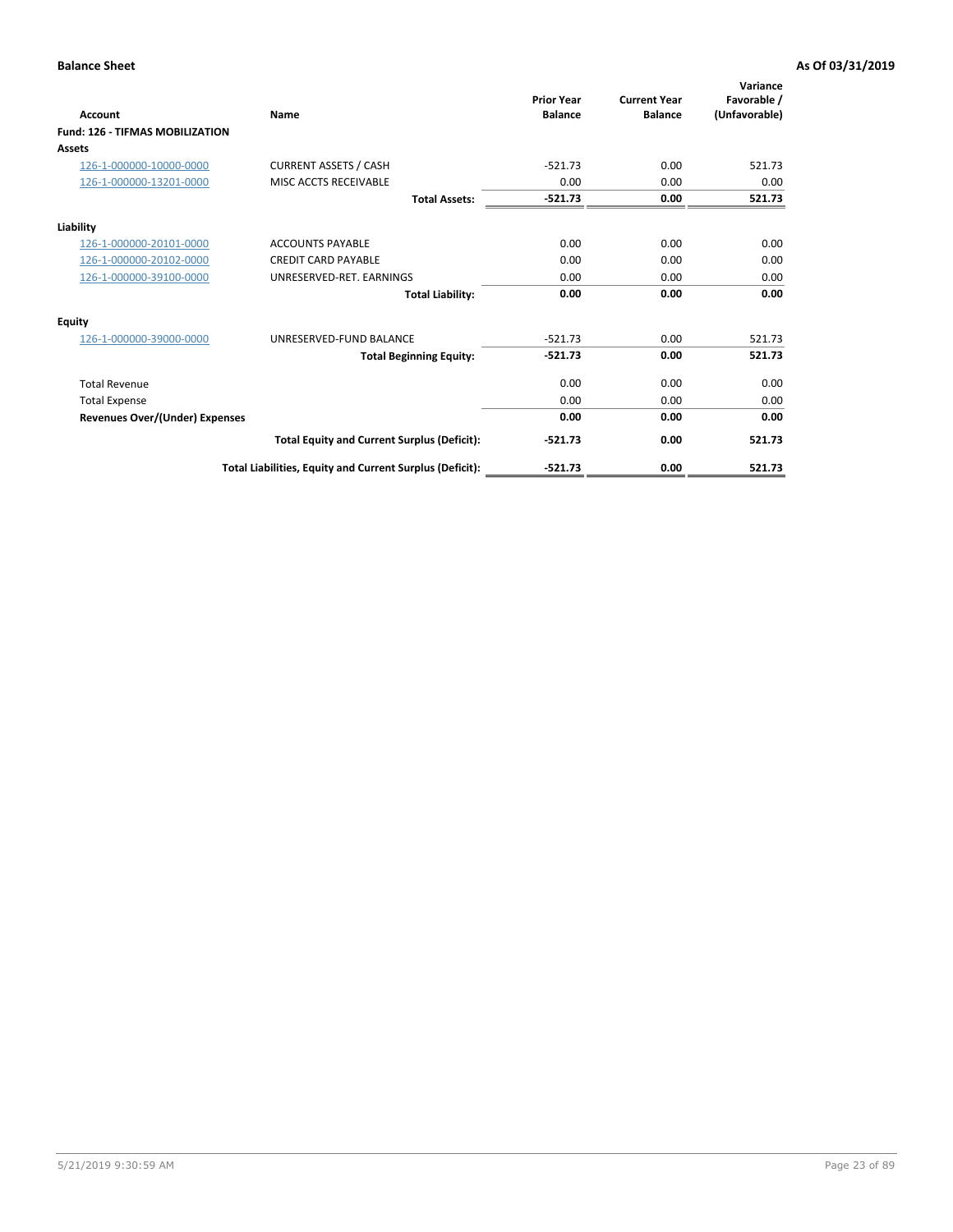| <b>Account</b>                        | Name                                                     | <b>Prior Year</b><br><b>Balance</b> | <b>Current Year</b><br><b>Balance</b> | Variance<br>Favorable /<br>(Unfavorable) |
|---------------------------------------|----------------------------------------------------------|-------------------------------------|---------------------------------------|------------------------------------------|
| Fund: 127 - FIRE GRANT                |                                                          |                                     |                                       |                                          |
| Assets                                |                                                          |                                     |                                       |                                          |
| 127-1-000000-10000-0000               | <b>CURRENT ASSETS / CASH</b>                             | 0.00                                | 0.00                                  | 0.00                                     |
| 127-1-000000-13201-0000               | MISC ACCTS RECEIVABLE                                    | 0.00                                | 0.00                                  | 0.00                                     |
|                                       | <b>Total Assets:</b>                                     | 0.00                                | 0.00                                  | 0.00                                     |
| Liability                             |                                                          |                                     |                                       |                                          |
| 127-1-000000-20101-0000               | <b>ACCOUNTS PAYABLE</b>                                  | 0.00                                | 0.00                                  | 0.00                                     |
|                                       | <b>Total Liability:</b>                                  | 0.00                                | 0.00                                  | 0.00                                     |
| Equity                                |                                                          |                                     |                                       |                                          |
| 127-1-000000-39000-0000               | UNRESERVED-FUND BALANCE                                  | 0.00                                | 0.00                                  | 0.00                                     |
|                                       | <b>Total Beginning Equity:</b>                           | 0.00                                | 0.00                                  | 0.00                                     |
| <b>Total Revenue</b>                  |                                                          | 0.00                                | 0.00                                  | 0.00                                     |
| <b>Total Expense</b>                  |                                                          | 0.00                                | 0.00                                  | 0.00                                     |
| <b>Revenues Over/(Under) Expenses</b> |                                                          | 0.00                                | 0.00                                  | 0.00                                     |
|                                       | <b>Total Equity and Current Surplus (Deficit):</b>       | 0.00                                | 0.00                                  | 0.00                                     |
|                                       | Total Liabilities, Equity and Current Surplus (Deficit): | 0.00                                | 0.00                                  | 0.00                                     |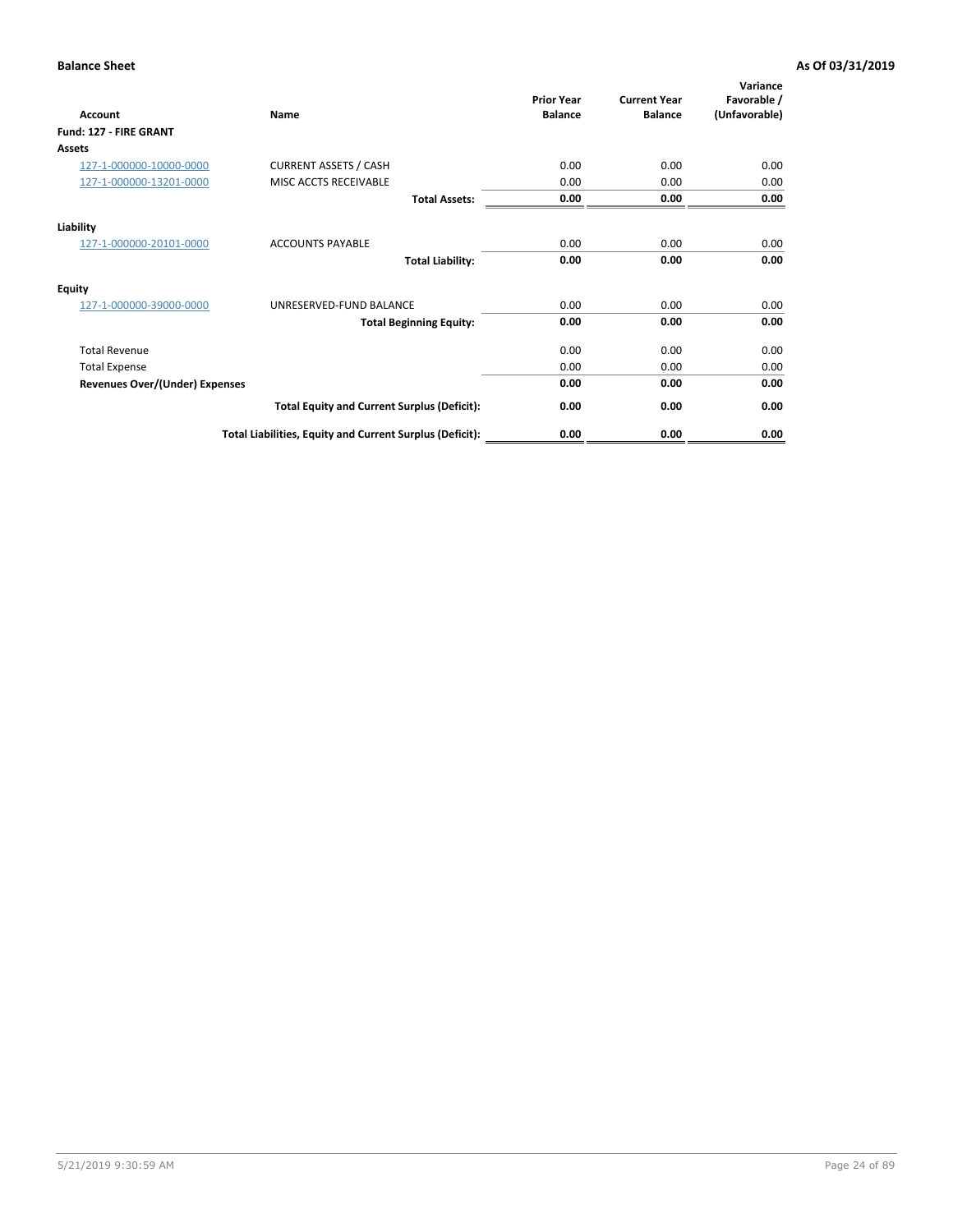| <b>Account</b>                        | Name                                                     | <b>Prior Year</b><br><b>Balance</b> | <b>Current Year</b><br><b>Balance</b> | Variance<br>Favorable /<br>(Unfavorable) |
|---------------------------------------|----------------------------------------------------------|-------------------------------------|---------------------------------------|------------------------------------------|
| Fund: 140 - DEBT SERVICE FUND         |                                                          |                                     |                                       |                                          |
| Assets                                |                                                          |                                     |                                       |                                          |
| 140-1-000000-10000-0000               | <b>CURRENT ASSETS / CASH</b>                             | 505,729.93                          | 540,935.66                            | 35,205.73                                |
| 140-1-000000-12101-0000               | <b>BOND ISSUANCE COSTS</b>                               | 0.00                                | 0.00                                  | 0.00                                     |
| 140-1-000000-13101-0000               | TAX RECEIVABLE-CURRENT                                   | 158,694.22                          | 341,459.85                            | 182,765.63                               |
| 140-1-000000-13102-0000               | <b>TAXES REC-DELINQUENT</b>                              | 251,997.24                          | 265,677.67                            | 13,680.43                                |
| 140-1-000000-13103-0000               | ALLOW FOR UNCOLLECT TAXES                                | $-137,812.38$                       | $-88,282.80$                          | 49,529.58                                |
| 140-1-000000-13203-0000               | NON-CURRENT ASSETS / PREPAYMENTS                         | 0.00                                | 0.00                                  | 0.00                                     |
| 140-1-000000-13205-0000               | <b>INTEREST RECEIVABLE</b>                               | 0.00                                | 0.00                                  | 0.00                                     |
| 140-1-000000-13221-0000               | MISC A/R - PROPERTY TAXES                                | 12,350.67                           | 18,637.80                             | 6,287.13                                 |
|                                       | <b>Total Assets:</b>                                     | 790,959.68                          | 1,078,428.18                          | 287,468.50                               |
| Liability                             |                                                          |                                     |                                       |                                          |
| 140-1-000000-20101-0000               | <b>ACCOUNTS PAYABLE</b>                                  | 0.00                                | 0.00                                  | 0.00                                     |
| 140-1-000000-20102-0000               | <b>CREDIT CARD PAYABLE</b>                               | 0.00                                | 0.00                                  | 0.00                                     |
| 140-1-000000-20103-0000               | ACCRUED ACCOUNTS PAYABLE                                 | 0.00                                | 0.00                                  | 0.00                                     |
| 140-1-000000-20108-0000               | <b>MATURED BONDS PAYABLE</b>                             | 0.00                                | 0.00                                  | 0.00                                     |
| 140-1-000000-20111-0000               | MATURED INTEREST PAYABLE                                 | 0.00                                | 0.00                                  | 0.00                                     |
| 140-1-000000-20112-0000               | <b>ACCRUED INTEREST PAYABLE</b>                          | 0.00                                | 0.00                                  | 0.00                                     |
| 140-1-000000-20203-0000               | <b>DEFERRED TAX REVENUE</b>                              | 262,670.54                          | 508,525.75                            | $-245,855.21$                            |
| 140-1-000000-21001-0000               | <b>GENERAL FUND / GENERAL FUND</b>                       | 0.00                                | 0.00                                  | 0.00                                     |
| 140-1-000000-21040-0000               | DUE TO / GENERAL CIP FUND                                | 0.00                                | 0.00                                  | 0.00                                     |
| 140-1-000000-29300-0000               | <b>ENCUMBRANCE SUMMARY</b>                               | 0.00                                | 0.00                                  | 0.00                                     |
| 140-1-000000-29400-0000               | RESERVED ACCOUNT / ENCUMBRANCES                          | 0.00                                | 0.00                                  | 0.00                                     |
|                                       | <b>Total Liability:</b>                                  | 262,670.54                          | 508,525.75                            | $-245,855.21$                            |
| Equity                                |                                                          |                                     |                                       |                                          |
| 140-1-000000-39000-0000               | UNRESERVED-FUND BALANCE                                  | 680,422.24                          | 855,063.37                            | 174,641.13                               |
|                                       | <b>Total Beginning Equity:</b>                           | 680,422.24                          | 855,063.37                            | 174,641.13                               |
| <b>Total Revenue</b>                  |                                                          | 5,151,169.65                        | 5,267,184.08                          | 116,014.43                               |
| <b>Total Expense</b>                  |                                                          | 5,303,302.75                        | 5,552,345.02                          | $-249,042.27$                            |
| <b>Revenues Over/(Under) Expenses</b> |                                                          | -152,133.10                         | -285,160.94                           | $-133,027.84$                            |
|                                       | <b>Total Equity and Current Surplus (Deficit):</b>       | 528.289.14                          | 569.902.43                            | 41.613.29                                |
|                                       | Total Liabilities, Equity and Current Surplus (Deficit): | 790,959.68                          | 1,078,428.18                          | 287.468.50                               |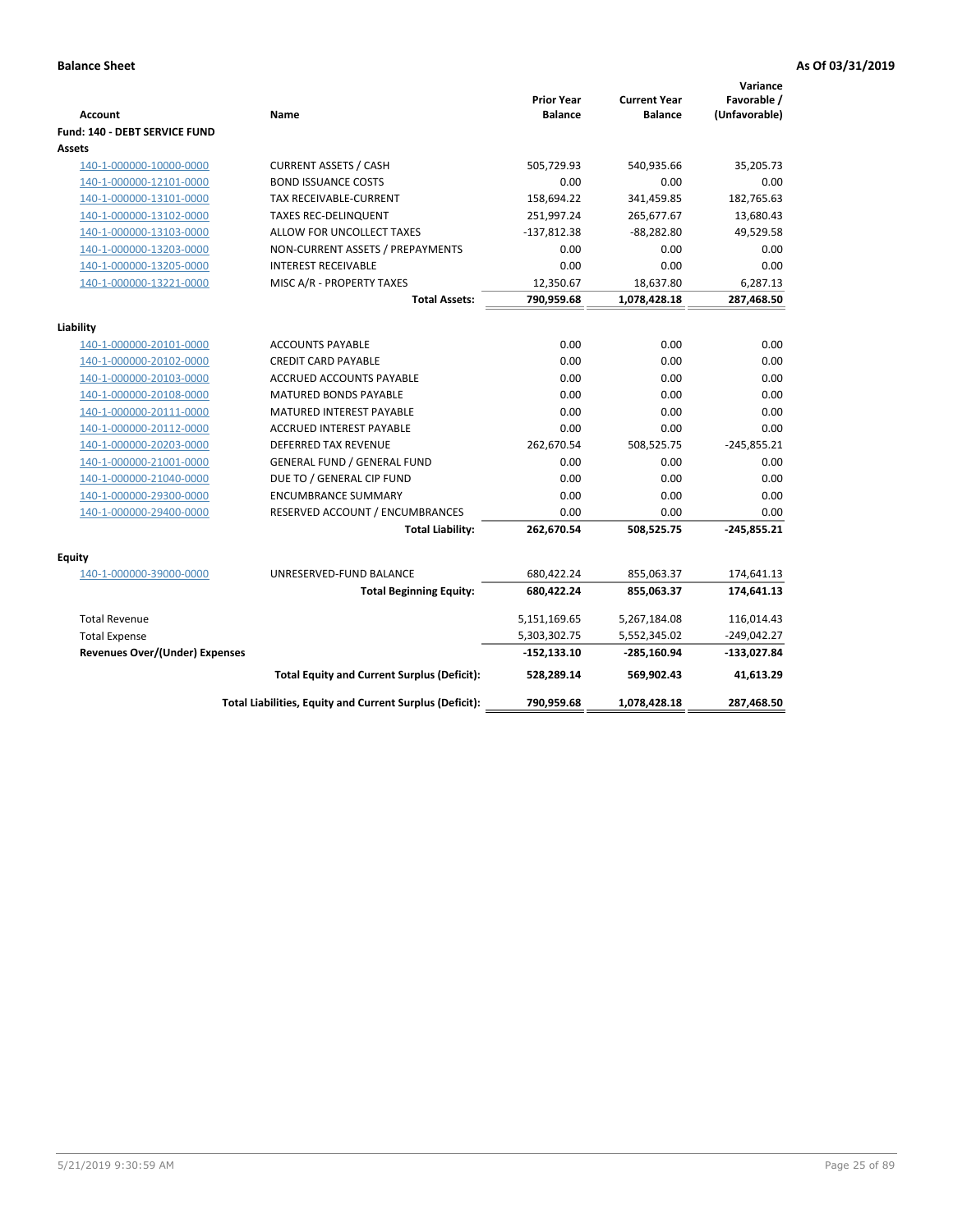|                                                     |                                                          |                                     | <b>Current Year</b> | Variance<br>Favorable / |
|-----------------------------------------------------|----------------------------------------------------------|-------------------------------------|---------------------|-------------------------|
| <b>Account</b>                                      | Name                                                     | <b>Prior Year</b><br><b>Balance</b> | <b>Balance</b>      | (Unfavorable)           |
| <b>Fund: 160 - GENERAL CAPITAL IMPROVEMENT FUND</b> |                                                          |                                     |                     |                         |
| Assets                                              |                                                          |                                     |                     |                         |
| 160-1-000000-10000-0000                             | <b>CURRENT ASSETS / CASH</b>                             | 1,229,035.91                        | 2,917,226.56        | 1,688,190.65            |
| 160-1-000000-11402-0000                             | 2002 CO'S                                                | 246,184.88                          | 251,338.55          | 5,153.67                |
| 160-1-000000-11514-0000                             | EXCHANGE BLDG - TX DAILY ACCOUNT 1157                    | 219,872.68                          | 224,518.31          | 4,645.63                |
| 160-1-000000-11517-0000                             | <b>EXCHANGE BLDG - TX TERM</b>                           | 0.00                                | 0.00                | 0.00                    |
| 160-1-000000-11520-0000                             | <b>CERTIFICATES OF DEPOSIT</b>                           | 0.00                                | 0.00                | 0.00                    |
| 160-1-000000-11602-0000                             | 2001 CO                                                  | 0.00                                | 0.00                | 0.00                    |
| 160-1-000000-11603-0000                             | 2001-A CO'S                                              | 74,394.69                           | 75,948.48           | 1,553.79                |
| 160-1-000000-13201-0000                             | MISC ACCTS RECEIVABLE                                    | 0.00                                | 0.00                | 0.00                    |
| 160-1-000000-13205-0000                             | <b>INTEREST RECEIVABLE</b>                               | 0.00                                | 0.00                | 0.00                    |
| 160-1-000000-14035-0000                             | DEBT SERVICE / DEBT SERVICE FUND                         | 0.00                                | 0.00                | 0.00                    |
|                                                     | <b>Total Assets:</b>                                     | 1,769,488.16                        | 3,469,031.90        | 1,699,543.74            |
|                                                     |                                                          |                                     |                     |                         |
| Liability                                           |                                                          |                                     |                     |                         |
| 160-1-000000-20101-0000                             | <b>ACCOUNTS PAYABLE</b>                                  | 0.00                                | 0.00                | 0.00                    |
| 160-1-000000-20102-0000                             | <b>CREDIT CARD PAYABLE</b>                               | 0.00                                | 0.00                | 0.00                    |
| 160-1-000000-20103-0000                             | ACCRUED ACCOUNTS PAYABLE                                 | 0.00                                | 0.00                | 0.00                    |
| 160-1-000000-20113-0000                             | <b>DEVELOPERS ESCROW</b>                                 | 0.00                                | 0.00                | 0.00                    |
| 160-1-000000-20139-0000                             | <b>RETAINAGES PAYABLE</b>                                | $-0.02$                             | $-0.04$             | 0.02                    |
| 160-1-000000-20902-0000                             | <b>DEFERRED GRANT REVENUE</b>                            | 0.00                                | 0.00                | 0.00                    |
| 160-1-000000-21001-0000                             | <b>GENERAL FUND / GENERAL FUND</b>                       | 0.00                                | 0.00                | 0.00                    |
| 160-1-000000-21035-0000                             | DEBT SERVICE / DUE TO DEBT SERVICE                       | 0.00                                | 0.00                | 0.00                    |
| 160-1-000000-21101-0000                             | ENTERPRISE / WTR/WWTR UTILITY FUND                       | 0.00                                | 0.00                | 0.00                    |
| 160-1-000000-29300-0000                             | <b>ENCUMBRANCE SUMMARY</b>                               | 0.00                                | 0.00                | 0.00                    |
| 160-1-000000-29400-0100                             | RESERVED ACCOUNT / ENCUMBRANCES                          | 0.00                                | 0.00                | 0.00                    |
|                                                     | <b>Total Liability:</b>                                  | $-0.02$                             | $-0.04$             | 0.02                    |
| <b>Equity</b>                                       |                                                          |                                     |                     |                         |
| 160-1-000000-39000-0000                             | UNRESERVED-FUND BALANCE                                  | 365,973.09                          | 2,306,960.96        | 1,940,987.87            |
|                                                     | <b>Total Beginning Equity:</b>                           | 365,973.09                          | 2,306,960.96        | 1,940,987.87            |
|                                                     |                                                          |                                     |                     |                         |
| <b>Total Revenue</b>                                |                                                          | 1,572,773.56                        | 1,807,771.85        | 234,998.29              |
| <b>Total Expense</b>                                |                                                          | 169,258.47                          | 645,700.87          | $-476, 442.40$          |
| <b>Revenues Over/(Under) Expenses</b>               |                                                          | 1,403,515.09                        | 1,162,070.98        | $-241,444.11$           |
|                                                     | <b>Total Equity and Current Surplus (Deficit):</b>       | 1,769,488.18                        | 3,469,031.94        | 1,699,543.76            |
|                                                     | Total Liabilities, Equity and Current Surplus (Deficit): | 1,769,488.16                        | 3,469,031.90        | 1,699,543.74            |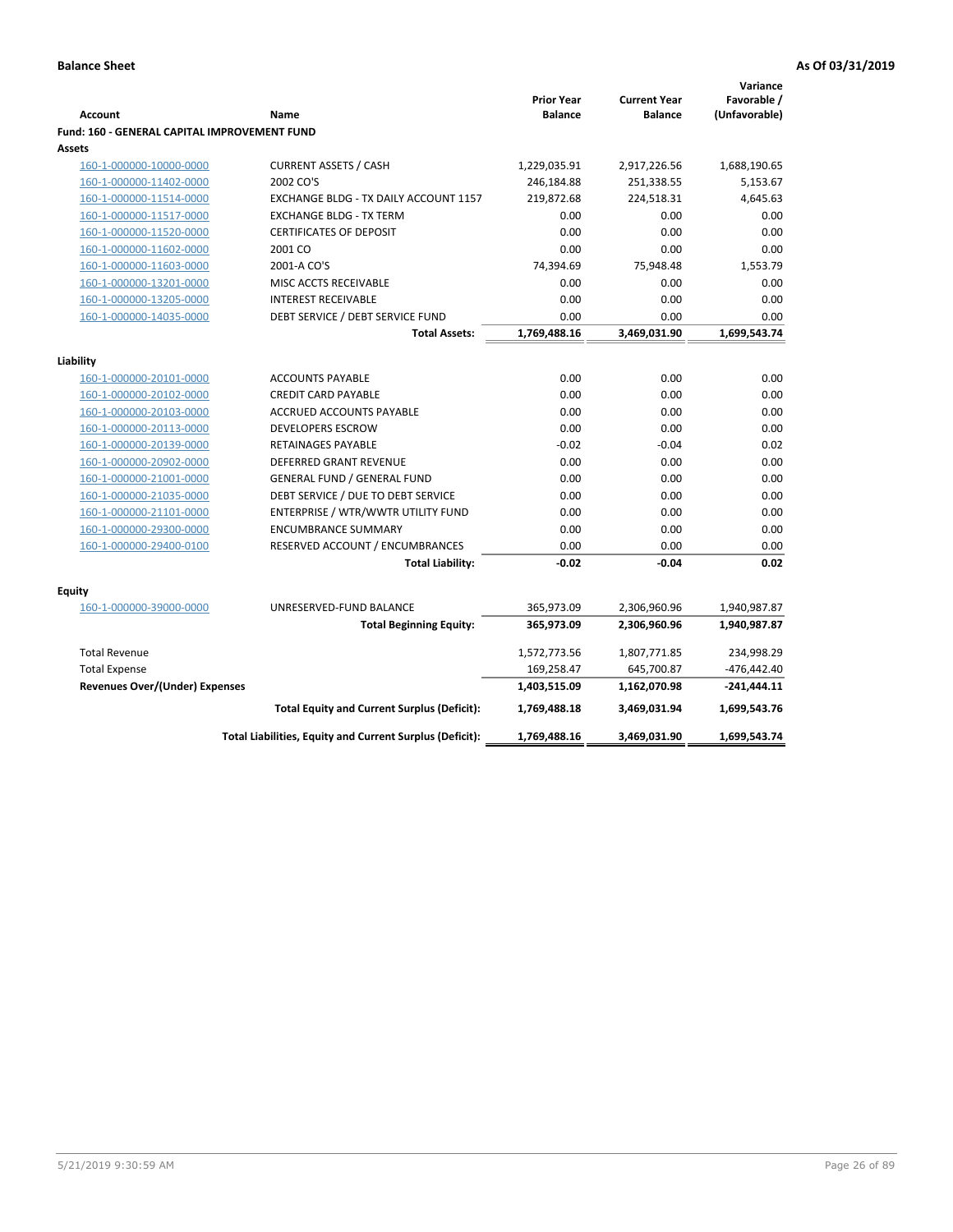| <b>Account</b>                        | <b>Name</b>                                              | <b>Prior Year</b><br><b>Balance</b> | <b>Current Year</b><br><b>Balance</b> | Variance<br>Favorable /<br>(Unfavorable) |
|---------------------------------------|----------------------------------------------------------|-------------------------------------|---------------------------------------|------------------------------------------|
| Fund: 161 - STREET CONSTRUCTION FUND  |                                                          |                                     |                                       |                                          |
| <b>Assets</b>                         |                                                          |                                     |                                       |                                          |
| 161-1-000000-10000-0000               | <b>CURRENT ASSETS / CASH</b>                             | 847,337.93                          | 860,969.26                            | 13,631.33                                |
| 161-1-000000-11003-0000               | 2010 CO'S                                                | 0.00                                | 0.00                                  | 0.00                                     |
| 161-1-000000-13205-0000               | <b>INTEREST RECEIVABLE</b>                               | 0.00                                | 0.00                                  | 0.00                                     |
| 161-1-000000-14035-0000               | DEBT SERVICE / DEBT SERVICE FUND                         | 0.00                                | 0.00                                  | 0.00                                     |
|                                       | <b>Total Assets:</b>                                     | 847,337.93                          | 860,969.26                            | 13,631.33                                |
| Liability                             |                                                          |                                     |                                       |                                          |
| 161-1-000000-20101-0000               | <b>ACCOUNTS PAYABLE</b>                                  | 0.00                                | 0.00                                  | 0.00                                     |
| 161-1-000000-20102-0000               | <b>CREDIT CARD PAYABLE</b>                               | 0.00                                | 0.00                                  | 0.00                                     |
| 161-1-000000-20103-0000               | <b>ACCRUED ACCOUNTS PAYABLE</b>                          | 0.00                                | 0.00                                  | 0.00                                     |
| 161-1-000000-20139-0000               | <b>RETAINAGES PAYABLE</b>                                | 0.00                                | 0.00                                  | 0.00                                     |
| 161-1-000000-21001-0000               | <b>GENERAL FUND / GENERAL FUND</b>                       | 0.00                                | 0.00                                  | 0.00                                     |
| 161-1-000000-21035-0000               | DEBT SERVICE / DUE TO DEBT SERVICE                       | 0.00                                | 0.00                                  | 0.00                                     |
| 161-1-000000-29300-0000               | <b>ENCUMBRANCE SUMMARY</b>                               | 0.00                                | 0.00                                  | 0.00                                     |
| 161-1-000000-29400-0100               | RESERVED ACCOUNT / ENCUMBRANCES                          | 0.00                                | 0.00                                  | 0.00                                     |
|                                       | <b>Total Liability:</b>                                  | 0.00                                | 0.00                                  | 0.00                                     |
| <b>Equity</b>                         |                                                          |                                     |                                       |                                          |
| 161-1-000000-39000-0000               | UNRESERVED-FUND BALANCE                                  | 846,099.12                          | 852,048.74                            | 5,949.62                                 |
|                                       | <b>Total Beginning Equity:</b>                           | 846,099.12                          | 852,048.74                            | 5,949.62                                 |
| <b>Total Revenue</b>                  |                                                          | 1,375.27                            | 9,104.48                              | 7,729.21                                 |
| <b>Total Expense</b>                  |                                                          | 136.46                              | 183.96                                | $-47.50$                                 |
| <b>Revenues Over/(Under) Expenses</b> |                                                          | 1,238.81                            | 8,920.52                              | 7,681.71                                 |
|                                       | <b>Total Equity and Current Surplus (Deficit):</b>       | 847,337.93                          | 860,969.26                            | 13,631.33                                |
|                                       | Total Liabilities, Equity and Current Surplus (Deficit): | 847,337.93                          | 860,969.26                            | 13,631.33                                |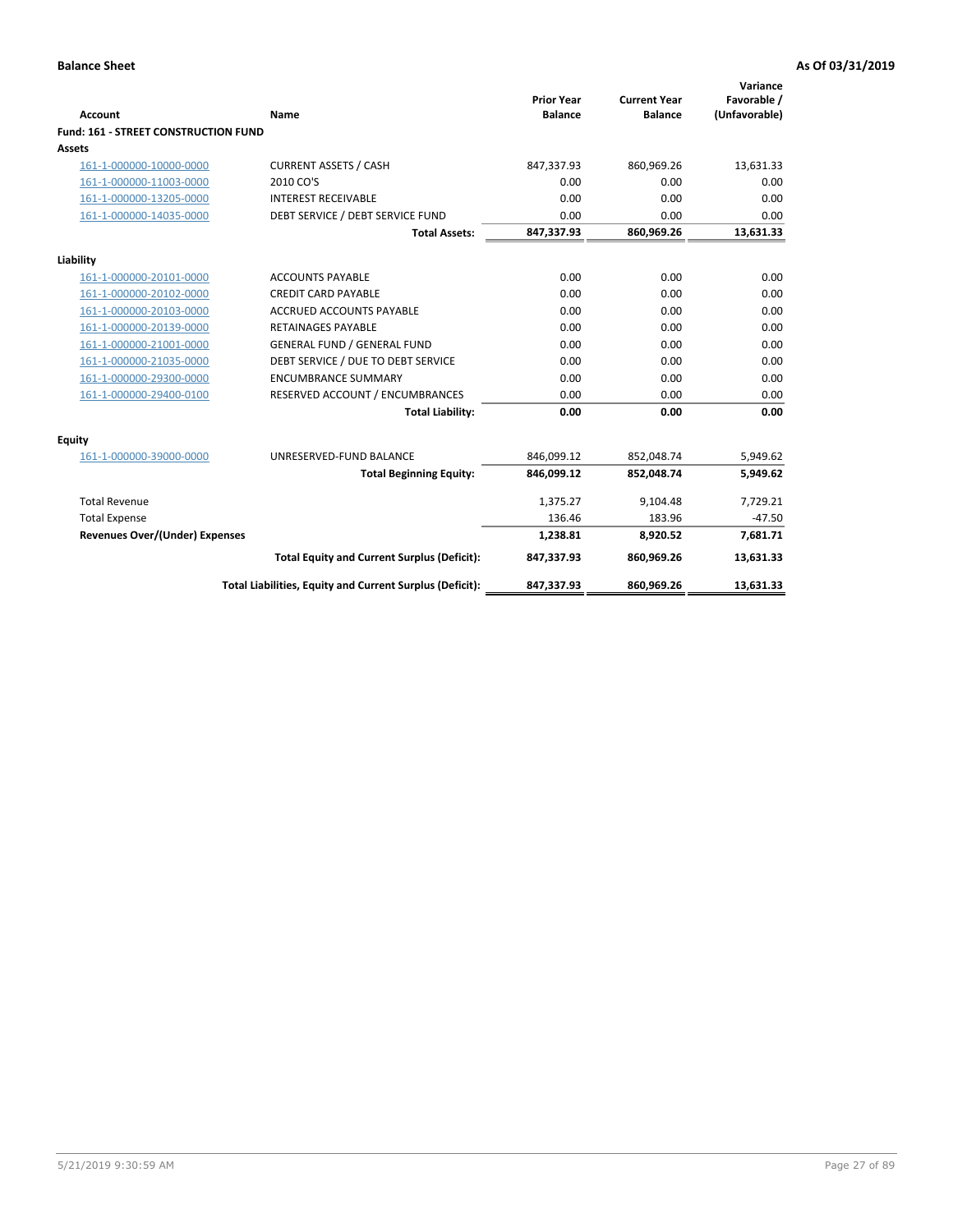| Account                                         | Name                                                     | <b>Prior Year</b><br><b>Balance</b> | <b>Current Year</b><br><b>Balance</b> | Variance<br>Favorable /<br>(Unfavorable) |
|-------------------------------------------------|----------------------------------------------------------|-------------------------------------|---------------------------------------|------------------------------------------|
| <b>Fund: 162 - GRAHAM PARK RENOVATIONS FUND</b> |                                                          |                                     |                                       |                                          |
| <b>Assets</b>                                   |                                                          |                                     |                                       |                                          |
| 162-1-000000-10000-0000                         | <b>CURRENT ASSETS / CASH</b>                             | 0.00                                | 0.00                                  | 0.00                                     |
| 162-1-000000-13201-0000                         | MISC ACCTS RECEIVABLE                                    | 0.00                                | 0.00                                  | 0.00                                     |
|                                                 | <b>Total Assets:</b>                                     | 0.00                                | 0.00                                  | 0.00                                     |
| Liability                                       |                                                          |                                     |                                       |                                          |
| 162-1-000000-20101-0000                         | <b>ACCOUNTS PAYABLE</b>                                  | 0.00                                | 0.00                                  | 0.00                                     |
| 162-1-000000-20139-0000                         | <b>RETAINAGES PAYABLE</b>                                | 0.00                                | 0.00                                  | 0.00                                     |
| 162-1-000000-20202-0000                         | <b>DEFERRED REVENUE</b>                                  | 0.00                                | 0.00                                  | 0.00                                     |
| 162-1-000000-29300-0000                         | <b>ENCUMBRANCE SUMMARY</b>                               | 0.00                                | 0.00                                  | 0.00                                     |
| 162-1-000000-29400-0000                         | RESERVED ACCOUNT / ENCUMBRANCES                          | 0.00                                | 0.00                                  | 0.00                                     |
|                                                 | <b>Total Liability:</b>                                  | 0.00                                | 0.00                                  | 0.00                                     |
| Equity                                          |                                                          |                                     |                                       |                                          |
| 162-1-000000-39000-0000                         | UNRESERVED-FUND BALANCE                                  | 0.00                                | 0.00                                  | 0.00                                     |
|                                                 | <b>Total Beginning Equity:</b>                           | 0.00                                | 0.00                                  | 0.00                                     |
| <b>Total Revenue</b>                            |                                                          | 0.00                                | 0.00                                  | 0.00                                     |
| <b>Total Expense</b>                            |                                                          | 0.00                                | 0.00                                  | 0.00                                     |
| <b>Revenues Over/(Under) Expenses</b>           |                                                          | 0.00                                | 0.00                                  | 0.00                                     |
|                                                 | <b>Total Equity and Current Surplus (Deficit):</b>       | 0.00                                | 0.00                                  | 0.00                                     |
|                                                 | Total Liabilities, Equity and Current Surplus (Deficit): | 0.00                                | 0.00                                  | 0.00                                     |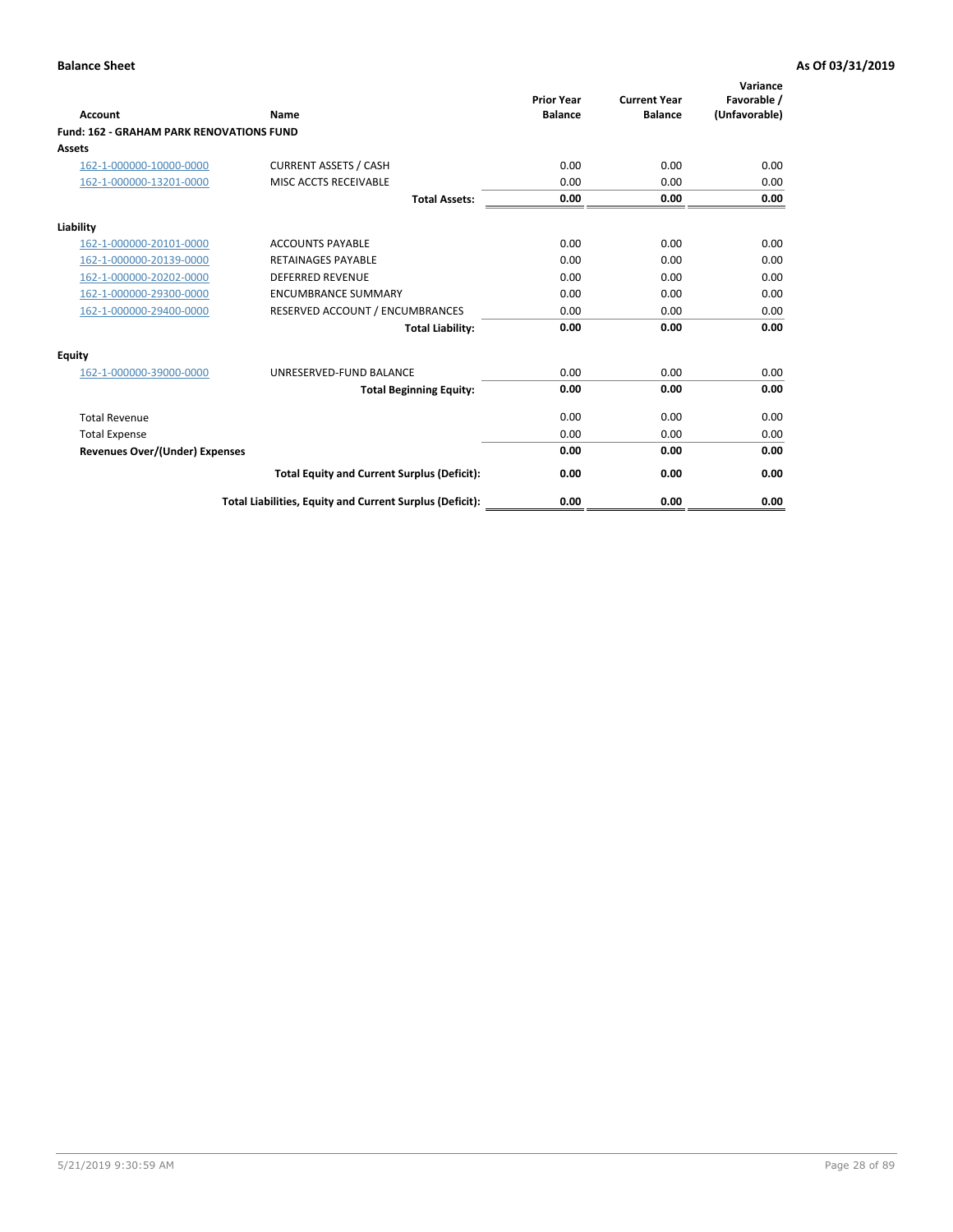|                                              |                                                          | <b>Prior Year</b> | <b>Current Year</b> | Variance<br>Favorable / |
|----------------------------------------------|----------------------------------------------------------|-------------------|---------------------|-------------------------|
| <b>Account</b>                               | Name                                                     | <b>Balance</b>    | <b>Balance</b>      | (Unfavorable)           |
| <b>Fund: 163 - SECO STIMULAS BLOCK GRANT</b> |                                                          |                   |                     |                         |
| Assets                                       |                                                          |                   |                     |                         |
| 163-1-000000-10000-0000                      | <b>CURRENT ASSETS / CASH</b>                             | 0.00              | 0.00                | 0.00                    |
| 163-1-000000-13201-0000                      | MISC ACCTS RECEIVABLE                                    | 0.00              | 0.00                | 0.00                    |
| 163-1-000000-13205-0000                      | <b>INTEREST RECEIVABLE</b>                               | 0.00              | 0.00                | 0.00                    |
|                                              | <b>Total Assets:</b>                                     | 0.00              | 0.00                | 0.00                    |
| Liability                                    |                                                          |                   |                     |                         |
| 163-1-000000-20101-0000                      | <b>ACCOUNTS PAYABLE</b>                                  | 0.00              | 0.00                | 0.00                    |
| 163-1-000000-20102-0000                      | <b>CREDIT CARD PAYABLE</b>                               | 0.00              | 0.00                | 0.00                    |
| 163-1-000000-20103-0000                      | <b>ACCRUED ACCOUNTS PAYABLE</b>                          | 0.00              | 0.00                | 0.00                    |
| 163-1-000000-20139-0000                      | <b>RETAINAGES PAYABLE</b>                                | 0.00              | 0.00                | 0.00                    |
| 163-1-000000-20902-0000                      | <b>DEFERRED GRANT REVENUE</b>                            | 0.00              | 0.00                | 0.00                    |
| 163-1-000000-29300-0000                      | <b>ENCUMBRANCE SUMMARY</b>                               | 0.00              | 0.00                | 0.00                    |
| 163-1-000000-29400-0100                      | RESERVED ACCOUNT / ENCUMBRANCES                          | 0.00              | 0.00                | 0.00                    |
|                                              | <b>Total Liability:</b>                                  | 0.00              | 0.00                | 0.00                    |
| <b>Equity</b>                                |                                                          |                   |                     |                         |
| 163-1-000000-39000-0000                      | UNRESERVED-FUND BALANCE                                  | 0.00              | 0.00                | 0.00                    |
|                                              | <b>Total Beginning Equity:</b>                           | 0.00              | 0.00                | 0.00                    |
| <b>Total Revenue</b>                         |                                                          | 0.00              | 0.00                | 0.00                    |
| <b>Total Expense</b>                         |                                                          | 0.00              | 0.00                | 0.00                    |
| Revenues Over/(Under) Expenses               |                                                          | 0.00              | 0.00                | 0.00                    |
|                                              | <b>Total Equity and Current Surplus (Deficit):</b>       | 0.00              | 0.00                | 0.00                    |
|                                              | Total Liabilities, Equity and Current Surplus (Deficit): | 0.00              | 0.00                | 0.00                    |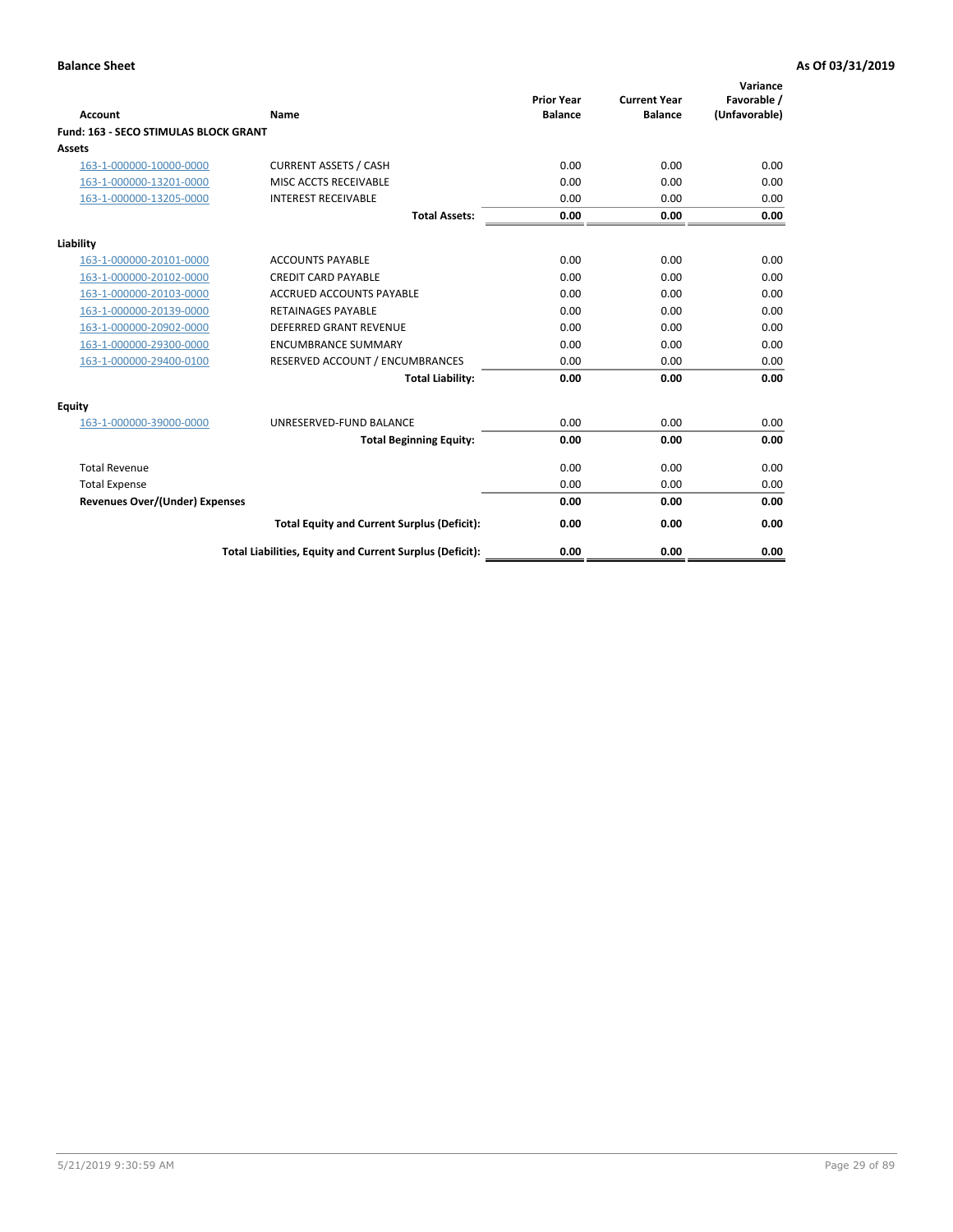| <b>Account</b>                        | Name                                                     | <b>Prior Year</b><br><b>Balance</b> | <b>Current Year</b><br><b>Balance</b> | Variance<br>Favorable /<br>(Unfavorable) |
|---------------------------------------|----------------------------------------------------------|-------------------------------------|---------------------------------------|------------------------------------------|
| Fund: 164 - 2013 CO CAPITAL FUND      |                                                          |                                     |                                       |                                          |
| Assets                                |                                                          |                                     |                                       |                                          |
| 164-1-000000-10000-0000               | <b>CURRENT ASSETS / CASH</b>                             | 31,703.45                           | 32,213.45                             | 510.00                                   |
| 164-1-000000-11508-0000               | 2013 CO'S PROJ CONST                                     | 1.998.21                            | 2.040.44                              | 42.23                                    |
| 164-1-000000-11509-0000               | 2013 CO'S DEBT SERVICE                                   | 0.00                                | 0.00                                  | 0.00                                     |
| 164-1-000000-13205-0000               | <b>INTEREST RECEIVABLE</b>                               | 0.00                                | 0.00                                  | 0.00                                     |
| 164-1-000000-14035-0000               | DEBT SERVICE / DEBT SERVICE FUND                         | 0.00                                | 0.00                                  | 0.00                                     |
|                                       | <b>Total Assets:</b>                                     | 33,701.66                           | 34,253.89                             | 552.23                                   |
| Liability                             |                                                          |                                     |                                       |                                          |
| 164-1-000000-20101-0000               | <b>ACCOUNTS PAYABLE</b>                                  | 0.00                                | 0.00                                  | 0.00                                     |
| 164-1-000000-20102-0000               | <b>CREDIT CARD PAYABLE</b>                               | 0.00                                | 0.00                                  | 0.00                                     |
| 164-1-000000-20103-0000               | <b>ACCRUED ACCOUNTS PAYABLE</b>                          | 0.00                                | 0.00                                  | 0.00                                     |
| 164-1-000000-20139-0000               | <b>RETAINAGES PAYABLE</b>                                | 0.00                                | 0.00                                  | 0.00                                     |
| 164-1-000000-21001-0000               | <b>GENERAL FUND / GENERAL FUND</b>                       | 0.00                                | 0.00                                  | 0.00                                     |
| 164-1-000000-21035-0000               | DEBT SERVICE / DUE TO DEBT SERVICE                       | 0.00                                | 0.00                                  | 0.00                                     |
| 164-1-000000-29300-0000               | <b>ENCUMBRANCE SUMMARY</b>                               | 0.00                                | 0.00                                  | 0.00                                     |
| 164-1-000000-29400-0100               | RESERVED ACCOUNT / ENCUMBRANCES                          | 0.00                                | 0.00                                  | 0.00                                     |
|                                       | <b>Total Liability:</b>                                  | 0.00                                | 0.00                                  | 0.00                                     |
| Equity                                |                                                          |                                     |                                       |                                          |
| 164-1-000000-39000-0000               | UNRESERVED-FUND BALANCE                                  | 33,642.76                           | 33,896.76                             | 254.00                                   |
|                                       | <b>Total Beginning Equity:</b>                           | 33,642.76                           | 33,896.76                             | 254.00                                   |
| <b>Total Revenue</b>                  |                                                          | 64.01                               | 364.03                                | 300.02                                   |
| <b>Total Expense</b>                  |                                                          | 5.11                                | 6.90                                  | $-1.79$                                  |
| <b>Revenues Over/(Under) Expenses</b> |                                                          | 58.90                               | 357.13                                | 298.23                                   |
|                                       | <b>Total Equity and Current Surplus (Deficit):</b>       | 33,701.66                           | 34,253.89                             | 552.23                                   |
|                                       | Total Liabilities, Equity and Current Surplus (Deficit): | 33,701.66                           | 34,253.89                             | 552.23                                   |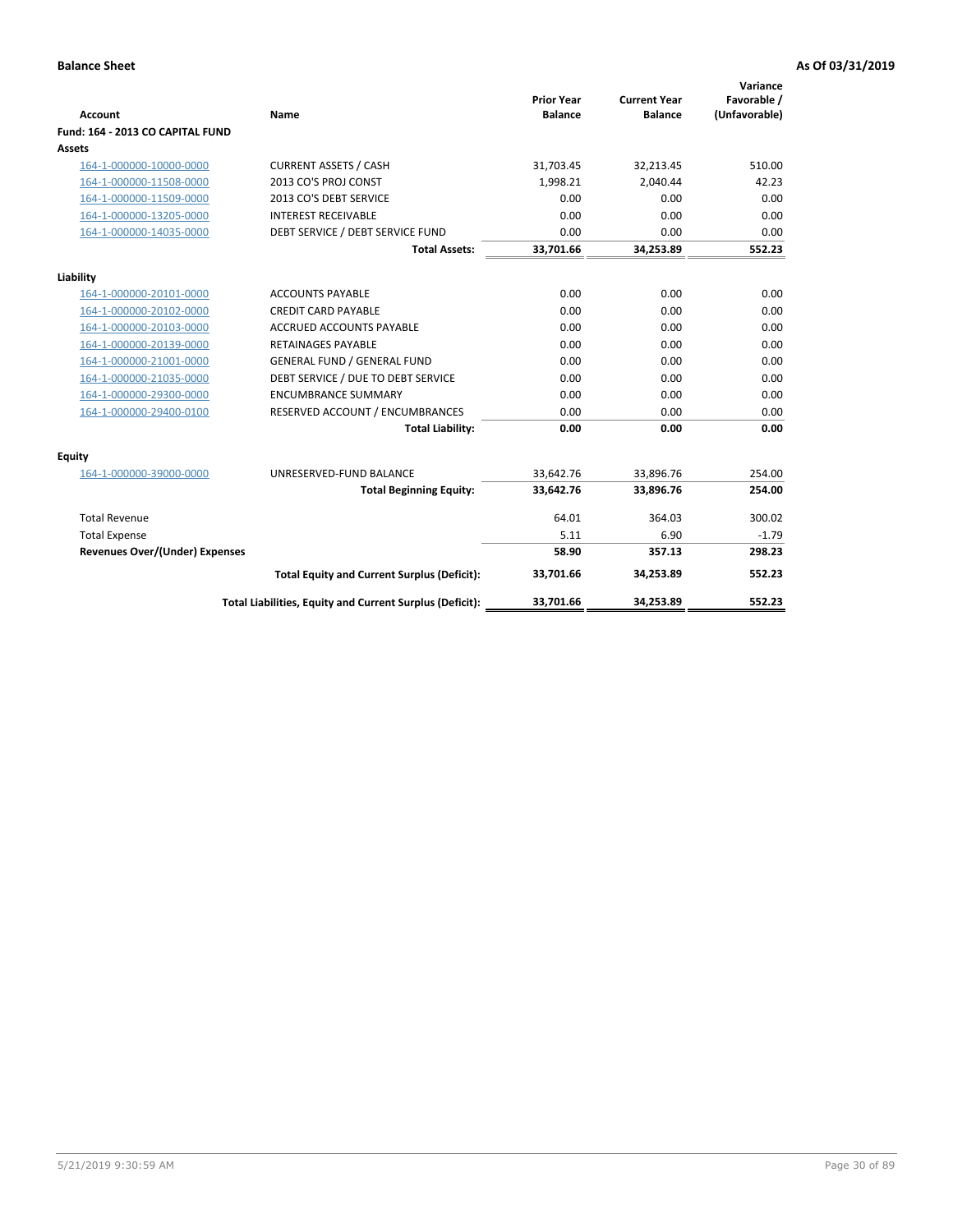| <b>Account</b>                        | Name                                                     | <b>Prior Year</b><br><b>Balance</b> | <b>Current Year</b><br><b>Balance</b> | Variance<br>Favorable /<br>(Unfavorable) |
|---------------------------------------|----------------------------------------------------------|-------------------------------------|---------------------------------------|------------------------------------------|
| Fund: 165 - 2014 GO FUND              |                                                          |                                     |                                       |                                          |
| Assets                                |                                                          |                                     |                                       |                                          |
| 165-1-000000-10000-0000               | <b>CURRENT ASSETS / CASH</b>                             | $-8,613.63$                         | $-8,613.63$                           | 0.00                                     |
| 165-1-000000-11003-0000               | 2010 CO'S                                                | 0.00                                | 0.00                                  | 0.00                                     |
| 165-1-000000-11202-0000               | 2014 GO STREET BONDS                                     | 0.00                                | 0.00                                  | 0.00                                     |
| 165-1-000000-11511-0000               | 2015 GO PROJECT CONSTRUCTION                             | 769,049.65                          | 785,298.67                            | 16,249.02                                |
| 165-1-000000-11520-0000               | <b>CERTIFICATES OF DEPOSIT</b>                           | 0.00                                | 0.00                                  | 0.00                                     |
| 165-1-000000-11530-0000               | <b>TexasTERM CP</b>                                      | 0.00                                | 0.00                                  | 0.00                                     |
| 165-1-000000-13201-0000               | MISC ACCTS RECEIVABLE                                    | 0.00                                | 0.00                                  | 0.00                                     |
| 165-1-000000-13205-0000               | <b>INTEREST RECEIVABLE</b>                               | 0.00                                | 0.00                                  | 0.00                                     |
| 165-1-000000-14035-0000               | DEBT SERVICE / DEBT SERVICE FUND                         | 0.00                                | 0.00                                  | 0.00                                     |
|                                       | <b>Total Assets:</b>                                     | 760,436.02                          | 776,685.04                            | 16,249.02                                |
| Liability                             |                                                          |                                     |                                       |                                          |
| 165-1-000000-20101-0000               | <b>ACCOUNTS PAYABLE</b>                                  | 0.00                                | 0.00                                  | 0.00                                     |
| 165-1-000000-20102-0000               | <b>CREDIT CARD PAYABLE</b>                               | 0.00                                | 0.00                                  | 0.00                                     |
| 165-1-000000-20103-0000               | <b>ACCRUED ACCOUNTS PAYABLE</b>                          | 0.00                                | 0.00                                  | 0.00                                     |
| 165-1-000000-20139-0000               | <b>RETAINAGES PAYABLE</b>                                | 0.00                                | 0.00                                  | 0.00                                     |
| 165-1-000000-21001-0000               | <b>GENERAL FUND / GENERAL FUND</b>                       | 0.00                                | 0.00                                  | 0.00                                     |
| 165-1-000000-21035-0000               | DEBT SERVICE / DUE TO DEBT SERVICE                       | 0.00                                | 0.00                                  | 0.00                                     |
| 165-1-000000-29300-0000               | <b>ENCUMBRANCE SUMMARY</b>                               | 0.00                                | 0.00                                  | 0.00                                     |
| 165-1-000000-29400-0100               | RESERVED ACCOUNT / ENCUMBRANCES                          | 0.00                                | 0.00                                  | 0.00                                     |
|                                       | <b>Total Liability:</b>                                  | 0.00                                | 0.00                                  | 0.00                                     |
| <b>Equity</b>                         |                                                          |                                     |                                       |                                          |
| 165-1-000000-39000-0000               | UNRESERVED-FUND BALANCE                                  | 755,496.40                          | 767,685.84                            | 12,189.44                                |
|                                       | <b>Total Beginning Equity:</b>                           | 755,496.40                          | 767,685.84                            | 12,189.44                                |
| <b>Total Revenue</b>                  |                                                          | 4,939.62                            | 8,999.20                              | 4,059.58                                 |
| <b>Total Expense</b>                  |                                                          | 0.00                                | 0.00                                  | 0.00                                     |
| <b>Revenues Over/(Under) Expenses</b> |                                                          | 4,939.62                            | 8,999.20                              | 4,059.58                                 |
|                                       | <b>Total Equity and Current Surplus (Deficit):</b>       | 760,436.02                          | 776,685.04                            | 16,249.02                                |
|                                       | Total Liabilities, Equity and Current Surplus (Deficit): | 760,436.02                          | 776,685.04                            | 16.249.02                                |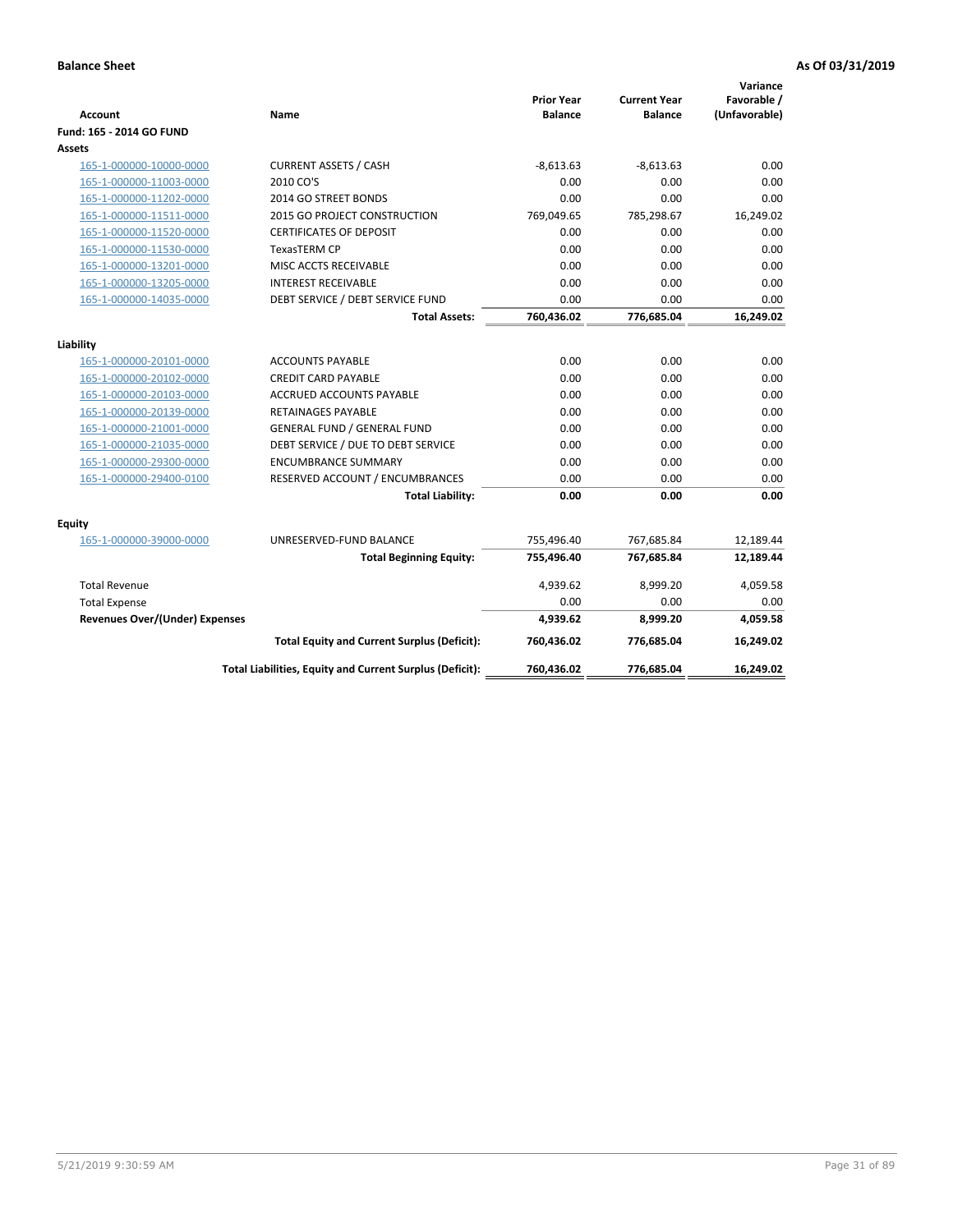|                                                       |                                                          | <b>Prior Year</b> | <b>Current Year</b> | Variance<br>Favorable / |
|-------------------------------------------------------|----------------------------------------------------------|-------------------|---------------------|-------------------------|
| Account                                               | Name                                                     | <b>Balance</b>    | <b>Balance</b>      | (Unfavorable)           |
| Fund: 170 - LAW ENFORCEMENT GRANT - CAPITAL PURCHASES |                                                          |                   |                     |                         |
| <b>Assets</b>                                         |                                                          |                   |                     |                         |
| 170-1-000000-10000-0000                               | <b>CURRENT ASSETS / CASH</b>                             | 194.66            | 0.00                | $-194.66$               |
| 170-1-000000-13201-0000                               | MISC ACCTS RECEIVABLE                                    | 0.00              | 0.00                | 0.00                    |
|                                                       | <b>Total Assets:</b>                                     | 194.66            | 0.00                | $-194.66$               |
| Liability                                             |                                                          |                   |                     |                         |
| 170-1-000000-20101-0000                               | <b>ACCOUNTS PAYABLE</b>                                  | 0.00              | 0.00                | 0.00                    |
| 170-1-000000-20102-0000                               | <b>CREDIT CARD PAYABLE</b>                               | 0.00              | 0.00                | 0.00                    |
| 170-1-000000-20103-0000                               | <b>ACCRUED ACCOUNTS PAYABLE</b>                          | 0.00              | 0.00                | 0.00                    |
| 170-1-000000-20902-0000                               | <b>DEFERRED GRANT REVENUE</b>                            | 0.00              | 0.00                | 0.00                    |
| 170-1-000000-21001-0000                               | <b>GENERAL FUND / GENERAL FUND</b>                       | 0.00              | 0.00                | 0.00                    |
| 170-1-000000-24004-0000                               | <b>INTEREST PAYABLE ON DEP</b>                           | 0.00              | 0.00                | 0.00                    |
| 170-1-000000-29300-0000                               | <b>ENCUMBRANCE SUMMARY</b>                               | 0.00              | 0.00                | 0.00                    |
| 170-1-000000-29400-0000                               | RESERVED ACCOUNT / ENCUMBRANCES                          | 0.00              | 0.00                | 0.00                    |
|                                                       | <b>Total Liability:</b>                                  | 0.00              | 0.00                | 0.00                    |
| <b>Equity</b>                                         |                                                          |                   |                     |                         |
| 170-1-000000-39000-0000                               | UNRESERVED-FUND BALANCE                                  | 194.66            | 0.00                | $-194.66$               |
|                                                       | <b>Total Beginning Equity:</b>                           | 194.66            | 0.00                | $-194.66$               |
| <b>Total Revenue</b>                                  |                                                          | 0.00              | 21,253.00           | 21,253.00               |
| <b>Total Expense</b>                                  |                                                          | 0.00              | 21,253.00           | $-21,253.00$            |
| <b>Revenues Over/(Under) Expenses</b>                 |                                                          | 0.00              | 0.00                | 0.00                    |
|                                                       | <b>Total Equity and Current Surplus (Deficit):</b>       | 194.66            | 0.00                | $-194.66$               |
|                                                       | Total Liabilities, Equity and Current Surplus (Deficit): | 194.66            | 0.00                | $-194.66$               |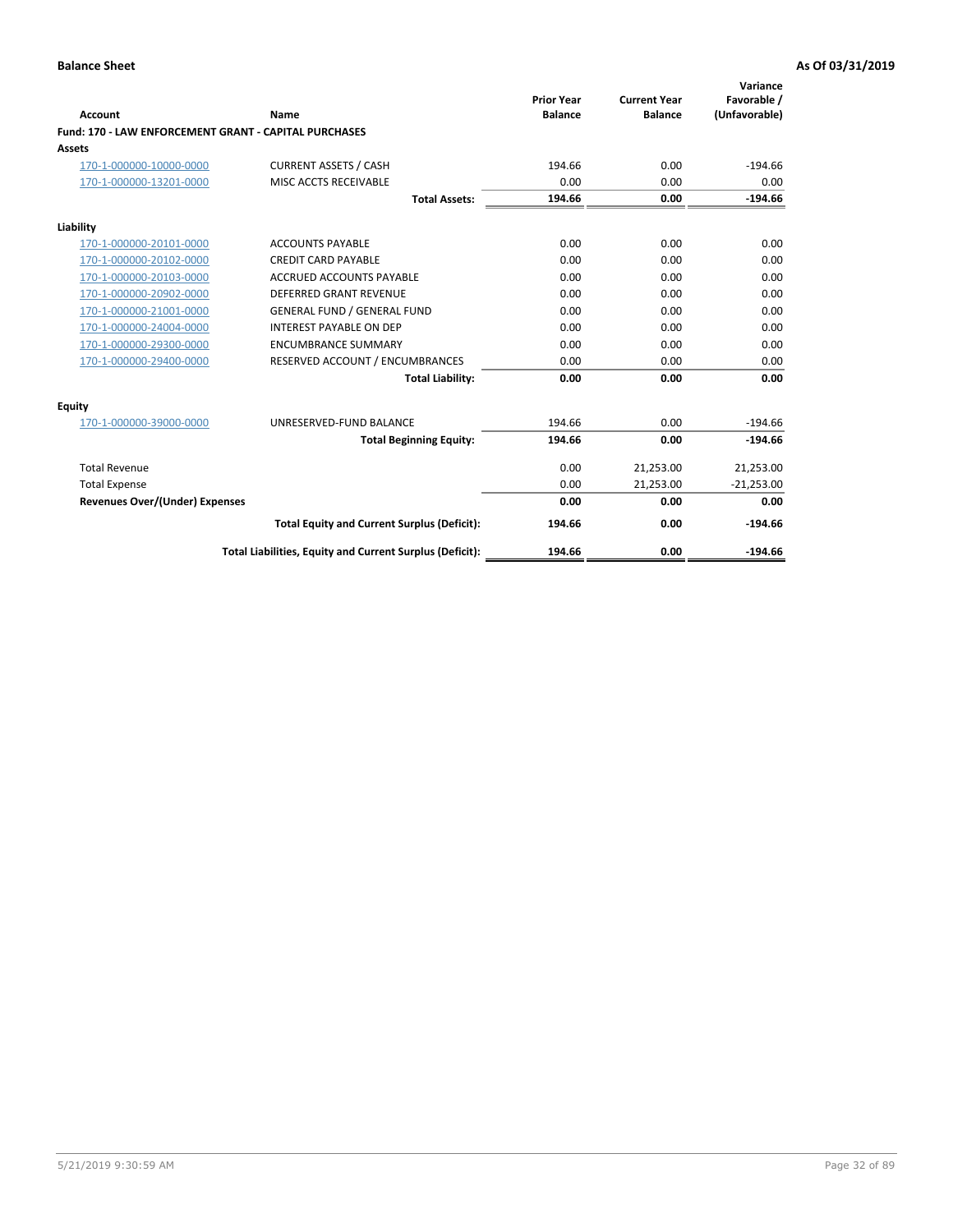|                                                |                                                          | <b>Prior Year</b> | <b>Current Year</b> | Variance<br>Favorable / |
|------------------------------------------------|----------------------------------------------------------|-------------------|---------------------|-------------------------|
| <b>Account</b>                                 | Name                                                     | <b>Balance</b>    | <b>Balance</b>      | (Unfavorable)           |
| <b>Fund: 171 - MAIN STREET SPECIAL REVENUE</b> |                                                          |                   |                     |                         |
| <b>Assets</b>                                  |                                                          |                   |                     |                         |
| 171-1-000000-10000-0000                        | <b>CURRENT ASSETS / CASH</b>                             | 57,500.28         | $-13,959.00$        | $-71,459.28$            |
| 171-1-000000-13201-0000                        | MISC ACCTS RECEIVABLE                                    | 0.00              | 0.00                | 0.00                    |
| 171-1-000000-13205-0000                        | <b>INTEREST RECEIVABLE</b>                               | 0.00              | 0.00                | 0.00                    |
|                                                | <b>Total Assets:</b>                                     | 57,500.28         | $-13,959.00$        | $-71,459.28$            |
| Liability                                      |                                                          |                   |                     |                         |
| 171-1-000000-20101-0000                        | <b>ACCOUNTS PAYABLE</b>                                  | 0.00              | 0.00                | 0.00                    |
| 171-1-000000-20102-0000                        | <b>CREDIT CARD PAYABLE</b>                               | 0.00              | 0.00                | 0.00                    |
| 171-1-000000-20103-0000                        | <b>ACCRUED ACCOUNTS PAYABLE</b>                          | 0.00              | 0.00                | 0.00                    |
| 171-1-000000-20139-0000                        | <b>RETAINAGES PAYABLE</b>                                | 0.00              | 0.00                | 0.00                    |
| 171-1-000000-20902-0000                        | <b>DEFERRED GRANT REVENUE</b>                            | 0.00              | 0.00                | 0.00                    |
| 171-1-000000-29300-0000                        | <b>ENCUMBRANCE SUMMARY</b>                               | 0.00              | 0.00                | 0.00                    |
| 171-1-000000-29400-0100                        | RESERVED ACCOUNT / ENCUMBRANCES                          | 0.00              | 0.00                | 0.00                    |
|                                                | <b>Total Liability:</b>                                  | 0.00              | 0.00                | 0.00                    |
| <b>Equity</b>                                  |                                                          |                   |                     |                         |
| 171-1-000000-39000-0000                        | UNRESERVED-FUND BALANCE                                  | 35,933.28         | 9,077.21            | $-26,856.07$            |
|                                                | <b>Total Beginning Equity:</b>                           | 35,933.28         | 9.077.21            | $-26,856.07$            |
| <b>Total Revenue</b>                           |                                                          | 25,000.00         | 0.00                | $-25,000.00$            |
| <b>Total Expense</b>                           |                                                          | 3,433.00          | 23,036.21           | $-19,603.21$            |
| <b>Revenues Over/(Under) Expenses</b>          |                                                          | 21,567.00         | $-23,036.21$        | $-44,603.21$            |
|                                                | <b>Total Equity and Current Surplus (Deficit):</b>       | 57,500.28         | $-13,959.00$        | $-71,459.28$            |
|                                                | Total Liabilities, Equity and Current Surplus (Deficit): | 57.500.28         | $-13.959.00$        | $-71.459.28$            |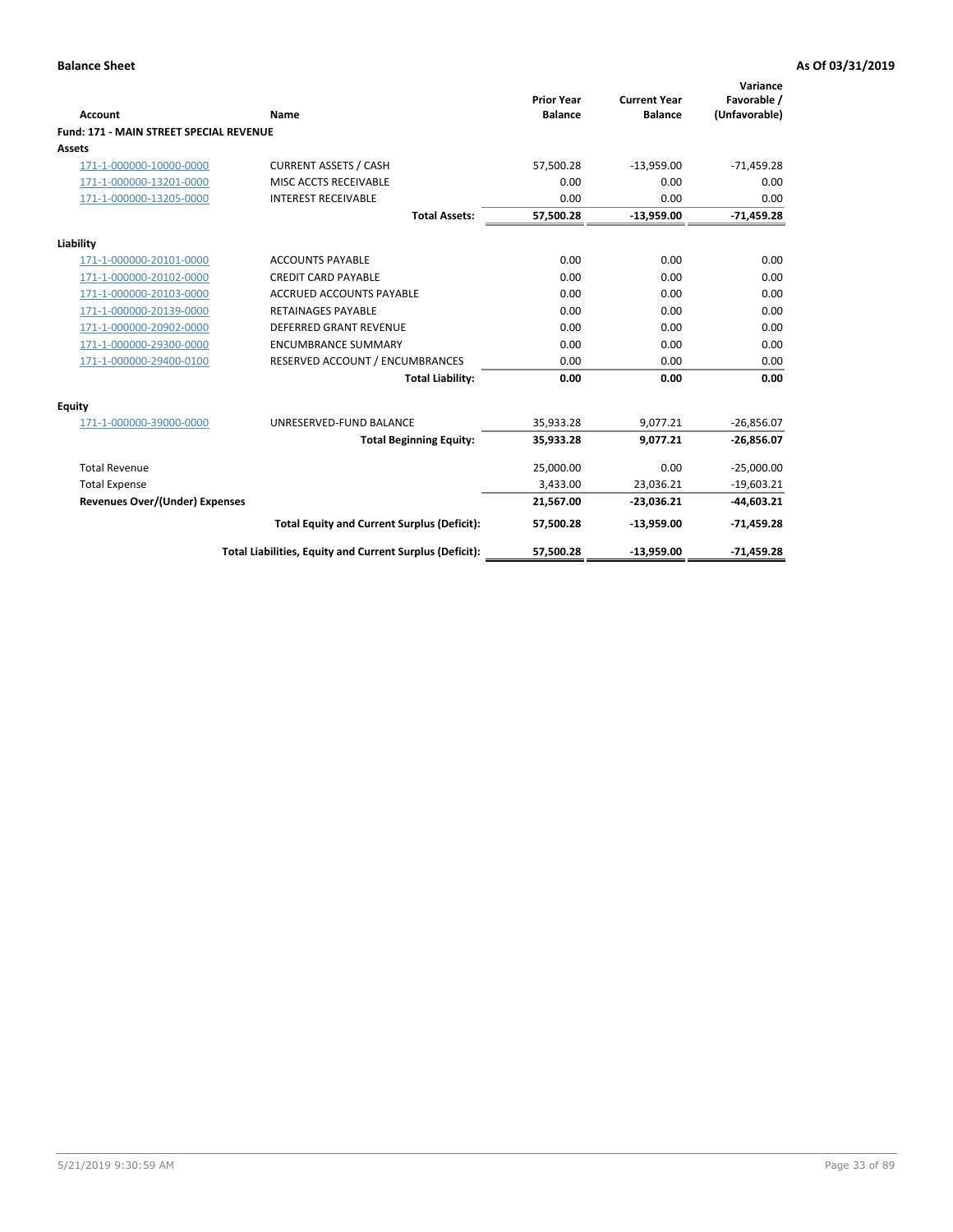|                                       |                                                          |                                     |                                       | Variance                     |
|---------------------------------------|----------------------------------------------------------|-------------------------------------|---------------------------------------|------------------------------|
| <b>Account</b>                        | Name                                                     | <b>Prior Year</b><br><b>Balance</b> | <b>Current Year</b><br><b>Balance</b> | Favorable /<br>(Unfavorable) |
| <b>Fund: 172 - MINOR GRANTS FUND</b>  |                                                          |                                     |                                       |                              |
| <b>Assets</b>                         |                                                          |                                     |                                       |                              |
| 172-1-000000-10000-0000               | <b>CURRENT ASSETS / CASH</b>                             | 4,542.86                            | 15,864.04                             | 11,321.18                    |
| 172-1-000000-13201-0000               | MISC ACCTS RECEIVABLE                                    | 0.00                                | 0.00                                  | 0.00                         |
| 172-1-000000-13205-0000               | <b>INTEREST RECEIVABLE</b>                               | 0.00                                | 0.00                                  | 0.00                         |
|                                       | <b>Total Assets:</b>                                     | 4,542.86                            | 15,864.04                             | 11,321.18                    |
| Liability                             |                                                          |                                     |                                       |                              |
| 172-1-000000-20101-0000               | <b>ACCOUNTS PAYABLE</b>                                  | 0.00                                | 0.00                                  | 0.00                         |
| 172-1-000000-20102-0000               | <b>CREDIT CARD PAYABLE</b>                               | 0.00                                | 0.00                                  | 0.00                         |
| 172-1-000000-20103-0000               | <b>ACCRUED ACCOUNTS PAYABLE</b>                          | 0.00                                | 0.00                                  | 0.00                         |
| 172-1-000000-20902-0000               | DEFERRED GRANT REVENUE                                   | 0.00                                | 0.00                                  | 0.00                         |
| 172-1-000000-29300-0000               | <b>ENCUMBRANCE SUMMARY</b>                               | 0.00                                | 0.00                                  | 0.00                         |
| 172-1-000000-29400-0000               | RESERVED ACCOUNT / ENCUMBRANCES                          | 0.00                                | 0.00                                  | 0.00                         |
|                                       | <b>Total Liability:</b>                                  | 0.00                                | 0.00                                  | 0.00                         |
| Equity                                |                                                          |                                     |                                       |                              |
| 172-1-000000-39000-0000               | UNRESERVED-FUND BALANCE                                  | 493.86                              | 3,559.10                              | 3,065.24                     |
|                                       | <b>Total Beginning Equity:</b>                           | 493.86                              | 3,559.10                              | 3,065.24                     |
| <b>Total Revenue</b>                  |                                                          | 6,744.00                            | 13,428.00                             | 6,684.00                     |
| <b>Total Expense</b>                  |                                                          | 2,695.00                            | 1,123.06                              | 1,571.94                     |
| <b>Revenues Over/(Under) Expenses</b> |                                                          | 4,049.00                            | 12,304.94                             | 8,255.94                     |
|                                       | <b>Total Equity and Current Surplus (Deficit):</b>       | 4,542.86                            | 15,864.04                             | 11,321.18                    |
|                                       | Total Liabilities, Equity and Current Surplus (Deficit): | 4,542.86                            | 15,864.04                             | 11,321.18                    |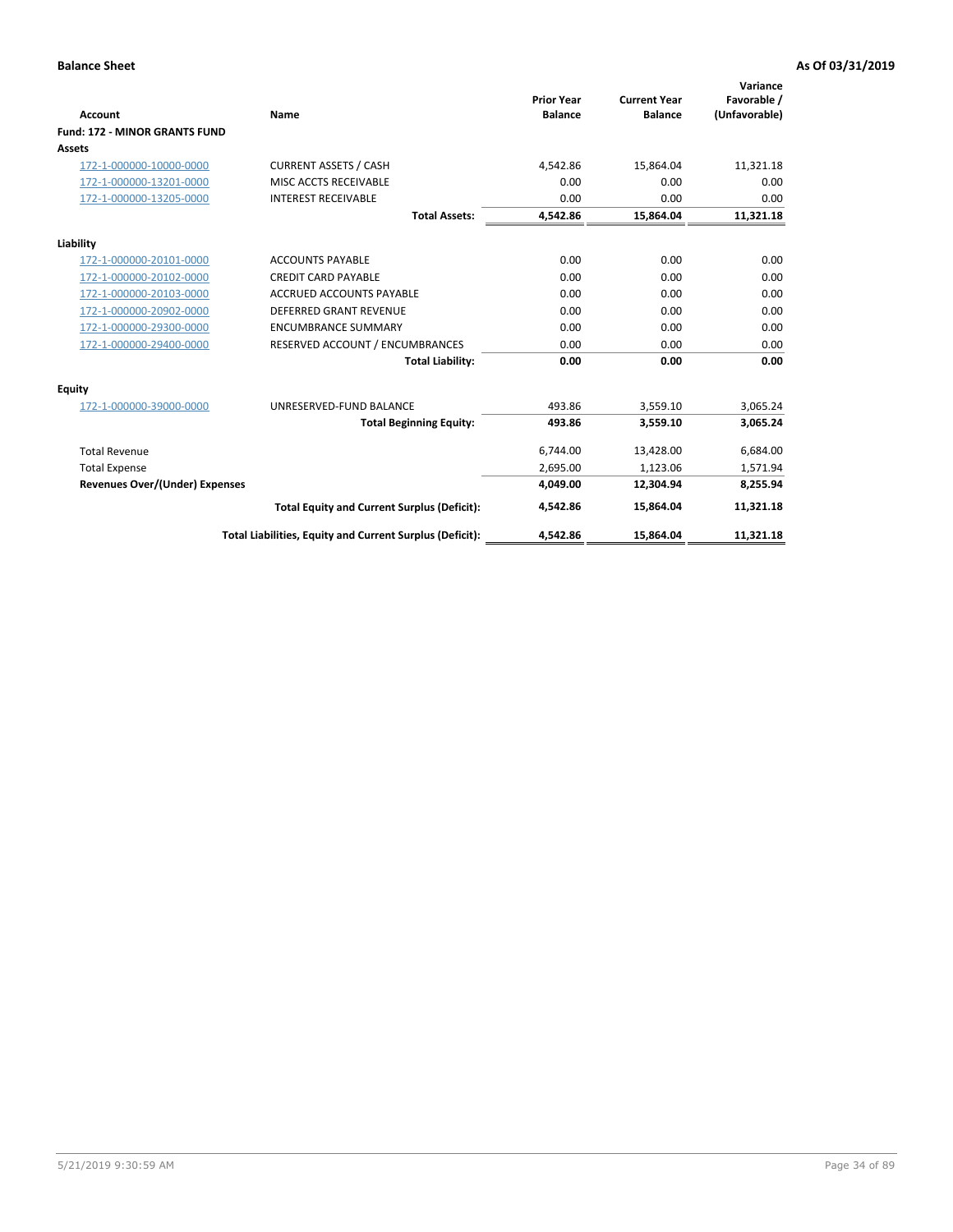| <b>Account</b>                         | <b>Name</b>                                              | <b>Prior Year</b><br><b>Balance</b> | <b>Current Year</b><br><b>Balance</b> | Variance<br>Favorable /<br>(Unfavorable) |
|----------------------------------------|----------------------------------------------------------|-------------------------------------|---------------------------------------|------------------------------------------|
| <b>Fund: 173 - FL YOUNG FOUNDATION</b> |                                                          |                                     |                                       |                                          |
| Assets                                 |                                                          |                                     |                                       |                                          |
| 173-1-000000-10000-0000                | <b>CURRENT ASSETS / CASH</b>                             | 0.00                                | 0.00                                  | 0.00                                     |
| 173-1-000000-13201-0000                | MISC ACCTS RECEIVABLE                                    | 0.00                                | 0.00                                  | 0.00                                     |
|                                        | <b>Total Assets:</b>                                     | 0.00                                | 0.00                                  | 0.00                                     |
| Liability                              |                                                          |                                     |                                       |                                          |
| 173-1-000000-20101-0000                | <b>ACCOUNTS PAYABLE</b>                                  | 0.00                                | 0.00                                  | 0.00                                     |
| 173-1-000000-20102-0000                | <b>CREDIT CARD PAYABLE</b>                               | 0.00                                | 0.00                                  | 0.00                                     |
| 173-1-000000-20902-0000                | <b>DEFERRED GRANT REVENUE</b>                            | 0.00                                | 0.00                                  | 0.00                                     |
| 173-1-000000-29300-0000                | <b>ENCUMBRANCE SUMMARY</b>                               | 0.00                                | 0.00                                  | 0.00                                     |
| 173-1-000000-29400-0000                | RESERVED ACCOUNT / ENCUMBRANCES                          | 0.00                                | 0.00                                  | 0.00                                     |
|                                        | <b>Total Liability:</b>                                  | 0.00                                | 0.00                                  | 0.00                                     |
| Equity                                 |                                                          |                                     |                                       |                                          |
| 173-1-000000-39000-0000                | UNRESERVED-FUND BALANCE                                  | 0.00                                | 0.00                                  | 0.00                                     |
|                                        | <b>Total Beginning Equity:</b>                           | 0.00                                | 0.00                                  | 0.00                                     |
| <b>Total Revenue</b>                   |                                                          | 0.00                                | 0.00                                  | 0.00                                     |
| <b>Total Expense</b>                   |                                                          | 0.00                                | 0.00                                  | 0.00                                     |
| <b>Revenues Over/(Under) Expenses</b>  |                                                          | 0.00                                | 0.00                                  | 0.00                                     |
|                                        | <b>Total Equity and Current Surplus (Deficit):</b>       | 0.00                                | 0.00                                  | 0.00                                     |
|                                        | Total Liabilities, Equity and Current Surplus (Deficit): | 0.00                                | 0.00                                  | 0.00                                     |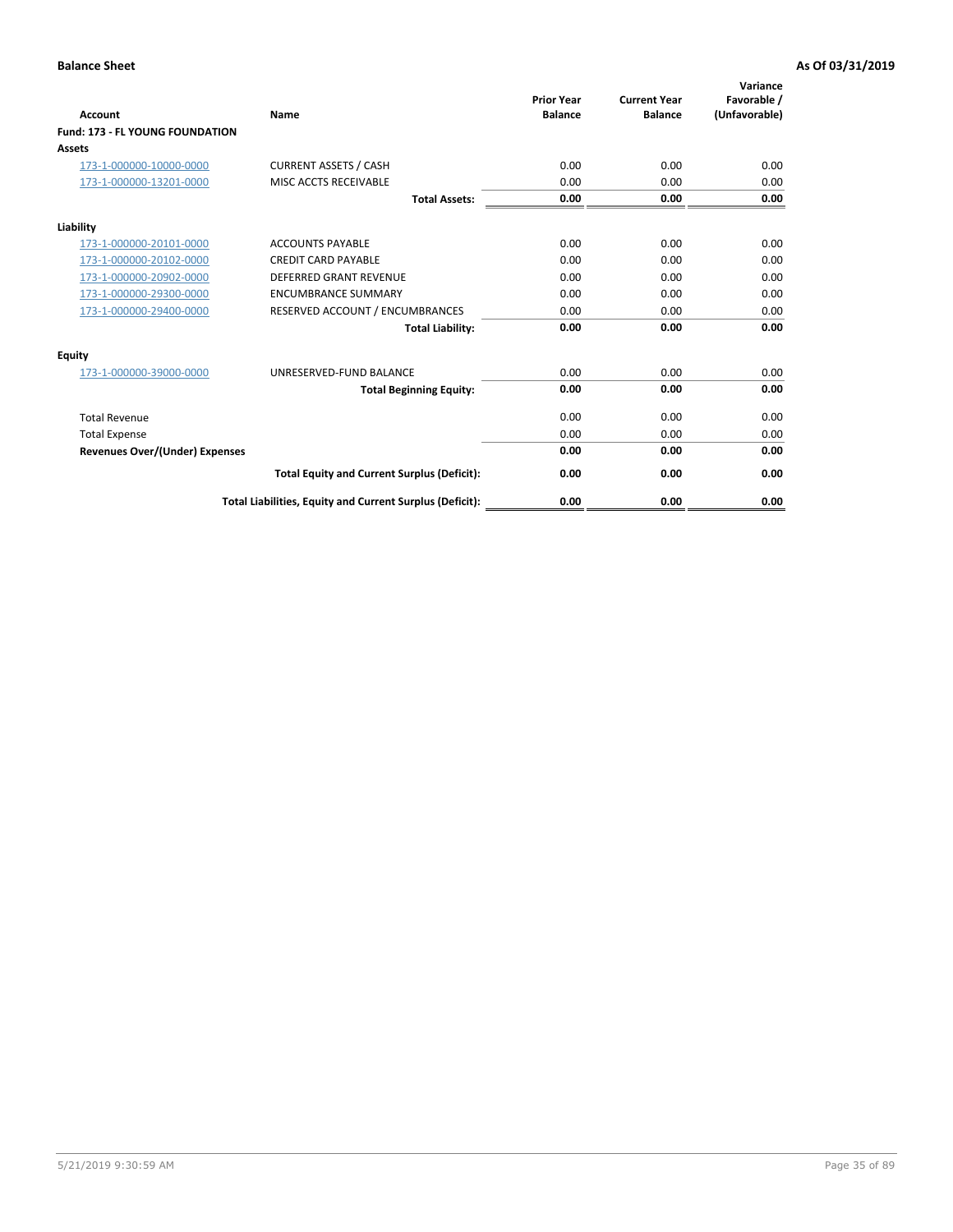| Account                               | Name                                                     | <b>Prior Year</b><br><b>Balance</b> | <b>Current Year</b><br><b>Balance</b> | Variance<br>Favorable /<br>(Unfavorable) |
|---------------------------------------|----------------------------------------------------------|-------------------------------------|---------------------------------------|------------------------------------------|
| Fund: 174 - FEMA GRANT                |                                                          |                                     |                                       |                                          |
| Assets                                |                                                          |                                     |                                       |                                          |
| 174-1-000000-10000-0000               | <b>CURRENT ASSETS / CASH</b>                             | 1.08                                | 0.00                                  | $-1.08$                                  |
| 174-1-000000-13201-0000               | MISC ACCTS RECEIVABLE                                    | 0.00                                | 0.00                                  | 0.00                                     |
| 174-1-000000-13205-0000               | <b>INTEREST RECEIVABLE</b>                               | 0.00                                | 0.00                                  | 0.00                                     |
|                                       | <b>Total Assets:</b>                                     | 1.08                                | 0.00                                  | $-1.08$                                  |
| Liability                             |                                                          |                                     |                                       |                                          |
| 174-1-000000-20101-0000               | <b>ACCOUNTS PAYABLE</b>                                  | 0.00                                | 0.00                                  | 0.00                                     |
| 174-1-000000-20102-0000               | <b>CREDIT CARD PAYABLE</b>                               | 0.00                                | 0.00                                  | 0.00                                     |
| 174-1-000000-20103-0000               | <b>ACCRUED ACCOUNTS PAYABLE</b>                          | 0.00                                | 0.00                                  | 0.00                                     |
| 174-1-000000-20902-0000               | <b>DEFERRED GRANT REVENUE</b>                            | 0.00                                | 0.00                                  | 0.00                                     |
| 174-1-000000-29300-0000               | <b>ENCUMBRANCE SUMMARY</b>                               | 0.00                                | 0.00                                  | 0.00                                     |
| 174-1-000000-29400-0000               | RESERVED ACCOUNT / ENCUMBRANCES                          | 0.00                                | 0.00                                  | 0.00                                     |
|                                       | <b>Total Liability:</b>                                  | 0.00                                | 0.00                                  | 0.00                                     |
| <b>Equity</b>                         |                                                          |                                     |                                       |                                          |
| 174-1-000000-39000-0000               | UNRESERVED-FUND BALANCE                                  | 1.08                                | 0.00                                  | $-1.08$                                  |
|                                       | <b>Total Beginning Equity:</b>                           | 1.08                                | 0.00                                  | $-1.08$                                  |
| <b>Total Revenue</b>                  |                                                          | 0.00                                | 0.00                                  | 0.00                                     |
| <b>Total Expense</b>                  |                                                          | 0.00                                | 0.00                                  | 0.00                                     |
| <b>Revenues Over/(Under) Expenses</b> |                                                          | 0.00                                | 0.00                                  | 0.00                                     |
|                                       | <b>Total Equity and Current Surplus (Deficit):</b>       | 1.08                                | 0.00                                  | $-1.08$                                  |
|                                       | Total Liabilities, Equity and Current Surplus (Deficit): | 1.08                                | 0.00                                  | $-1.08$                                  |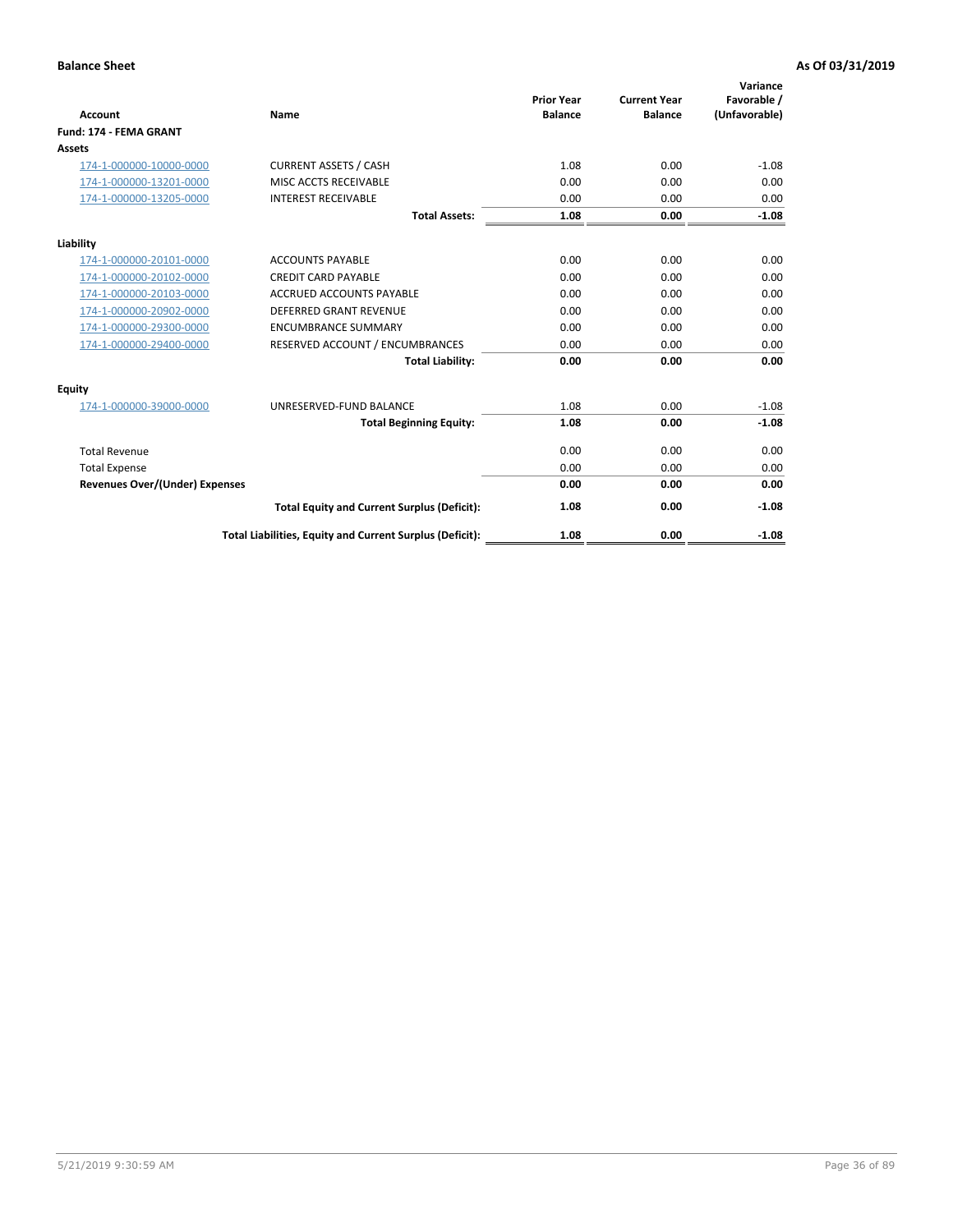|                                            |                                                          | <b>Prior Year</b> | <b>Current Year</b> | Variance<br>Favorable / |
|--------------------------------------------|----------------------------------------------------------|-------------------|---------------------|-------------------------|
| <b>Account</b>                             | Name                                                     | <b>Balance</b>    | <b>Balance</b>      | (Unfavorable)           |
| Fund: 175 - JUSTICE ASSISTANCE GRANT - JAG |                                                          |                   |                     |                         |
| <b>Assets</b>                              |                                                          |                   |                     |                         |
| 175-1-000000-10000-0000                    | <b>CURRENT ASSETS / CASH</b>                             | 13.761.65         | 13,761.65           | 0.00                    |
| 175-1-000000-13201-0000                    | MISC ACCTS RECEIVABLE                                    | 0.00              | 0.00                | 0.00                    |
|                                            | <b>Total Assets:</b>                                     | 13,761.65         | 13,761.65           | 0.00                    |
| Liability                                  |                                                          |                   |                     |                         |
| 175-1-000000-20101-0000                    | <b>ACCOUNTS PAYABLE</b>                                  | 0.00              | 0.00                | 0.00                    |
| 175-1-000000-20102-0000                    | <b>CREDIT CARD PAYABLE</b>                               | 0.00              | 0.00                | 0.00                    |
| 175-1-000000-20902-0000                    | <b>DEFERRED GRANT REVENUE</b>                            | 0.00              | 0.00                | 0.00                    |
| 175-1-000000-29300-0000                    | <b>ENCUMBRANCE SUMMARY</b>                               | 0.00              | 0.00                | 0.00                    |
| 175-1-000000-29400-0000                    | RESERVED ACCOUNT / ENCUMBRANCES                          | 0.00              | 0.00                | 0.00                    |
|                                            | <b>Total Liability:</b>                                  | 0.00              | 0.00                | 0.00                    |
| Equity                                     |                                                          |                   |                     |                         |
| 175-1-000000-39000-0000                    | UNRESERVED-FUND BALANCE                                  | 30.65             | 13,761.65           | 13,731.00               |
|                                            | <b>Total Beginning Equity:</b>                           | 30.65             | 13,761.65           | 13,731.00               |
| <b>Total Revenue</b>                       |                                                          | 13,731.00         | 0.00                | $-13,731.00$            |
| <b>Total Expense</b>                       |                                                          | 0.00              | 0.00                | 0.00                    |
| Revenues Over/(Under) Expenses             |                                                          | 13,731.00         | 0.00                | $-13,731.00$            |
|                                            | <b>Total Equity and Current Surplus (Deficit):</b>       | 13,761.65         | 13,761.65           | 0.00                    |
|                                            | Total Liabilities, Equity and Current Surplus (Deficit): | 13,761.65         | 13,761.65           | 0.00                    |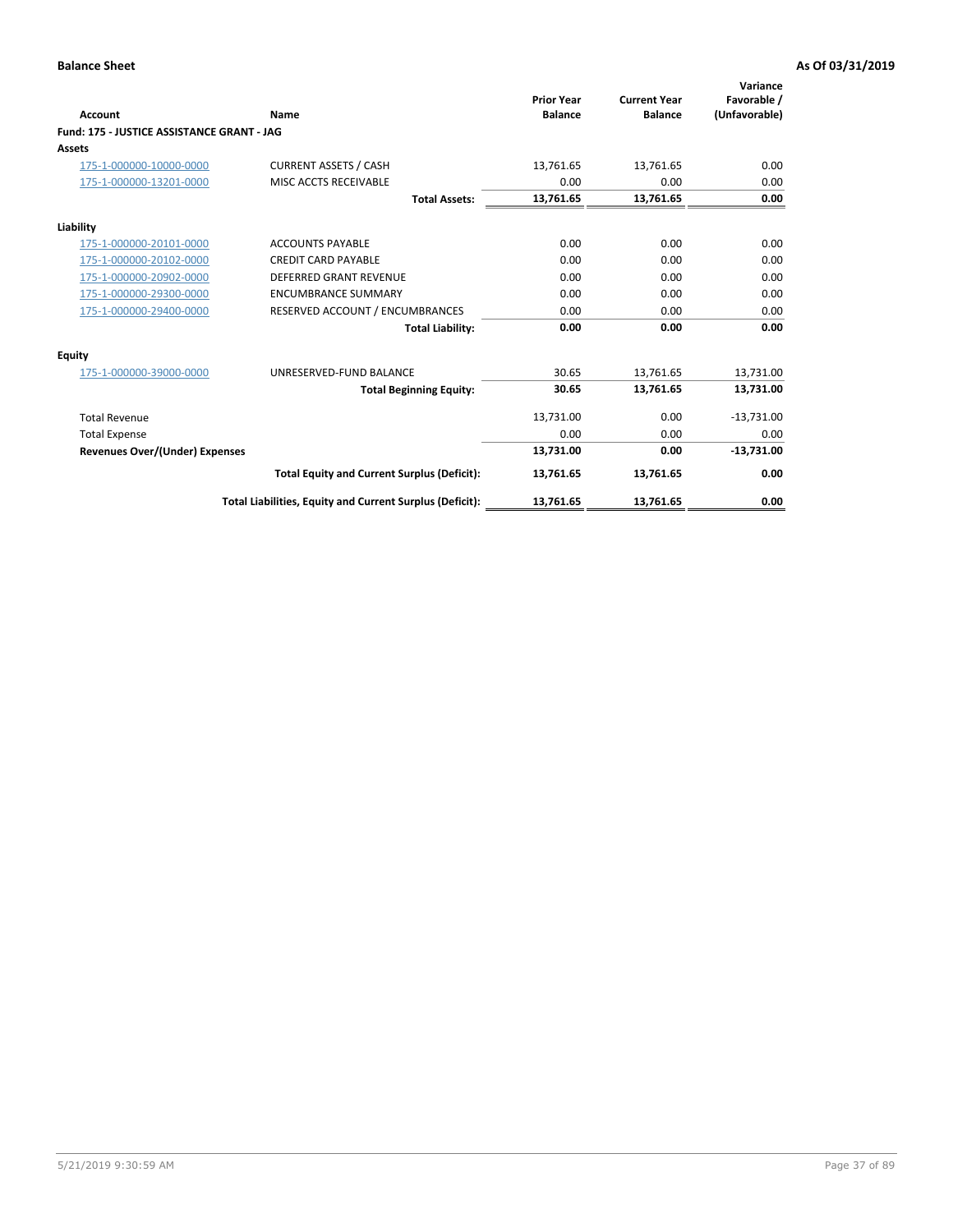| <b>Account</b>                        | Name                                                     | <b>Prior Year</b><br><b>Balance</b> | <b>Current Year</b><br><b>Balance</b> | Variance<br>Favorable /<br>(Unfavorable) |
|---------------------------------------|----------------------------------------------------------|-------------------------------------|---------------------------------------|------------------------------------------|
| Fund: 176 - HOME GRANT FUND           |                                                          |                                     |                                       |                                          |
| Assets                                |                                                          |                                     |                                       |                                          |
| 176-1-000000-10000-0000               | <b>CURRENT ASSETS / CASH</b>                             | 0.00                                | 0.00                                  | 0.00                                     |
| 176-1-000000-13201-0000               | MISC ACCTS RECEIVABLE                                    | 0.00                                | 0.00                                  | 0.00                                     |
| 176-1-000000-13205-0000               | <b>INTEREST RECEIVABLE</b>                               | 0.00                                | 0.00                                  | 0.00                                     |
|                                       | <b>Total Assets:</b>                                     | 0.00                                | 0.00                                  | 0.00                                     |
| Liability                             |                                                          |                                     |                                       |                                          |
| 176-1-000000-20101-0000               | <b>ACCOUNTS PAYABLE</b>                                  | 0.00                                | 0.00                                  | 0.00                                     |
| 176-1-000000-20102-0000               | <b>CREDIT CARD PAYABLE</b>                               | 0.00                                | 0.00                                  | 0.00                                     |
| 176-1-000000-20103-0000               | <b>ACCRUED ACCOUNTS PAYABLE</b>                          | 0.00                                | 0.00                                  | 0.00                                     |
| 176-1-000000-20902-0000               | <b>DEFERRED GRANT REVENUE</b>                            | 0.00                                | 0.00                                  | 0.00                                     |
| 176-1-000000-29300-0000               | <b>ENCUMBRANCE SUMMARY</b>                               | 0.00                                | 0.00                                  | 0.00                                     |
| 176-1-000000-29400-0000               | RESERVED ACCOUNT / ENCUMBRANCES                          | 0.00                                | 0.00                                  | 0.00                                     |
|                                       | <b>Total Liability:</b>                                  | 0.00                                | 0.00                                  | 0.00                                     |
| <b>Equity</b>                         |                                                          |                                     |                                       |                                          |
| 176-1-000000-39000-0000               | UNRESERVED-FUND BALANCE                                  | 0.00                                | 0.00                                  | 0.00                                     |
|                                       | <b>Total Beginning Equity:</b>                           | 0.00                                | 0.00                                  | 0.00                                     |
| <b>Total Revenue</b>                  |                                                          | 0.00                                | 0.00                                  | 0.00                                     |
| <b>Total Expense</b>                  |                                                          | 0.00                                | 0.00                                  | 0.00                                     |
| <b>Revenues Over/(Under) Expenses</b> |                                                          | 0.00                                | 0.00                                  | 0.00                                     |
|                                       | <b>Total Equity and Current Surplus (Deficit):</b>       | 0.00                                | 0.00                                  | 0.00                                     |
|                                       | Total Liabilities, Equity and Current Surplus (Deficit): | 0.00                                | 0.00                                  | 0.00                                     |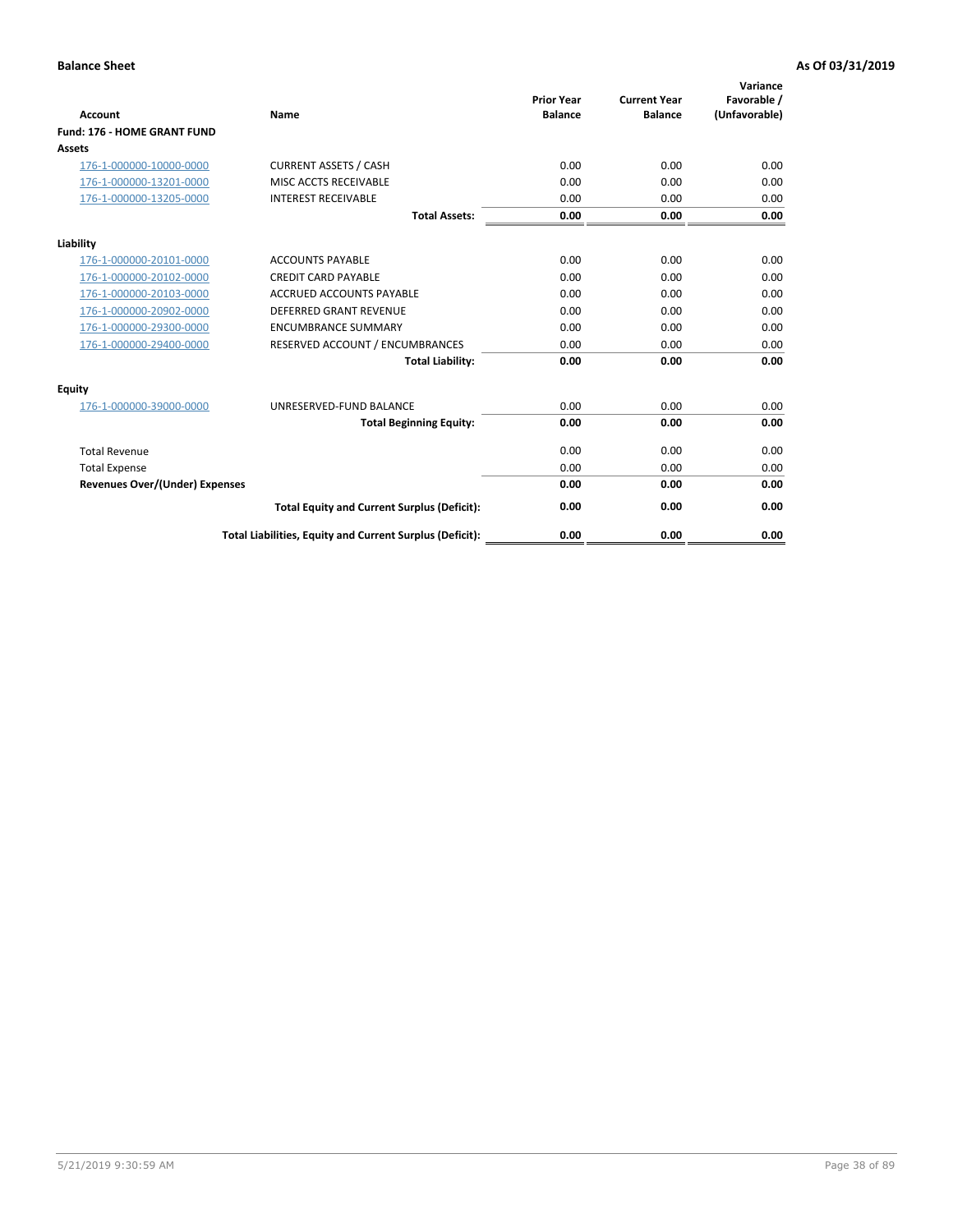| Account                                        | Name                                                     | <b>Prior Year</b><br><b>Balance</b> | <b>Current Year</b><br><b>Balance</b> | Variance<br>Favorable /<br>(Unfavorable) |
|------------------------------------------------|----------------------------------------------------------|-------------------------------------|---------------------------------------|------------------------------------------|
| <b>Fund: 177 - SAFE ROUTES TO SCHOOL GRANT</b> |                                                          |                                     |                                       |                                          |
| <b>Assets</b>                                  |                                                          |                                     |                                       |                                          |
| 177-1-000000-10000-0000                        | <b>CURRENT ASSETS / CASH</b>                             | 0.02                                | 0.00                                  | $-0.02$                                  |
| 177-1-000000-13201-0000                        | MISC ACCTS RECEIVABLE                                    | 0.00                                | 0.00                                  | 0.00                                     |
| 177-1-000000-13205-0000                        | <b>INTEREST RECEIVABLE</b>                               | 0.00                                | 0.00                                  | 0.00                                     |
|                                                | <b>Total Assets:</b>                                     | 0.02                                | 0.00                                  | $-0.02$                                  |
| Liability                                      |                                                          |                                     |                                       |                                          |
| 177-1-000000-20101-0000                        | <b>ACCOUNTS PAYABLE</b>                                  | 0.00                                | 0.00                                  | 0.00                                     |
| 177-1-000000-20102-0000                        | <b>CREDIT CARD PAYABLE</b>                               | 0.00                                | 0.00                                  | 0.00                                     |
| 177-1-000000-20139-0000                        | <b>RETAINAGES PAYABLE</b>                                | 0.00                                | 0.00                                  | 0.00                                     |
| 177-1-000000-20902-0000                        | <b>DEFERRED GRANT REVENUE</b>                            | 0.00                                | 0.00                                  | 0.00                                     |
|                                                | <b>Total Liability:</b>                                  | 0.00                                | 0.00                                  | 0.00                                     |
| Equity                                         |                                                          |                                     |                                       |                                          |
| 177-1-000000-39000-0000                        | UNRESERVED-FUND BALANCE                                  | 0.02                                | 0.00                                  | $-0.02$                                  |
|                                                | <b>Total Beginning Equity:</b>                           | 0.02                                | 0.00                                  | $-0.02$                                  |
| <b>Total Revenue</b>                           |                                                          | 0.00                                | 0.00                                  | 0.00                                     |
| <b>Total Expense</b>                           |                                                          | 0.00                                | 0.00                                  | 0.00                                     |
| Revenues Over/(Under) Expenses                 |                                                          | 0.00                                | 0.00                                  | 0.00                                     |
|                                                | <b>Total Equity and Current Surplus (Deficit):</b>       | 0.02                                | 0.00                                  | $-0.02$                                  |
|                                                | Total Liabilities, Equity and Current Surplus (Deficit): | 0.02                                | 0.00                                  | $-0.02$                                  |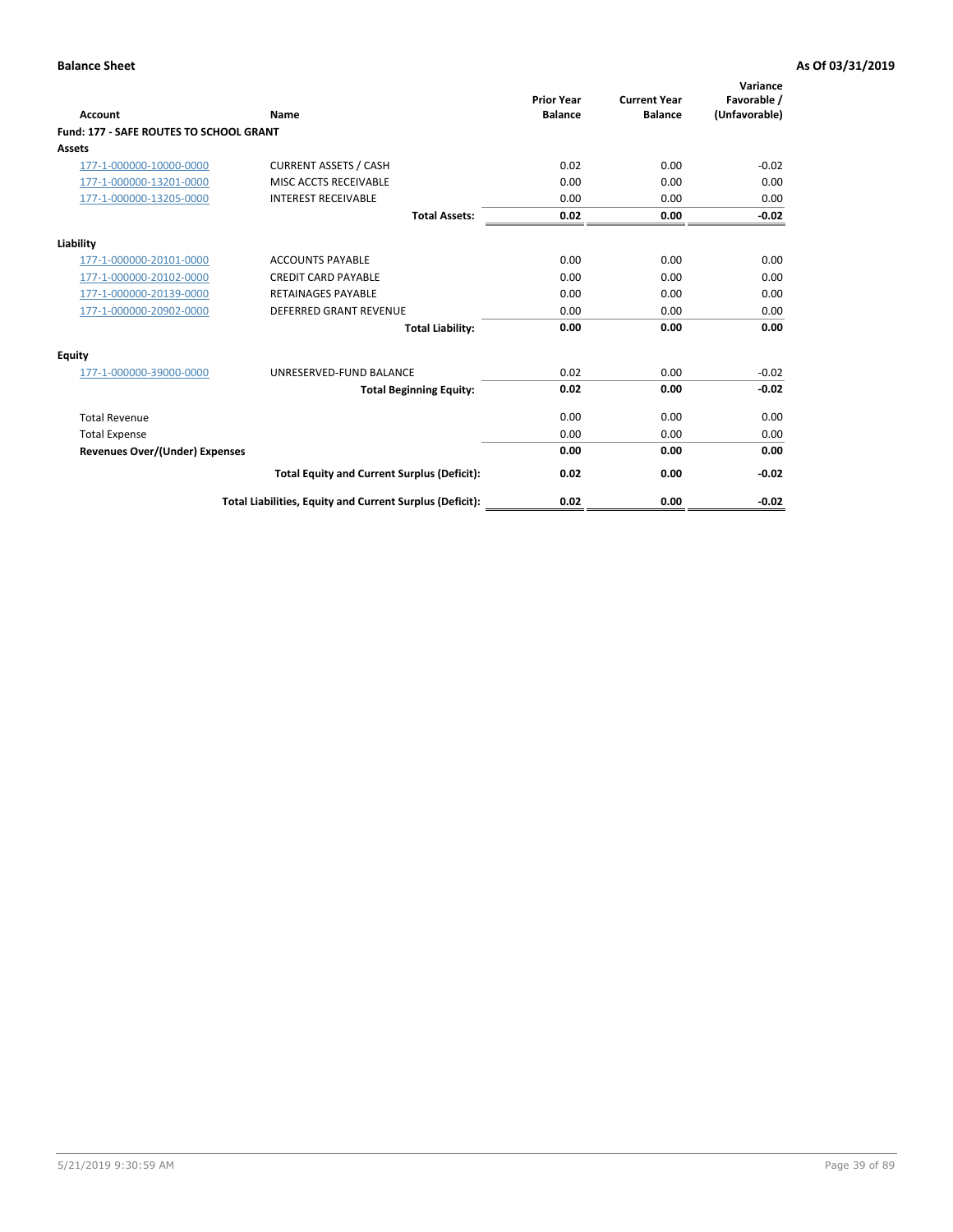|                                |                                                          |                              |                                       | Variance                     |
|--------------------------------|----------------------------------------------------------|------------------------------|---------------------------------------|------------------------------|
| Account                        | Name                                                     | <b>Prior Year</b><br>Balance | <b>Current Year</b><br><b>Balance</b> | Favorable /<br>(Unfavorable) |
| Fund: 190 - FIXED ASSETS       |                                                          |                              |                                       |                              |
| Assets                         |                                                          |                              |                                       |                              |
| 190-1-000000-10000-0000        | <b>CURRENT ASSETS / CASH</b>                             | 4,781,218.73                 | 3,979,096.29                          | -802,122.44                  |
| 190-1-000000-16001-0000        | FIXED ASSETS / LAND                                      | 4,301,719.07                 | 4,319,195.57                          | 17,476.50                    |
| 190-1-000000-16002-0000        | FIXED ASSETS / IMPROVMENTS-NON BUILDI                    | 9,547,720.27                 | 9,912,720.98                          | 365,000.71                   |
| 190-1-000000-16003-0000        | ACCUM DEPR / IMPROVEMENTS- NON BUIL                      | -4,009,937.54                | $-4,418,664.01$                       | $-408,726.47$                |
| 190-1-000000-16004-0000        | FIXED ASSETS / BUILDINGS                                 | 17,535,682.21                | 18,870,389.31                         | 1,334,707.10                 |
| 190-1-000000-16005-0000        | <b>ACCUM DEPR / BUILDINGS</b>                            | $-6,682,343.79$              | -7,078,918.90                         | $-396,575.11$                |
| 190-1-000000-16109-0000        | FIXED ASSETS / INFRASTRUCTURE                            | 39,600,292.98                | 41,233,401.98                         | 1,633,109.00                 |
| 190-1-000000-16110-0000        | ACCUM DEPR / INFRASTRUCTURE                              | $-17,212,975.22$             | -17,759,272.67                        | $-546,297.45$                |
| 190-1-000000-16201-0000        | FIXED ASSETS / MACHINERY AND EQUIPMEN                    | 6,435,884.14                 | 6,681,975.42                          | 246,091.28                   |
| 190-1-000000-16202-0000        | ACCUM DEPR / MACHINERY AND EQUIPMEI                      | -4,533,779.36                | $-4,901,148.10$                       | $-367,368.74$                |
| 190-1-000000-16205-0000        | FIXED ASSETS / SEIZURE FUNDED VEHICLES                   | 109,736.85                   | 109,736.85                            | 0.00                         |
| 190-1-000000-16206-0000        | ACCUM DEPR / SEIZURE FUNDED VEHICLES                     | $-86,047.91$                 | $-95,298.29$                          | $-9,250.38$                  |
| 190-1-000000-16301-0000        | FIXED ASSETS / C W I P                                   | 7,494,769.94                 | 6,540,229.12                          | -954,540.82                  |
|                                | <b>Total Assets:</b>                                     | 57,281,940.37                | 57,393,443.55                         | 111,503.18                   |
|                                |                                                          |                              |                                       |                              |
| Liability                      |                                                          |                              |                                       |                              |
| 190-1-000000-20101-0000        | <b>ACCOUNTS PAYABLE</b>                                  | 0.00                         | 0.00                                  | 0.00                         |
| 190-1-000000-20102-0000        | <b>CREDIT CARD PAYABLE</b>                               | 0.00                         | 0.00                                  | 0.00                         |
| 190-1-000000-27001-0000        | CONTRIBUTED CAPITAL / DEVELOPERS                         | 7,196,125.29                 | 7,196,125.29                          | 0.00                         |
| 190-1-000000-27101-0000        | INVESTMENT IN GFA / GENERAL FUND                         | 2,194,657.07                 | 2,194,657.07                          | 0.00                         |
| 190-1-000000-27102-0000        | <b>SPECIAL REVENUE FUNDS</b>                             | 4,861,998.29                 | 4,861,998.29                          | 0.00                         |
| 190-1-000000-27103-0000        | <b>GENERAL CIP FUND</b>                                  | 62,287,009.22                | 64,126,730.55                         | $-1,839,721.33$              |
| 190-1-000000-27104-0000        | PROPRIETARY FUNDS                                        | 13,885,324.34                | 13,885,324.34                         | 0.00                         |
| 190-1-000000-27105-0000        | <b>INTERNAL SERVICE FUNDS</b>                            | 0.00                         | 0.00                                  | 0.00                         |
| 190-1-000000-27106-0000        | <b>EXPENDABLE TRUST FUNDS</b>                            | 0.00                         | 0.00                                  | 0.00                         |
| 190-1-000000-27107-0000        | INVESTMENT IN GFA / SEIZURE FUNDS                        | 127,680.68                   | 127,680.68                            | 0.00                         |
| 190-1-000000-27108-0000        | INVESTMENT IN GFA / FIRE DEPARTMEN                       | 0.00                         | 0.00                                  | 0.00                         |
| 190-1-000000-27109-0000        | PARKS & RECREATION DEPT                                  | 0.00                         | 0.00                                  | 0.00                         |
| 190-1-000000-27110-0000        | INVESTMENT IN GFA / 4A EDC                               | 524,560.49                   | 524,560.49                            | 0.00                         |
| 190-1-000000-27201-0000        | CAFR USE / MUNICIPAL BUILDINGS                           | 1,862,037.81                 | 1,862,037.81                          | 0.00                         |
| 190-1-000000-27202-0000        | CAFR USE / OTHER GENERAL GOVERNMEN                       | 363,987.04                   | 363,987.04                            | 0.00                         |
| 190-1-000000-27203-0000        | CAFR USE / POLICE PROTECTION                             | 1,742,383.46                 | 1,742,383.46                          | 0.00                         |
| 190-1-000000-27204-0000        | CAFR USE / FIRE PROTECTION                               | 2,609,936.84                 | 2,609,936.84                          | 0.00                         |
| 190-1-000000-27205-0000        | CAFR USE / PUBLIC WORKS                                  | 2,509,263.59                 | 2,509,263.59                          | 0.00                         |
| 190-1-000000-27206-0000        | <b>CAFR USE / LIBRARIES</b>                              | 2,147,054.00                 | 2,147,054.00                          | 0.00                         |
| 190-1-000000-27207-0000        | CAFR USE / RECREATION                                    | 4,153,623.63                 | 4,153,623.63                          | 0.00                         |
| 190-1-000000-27208-0000        | CAFR USE / CEMETERY                                      | 246,894.00                   | 246,894.00                            | 0.00                         |
| 190-1-000000-27209-0000        | CAFR USE / EXCHANGE BUILDING                             | 6,053,703.29                 | 6,053,703.29                          | 0.00                         |
| 190-1-000000-27210-0000        | CAFR USE / INVESTMENT IN GFA                             | -21,688,883.66               | $-21,688,883.66$                      | 0.00                         |
| 190-1-000000-27301-0000        | DONATIONS/GRANTS                                         | 2,478,141.06                 | 2,478,141.06                          | 0.00                         |
|                                | <b>Total Liability:</b>                                  | 93,555,496.44                | 95,395,217.77                         | $-1,839,721.33$              |
|                                |                                                          |                              |                                       |                              |
| Equity                         |                                                          |                              |                                       |                              |
| 190-1-000000-39000-0000        | UNRESERVED-FUND BALANCE                                  | -36,273,556.07               | -38,001,774.22                        | $-1,728,218.15$              |
|                                | <b>Total Beginning Equity:</b>                           | -36,273,556.07               | -38,001,774.22                        | -1,728,218.15                |
| <b>Total Expense</b>           |                                                          | 0.00                         | 0.00                                  | 0.00                         |
| Revenues Over/(Under) Expenses |                                                          | 0.00                         | 0.00                                  | 0.00                         |
|                                | <b>Total Equity and Current Surplus (Deficit):</b>       | -36,273,556.07               | -38,001,774.22                        | -1,728,218.15                |
|                                | Total Liabilities, Equity and Current Surplus (Deficit): | 57,281,940.37                | 57,393,443.55                         | 111,503.18                   |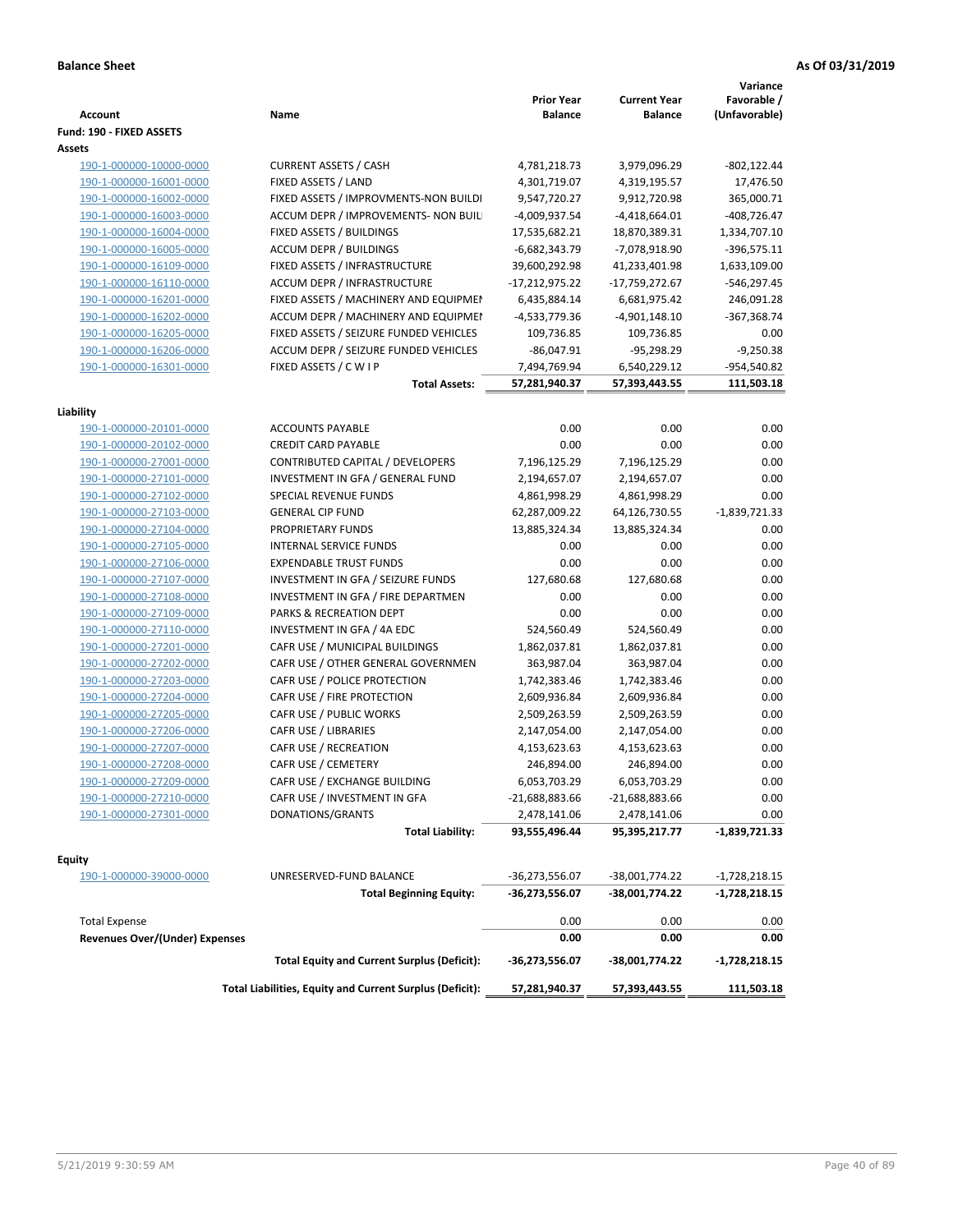| <b>Account</b>                 | Name                                                     | <b>Prior Year</b><br><b>Balance</b> | <b>Current Year</b><br><b>Balance</b> | Variance<br>Favorable /<br>(Unfavorable) |
|--------------------------------|----------------------------------------------------------|-------------------------------------|---------------------------------------|------------------------------------------|
| <b>Fund: 191 - DEBT</b>        |                                                          |                                     |                                       |                                          |
| <b>Assets</b>                  |                                                          |                                     |                                       |                                          |
| 191-1-000000-12101-0000        | <b>BOND ISSUANCE COSTS</b>                               | 0.00                                | 0.00                                  | 0.00                                     |
| 191-1-000000-12201-0000        | DEFERRED CHARGES / BOND DISCOUNT                         | $-1,016,547.95$                     | $-849,803.49$                         | 166,744.46                               |
| 191-1-000000-14101-0000        | WTR/WWTR UTILITY FUND                                    | 0.00                                | 0.00                                  | 0.00                                     |
| 191-1-000000-17101-0000        | LONG-TERM DEBT / AMT TO BE PROVIDE                       | 453,446.27                          | $-2,893,285.79$                       | $-3,346,732.06$                          |
|                                | <b>Total Assets:</b>                                     | $-563,101.68$                       | $-3,743,089.28$                       | $-3,179,987.60$                          |
| Liability                      |                                                          |                                     |                                       |                                          |
| 191-1-000000-20102-0000        | <b>CREDIT CARD PAYABLE</b>                               | 0.00                                | 0.00                                  | 0.00                                     |
| 191-1-000000-22002-0000        | <b>VACATION/SICK PAYABLE</b>                             | 1,548,415.51                        | 1,510,788.95                          | 37,626.56                                |
| 191-1-000000-26001-0000        | <b>COMPENSATED ABSENCES PAY</b>                          | 1,574,354.03                        | 1,738,411.37                          | $-164,057.34$                            |
| 191-1-000000-26003-0000        | EXCESS SALES TAX DUE TO STATE OF TEXAS                   | 3,045,688.20                        | 2,867,593.13                          | 178,095.07                               |
| 191-1-000000-26101-0000        | <b>GENERAL OBLIG BONDS PAY</b>                           | 33,926,000.00                       | 30,648,000.00                         | 3,278,000.00                             |
| 191-1-000000-26103-0000        | DEFERRED LOSS/DEFEASEMENT                                | 71,619.09                           | 204,408.13                            | $-132,789.04$                            |
| 191-1-000000-26104-0000        | <b>ACCRETED INTEREST</b>                                 | 164,196.41                          | 147,128.64                            | 17,067.77                                |
| 191-1-000000-26105-0000        | INV NET OF RELATED DEBT                                  | -34,384,329.59                      | -34,384,329.59                        | 0.00                                     |
| 191-1-000000-26106-0000        | <b>RESTRICTED DEBT SERVICE</b>                           | 621,308.00                          | 621,308.00                            | 0.00                                     |
|                                | <b>Total Liability:</b>                                  | 6,567,251.65                        | 3,353,308.63                          | 3,213,943.02                             |
| Equity                         |                                                          |                                     |                                       |                                          |
| 191-1-000000-39000-0000        | UNRESERVED-FUND BALANCE                                  | $-7,130,353.33$                     | -7,096,397.91                         | 33,955.42                                |
|                                | <b>Total Beginning Equity:</b>                           | $-7,130,353.33$                     | -7,096,397.91                         | 33,955.42                                |
| <b>Total Expense</b>           |                                                          | 0.00                                | 0.00                                  | 0.00                                     |
| Revenues Over/(Under) Expenses |                                                          | 0.00                                | 0.00                                  | 0.00                                     |
|                                | <b>Total Equity and Current Surplus (Deficit):</b>       | $-7,130,353.33$                     | -7,096,397.91                         | 33,955.42                                |
|                                | Total Liabilities, Equity and Current Surplus (Deficit): | $-563,101.68$                       | $-3,743,089.28$                       | $-3,179,987.60$                          |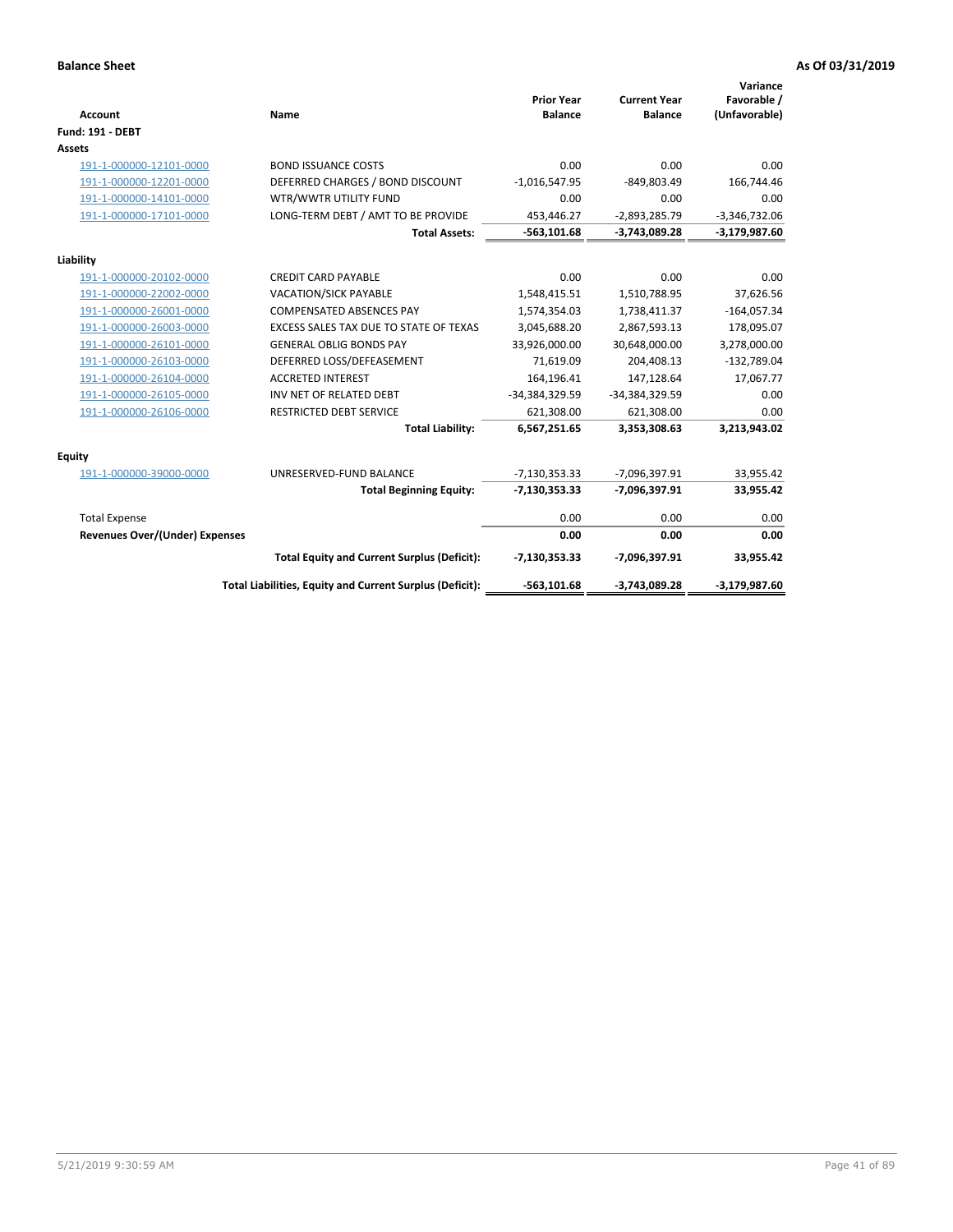|                                                    |                                                         |                     |                      | Variance         |
|----------------------------------------------------|---------------------------------------------------------|---------------------|----------------------|------------------|
|                                                    |                                                         | <b>Prior Year</b>   | <b>Current Year</b>  | Favorable /      |
| <b>Account</b>                                     | Name                                                    | <b>Balance</b>      | <b>Balance</b>       | (Unfavorable)    |
| Fund: 192 - PAYROLL CLEARING                       |                                                         |                     |                      |                  |
| Assets<br>192-1-000000-10000-0000                  | <b>CURRENT ASSETS / CASH</b>                            | 241,535.12          | 235,506.77           | $-6,028.35$      |
| 192-1-000000-13201-0000                            | MISC ACCTS RECEIVABLE                                   | $-40.00$            | 0.00                 | 40.00            |
| 192-1-000000-13203-0000                            | NON-CURRENT ASSETS / PREPAYMENTS                        | 0.00                | 0.00                 | 0.00             |
| 192-1-000000-13205-0000                            | <b>INTEREST RECEIVABLE</b>                              | 0.00                | 0.00                 | 0.00             |
|                                                    | <b>Total Assets:</b>                                    | 241,495.12          | 235,506.77           | $-5,988.35$      |
|                                                    |                                                         |                     |                      |                  |
| Liability                                          |                                                         |                     |                      |                  |
| 192-1-000000-20101-0000                            | <b>ACCOUNTS PAYABLE</b>                                 | $-242,013.00$       | $-242,347.16$        | 334.16           |
| 192-1-000000-20102-0000                            | <b>CREDIT CARD PAYABLE</b>                              | 0.00                | 0.00                 | 0.00             |
| 192-1-000000-20103-0000<br>192-1-000000-22001-0000 | ACCRUED ACCOUNTS PAYABLE<br>SALARIES PAYABLE            | 0.00<br>0.00        | 0.00<br>$-457.35$    | 0.00<br>457.35   |
| 192-1-000000-22002-0000                            | <b>VACATION/SICK PAYABLE</b>                            | 0.00                | 0.00                 | 0.00             |
| 192-1-000000-22101-0000                            | TAXES - FEDERAL WITHHOLDING                             | 0.00                | 0.00                 | 0.00             |
| 192-1-000000-22102-0000                            | <b>TAXES - FICA</b>                                     | 0.00                | 0.00                 | 0.00             |
| 192-1-000000-22103-0000                            | <b>TAXES - MEDICARE</b>                                 | 0.00                | 0.00                 | 0.00             |
| 192-1-000000-22201-0000                            | <b>INS - AFLAC</b>                                      | $-1,116.15$         | $-4,400.65$          | 3,284.50         |
| 192-1-000000-22202-0000                            | INS - LIFE INSURANCE                                    | 0.00                | 0.00                 | 0.00             |
| 192-1-000000-22203-0000                            | INS - CITY EMPLOYEE PORTION                             | 0.00                | 0.00                 | 0.00             |
| 192-1-000000-22204-0000                            | INS - GEUS EMPLOYEE PORTION                             | 0.00                | 0.00                 | 0.00             |
| 192-1-000000-22205-0000                            | INS - CITY EMPL-FLEXCARD                                | 0.01                | 50.00                | $-49.99$         |
| 192-1-000000-22206-0000                            | INS - CITY EMPL-DEPENDENT CARE                          | 0.00                | 0.00                 | 0.00             |
| 192-1-000000-22207-0000                            | INS - GEUS EMPL-HEALTH CARE                             | 0.00                | 0.00                 | 0.00             |
| 192-1-000000-22208-0000                            | INS - AMERICAN FIDELITY                                 | 0.00                | 0.00                 | 0.00             |
| 192-1-000000-22209-0000                            | INS - GEUS EMPL-DEPENDENT CARE                          | 0.00                | 0.00                 | 0.00             |
| 192-1-000000-22210-0000                            | INS - CITY EMPLOYEE - OPT OU                            | 0.00                | 0.00                 | 0.00             |
| 192-1-000000-22211-0000                            | INS - GEUS EMP - OPT OU                                 | 0.00                | 0.00                 | 0.00             |
| 192-1-000000-22212-0000                            | <b>INS - VISION PLAN</b>                                | $-473.17$           | $-1,530.71$          | 1,057.54         |
| 192-1-000000-22213-0000                            | INS - AIG CRITICAL CARE                                 | 0.00                | 0.00                 | 0.00             |
| 192-1-000000-22214-0000                            | INS - AIG ACCIDENT                                      | 0.00                | 0.00                 | 0.00             |
| 192-1-000000-22215-0000                            | INS - ALLSTATE CANCER                                   | 0.00                | 0.00                 | 0.00             |
| 192-1-000000-22216-0000<br>192-1-000000-22217-0000 | INS - CRITICAL ILLNESS/CHARTIS<br>INS - MUTUAL OF OMAHA | 0.00<br>$-8,313.96$ | 0.00<br>$-13,983.36$ | 0.00<br>5,669.40 |
| 192-1-000000-22218-0000                            | INS - TX LIFE                                           | $-321.96$           | $-321.60$            | $-0.36$          |
| 192-1-000000-22219-0000                            | <b>INS - NEW YORK LIFE</b>                              | 15.00               | 0.00                 | 15.00            |
| 192-1-000000-22220-0000                            | INS - AFLAC CRITICAL INSURANCE                          | $-338.26$           | $-472.03$            | 133.77           |
| 192-1-000000-22223-0000                            | <b>INS - DENTAL PLAN</b>                                | 899.32              | 1,367.95             | $-468.63$        |
| <u>192-1-000000-22301-0000</u>                     | <b>RETIREMENT - TMRS</b>                                | 492,241.94          | 498,202.10           | $-5,960.16$      |
| 192-1-000000-22302-0000                            | RETIREMENT - F R & R                                    | 1,000.00            | 0.00                 | 1,000.00         |
| 192-1-000000-22303-0000                            | RETIREMENT - NATIONWIDE / PEBSCO                        | 0.00                | 0.00                 | 0.00             |
| 192-1-000000-22304-0000                            | RETIREMENT - 401 ICMA RETIREMENT                        | 0.00                | 0.00                 | 0.00             |
| 192-1-000000-22305-0000                            | RETIREMENT - VANTAGE CARE PRE-TAX RSP                   | 0.00                | 0.00                 | 0.00             |
| 192-1-000000-22401-0000                            | <b>GARNISHMENT - TAX LEVY</b>                           | 0.00                | 0.00                 | 0.00             |
| 192-1-000000-22402-0000                            | <b>GARNISHMENT - CHILD SUPPORT</b>                      | 0.00                | 0.00                 | 0.00             |
| 192-1-000000-22403-0000                            | <b>GARNISHMENT - CHAPTER 13</b>                         | 0.00                | 0.00                 | 0.00             |
| 192-1-000000-22404-0000                            | <b>GARNISHMENT - STUDENT LOAN</b>                       | 0.00                | 0.00                 | 0.00             |
| 192-1-000000-22501-0000                            | <b>CHARITY PAYABLE</b>                                  | 0.00                | 0.00                 | 0.00             |
| 192-1-000000-22502-0000                            | UNITED WAY                                              | 0.00                | 0.00                 | 0.00             |
| 192-1-000000-22503-0000                            | AMERICAN CANCER SOCIETY                                 | 0.00                | 0.00                 | 0.00             |
| 192-1-000000-22601-0000                            | PR DEDUCT - SAVINGS BOND                                | 0.00                | 0.00                 | 0.00             |
| 192-1-000000-22602-0000                            | PR DEDUCT - CREDIT UNION                                | 0.00                | 0.00                 | 0.00             |
| 192-1-000000-22603-0000                            | PR DEDUCT - PRE PAID LEGAL FEE                          | $-84.65$            | $-600.42$            | 515.77           |
| 192-1-000000-22604-0000<br>192-1-000000-22605-0000 | PR DEDUCT - AUTO LEASE AGREEMENT<br>PR DEDUCT - YMCA    | 0.00<br>0.00        | 0.00<br>0.00         | 0.00<br>0.00     |
| 192-1-000000-22606-0000                            | PR DEDUCT - GAC                                         | 0.00                | 0.00                 | 0.00             |
| 192-1-000000-22607-0000                            | PR DEDUCT - WEIGHT WATCHERS                             | 0.00                | 0.00                 | 0.00             |
| 192-1-000000-22608-0000                            | PR DEDUCT - HUNT REG-FITNESS CTR                        | 0.00                | 0.00                 | 0.00             |
| 192-1-000000-22609-0000                            | PR DEDUCT - MISCELLANEOUS                               | 0.00                | 0.00                 | 0.00             |
|                                                    |                                                         |                     |                      |                  |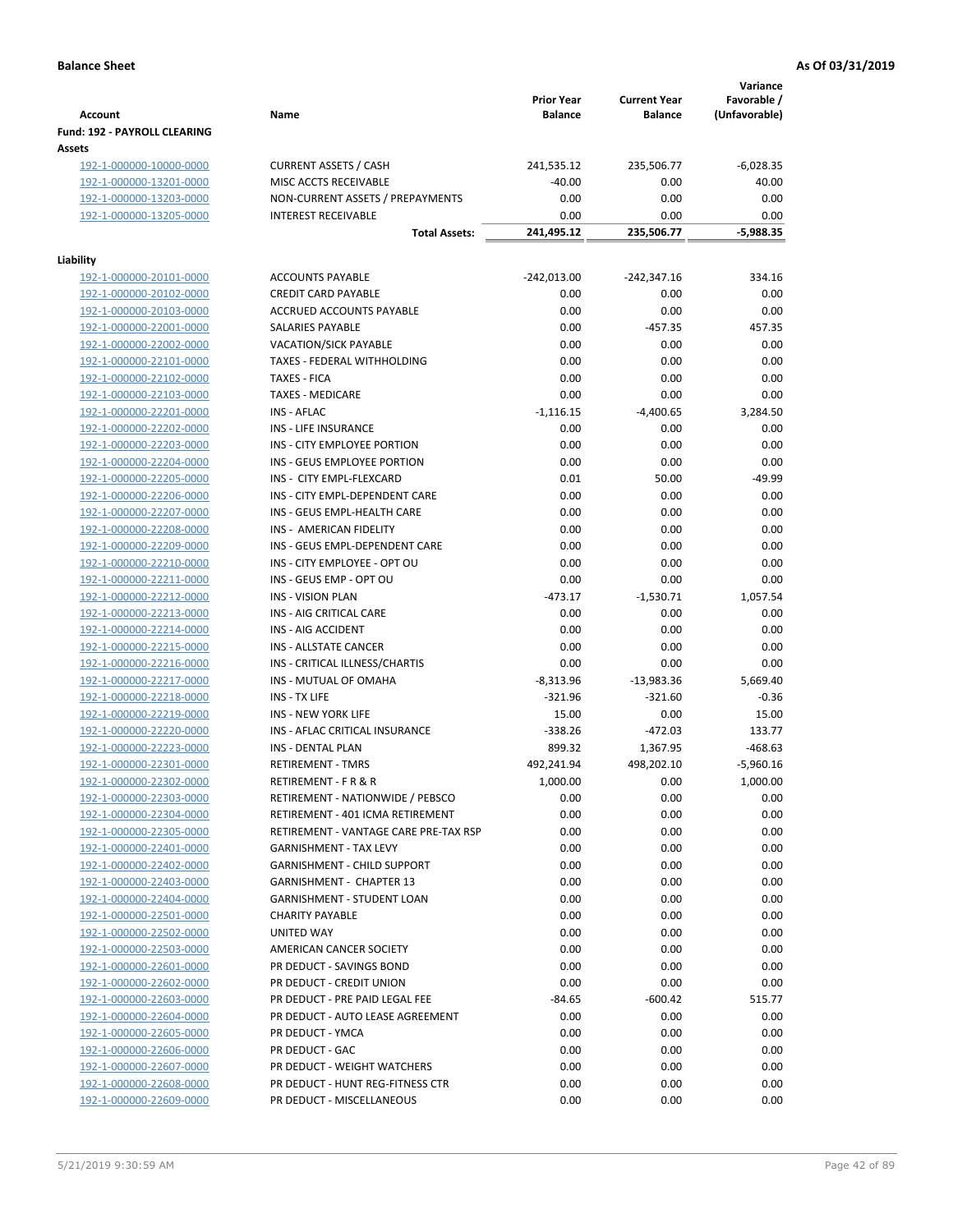| Account                 | Name                                                     | <b>Prior Year</b><br><b>Balance</b> | <b>Current Year</b><br><b>Balance</b> | Variance<br>Favorable /<br>(Unfavorable) |
|-------------------------|----------------------------------------------------------|-------------------------------------|---------------------------------------|------------------------------------------|
| 192-1-000000-22610-0000 | PR DEDUCT - MISC REIMB                                   | 0.00                                | 0.00                                  | 0.00                                     |
| 192-1-000000-22611-0000 | PR DEDUCT - GOLF COURSE FEES                             | 0.00                                | 0.00                                  | 0.00                                     |
| 192-1-000000-22612-0000 | PR DEDUCT - WEARING APPAREL                              | 0.00                                | 0.00                                  | 0.00                                     |
| 192-1-000000-22613-0000 | PR DEDUCT - SNAP FITNESS                                 | 0.00                                | 0.00                                  | 0.00                                     |
|                         | <b>Total Liability:</b>                                  | 241,495.12                          | 235,506.77                            | 5,988.35                                 |
| <b>Equity</b>           |                                                          |                                     |                                       |                                          |
| 192-1-000000-39000-0000 | UNRESERVED-FUND BALANCE                                  | 0.00                                | 0.00                                  | 0.00                                     |
|                         | <b>Total Beginning Equity:</b>                           | 0.00                                | 0.00                                  | 0.00                                     |
|                         | <b>Total Equity and Current Surplus (Deficit):</b>       | 0.00                                | 0.00                                  | 0.00                                     |
|                         | Total Liabilities, Equity and Current Surplus (Deficit): | 241.495.12                          | 235.506.77                            | -5,988.35                                |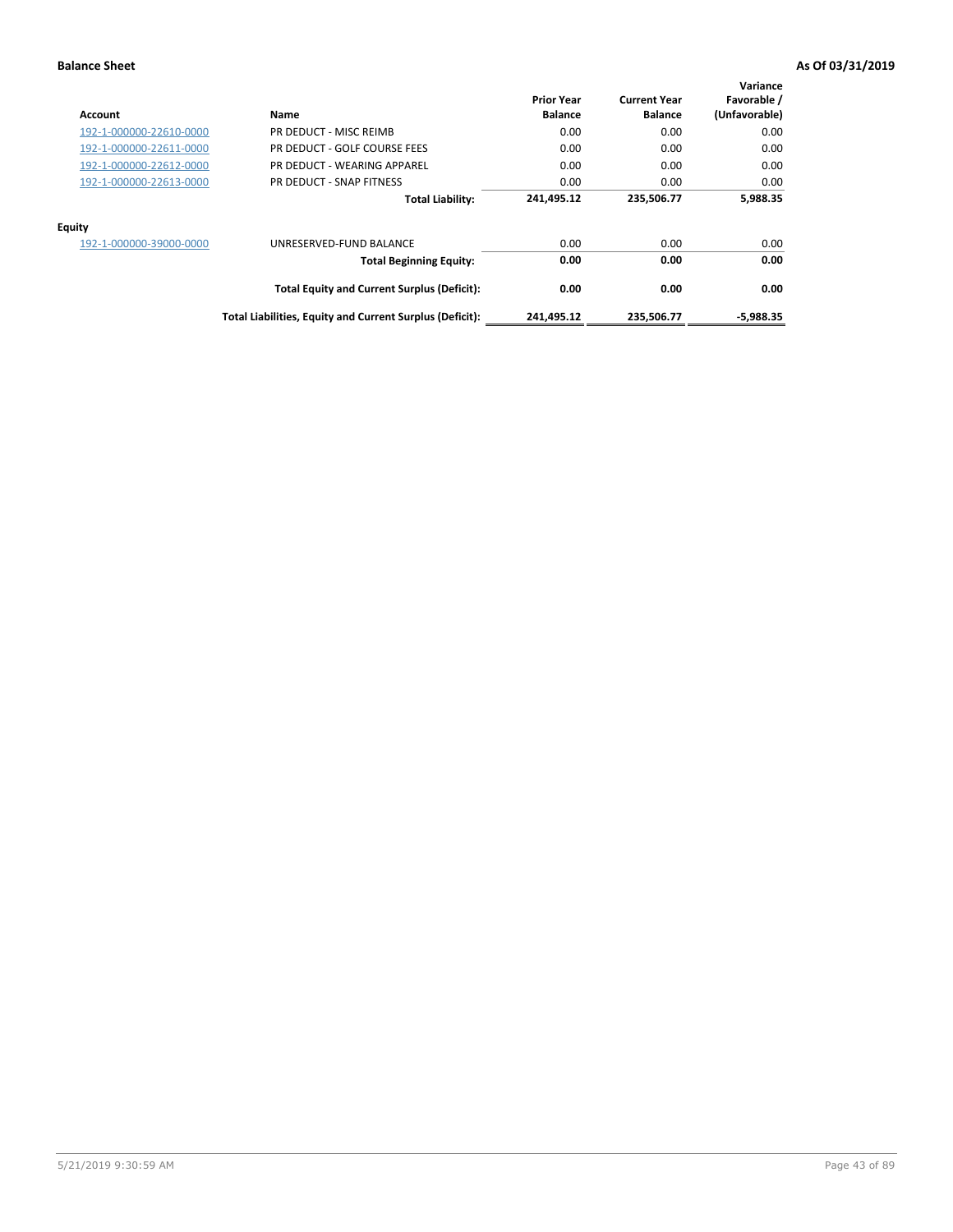|                                     |                                       |                   |                     | Variance       |
|-------------------------------------|---------------------------------------|-------------------|---------------------|----------------|
|                                     |                                       | <b>Prior Year</b> | <b>Current Year</b> | Favorable /    |
| <b>Account</b>                      | Name                                  | <b>Balance</b>    | <b>Balance</b>      | (Unfavorable)  |
| Fund: 200 - WATER / WASTEWATER FUND |                                       |                   |                     |                |
| Assets                              |                                       |                   |                     |                |
| 200-2-000000-10000-0000             | <b>CURRENT ASSETS / CASH</b>          | 3,720,277.34      | 5,901,343.58        | 2,181,066.24   |
| 200-2-000000-12101-0000             | <b>BOND ISSUANCE COSTS</b>            | 0.00              | 0.00                | 0.00           |
| 200-2-000000-12201-0000             | DEFERRED CHARGES / BOND DISCOUNT      | $-35,109.18$      | $-29,559.62$        | 5,549.56       |
| 200-2-000000-13000-0000             | <b>CUSTOMER ACCTS RECEIVABLE</b>      | 489,951.70        | 536,620.39          | 46,668.69      |
| 200-2-000000-13001-0000             | NON CURRENT CUSTOMER ACCTS RECEIVAE   | 188,607.85        | 213,125.12          | 24,517.27      |
| 200-2-000000-13002-0000             | ALLOW FOR UNCOLLECT REC               | -173,530.63       | $-193,834.19$       | $-20,303.56$   |
| 200-2-000000-13003-0000             | UNBILLED YEAR-END ACCRUAL             | 1,046,691.01      | 1,195,319.12        | 148,628.11     |
| 200-2-000000-13004-0000             | <b>WASTE HAULER RECEIVABLE</b>        | 53,600.85         | $-127,576.40$       | $-181, 177.25$ |
| 200-2-000000-13007-0000             | <b>RETURNED CHECKS</b>                | 0.00              | 0.00                | 0.00           |
| 200-2-000000-13010-0000             | <b>CADDO MILLS</b>                    | 0.00              | 0.00                | 0.00           |
| 200-2-000000-13201-0000             | MISC ACCTS RECEIVABLE                 | 0.00              | $-11,619.57$        | $-11,619.57$   |
| 200-2-000000-13202-0000             | <b>EMPLOYEE ADVANCES</b>              | 0.00              | 0.00                | 0.00           |
| 200-2-000000-13203-0000             | NON-CURRENT ASSETS / PREPAYMENTS      | 0.00              | 0.00                | 0.00           |
| 200-2-000000-13205-0000             | <b>INTEREST RECEIVABLE</b>            | 0.00              | 0.00                | 0.00           |
| 200-2-000000-14001-0000             | DUE FROM / GENERAL FUND               | 0.00              | 0.00                | 0.00           |
| 200-2-000000-14040-0000             | <b>GENERAL CIP / GENERAL CIP</b>      | 0.00              | 0.00                | 0.00           |
| 200-2-000000-14120-0000             | DUE FROM UTILITY CIP                  | 38,336,026.85     | 38,336,026.85       | 0.00           |
| 200-2-000000-15401-0000             | <b>INVENTORIES / WATER STOCK</b>      | 255,981.59        | 255,981.59          | 0.00           |
| 200-2-000000-15501-0000             | <b>INVENTORIES / WASTEWATER STOCK</b> | 37,338.12         | 37,338.12           | 0.00           |
| 200-2-000000-16001-0000             | FIXED ASSETS / LAND                   | 685,983.11        | 685,983.11          | 0.00           |
| 200-2-000000-16002-0000             | FIXED ASSETS / IMPROVMENTS-NON BUILDI | 5,396,182.49      | 5,463,233.69        | 67,051.20      |
| 200-2-000000-16003-0000             | ACCUM DEPR / IMPROVEMENTS-NON BUILL   | $-1,997,080.68$   | -2,186,197.45       | $-189, 116.77$ |
| 200-2-000000-16004-0000             | FIXED ASSETS / BUILDINGS              | 23,420,750.92     | 23,420,750.92       | 0.00           |
| 200-2-000000-16005-0000             | <b>ACCUM DEPR / BUILDINGS</b>         | $-2,311,101.08$   | $-2,776,030.76$     | $-464,929.68$  |
| 200-2-000000-16006-0000             | FIXED ASSETS / FILTRATION PLANT       | 10,529,295.00     | 10,551,470.00       | 22,175.00      |
| 200-2-000000-16007-0000             | ACCUM DEPR / FILTRATION PLANT         | -7,053,202.00     | -7,265,136.20       | $-211,934.20$  |
| 200-2-000000-16008-0000             | FIXED ASSETS / WATER RECLAMATION PLAN | 7,272,907.47      | 7,272,907.47        | 0.00           |
| 200-2-000000-16009-0000             | ACCUM DEPR / WATER RECLAMATION PLAN   | $-6,134,209.96$   | $-6,311,693.12$     | $-177,483.16$  |
| 200-2-000000-16101-0000             | FIXED ASSETS / WATER MAINS            | 19,766,398.81     | 20,431,556.67       | 665,157.86     |
| 200-2-000000-16102-0000             | <b>ACCUM DEPR / WATER MAINS</b>       | -9,722,167.22     | -10,134,183.88      | $-412,016.66$  |
| 200-2-000000-16103-0000             | FIXED ASSETS / SANITARY SEWERS        | 25,724,453.76     | 25,926,703.76       | 202,250.00     |
| 200-2-000000-16104-0000             | <b>ACCUM DEPR / SANITARY SEWERS</b>   | $-10,787,201.06$  | -11,368,379.26      | -581,178.20    |
| 200-2-000000-16105-0000             | FIXED ASSETS / RESERVOIRS & TANKS     | 1,023,525.00      | 1,023,525.00        | 0.00           |
| 200-2-000000-16106-0000             | ACCUM DEPR / RESERVOIRS & TANKS       | $-814,273.58$     | $-823,247.66$       | $-8,974.08$    |
| 200-2-000000-16107-0000             | FIXED ASSETS / PUMP STATIONS          | 366,796.61        | 464,099.82          | 97,303.21      |
| 200-2-000000-16108-0000             | <b>ACCUM DEPR / PUMP STATIONS</b>     | -293,979.25       | -307,977.97         | $-13,998.72$   |
| 200-2-000000-16201-0000             | FIXED ASSETS / MACHINERY AND EQUIPMEN | 3,008,111.91      | 3,604,616.91        | 596,505.00     |
| 200-2-000000-16202-0000             | ACCUM DEPR / MACHINERY AND EQUIPMEI   | $-1,524,807.11$   | $-1,673,639.61$     | $-148,832.50$  |
| 200-2-000000-16301-0000             | FIXED ASSETS / C W I P                | 0.00              | 0.00                | 0.00           |
| 200-2-000000-17501-0000             | <b>EMPLOYEE CONTRIBUTIONS</b>         | 157,273.00        | 170,787.00          | 13,514.00      |
| 200-2-000000-17504-0000             | <b>INVESTMENT RETURN</b>              | 495,876.00        | $-302,204.00$       | -798,080.00    |
| 200-2-000000-17508-0000             | EXPERIENCE DIFFERENCE- OUTFLOW        | 8,729.00          | $-11,116.00$        | $-19,845.00$   |
| 200-2-000000-17509-0000             | <b>EXPERIENCE DIFFERENCE - INFLOW</b> | $-57,790.00$      | $-57,790.00$        | 0.00           |
| 200-2-000000-17520-0000             | <b>ASSUMPTION CHANGES</b>             | 116,123.00        | 54,025.00           | $-62,098.00$   |
|                                     | <b>Total Assets:</b>                  | 101,196,429.64    | 101,965,228.43      | 768,798.79     |
|                                     |                                       |                   |                     |                |
| Liability                           |                                       |                   |                     |                |
| 200-2-000000-20101-0000             | <b>ACCOUNTS PAYABLE</b>               | 250.00            | $-56.78$            | 306.78         |
| 200-2-000000-20102-0000             | <b>CREDIT CARD PAYABLE</b>            | 0.00              | 0.00                | 0.00           |
| 200-2-000000-20103-0000             | ACCRUED ACCOUNTS PAYABLE              | 10,000.00         | 10,000.00           | 0.00           |
| 200-2-000000-20104-0000             | <b>ESCHEATED LIABILITY</b>            | 0.00              | 0.00                | 0.00           |
| 200-2-000000-20109-0000             | <b>GENERAL OBLIG BONDS PAY</b>        | 1,393,000.00      | 1,510,000.00        | $-117,000.00$  |
| 200-2-000000-20110-0000             | REVENUE BONDS PAYABLE                 | 0.00              | 20,000.00           | $-20,000.00$   |
| 200-2-000000-20112-0000             | ACCRUED INTEREST PAYABLE              | $-2,188.94$       | $-16,488.92$        | 14,299.98      |
| 200-2-000000-20125-0000             | SALES TAX PAYABLE / IN THE CITY       | 0.00              | 0.00                | 0.00           |
| 200-2-000000-20139-0000             | RETAINAGES PAYABLE                    | 0.00              | 0.00                | 0.00           |
| 200-2-000000-20141-0000             | <b>TELEPHONE CLEARING</b>             | 0.01              | 0.01                | 0.00           |
|                                     |                                       |                   |                     |                |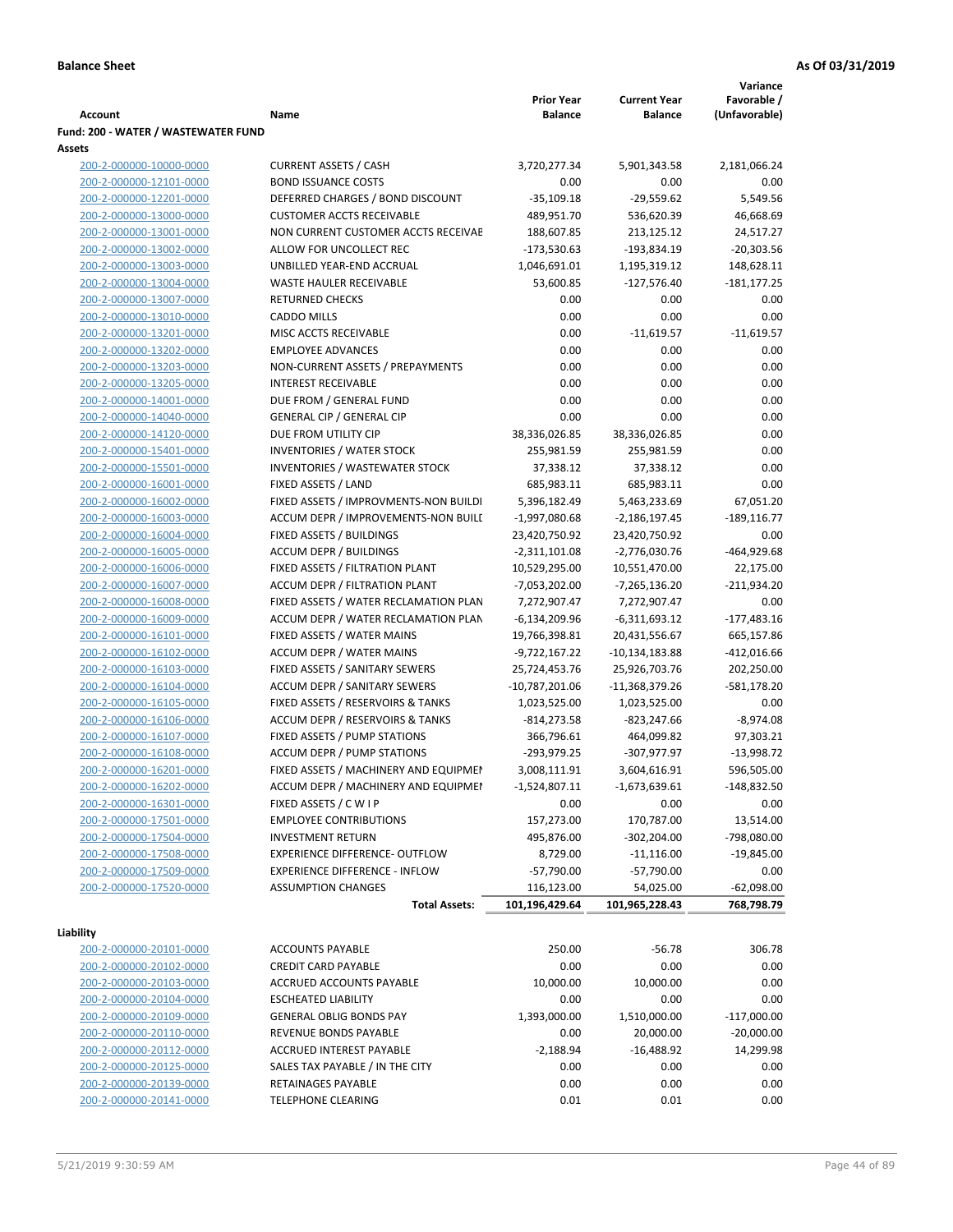|                                       |                                                          |                                     |                                       | Variance                     |
|---------------------------------------|----------------------------------------------------------|-------------------------------------|---------------------------------------|------------------------------|
| Account                               | Name                                                     | <b>Prior Year</b><br><b>Balance</b> | <b>Current Year</b><br><b>Balance</b> | Favorable /<br>(Unfavorable) |
| 200-2-000000-20160-0000               | UNAPPLIED CREDIT                                         | 0.00                                | 0.00                                  | 0.00                         |
| 200-2-000000-21001-0000               | <b>GENERAL FUND / GENERAL FUND</b>                       | 0.00                                | 0.00                                  | 0.00                         |
| 200-2-000000-21101-0000               | ENTERPRISE / WTR/WWTR UTILITY FUND                       | 0.00                                | 0.00                                  | 0.00                         |
| 200-2-000000-22001-0000               | <b>SALARIES PAYABLE</b>                                  | 79,792.91                           | 81,299.42                             | $-1,506.51$                  |
| 200-2-000000-22002-0000               | <b>VACATION/SICK PAYABLE</b>                             | 164,567.04                          | 153,875.54                            | 10,691.50                    |
| 200-2-000000-23001-0000               | <b>CAPITAL LEASE PAYABLE</b>                             | 0.00                                | 0.00                                  | 0.00                         |
| 200-2-000000-24001-0000               | O/S CHECKS PAYABLE                                       | 0.00                                | 0.00                                  | 0.00                         |
| 200-2-000000-24002-0000               | <b>CUSTOMER DEPOSITS</b>                                 | 784,761.41                          | 846,738.25                            | $-61,976.84$                 |
| 200-2-000000-24003-0000               | <b>CUSTOMER OVERPMT SUSPENSE</b>                         | 77,083.30                           | 121,382.59                            | $-44,299.29$                 |
| 200-2-000000-24004-0000               | <b>INTEREST PAYABLE ON DEP</b>                           | 0.00                                | 0.00                                  | 0.00                         |
| 200-2-000000-24005-0000               | <b>ACCRUED INT PAY ON DEP</b>                            | 0.00                                | 0.00                                  | 0.00                         |
| 200-2-000000-24006-0000               | <b>AWAITING CUSTOMER SETUP</b>                           | 1,955.61                            | 1,955.61                              | 0.00                         |
| 200-2-000000-24007-0000               | <b>BILLED DEPOSITS SUSPENSE</b>                          | 0.00                                | 0.00                                  | 0.00                         |
| 200-2-000000-26001-0000               | <b>COMPENSATED ABSENCES PAY</b>                          | 253,640.85                          | 310,115.48                            | $-56,474.63$                 |
| 200-2-000000-26101-0000               | <b>GENERAL OBLIG BONDS PAY</b>                           | 7,453,000.00                        | 5,943,000.00                          | 1,510,000.00                 |
| 200-2-000000-26102-0000               | <b>REVENUE BONDS PAYABLE</b>                             | 13,200,000.00                       | 12,235,000.00                         | 965,000.00                   |
| 200-2-000000-26103-0000               | DEFERRED LOSS/DEFEASEMENT                                | $-272,476.43$                       | -227,063.58                           | $-45,412.85$                 |
| 200-2-000000-27001-0000               | <b>CONTRIBUTED CAPITAL</b>                               | 0.00                                | 0.00                                  | 0.00                         |
| 200-2-000000-27002-0000               | CONTRIBUTED CAPITAL / DEVELOPERS                         | 0.00                                | 0.00                                  | 0.00                         |
| 200-2-000000-29300-0000               | <b>ENCUMBRANCE SUMMARY</b>                               | 0.00                                | 0.00                                  | 0.00                         |
| 200-2-000000-29400-0100               | RESERVED ACCOUNT / ENCUMBRANCES                          | 0.00                                | 0.00                                  | 0.00                         |
| 200-2-000000-29999-0000               | <b>NET PENSION LIABILITY</b>                             | 1,077,764.00                        | 249,699.00                            | 828,065.00                   |
| 200-2-000000-92080-0000               | <b>GLTDAG</b>                                            | 0.00                                | 0.00                                  | 0.00                         |
|                                       | <b>Total Liability:</b>                                  | 24,221,149.76                       | 21,239,456.62                         | 2,981,693.14                 |
| <b>Equity</b>                         |                                                          |                                     |                                       |                              |
| 200-2-000000-39000-0000               | UNRESERVED-FUND BALANCE                                  | 0.00                                | 0.00                                  | 0.00                         |
| 200-2-000000-39100-0000               | UNRESERVED-RET. EARNINGS                                 | 75,815,422.17                       | 81,625,406.81                         | 5,809,984.64                 |
| 200-2-000000-39150-0000               | RESERVED-RET. EARNINGS                                   | 0.00                                | 0.00                                  | 0.00                         |
| 200-2-000000-39500-0000               | <b>NET POSITION - PENSION</b>                            | $-965.00$                           | $-965.00$                             | 0.00                         |
|                                       | <b>Total Beginning Equity:</b>                           | 75,814,457.17                       | 81,624,441.81                         | 5,809,984.64                 |
| <b>Total Revenue</b>                  |                                                          | 6,673,867.14                        | 6,621,625.09                          | $-52,242.05$                 |
| <b>Total Expense</b>                  |                                                          | 5,513,044.42                        | 7,520,295.08                          | $-2,007,250.66$              |
| <b>Revenues Over/(Under) Expenses</b> |                                                          | 1,160,822.72                        | -898,669.99                           | -2,059,492.71                |
|                                       | <b>Total Equity and Current Surplus (Deficit):</b>       | 76,975,279.89                       | 80,725,771.82                         | 3,750,491.93                 |
|                                       | Total Liabilities, Equity and Current Surplus (Deficit): | 101,196,429.65                      | 101,965,228.44                        | 768,798.79                   |
|                                       | *** FUND 200 OUT OF BALANCE ***                          | $-0.01$                             | $-0.01$                               | 0.00                         |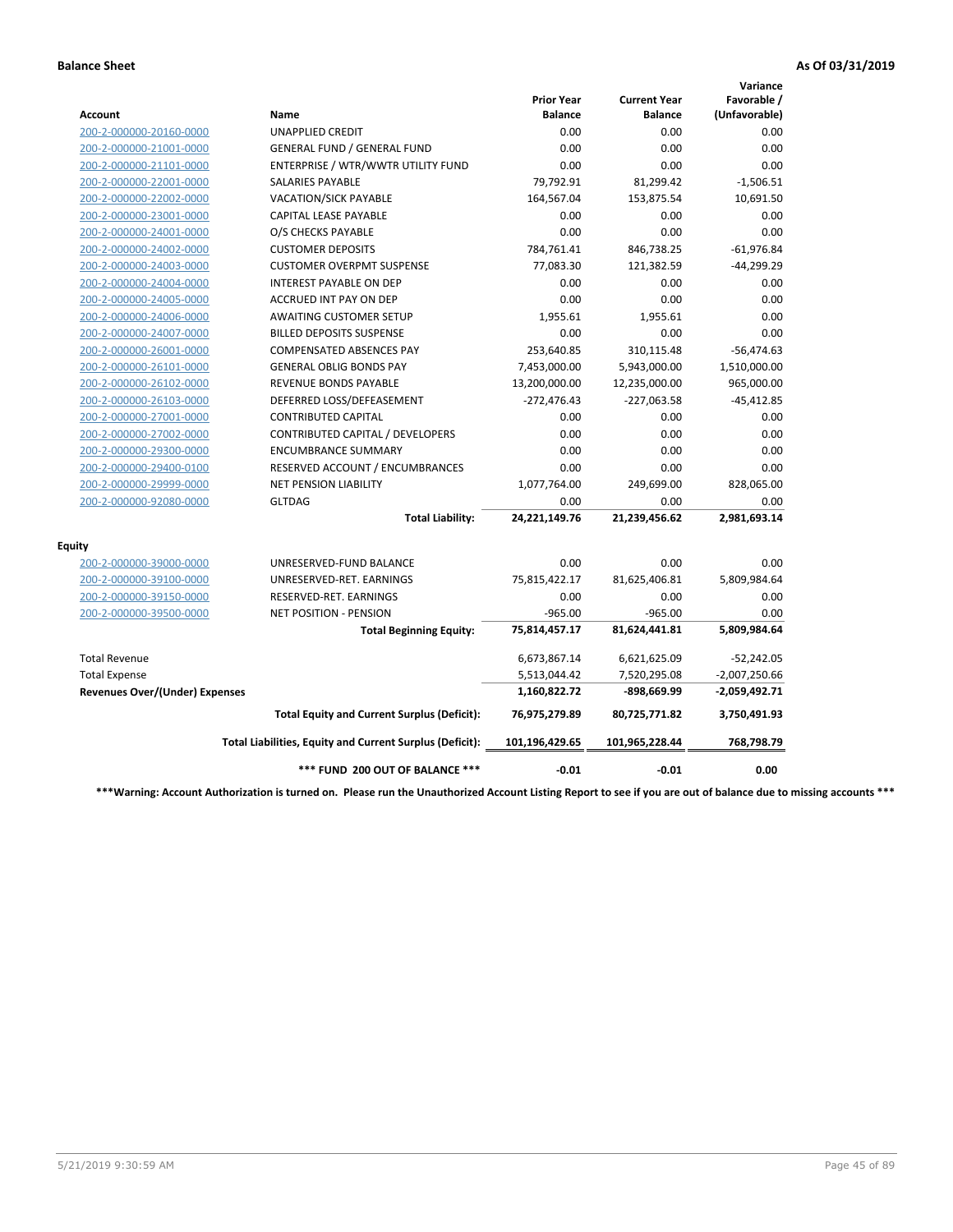| Account                               | Name                                                     | <b>Prior Year</b><br><b>Balance</b> | <b>Current Year</b><br><b>Balance</b> | Variance<br>Favorable /<br>(Unfavorable) |
|---------------------------------------|----------------------------------------------------------|-------------------------------------|---------------------------------------|------------------------------------------|
| <b>Fund: 210 - WATER IMPACT FEES</b>  |                                                          |                                     |                                       |                                          |
| <b>Assets</b>                         |                                                          |                                     |                                       |                                          |
| 210-2-000000-10000-0000               | <b>CURRENT ASSETS / CASH</b>                             | 36.91                               | 0.00                                  | $-36.91$                                 |
| 210-2-000000-13201-0000               | MISC ACCTS RECEIVABLE                                    | 0.00                                | 0.00                                  | 0.00                                     |
| 210-2-000000-13205-0000               | <b>INTEREST RECEIVABLE</b>                               | 0.00                                | 0.00                                  | 0.00                                     |
|                                       | <b>Total Assets:</b>                                     | 36.91                               | 0.00                                  | $-36.91$                                 |
| Liability                             |                                                          |                                     |                                       |                                          |
| 210-2-000000-20101-0000               | <b>ACCOUNTS PAYABLE</b>                                  | 0.00                                | 0.00                                  | 0.00                                     |
| 210-2-000000-20103-0000               | <b>ACCRUED ACCOUNTS PAYABLE</b>                          | 0.00                                | 0.00                                  | 0.00                                     |
| 210-2-000000-29300-0000               | <b>ENCUMBRANCE SUMMARY</b>                               | 0.00                                | 0.00                                  | 0.00                                     |
| 210-2-000000-29400-0000               | RESERVED ACCOUNT / ENCUMBRANCES                          | 0.00                                | 0.00                                  | 0.00                                     |
|                                       | <b>Total Liability:</b>                                  | 0.00                                | 0.00                                  | 0.00                                     |
| Equity                                |                                                          |                                     |                                       |                                          |
| 210-2-000000-39000-0000               | UNRESERVED-FUND BALANCE                                  | 0.00                                | 0.00                                  | 0.00                                     |
| 210-2-000000-39100-0000               | UNRESERVED-RET. EARNINGS                                 | 36.86                               | 0.00                                  | $-36.86$                                 |
|                                       | <b>Total Beginning Equity:</b>                           | 36.86                               | 0.00                                  | $-36.86$                                 |
| <b>Total Revenue</b>                  |                                                          | 0.05                                | 0.00                                  | $-0.05$                                  |
| <b>Total Expense</b>                  |                                                          | 0.00                                | 0.00                                  | 0.00                                     |
| <b>Revenues Over/(Under) Expenses</b> |                                                          | 0.05                                | 0.00                                  | $-0.05$                                  |
|                                       | <b>Total Equity and Current Surplus (Deficit):</b>       | 36.91                               | 0.00                                  | $-36.91$                                 |
|                                       | Total Liabilities, Equity and Current Surplus (Deficit): | 36.91                               | 0.00                                  | $-36.91$                                 |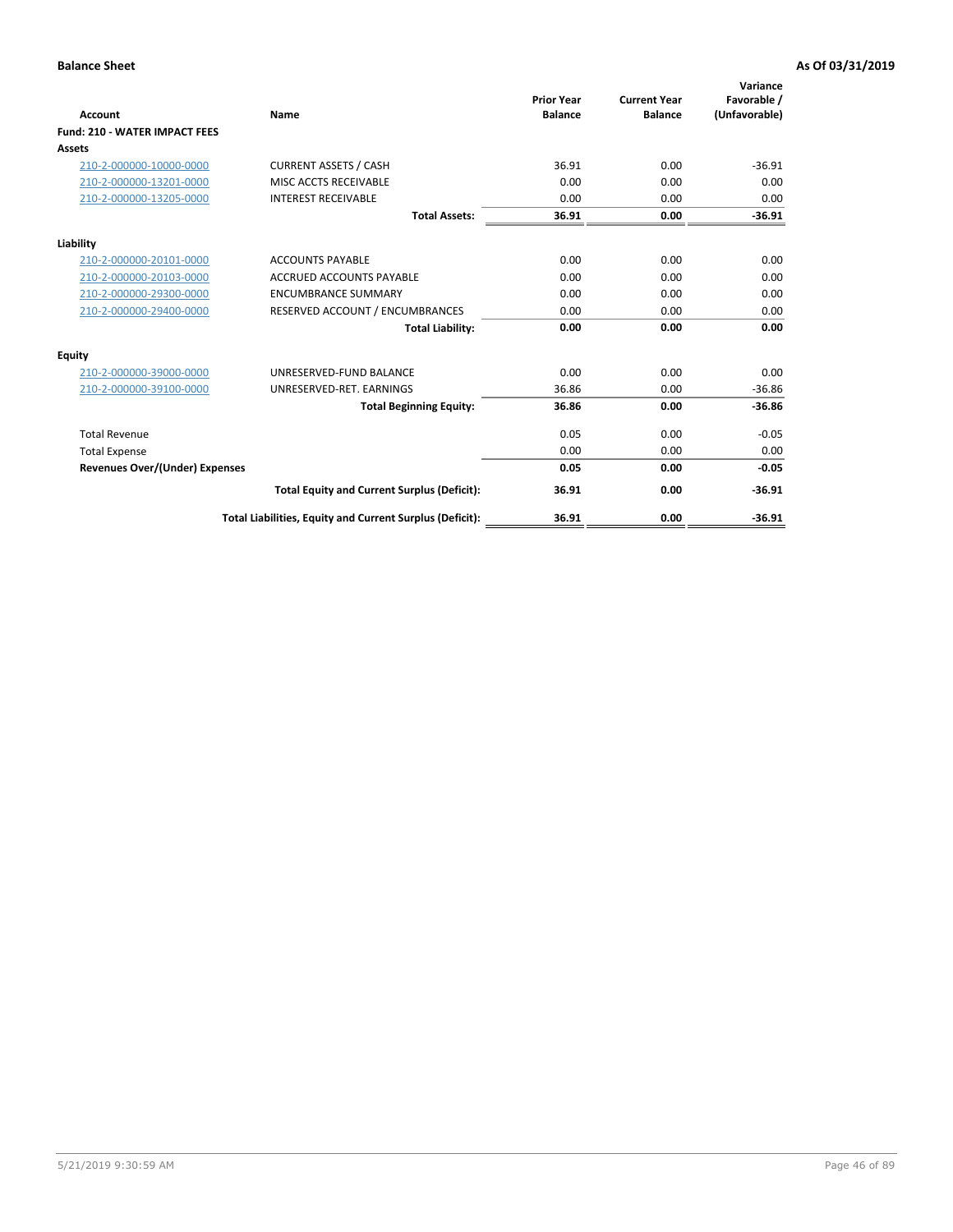| Account                                   | Name                                                     | <b>Prior Year</b><br><b>Balance</b> | <b>Current Year</b><br><b>Balance</b> | Variance<br>Favorable /<br>(Unfavorable) |
|-------------------------------------------|----------------------------------------------------------|-------------------------------------|---------------------------------------|------------------------------------------|
| <b>Fund: 211 - WASTEWATER IMPACT FEES</b> |                                                          |                                     |                                       |                                          |
| <b>Assets</b>                             |                                                          |                                     |                                       |                                          |
| 211-2-000000-10000-0000                   | <b>CURRENT ASSETS / CASH</b>                             | 1,866.18                            | 0.00                                  | $-1,866.18$                              |
| 211-2-000000-13201-0000                   | MISC ACCTS RECEIVABLE                                    | 0.00                                | 0.00                                  | 0.00                                     |
| 211-2-000000-13205-0000                   | <b>INTEREST RECEIVABLE</b>                               | 0.00                                | 0.00                                  | 0.00                                     |
|                                           | <b>Total Assets:</b>                                     | 1,866.18                            | 0.00                                  | $-1,866.18$                              |
| Liability                                 |                                                          |                                     |                                       |                                          |
| 211-2-000000-20101-0000                   | <b>ACCOUNTS PAYABLE</b>                                  | 0.00                                | 0.00                                  | 0.00                                     |
| 211-2-000000-20103-0000                   | <b>ACCRUED ACCOUNTS PAYABLE</b>                          | 0.00                                | 0.00                                  | 0.00                                     |
|                                           | <b>Total Liability:</b>                                  | 0.00                                | 0.00                                  | 0.00                                     |
| Equity                                    |                                                          |                                     |                                       |                                          |
| 211-2-000000-39000-0000                   | UNRESERVED-FUND BALANCE                                  | 0.00                                | 0.00                                  | 0.00                                     |
| 211-2-000000-39100-0000                   | UNRESERVED-RET. EARNINGS                                 | 1,863.46                            | 0.00                                  | $-1,863.46$                              |
|                                           | <b>Total Beginning Equity:</b>                           | 1,863.46                            | 0.00                                  | $-1,863.46$                              |
| <b>Total Revenue</b>                      |                                                          | 3.03                                | 0.00                                  | $-3.03$                                  |
| <b>Total Expense</b>                      |                                                          | 0.31                                | 0.00                                  | 0.31                                     |
| <b>Revenues Over/(Under) Expenses</b>     |                                                          | 2.72                                | 0.00                                  | $-2.72$                                  |
|                                           | <b>Total Equity and Current Surplus (Deficit):</b>       | 1,866.18                            | 0.00                                  | $-1,866.18$                              |
|                                           | Total Liabilities, Equity and Current Surplus (Deficit): | 1,866.18                            | 0.00                                  | $-1.866.18$                              |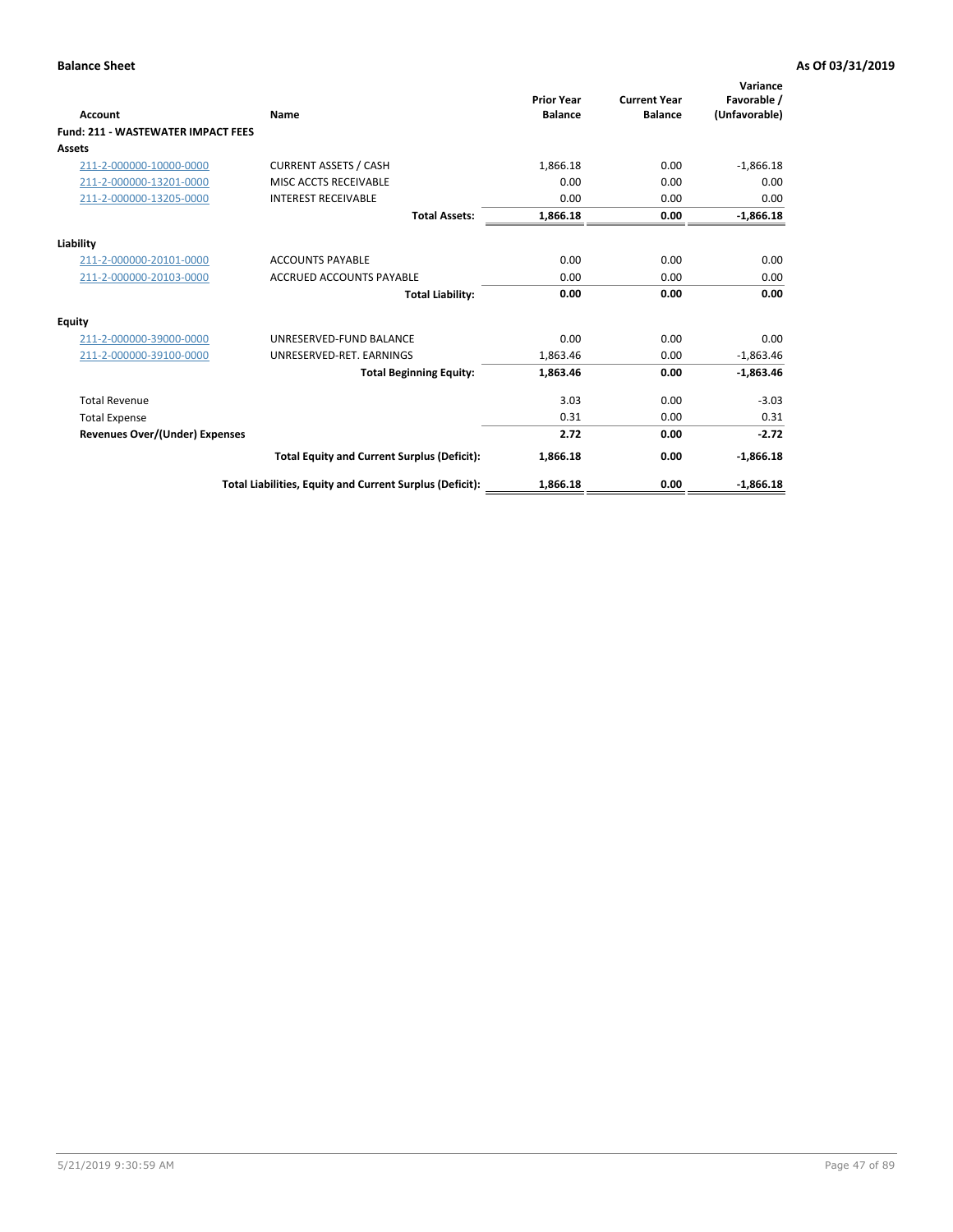| <b>Account</b>                 | Name                                                      | <b>Prior Year</b><br><b>Balance</b> | <b>Current Year</b><br><b>Balance</b> | Variance<br>Favorable /<br>(Unfavorable) |
|--------------------------------|-----------------------------------------------------------|-------------------------------------|---------------------------------------|------------------------------------------|
|                                | Fund: 212 - TX COMMUNITY DEV SWR SYSTEM IMPROV PROG GRANT |                                     |                                       |                                          |
| Assets                         |                                                           |                                     |                                       |                                          |
| 212-2-000000-10000-0000        | <b>CURRENT ASSETS / CASH</b>                              | 23,755.00                           | 7,327.97                              | $-16,427.03$                             |
| 212-2-000000-13201-0000        | MISC ACCTS RECEIVABLE                                     | 0.00                                | 0.00                                  | 0.00                                     |
| 212-2-000000-13205-0000        | <b>INTEREST RECEIVABLE</b>                                | 0.00                                | 0.00                                  | 0.00                                     |
| 212-2-000000-16301-0000        | FIXED ASSETS / C W I P                                    | 0.00                                | 0.00                                  | 0.00                                     |
|                                | <b>Total Assets:</b>                                      | 23,755.00                           | 7,327.97                              | $-16,427.03$                             |
| Liability                      |                                                           |                                     |                                       |                                          |
| 212-2-000000-20101-0000        | <b>ACCOUNTS PAYABLE</b>                                   | 0.00                                | 0.00                                  | 0.00                                     |
| 212-2-000000-20102-0000        | <b>CREDIT CARD PAYABLE</b>                                | 0.00                                | 0.00                                  | 0.00                                     |
| 212-2-000000-20103-0000        | ACCRUED ACCOUNTS PAYABLE                                  | 0.00                                | 0.00                                  | 0.00                                     |
| 212-2-000000-20139-0000        | <b>RETAINAGES PAYABLE</b>                                 | 0.00                                | 0.00                                  | 0.00                                     |
| 212-2-000000-20902-0000        | <b>DEFERRED GRANT REVENUE</b>                             | 0.00                                | 0.00                                  | 0.00                                     |
| 212-2-000000-21001-0000        | <b>GENERAL FUND / GENERAL FUND</b>                        | 0.00                                | 0.00                                  | 0.00                                     |
| 212-2-000000-29300-0000        | <b>ENCUMBRANCE SUMMARY</b>                                | 0.00                                | 0.00                                  | 0.00                                     |
| 212-2-000000-29400-0100        | RESERVED ACCOUNT / ENCUMBRANCES                           | 0.00                                | 0.00                                  | 0.00                                     |
|                                | <b>Total Liability:</b>                                   | 0.00                                | 0.00                                  | 0.00                                     |
| <b>Equity</b>                  |                                                           |                                     |                                       |                                          |
| 212-2-000000-39100-0000        | UNRESERVED-RET. EARNINGS                                  | 0.00                                | 6,170.12                              | 6,170.12                                 |
|                                | <b>Total Beginning Equity:</b>                            | 0.00                                | 6,170.12                              | 6,170.12                                 |
| <b>Total Revenue</b>           |                                                           | 31,205.00                           | 7.407.85                              | $-23,797.15$                             |
| <b>Total Expense</b>           |                                                           | 7,450.00                            | 6,250.00                              | 1,200.00                                 |
| Revenues Over/(Under) Expenses |                                                           | 23,755.00                           | 1,157.85                              | $-22,597.15$                             |
|                                | <b>Total Equity and Current Surplus (Deficit):</b>        | 23,755.00                           | 7,327.97                              | $-16,427.03$                             |
|                                | Total Liabilities, Equity and Current Surplus (Deficit):  | 23,755.00                           | 7,327.97                              | $-16,427.03$                             |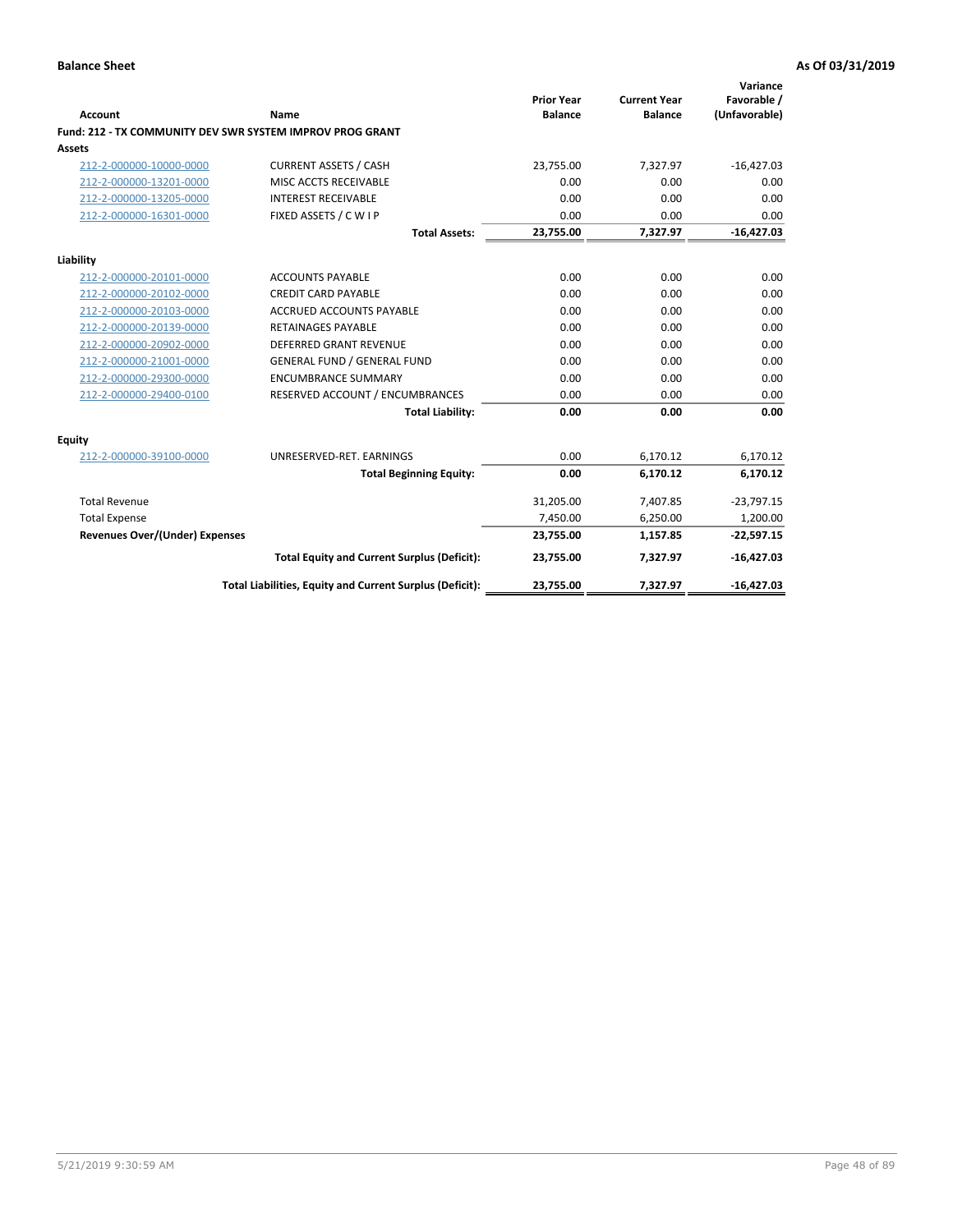| <b>Account</b>                        | Name                                                     | <b>Prior Year</b><br><b>Balance</b> | <b>Current Year</b><br><b>Balance</b> | Variance<br>Favorable /<br>(Unfavorable) |
|---------------------------------------|----------------------------------------------------------|-------------------------------------|---------------------------------------|------------------------------------------|
| Fund: 216 - UTILIITY CIP FUND         |                                                          |                                     |                                       |                                          |
| <b>Assets</b>                         |                                                          |                                     |                                       |                                          |
| 216-2-000000-10000-0000               | <b>CURRENT ASSETS / CASH</b>                             | 5,882,993.85                        | $-7,114,351.77$                       | $-12,997,345.62$                         |
| 216-2-000000-11101-0000               | MBIA ACCOUNTS / 2002 WSSR                                | 0.00                                | 0.00                                  | 0.00                                     |
| 216-2-000000-11103-0000               | <b>2005 WSSR</b>                                         | 0.00                                | 0.00                                  | 0.00                                     |
| 216-2-000000-11403-0000               | RESERVE FUND / 2003 WSSR                                 | 0.00                                | 0.00                                  | 0.00                                     |
| 216-2-000000-11503-0000               | 2008WSSR CONST 486000273                                 | 0.00                                | 0.00                                  | 0.00                                     |
| 216-2-000000-13000-0000               | <b>CUSTOMER ACCTS RECEIVABLE</b>                         | 0.00                                | 0.00                                  | 0.00                                     |
| 216-2-000000-13002-0000               | ALLOW FOR UNCOLLECT REC                                  | 0.00                                | 0.00                                  | 0.00                                     |
| 216-2-000000-13003-0000               | UNBILLED YEAR-END ACCRUAL                                | 0.00                                | 0.00                                  | 0.00                                     |
| 216-2-000000-13201-0000               | MISC ACCTS RECEIVABLE                                    | 0.00                                | 9,506.24                              | 9,506.24                                 |
| 216-2-000000-13205-0000               | <b>INTEREST RECEIVABLE</b>                               | 0.00                                | 0.00                                  | 0.00                                     |
| 216-2-000000-16301-0000               | FIXED ASSETS / C W I P                                   | 695,008.09                          | 9,675,852.75                          | 8,980,844.66                             |
|                                       | <b>Total Assets:</b>                                     | 6,578,001.94                        | 2,571,007.22                          | -4,006,994.72                            |
|                                       |                                                          |                                     |                                       |                                          |
| Liability                             |                                                          |                                     |                                       |                                          |
| 216-2-000000-20101-0000               | <b>ACCOUNTS PAYABLE</b>                                  | 0.00                                | 0.00                                  | 0.00                                     |
| 216-2-000000-20102-0000               | <b>CREDIT CARD PAYABLE</b>                               | 0.00                                | 0.00                                  | 0.00                                     |
| 216-2-000000-20103-0000               | ACCRUED ACCOUNTS PAYABLE                                 | 0.00                                | 0.00                                  | 0.00                                     |
| 216-2-000000-20113-0000               | <b>DEVELOPERS ESCROW</b>                                 | 0.00                                | 0.00                                  | 0.00                                     |
| 216-2-000000-20139-0000               | <b>RETAINAGES PAYABLE</b>                                | 0.00                                | 493,397.38                            | -493,397.38                              |
| 216-2-000000-21101-0000               | ENTERPRISE / WTR/WWTR UTILITY FUND                       | 18,939,652.64                       | 18,939,652.64                         | 0.00                                     |
| 216-2-000000-29300-0000               | <b>ENCUMBRANCE SUMMARY</b>                               | 0.00                                | 0.00                                  | 0.00                                     |
| 216-2-000000-29400-0100               | RESERVED ACCOUNT / ENCUMBRANCES                          | 0.00                                | 0.00                                  | 0.00                                     |
|                                       | <b>Total Liability:</b>                                  | 18,939,652.64                       | 19,433,050.02                         | -493,397.38                              |
| <b>Equity</b>                         |                                                          |                                     |                                       |                                          |
| 216-2-000000-39000-0000               | UNRESERVED-FUND BALANCE                                  | 0.00                                | 0.00                                  | 0.00                                     |
| 216-2-000000-39100-0000               | UNRESERVED-RET. EARNINGS                                 | $-12,308,627.81$                    | $-15,266,567.96$                      | $-2,957,940.15$                          |
|                                       | <b>Total Beginning Equity:</b>                           | -12,308,627.81                      | -15,266,567.96                        | -2,957,940.15                            |
|                                       |                                                          |                                     |                                       |                                          |
| <b>Total Revenue</b>                  |                                                          | 191,129.88                          | 812,439.48                            | 621,309.60                               |
| <b>Total Expense</b>                  |                                                          | 244,152.77                          | 2,407,914.32                          | $-2,163,761.55$                          |
| <b>Revenues Over/(Under) Expenses</b> |                                                          | -53,022.89                          | $-1,595,474.84$                       | $-1,542,451.95$                          |
|                                       | <b>Total Equity and Current Surplus (Deficit):</b>       | -12,361,650.70                      | -16,862,042.80                        | -4,500,392.10                            |
|                                       | Total Liabilities, Equity and Current Surplus (Deficit): | 6,578,001.94                        | 2,571,007.22                          | -4,006,994.72                            |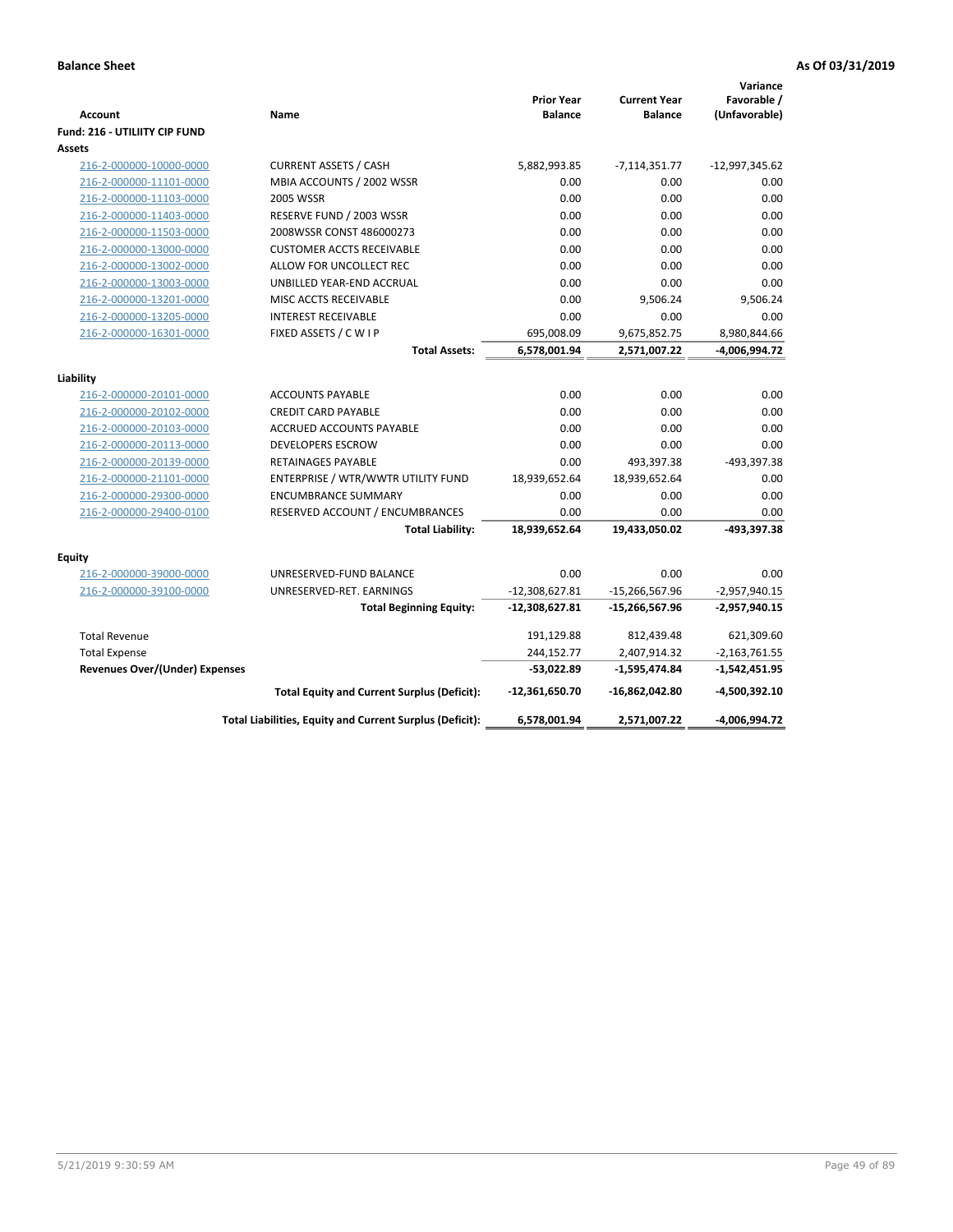| Account                                        | Name                                                     | <b>Prior Year</b><br><b>Balance</b> | <b>Current Year</b><br><b>Balance</b> | Variance<br>Favorable /<br>(Unfavorable) |
|------------------------------------------------|----------------------------------------------------------|-------------------------------------|---------------------------------------|------------------------------------------|
| <b>Fund: 217 - WASTEWATER RECLAMATION FUND</b> |                                                          |                                     |                                       |                                          |
| <b>Assets</b>                                  |                                                          |                                     |                                       |                                          |
| 217-2-000000-10000-0000                        | <b>CURRENT ASSETS / CASH</b>                             | 0.00                                | $-20,619.30$                          | $-20,619.30$                             |
| 217-2-000000-11301-0000                        | TEXASTERM / 2008 WSSR REVENUE BOND                       | 0.00                                | 0.00                                  | 0.00                                     |
| 217-2-000000-11302-0000                        | 2008 WSSR REVENUE BOND                                   | 0.00                                | 0.00                                  | 0.00                                     |
| 217-2-000000-11503-0000                        | 2008WSSR CONST 486000273                                 | 746,063.84                          | 761,827.19                            | 15,763.35                                |
| 217-2-000000-13000-0000                        | <b>CUSTOMER ACCTS RECEIVABLE</b>                         | 0.00                                | 0.00                                  | 0.00                                     |
| 217-2-000000-13002-0000                        | ALLOW FOR UNCOLLECT REC                                  | 0.00                                | 0.00                                  | 0.00                                     |
| 217-2-000000-13201-0000                        | MISC ACCTS RECEIVABLE                                    | 0.00                                | 0.00                                  | 0.00                                     |
| 217-2-000000-13205-0000                        | <b>INTEREST RECEIVABLE</b>                               | 0.00                                | 0.00                                  | 0.00                                     |
| 217-2-000000-16301-0000                        | FIXED ASSETS / C W I P                                   | 0.00                                | 0.00                                  | 0.00                                     |
|                                                | <b>Total Assets:</b>                                     | 746,063.84                          | 741,207.89                            | $-4,855.95$                              |
|                                                |                                                          |                                     |                                       |                                          |
| Liability<br>217-2-000000-20101-0000           | <b>ACCOUNTS PAYABLE</b>                                  | 0.00                                | 0.00                                  | 0.00                                     |
| 217-2-000000-20102-0000                        | <b>CREDIT CARD PAYABLE</b>                               | 0.00                                | 0.00                                  | 0.00                                     |
| 217-2-000000-20103-0000                        | <b>ACCRUED ACCOUNTS PAYABLE</b>                          | 0.00                                | 0.00                                  | 0.00                                     |
| 217-2-000000-20139-0000                        | RETAINAGES PAYABLE                                       | 0.00                                | 0.00                                  | 0.00                                     |
| 217-2-000000-21101-0000                        | ENTERPRISE / WTR/WWTR UTILITY FUND                       | 19,396,374.21                       | 19,396,374.21                         | 0.00                                     |
| 217-2-000000-29300-0000                        | <b>ENCUMBRANCE SUMMARY</b>                               | 0.00                                | 0.00                                  | 0.00                                     |
| 217-2-000000-29400-0100                        | RESERVED ACCOUNT / ENCUMBRANCES                          | 0.00                                | 0.00                                  | 0.00                                     |
|                                                | <b>Total Liability:</b>                                  | 19,396,374.21                       | 19,396,374.21                         | 0.00                                     |
|                                                |                                                          |                                     |                                       |                                          |
| <b>Equity</b>                                  |                                                          |                                     |                                       |                                          |
| 217-2-000000-39100-0000                        | UNRESERVED-RET. EARNINGS                                 | $-18,654,993.80$                    | $-18,643,277.25$                      | 11,716.55                                |
|                                                | <b>Total Beginning Equity:</b>                           | $-18,654,993.80$                    | $-18,643,277.25$                      | 11,716.55                                |
| <b>Total Revenue</b>                           |                                                          | 4,683.43                            | 8,730.23                              | 4,046.80                                 |
| <b>Total Expense</b>                           |                                                          | 0.00                                | 20,619.30                             | $-20,619.30$                             |
| <b>Revenues Over/(Under) Expenses</b>          |                                                          | 4,683.43                            | $-11,889.07$                          | $-16,572.50$                             |
|                                                |                                                          |                                     |                                       |                                          |
|                                                | <b>Total Equity and Current Surplus (Deficit):</b>       | -18,650,310.37                      | $-18,655,166.32$                      | $-4,855.95$                              |
|                                                | Total Liabilities, Equity and Current Surplus (Deficit): | 746,063.84                          | 741,207.89                            | -4,855.95                                |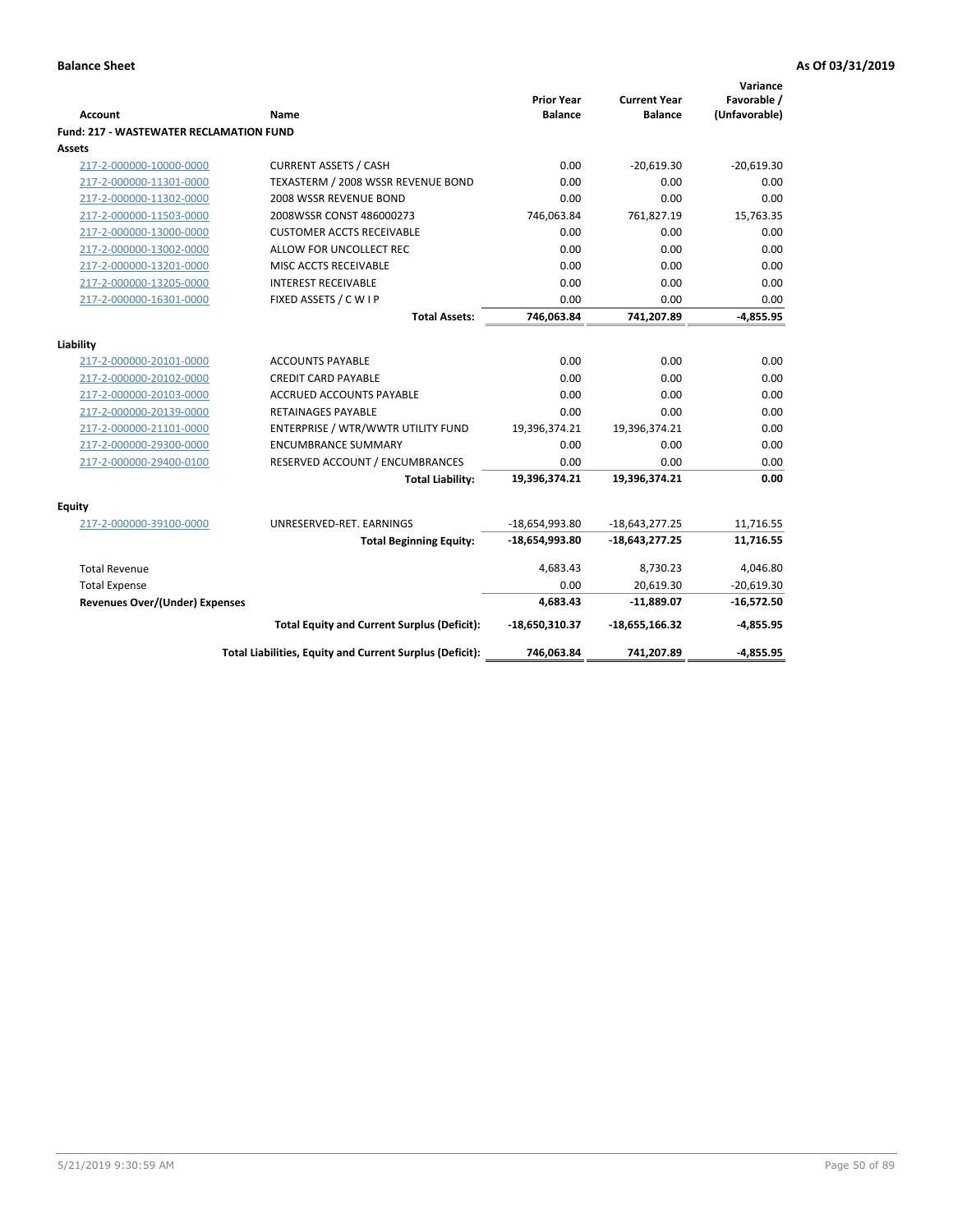| <b>Account</b>           | Name                                   | <b>Prior Year</b><br><b>Balance</b> | <b>Current Year</b><br><b>Balance</b> | Variance<br>Favorable /<br>(Unfavorable) |
|--------------------------|----------------------------------------|-------------------------------------|---------------------------------------|------------------------------------------|
| Fund: 300 - AIRPORT FUND |                                        |                                     |                                       |                                          |
| Assets                   |                                        |                                     |                                       |                                          |
| 300-2-000000-10000-0000  | <b>CURRENT ASSETS / CASH</b>           | 1,507,560.81                        | -4,448,621.93                         | -5,956,182.74                            |
| 300-2-000000-13201-0000  | MISC ACCTS RECEIVABLE                  | 0.00                                | 0.00                                  | 0.00                                     |
| 300-2-000000-13202-0000  | <b>EMPLOYEE ADVANCES</b>               | 0.00                                | 0.00                                  | 0.00                                     |
| 300-2-000000-13203-0000  | NON-CURRENT ASSETS / PREPAYMENTS       | 0.00                                | 0.00                                  | 0.00                                     |
| 300-2-000000-13205-0000  | <b>INTEREST RECEIVABLE</b>             | 0.00                                | 0.00                                  | 0.00                                     |
| 300-2-000000-14126-0000  | <b>GRANT FUND / AIRPORT GRANT FUND</b> | 0.00                                | 0.00                                  | 0.00                                     |
| 300-2-000000-16001-0000  | FIXED ASSETS / LAND                    | 813,937.00                          | 813,937.00                            | 0.00                                     |
| 300-2-000000-16002-0000  | FIXED ASSETS / IMPROVMENTS-NON BUILDI  | 71,096,300.51                       | 75,750,548.49                         | 4,654,247.98                             |
| 300-2-000000-16003-0000  | ACCUM DEPR / IMPROVEMENTS-NON BUILL    | -36,570,663.72                      | -38,526,881.33                        | $-1,956,217.61$                          |
| 300-2-000000-16004-0000  | FIXED ASSETS / BUILDINGS               | 60,824,408.10                       | 67,994,704.13                         | 7,170,296.03                             |
| 300-2-000000-16005-0000  | <b>ACCUM DEPR / BUILDINGS</b>          | -24,613,803.17                      | $-25,823,518.61$                      | $-1,209,715.44$                          |
| 300-2-000000-16201-0000  | FIXED ASSETS / MACHINERY AND EQUIPMEN  | 12,340.00                           | 502,779.61                            | 490,439.61                               |
| 300-2-000000-16202-0000  | ACCUM DEPR / MACHINERY AND EQUIPMEI    | $-12,339.94$                        | $-16,426.94$                          | $-4,087.00$                              |
| 300-2-000000-16301-0000  | FIXED ASSETS / C W I P                 | 5,686,912.48                        | 0.00                                  | -5,686,912.48                            |
| 300-2-000000-17501-0000  | <b>EMPLOYEE CONTRIBUTIONS</b>          | 0.00                                | 0.00                                  | 0.00                                     |
| 300-2-000000-17504-0000  | <b>INVESTMENT RETURN</b>               | 0.00                                | 0.00                                  | 0.00                                     |
| 300-2-000000-17508-0000  | <b>EXPERIENCE DIFFERENCE- OUTFLOW</b>  | 0.00                                | 0.00                                  | 0.00                                     |
| 300-2-000000-17509-0000  | <b>EXPERIENCE DIFFERENCE - INFLOW</b>  | 0.00                                | 0.00                                  | 0.00                                     |
| 300-2-000000-17520-0000  | <b>ASSUMPTION CHANGES</b>              | 0.00                                | 0.00                                  | 0.00                                     |
|                          | <b>Total Assets:</b>                   | 78,744,652.07                       | 76,246,520.42                         | -2,498,131.65                            |
| Liability                |                                        |                                     |                                       |                                          |
| 300-2-000000-20101-0000  | <b>ACCOUNTS PAYABLE</b>                | 0.00                                | 0.00                                  | 0.00                                     |
| 300-2-000000-20102-0000  | <b>CREDIT CARD PAYABLE</b>             | 0.00                                | 0.00                                  | 0.00                                     |
| 300-2-000000-20103-0000  | ACCRUED ACCOUNTS PAYABLE               | 0.00                                | 0.00                                  | 0.00                                     |
| 300-2-000000-20105-0000  | <b>L-3 FUNDS PAYABLE</b>               | 0.00                                | 0.00                                  | 0.00                                     |
| 300-2-000000-20106-0000  | <b>GRANT MATCH</b>                     | 0.00                                | 0.00                                  | 0.00                                     |
| 300-2-000000-20108-0000  | MATURED BONDS PAYABLE                  | 0.00                                | 0.00                                  | 0.00                                     |
| 300-2-000000-20110-0000  | REVENUE BONDS PAYABLE                  | 0.00                                | 0.00                                  | 0.00                                     |
| 300-2-000000-20111-0000  | MATURED INTEREST PAYABLE               | 0.00                                | 0.00                                  | 0.00                                     |
| 300-2-000000-20112-0000  | <b>ACCRUED INTEREST PAYABLE</b>        | 0.00                                | 0.00                                  | 0.00                                     |
| 300-2-000000-20139-0000  | RETAINAGES PAYABLE                     | 0.00                                | 0.00                                  | 0.00                                     |
| 300-2-000000-20141-0000  | <b>TELEPHONE CLEARING</b>              | 0.00                                | 0.00                                  | 0.00                                     |
| 300-2-000000-20160-0000  | <b>UNAPPLIED CREDIT</b>                | 0.00                                | 0.00                                  | 0.00                                     |
| 300-2-000000-20201-0000  | <b>DEFERRED REVENUE</b>                | 0.00                                | 0.00                                  | 0.00                                     |
| 300-2-000000-21001-0000  | <b>GENERAL FUND / GENERAL FUND</b>     | 0.00                                | 0.00                                  | 0.00                                     |
| 300-2-000000-22001-0000  | SALARIES PAYABLE                       | 2,152.98                            | 2,201.13                              | $-48.15$                                 |
| 300-2-000000-22002-0000  | VACATION/SICK PAYABLE                  | 2,600.11                            | $-2,468.99$                           | 5,069.10                                 |
| 300-2-000000-26001-0000  | COMPENSATED ABSENCES PAY               | 3,743.00                            | 6,937.88                              | -3,194.88                                |
| 300-2-000000-26101-0000  | <b>GENERAL OBLIG BONDS PAY</b>         | 0.00                                | 0.00                                  | 0.00                                     |
| 300-2-000000-26102-0000  | REVENUE BONDS PAYABLE                  | 0.00                                | 0.00                                  | 0.00                                     |
| 300-2-000000-27001-0000  | <b>CONTRIBUTED CAPITAL</b>             | 5,686,912.61                        | 5,686,912.61                          | 0.00                                     |
| 300-2-000000-29300-0000  | <b>ENCUMBRANCE SUMMARY</b>             | 0.00                                | 0.00                                  | 0.00                                     |
| 300-2-000000-29400-0100  | RESERVED ACCOUNT / ENCUMBRANCES        | 0.00                                | 0.00                                  | 0.00                                     |
| 300-2-000000-29999-0000  | <b>NET PENSION LIABILITY</b>           | 0.00                                | 0.00                                  | 0.00                                     |
|                          | <b>Total Liability:</b>                | 5,695,408.70                        | 5,693,582.63                          | 1,826.07                                 |
| Equity                   |                                        |                                     |                                       |                                          |
| 300-2-000000-39000-0000  | UNRESERVED-FUND BALANCE                | 0.00                                | 0.00                                  | 0.00                                     |
| 300-2-000000-39100-0000  | UNRESERVED-RET. EARNINGS               | 72,784,355.87                       | 70,262,364.18                         | $-2,521,991.69$                          |
| 300-2-000000-39500-0000  | <b>NET POSITION - PENSION</b>          | 0.00                                | 0.00                                  | 0.00                                     |
|                          | <b>Total Beginning Equity:</b>         | 72,784,355.87                       | 70,262,364.18                         | $-2,521,991.69$                          |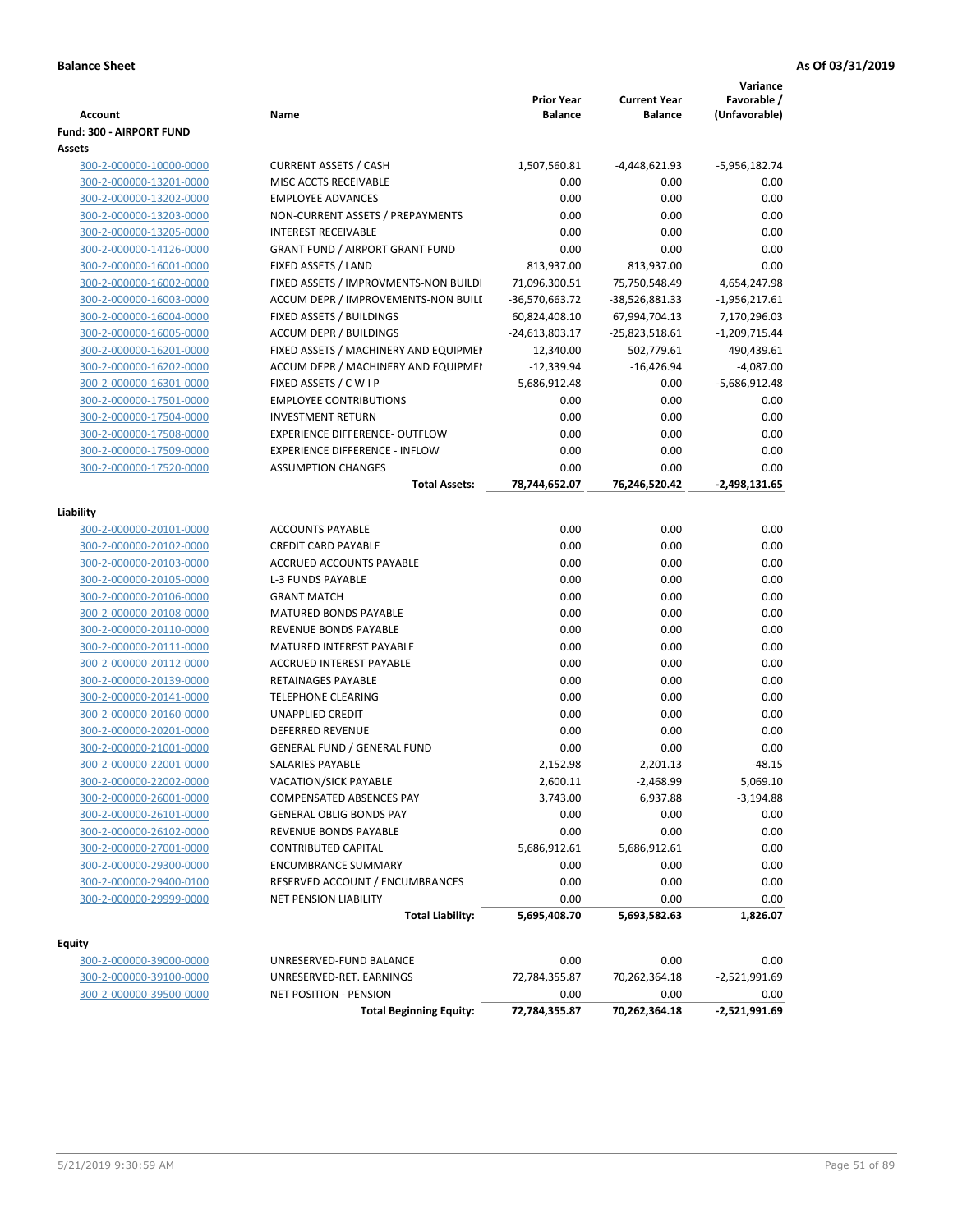| Account                               | Name                                                     | <b>Prior Year</b><br><b>Balance</b> | <b>Current Year</b><br><b>Balance</b> | Variance<br>Favorable /<br>(Unfavorable) |
|---------------------------------------|----------------------------------------------------------|-------------------------------------|---------------------------------------|------------------------------------------|
| Total Revenue                         |                                                          | 347,329.48                          | 368,001.09                            | 20,671.61                                |
| <b>Total Expense</b>                  |                                                          | 82,441.97                           | 77.427.47                             | 5,014.50                                 |
| <b>Revenues Over/(Under) Expenses</b> |                                                          | 264,887.51                          | 290,573.62                            | 25,686.11                                |
|                                       | <b>Total Equity and Current Surplus (Deficit):</b>       | 73.049.243.38                       | 70,552,937.80                         | $-2,496,305.58$                          |
|                                       | Total Liabilities, Equity and Current Surplus (Deficit): | 78,744,652.08                       | 76,246,520.43                         | -2,498,131.65                            |
|                                       | *** FUND 300 OUT OF BALANCE ***                          | $-0.01$                             | $-0.01$                               | 0.00                                     |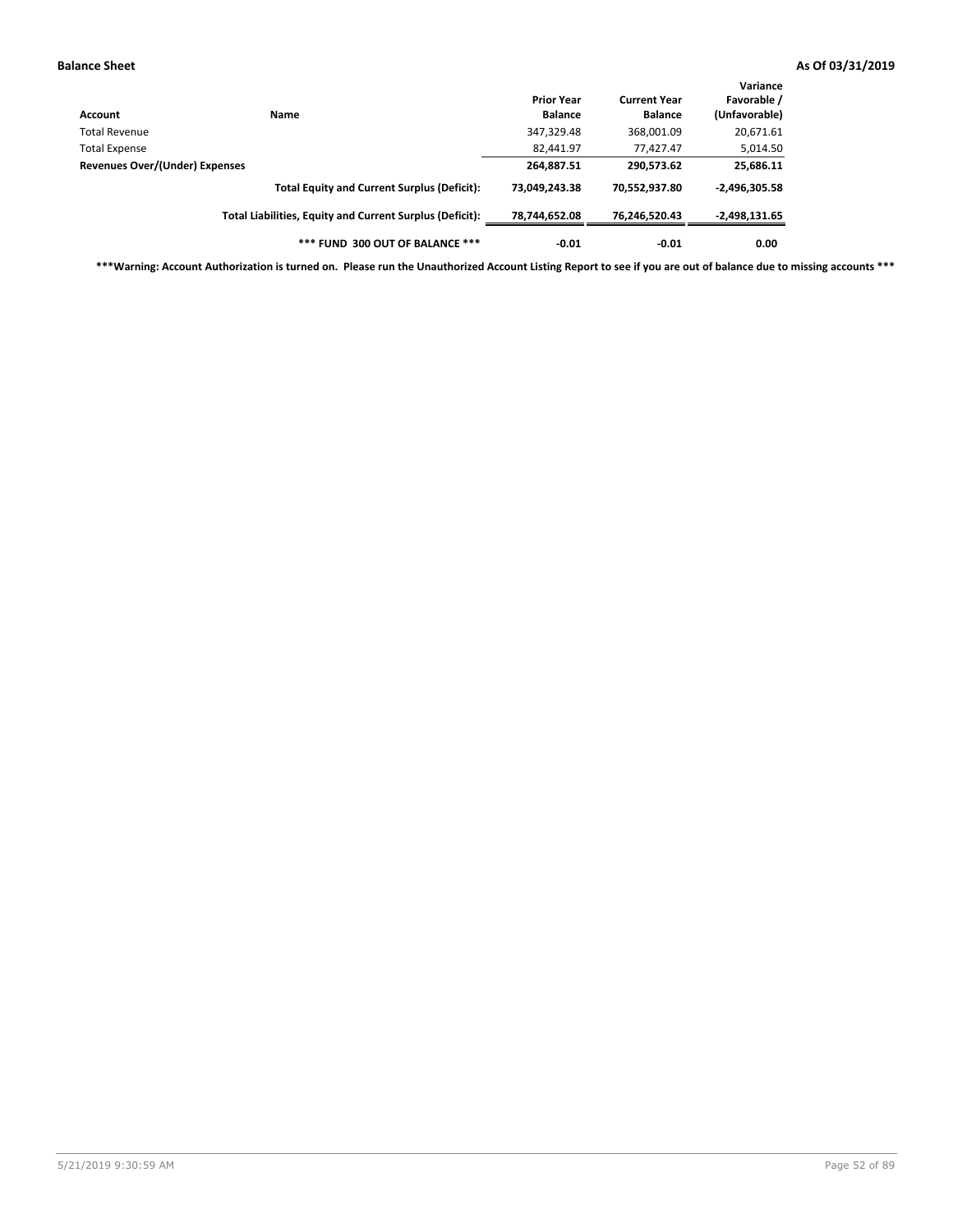|                                       |                                                          |                                     |                                       | Variance                     |
|---------------------------------------|----------------------------------------------------------|-------------------------------------|---------------------------------------|------------------------------|
| <b>Account</b>                        | Name                                                     | <b>Prior Year</b><br><b>Balance</b> | <b>Current Year</b><br><b>Balance</b> | Favorable /<br>(Unfavorable) |
| Fund: 320 - AIRPORT TXDOT GRANT       |                                                          |                                     |                                       |                              |
| Assets                                |                                                          |                                     |                                       |                              |
| 320-2-000000-10000-0000               | <b>CURRENT ASSETS / CASH</b>                             | 200,000.84                          | 200,000.84                            | 0.00                         |
| 320-2-000000-13201-0000               | MISC ACCTS RECEIVABLE                                    | 0.00                                | 0.00                                  | 0.00                         |
| 320-2-000000-13205-0000               | <b>INTEREST RECEIVABLE</b>                               | 0.00                                | 0.00                                  | 0.00                         |
|                                       | <b>Total Assets:</b>                                     | 200,000.84                          | 200,000.84                            | 0.00                         |
| Liability                             |                                                          |                                     |                                       |                              |
| 320-2-000000-20101-0000               | <b>ACCOUNTS PAYABLE</b>                                  | 0.00                                | 0.00                                  | 0.00                         |
| 320-2-000000-20102-0000               | <b>CREDIT CARD PAYABLE</b>                               | 0.00                                | 0.00                                  | 0.00                         |
| 320-2-000000-20103-0000               | <b>ACCRUED ACCOUNTS PAYABLE</b>                          | 0.00                                | 0.00                                  | 0.00                         |
| 320-2-000000-20902-0000               | <b>DEFERRED GRANT REVENUE</b>                            | 0.00                                | 0.00                                  | 0.00                         |
| 320-2-000000-21125-0000               | DUE TO / AIRPORT FUND                                    | 0.00                                | 0.00                                  | 0.00                         |
| 320-2-000000-29300-0000               | <b>ENCUMBRANCE SUMMARY</b>                               | 0.00                                | 0.00                                  | 0.00                         |
| 320-2-000000-29400-0100               | RESERVED ACCOUNT / ENCUMBRANCES                          | 0.00                                | 0.00                                  | 0.00                         |
|                                       | <b>Total Liability:</b>                                  | 0.00                                | 0.00                                  | 0.00                         |
| <b>Equity</b>                         |                                                          |                                     |                                       |                              |
| 320-2-000000-39000-0000               | UNRESERVED-FUND BALANCE                                  | 214,975.84                          | 200,000.84                            | $-14,975.00$                 |
|                                       | <b>Total Beginning Equity:</b>                           | 214,975.84                          | 200,000.84                            | $-14,975.00$                 |
| <b>Total Revenue</b>                  |                                                          | 0.00                                | 0.00                                  | 0.00                         |
| <b>Total Expense</b>                  |                                                          | 14,975.00                           | 0.00                                  | 14,975.00                    |
| <b>Revenues Over/(Under) Expenses</b> |                                                          | $-14,975.00$                        | 0.00                                  | 14,975.00                    |
|                                       | <b>Total Equity and Current Surplus (Deficit):</b>       | 200,000.84                          | 200,000.84                            | 0.00                         |
|                                       | Total Liabilities, Equity and Current Surplus (Deficit): | 200,000.84                          | 200,000.84                            | 0.00                         |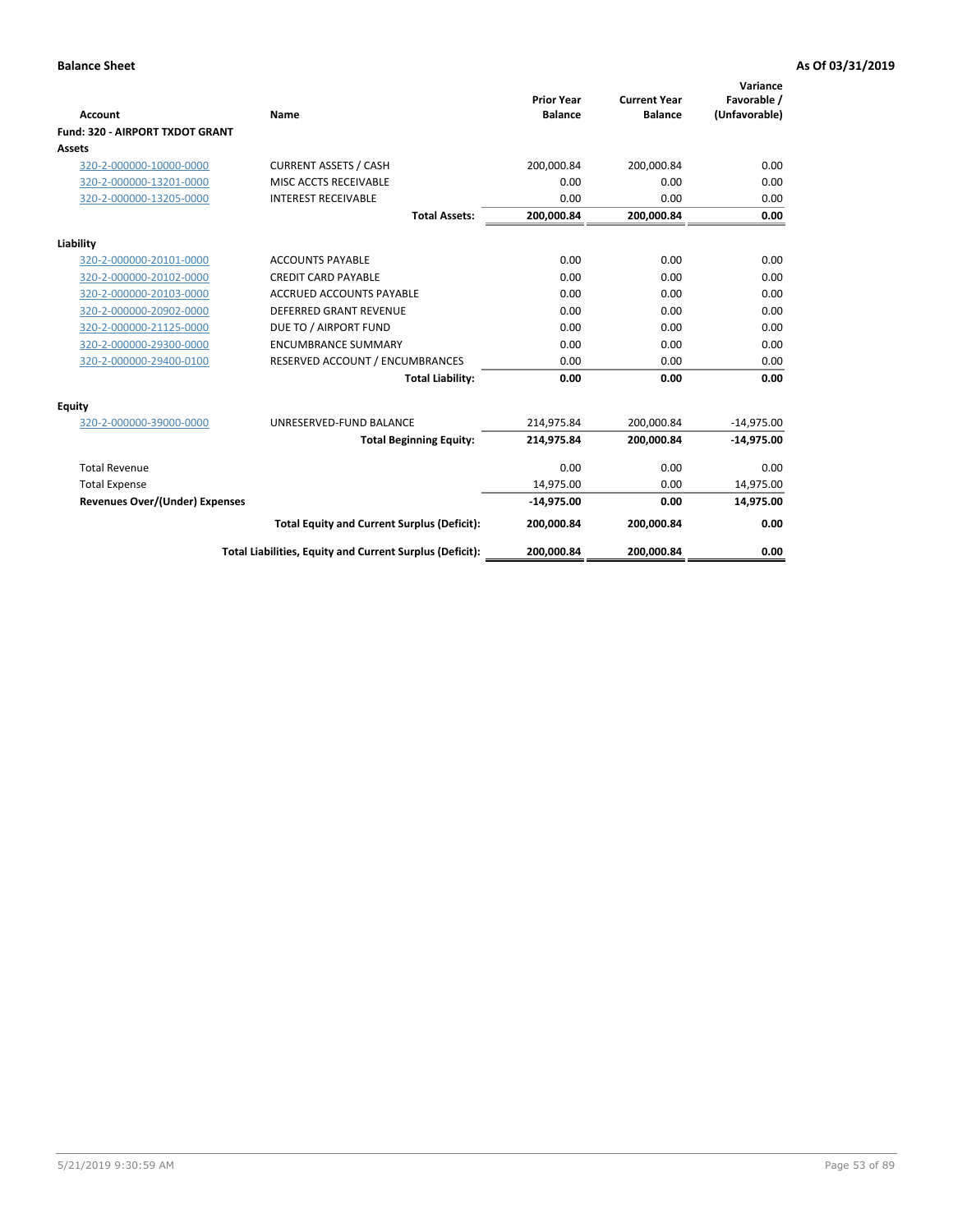| <b>Account</b>                        | Name                                                     | <b>Prior Year</b><br><b>Balance</b> | <b>Current Year</b><br><b>Balance</b> | Variance<br>Favorable /<br>(Unfavorable) |
|---------------------------------------|----------------------------------------------------------|-------------------------------------|---------------------------------------|------------------------------------------|
| Fund: 360 - AIRPORT CAPITAL FUND      |                                                          |                                     |                                       |                                          |
| <b>Assets</b>                         |                                                          |                                     |                                       |                                          |
| 360-2-000000-10000-0000               | <b>CURRENT ASSETS / CASH</b>                             | 1,256,209.67                        | 7,919,517.30                          | 6,663,307.63                             |
| 360-2-000000-13201-0000               | MISC ACCTS RECEIVABLE                                    | 0.00                                | 0.00                                  | 0.00                                     |
| 360-2-000000-13205-0000               | <b>INTEREST RECEIVABLE</b>                               | 0.00                                | 0.00                                  | 0.00                                     |
| 360-2-000000-16301-0000               | FIXED ASSETS / C W I P                                   | 337,320.17                          | 132,616.88                            | $-204,703.29$                            |
|                                       | <b>Total Assets:</b>                                     | 1,593,529.84                        | 8,052,134.18                          | 6,458,604.34                             |
| Liability                             |                                                          |                                     |                                       |                                          |
| 360-2-000000-20101-0000               | <b>ACCOUNTS PAYABLE</b>                                  | 0.00                                | 0.00                                  | 0.00                                     |
| 360-2-000000-20102-0000               | <b>CREDIT CARD PAYABLE</b>                               | 0.00                                | 0.00                                  | 0.00                                     |
| 360-2-000000-20103-0000               | ACCRUED ACCOUNTS PAYABLE                                 | 0.00                                | 0.00                                  | 0.00                                     |
| 360-2-000000-20125-0000               | SALES TAX PAYABLE / IN THE CITY                          | 0.00                                | 0.00                                  | 0.00                                     |
| 360-2-000000-20139-0000               | <b>RETAINAGES PAYABLE</b>                                | $-18,419.00$                        | 0.00                                  | $-18,419.00$                             |
| 360-2-000000-21001-0000               | <b>GENERAL FUND / GENERAL FUND</b>                       | 0.00                                | 0.00                                  | 0.00                                     |
| 360-2-000000-27001-0000               | <b>CONTRIBUTED CAPITAL</b>                               | 0.00                                | 0.00                                  | 0.00                                     |
| 360-2-000000-29300-0000               | <b>ENCUMBRANCE SUMMARY</b>                               | 0.00                                | 0.00                                  | 0.00                                     |
| 360-2-000000-29400-0000               | RESERVED ACCOUNT / ENCUMBRANCES                          | 0.00                                | 0.00                                  | 0.00                                     |
|                                       | <b>Total Liability:</b>                                  | $-18,419.00$                        | 0.00                                  | $-18,419.00$                             |
| Equity                                |                                                          |                                     |                                       |                                          |
| 360-2-000000-39000-0000               | UNRESERVED-FUND BALANCE                                  | 0.00                                | 0.00                                  | 0.00                                     |
| 360-2-000000-39100-0000               | UNRESERVED-RET. EARNINGS                                 | 1,810,130.80                        | 8,016,141.66                          | 6,206,010.86                             |
|                                       | <b>Total Beginning Equity:</b>                           | 1,810,130.80                        | 8,016,141.66                          | 6,206,010.86                             |
| <b>Total Revenue</b>                  |                                                          | 58,682.74                           | 36,652.94                             | $-22,029.80$                             |
| <b>Total Expense</b>                  |                                                          | 256,864.70                          | 660.42                                | 256,204.28                               |
| <b>Revenues Over/(Under) Expenses</b> |                                                          | $-198,181.96$                       | 35,992.52                             | 234,174.48                               |
|                                       | <b>Total Equity and Current Surplus (Deficit):</b>       | 1,611,948.84                        | 8,052,134.18                          | 6,440,185.34                             |
|                                       | Total Liabilities, Equity and Current Surplus (Deficit): | 1,593,529.84                        | 8,052,134.18                          | 6,458,604.34                             |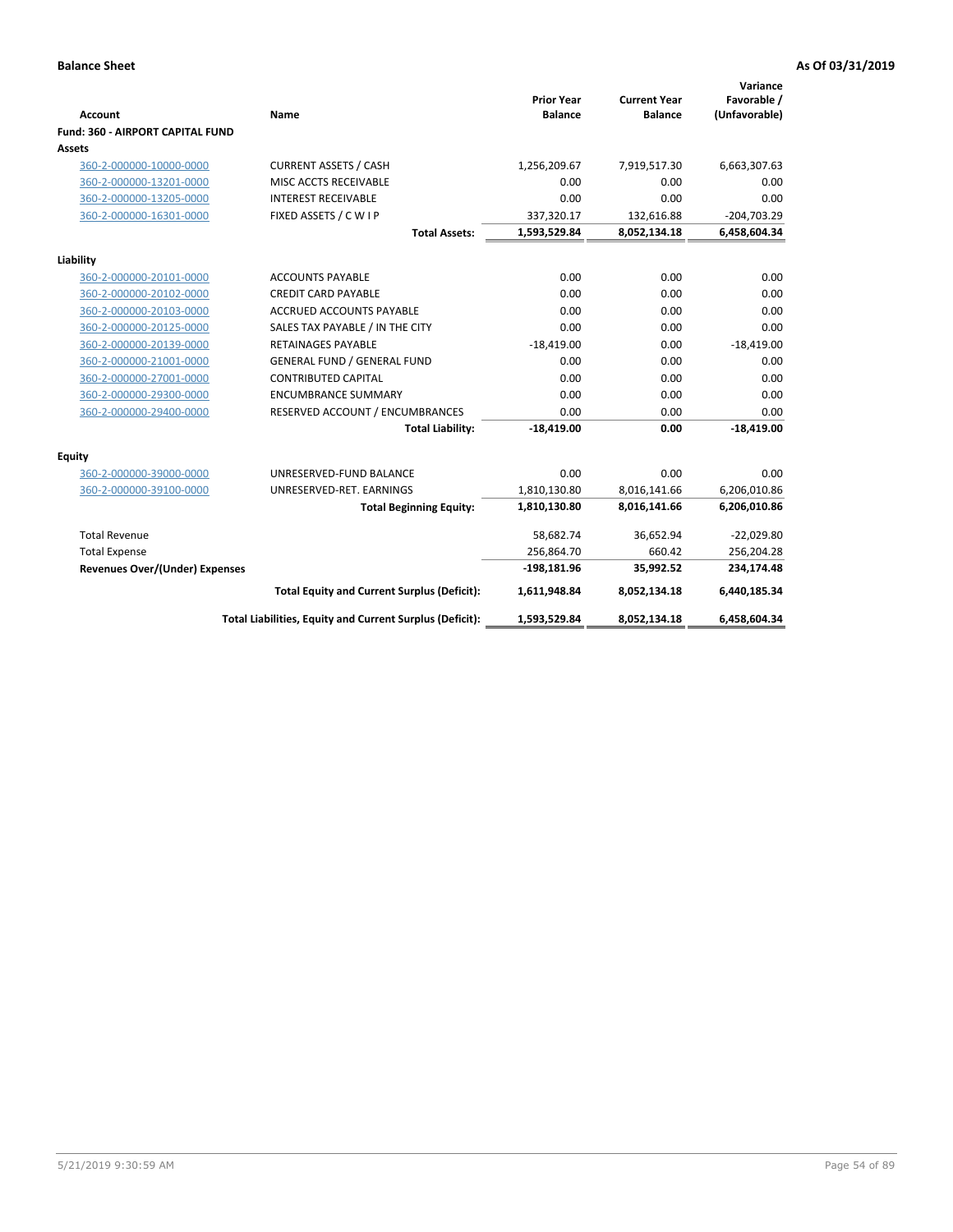| <b>Account</b>                        | Name                                                     | <b>Prior Year</b><br><b>Balance</b> | <b>Current Year</b><br><b>Balance</b> | Variance<br>Favorable /<br>(Unfavorable) |
|---------------------------------------|----------------------------------------------------------|-------------------------------------|---------------------------------------|------------------------------------------|
| <b>Fund: 361 - L3-IDC FUND</b>        |                                                          |                                     |                                       |                                          |
| Assets                                |                                                          |                                     |                                       |                                          |
| 361-2-000000-10000-0000               | <b>CURRENT ASSETS / CASH</b>                             | 0.00                                | 0.00                                  | 0.00                                     |
| 361-2-000000-13201-0000               | MISC ACCTS RECEIVABLE                                    | 0.00                                | 0.00                                  | 0.00                                     |
| 361-2-000000-13205-0000               | <b>INTEREST RECEIVABLE</b>                               | 0.00                                | 0.00                                  | 0.00                                     |
|                                       | <b>Total Assets:</b>                                     | 0.00                                | 0.00                                  | 0.00                                     |
| Liability                             |                                                          |                                     |                                       |                                          |
| 361-2-000000-20101-0000               | <b>ACCOUNTS PAYABLE</b>                                  | 0.00                                | 0.00                                  | 0.00                                     |
| 361-2-000000-20102-0000               | <b>CREDIT CARD PAYABLE</b>                               | 0.00                                | 0.00                                  | 0.00                                     |
| 361-2-000000-20103-0000               | <b>MISCELLANEOUS LIABILITIES</b>                         | 0.00                                | 0.00                                  | 0.00                                     |
| 361-2-000000-20108-0000               | <b>MATURED BONDS PAYABLE</b>                             | 0.00                                | 0.00                                  | 0.00                                     |
| 361-2-000000-20111-0000               | <b>MATURED INTEREST PAYABLE</b>                          | 0.00                                | 0.00                                  | 0.00                                     |
| 361-2-000000-20112-0000               | <b>ACCRUED INTEREST PAYABLE</b>                          | 0.00                                | 0.00                                  | 0.00                                     |
| 361-2-000000-20139-0000               | <b>RETAINAGES PAYABLE</b>                                | 0.00                                | 0.00                                  | 0.00                                     |
| 361-2-000000-21001-0000               | <b>GENERAL FUND / GENERAL FUND</b>                       | 0.00                                | 0.00                                  | 0.00                                     |
|                                       | <b>Total Liability:</b>                                  | 0.00                                | 0.00                                  | 0.00                                     |
| Equity                                |                                                          |                                     |                                       |                                          |
| 361-2-000000-39000-0000               | UNRESERVED-FUND BALANCE                                  | 0.00                                | 0.00                                  | 0.00                                     |
| 361-2-000000-39100-0000               | UNRESERVED-RET. EARNINGS                                 | $-2,881,924.85$                     | $-2,881,924.85$                       | 0.00                                     |
| 361-2-000000-39150-0000               | RESERVED-RET. EARNINGS                                   | 2,881,924.85                        | 2,881,924.85                          | 0.00                                     |
|                                       | <b>Total Beginning Equity:</b>                           | 0.00                                | 0.00                                  | 0.00                                     |
| <b>Total Revenue</b>                  |                                                          | 0.00                                | 0.00                                  | 0.00                                     |
| <b>Total Expense</b>                  |                                                          | 0.00                                | 0.00                                  | 0.00                                     |
| <b>Revenues Over/(Under) Expenses</b> |                                                          | 0.00                                | 0.00                                  | 0.00                                     |
|                                       | <b>Total Equity and Current Surplus (Deficit):</b>       | 0.00                                | 0.00                                  | 0.00                                     |
|                                       | Total Liabilities, Equity and Current Surplus (Deficit): | 0.00                                | 0.00                                  | 0.00                                     |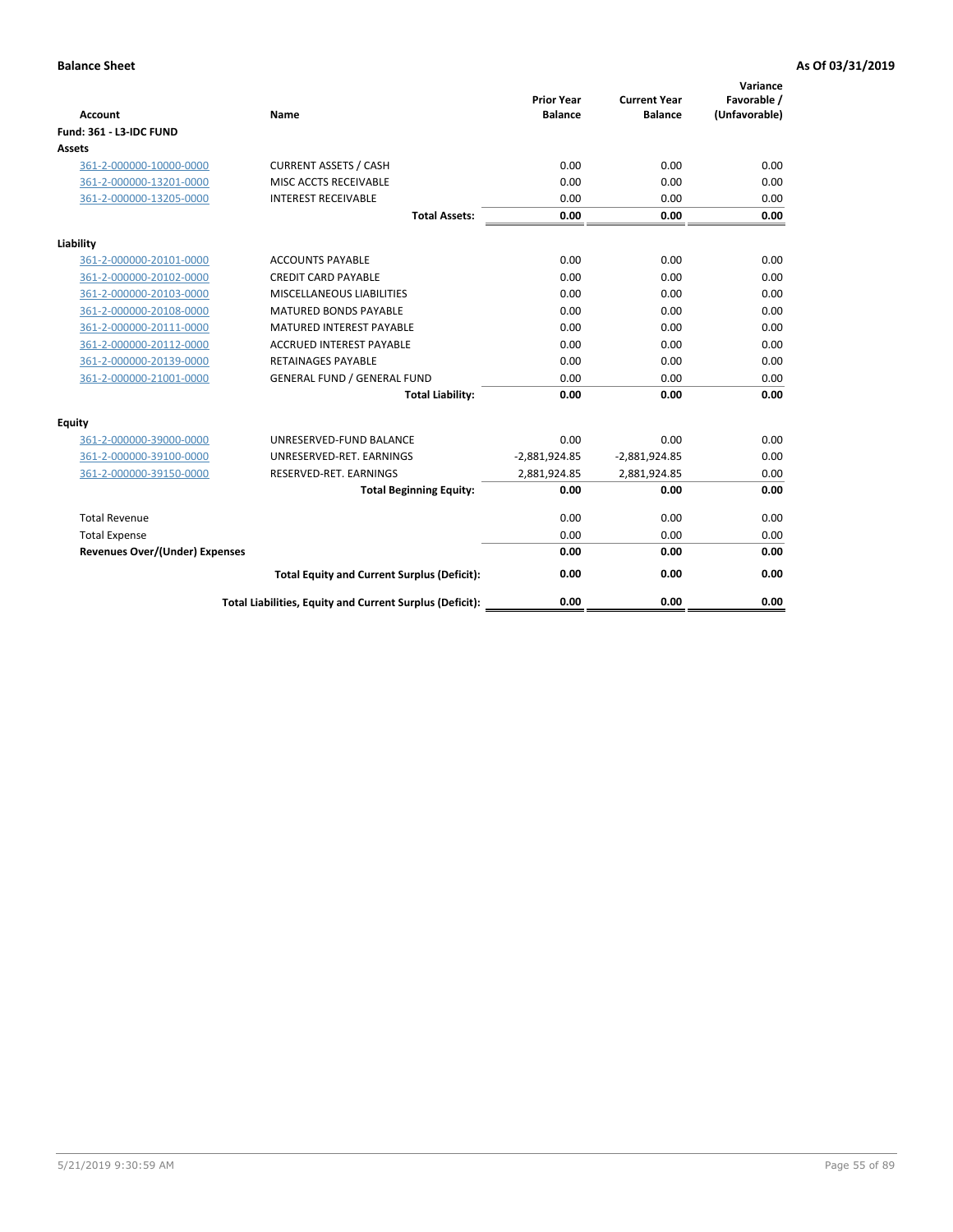|                                       |                                                          |                                     |                                       | Variance                     |
|---------------------------------------|----------------------------------------------------------|-------------------------------------|---------------------------------------|------------------------------|
| <b>Account</b>                        | Name                                                     | <b>Prior Year</b><br><b>Balance</b> | <b>Current Year</b><br><b>Balance</b> | Favorable /<br>(Unfavorable) |
| Fund: 362 - AIRPORT FBO FUEL          |                                                          |                                     |                                       |                              |
| Assets                                |                                                          |                                     |                                       |                              |
| 362-2-000000-10000-0000               | <b>CURRENT ASSETS / CASH</b>                             | 71.917.61                           | 133,505.13                            | 61,587.52                    |
| 362-2-000000-13201-0000               | MISC ACCTS RECEIVABLE                                    | 0.00                                | 0.00                                  | 0.00                         |
| 362-2-000000-13205-0000               | <b>INTEREST RECEIVABLE</b>                               | 0.00                                | 0.00                                  | 0.00                         |
|                                       | <b>Total Assets:</b>                                     | 71,917.61                           | 133,505.13                            | 61,587.52                    |
| Liability                             |                                                          |                                     |                                       |                              |
| 362-2-000000-20101-0000               | <b>ACCOUNTS PAYABLE</b>                                  | 0.00                                | 0.00                                  | 0.00                         |
| 362-2-000000-20102-0000               | <b>CREDIT CARD PAYABLE</b>                               | 0.00                                | 0.00                                  | 0.00                         |
| 362-2-000000-20103-0000               | <b>ACCRUED ACCOUNTS PAYABLE</b>                          | 0.00                                | 0.00                                  | 0.00                         |
| 362-2-000000-20125-0000               | SALES TAX PAYABLE / IN THE CITY                          | 3.24                                | 22.20                                 | $-18.96$                     |
| 362-2-000000-29300-0000               | <b>ENCUMBRANCE SUMMARY</b>                               | 0.00                                | 0.00                                  | 0.00                         |
| 362-2-000000-29400-0000               | RESERVED ACCOUNT / ENCUMBRANCES                          | 0.00                                | 0.00                                  | 0.00                         |
|                                       | <b>Total Liability:</b>                                  | 3.24                                | 22.20                                 | $-18.96$                     |
| <b>Equity</b>                         |                                                          |                                     |                                       |                              |
| 362-2-000000-39000-0000               | UNRESERVED-FUND BALANCE                                  | 0.00                                | 0.00                                  | 0.00                         |
| 362-2-000000-39100-0000               | UNRESERVED-RET. EARNINGS                                 | $-41.31$                            | $-41.31$                              | 0.00                         |
|                                       | <b>Total Beginning Equity:</b>                           | $-41.31$                            | $-41.31$                              | 0.00                         |
| <b>Total Revenue</b>                  |                                                          | 193,791.85                          | 207,729.55                            | 13,937.70                    |
| <b>Total Expense</b>                  |                                                          | 121,836.17                          | 74,205.31                             | 47,630.86                    |
| <b>Revenues Over/(Under) Expenses</b> |                                                          | 71,955.68                           | 133,524.24                            | 61,568.56                    |
|                                       | <b>Total Equity and Current Surplus (Deficit):</b>       | 71,914.37                           | 133,482.93                            | 61,568.56                    |
|                                       | Total Liabilities, Equity and Current Surplus (Deficit): | 71,917.61                           | 133,505.13                            | 61,587.52                    |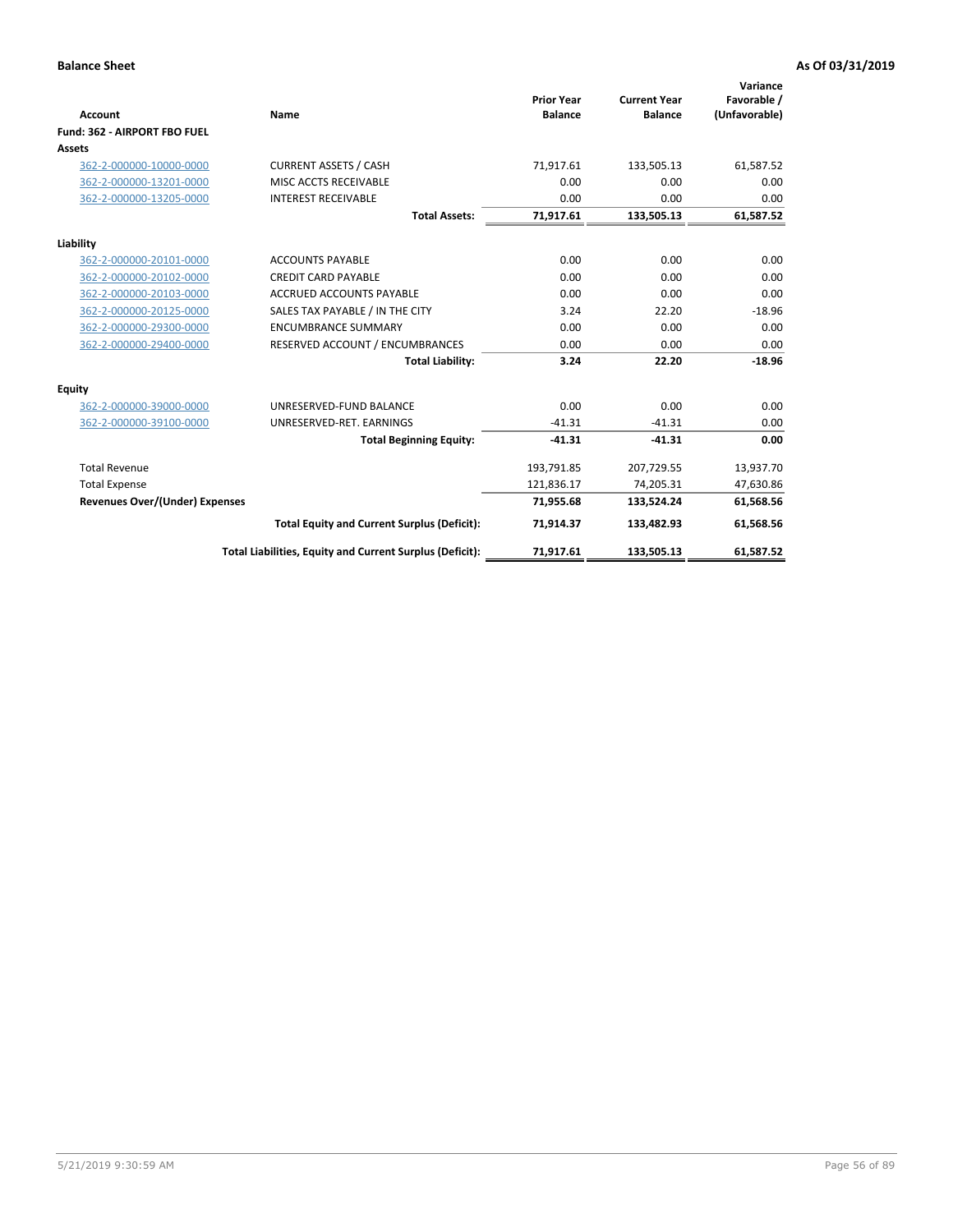| Account                 | Name                                  | <b>Prior Year</b><br><b>Balance</b> | <b>Current Year</b><br><b>Balance</b> | Variance<br>Favorable /<br>(Unfavorable) |
|-------------------------|---------------------------------------|-------------------------------------|---------------------------------------|------------------------------------------|
| Fund: 400 - GOLF FUND   |                                       |                                     |                                       |                                          |
| Assets                  |                                       |                                     |                                       |                                          |
| 400-2-000000-10000-0000 | <b>CURRENT ASSETS / CASH</b>          | -380,419.18                         | -417,665.19                           | $-37,246.01$                             |
| 400-2-000000-10304-0000 | CASH / PETTY CASH/CHANGE DRAWERS      | 200.00                              | 200.00                                | 0.00                                     |
| 400-2-000000-13007-0000 | <b>RETURNED CHECKS</b>                | 0.00                                | 0.00                                  | 0.00                                     |
| 400-2-000000-13201-0000 | MISC ACCTS RECEIVABLE                 | 0.00                                | $-401.02$                             | $-401.02$                                |
| 400-2-000000-13202-0000 | <b>EMPLOYEE ADVANCES</b>              | 0.00                                | 0.00                                  | 0.00                                     |
| 400-2-000000-13203-0000 | NON-CURRENT ASSETS / PREPAYMENTS      | 0.00                                | 0.00                                  | 0.00                                     |
| 400-2-000000-13205-0000 | <b>INTEREST RECEIVABLE</b>            | 0.00                                | 0.00                                  | 0.00                                     |
| 400-2-000000-13206-0000 | <b>CHARGES RECEIVABLE</b>             | 35,755.13                           | 35,600.40                             | $-154.73$                                |
| 400-2-000000-15301-0000 | INVENTORIES / GOLF COURSE             | 8,301.68                            | 8,301.68                              | 0.00                                     |
| 400-2-000000-16001-0000 | FIXED ASSETS / LAND                   | 93,000.00                           | 93,000.00                             | 0.00                                     |
| 400-2-000000-16002-0000 | FIXED ASSETS / IMPROVMENTS-NON BUILDI | 521,160.58                          | 521,160.58                            | 0.00                                     |
| 400-2-000000-16003-0000 | ACCUM DEPR / IMPROVEMENTS-NON BUILI   | -281,523.98                         | -297,622.34                           | $-16,098.36$                             |
| 400-2-000000-16004-0000 | FIXED ASSETS / BUILDINGS              | 109,640.00                          | 109,640.00                            | 0.00                                     |
| 400-2-000000-16005-0000 | <b>ACCUM DEPR / BUILDINGS</b>         | $-108,377.74$                       | $-108,983.62$                         | $-605.88$                                |
| 400-2-000000-16201-0000 | FIXED ASSETS / MACHINERY AND EQUIPMEN | 51,957.00                           | 51,957.00                             | 0.00                                     |
| 400-2-000000-16202-0000 | ACCUM DEPR / MACHINERY AND EQUIPMEI   | $-51,957.00$                        | $-51,957.00$                          | 0.00                                     |
| 400-2-000000-16301-0000 | FIXED ASSETS / C W I P                | 0.00                                | 0.00                                  | 0.00                                     |
| 400-2-000000-17501-0000 | <b>EMPLOYEE CONTRIBUTIONS</b>         | 7,149.00                            | 7,763.00                              | 614.00                                   |
| 400-2-000000-17504-0000 | <b>INVESTMENT RETURN</b>              | 22,540.00                           | $-13,737.00$                          | $-36,277.00$                             |
| 400-2-000000-17508-0000 | <b>EXPERIENCE DIFFERENCE- OUTFLOW</b> | 397.00                              | $-505.00$                             | $-902.00$                                |
| 400-2-000000-17509-0000 | <b>EXPERIENCE DIFFERENCE - INFLOW</b> | $-2,627.00$                         | $-2,627.00$                           | 0.00                                     |
| 400-2-000000-17520-0000 | <b>ASSUMPTION CHANGES</b>             | 5,278.00                            | 2,456.00                              | $-2,822.00$                              |
|                         | <b>Total Assets:</b>                  | 30,473.49                           | $-63,419.51$                          | -93,893.00                               |
|                         |                                       |                                     |                                       |                                          |
| Liability               |                                       |                                     |                                       |                                          |
| 400-2-000000-20101-0000 | <b>ACCOUNTS PAYABLE</b>               | 0.00                                | 0.00                                  | 0.00                                     |
| 400-2-000000-20102-0000 | <b>CREDIT CARD PAYABLE</b>            | 0.00                                | 0.00                                  | 0.00                                     |
| 400-2-000000-20103-0000 | ACCRUED ACCOUNTS PAYABLE              | 0.00                                | 0.00                                  | 0.00                                     |
| 400-2-000000-20112-0000 | <b>ACCRUED INTEREST PAYABLE</b>       | 0.00                                | 0.00                                  | 0.00                                     |
| 400-2-000000-20124-0000 | <b>GOLF COURSE RESALE</b>             | 0.00                                | 0.00                                  | 0.00                                     |
| 400-2-000000-20125-0000 | SALES TAX PAYABLE / IN THE CITY       | 493.64                              | 420.07                                | 73.57                                    |
| 400-2-000000-20139-0000 | RETAINAGES PAYABLE                    | 0.00                                | 0.00                                  | 0.00                                     |
| 400-2-000000-20141-0000 | <b>TELEPHONE CLEARING</b>             | 0.00                                | 0.00                                  | 0.00                                     |
| 400-2-000000-20160-0000 | <b>UNAPPLIED CREDIT</b>               | 0.00                                | 0.00                                  | 0.00                                     |
| 400-2-000000-21001-0000 | <b>GENERAL FUND / GENERAL FUND</b>    | 0.00                                | 0.00                                  | 0.00                                     |
| 400-2-000000-21101-0000 | ENTERPRISE / WTR/WWTR UTILITY FUND    | 0.00                                | 0.00                                  | 0.00                                     |
| 400-2-000000-22001-0000 | SALARIES PAYABLE                      | 4,783.71                            | 4,564.90                              | 218.81                                   |
| 400-2-000000-22002-0000 | VACATION/SICK PAYABLE                 | 15,069.61                           | 13,978.60                             | 1,091.01                                 |
| 400-2-000000-23001-0000 | CAPITAL LEASE PAYABLE                 | 0.00                                | 0.00                                  | 0.00                                     |
| 400-2-000000-24001-0000 | O/S CHECKS PAYABLE                    | 0.00                                | 0.00                                  | 0.00                                     |
| 400-2-000000-26001-0000 | COMPENSATED ABSENCES PAY              | 28,608.92                           | 30,272.55                             | $-1,663.63$                              |
| 400-2-000000-27001-0000 | <b>CONTRIBUTED CAPITAL</b>            | 0.00                                | 0.00                                  | 0.00                                     |
| 400-2-000000-27002-0000 | CONTRIBUTED CAPITAL / DEVELOPERS      | 0.00                                | 0.00                                  | 0.00                                     |
| 400-2-000000-29300-0000 | <b>ENCUMBRANCE SUMMARY</b>            | 0.00                                | 0.00                                  | 0.00                                     |
| 400-2-000000-29400-0100 | RESERVED ACCOUNT / ENCUMBRANCES       | 0.00                                | 0.00                                  | 0.00                                     |
| 400-2-000000-29999-0000 | <b>NET PENSION LIABILITY</b>          | 48,989.00                           | 11,349.00                             | 37,640.00                                |
|                         | <b>Total Liability:</b>               | 97,944.88                           | 60,585.12                             | 37,359.76                                |
|                         |                                       |                                     |                                       |                                          |
| <b>Equity</b>           |                                       |                                     |                                       |                                          |
| 400-2-000000-39000-0000 | UNRESERVED-FUND BALANCE               | 0.00                                | 0.00                                  | 0.00                                     |
| 400-2-000000-39100-0000 | UNRESERVED-RET. EARNINGS              | $-26,531.20$                        | $-78,138.09$                          | $-51,606.89$                             |
| 400-2-000000-39500-0000 | <b>NET POSITION - PENSION</b>         | $-44.00$                            | $-44.00$                              | 0.00                                     |
|                         | <b>Total Beginning Equity:</b>        | $-26,575.20$                        | -78,182.09                            | $-51,606.89$                             |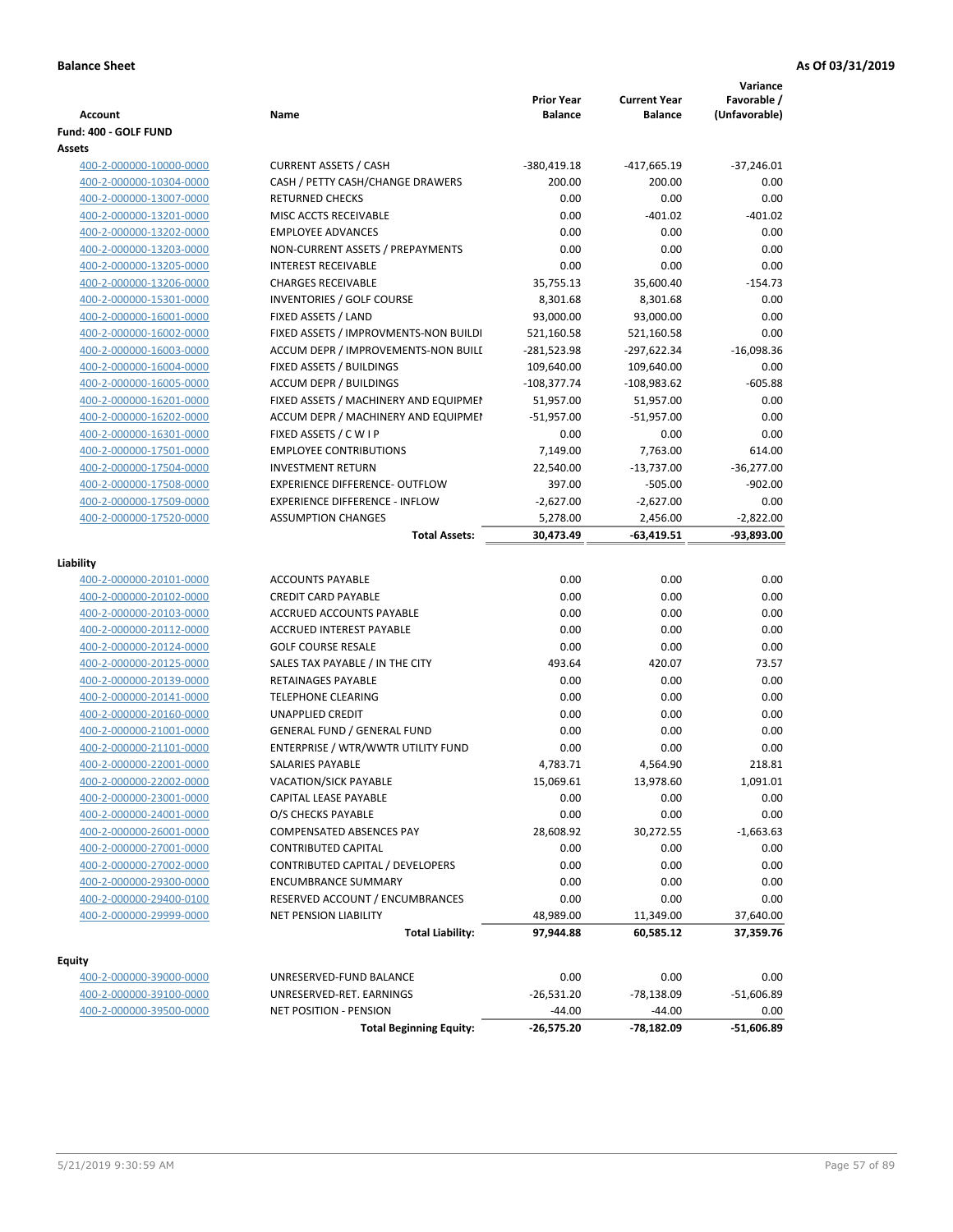| Account                        | Name                                                     | <b>Prior Year</b><br><b>Balance</b> | <b>Current Year</b><br><b>Balance</b> | Variance<br>Favorable /<br>(Unfavorable) |
|--------------------------------|----------------------------------------------------------|-------------------------------------|---------------------------------------|------------------------------------------|
| Total Revenue                  |                                                          | 79,377.41                           | 58,528.26                             | $-20,849.15$                             |
| Total Expense                  |                                                          | 120,273.59                          | 104,350.79                            | 15,922.80                                |
| Revenues Over/(Under) Expenses |                                                          | $-40,896.18$                        | $-45,822.53$                          | $-4,926.35$                              |
|                                | <b>Total Equity and Current Surplus (Deficit):</b>       | $-67.471.38$                        | $-124.004.62$                         | $-56,533.24$                             |
|                                | Total Liabilities, Equity and Current Surplus (Deficit): | 30,473.50                           | $-63,419.50$                          | $-93,893.00$                             |
|                                | *** FUND 400 OUT OF BALANCE ***                          | $-0.01$                             | $-0.01$                               | 0.00                                     |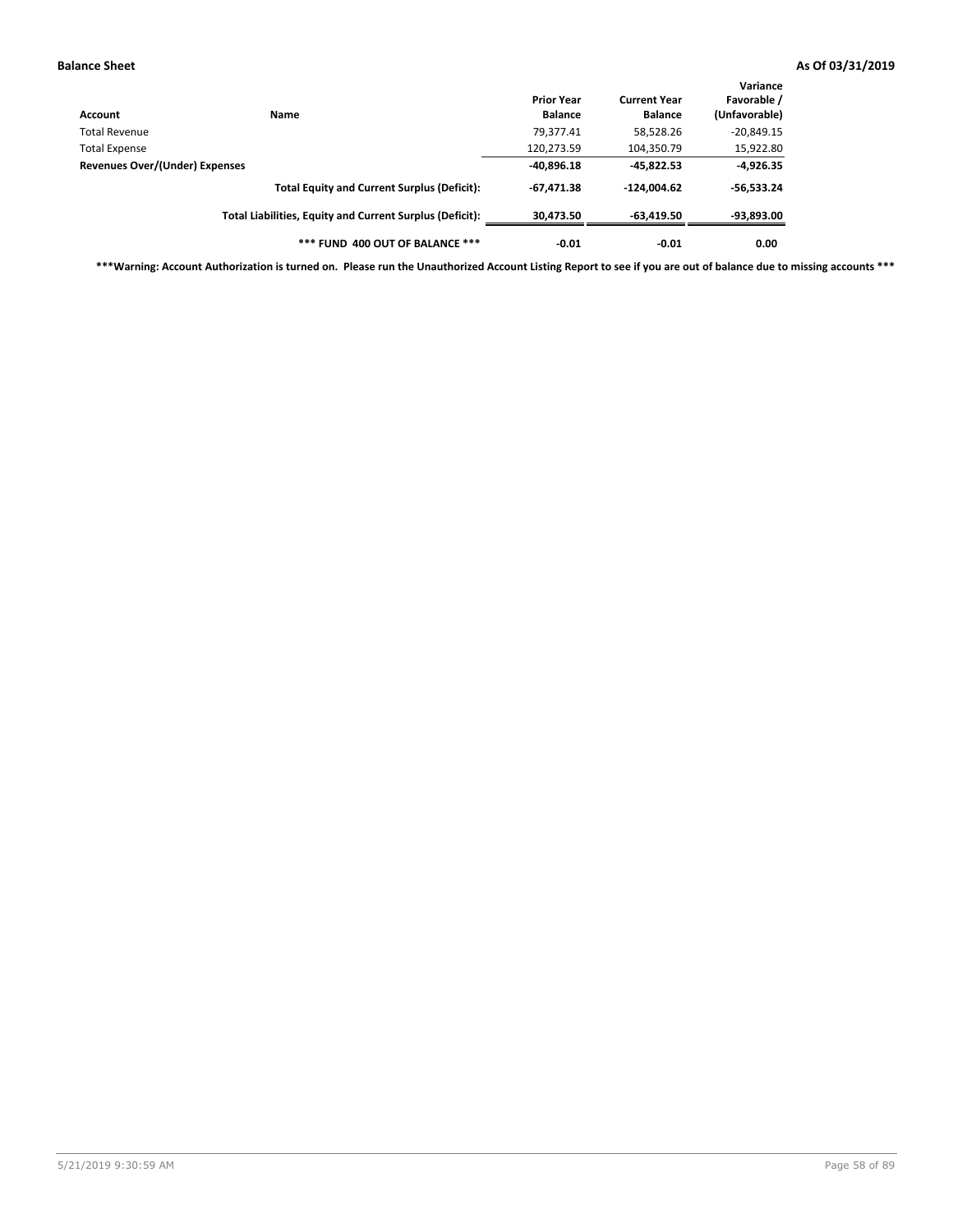|                                                    |                                                          | <b>Prior Year</b> | <b>Current Year</b> | Variance<br>Favorable / |
|----------------------------------------------------|----------------------------------------------------------|-------------------|---------------------|-------------------------|
| <b>Account</b>                                     | Name                                                     | <b>Balance</b>    | <b>Balance</b>      | (Unfavorable)           |
| <b>Fund: 500 - SANITATION FUND</b>                 |                                                          |                   |                     |                         |
| Assets                                             |                                                          |                   |                     |                         |
| 500-2-000000-10000-0000                            | <b>CURRENT ASSETS / CASH</b>                             | 2,310,559.68      | 2,022,293.07        | -288,266.61             |
| 500-2-000000-13000-0000                            | <b>CUSTOMER ACCTS RECEIVABLE</b>                         | 158,646.97        | 221,079.08          | 62,432.11               |
| 500-2-000000-13001-0000                            | NON CURRENT CUSTOMER ACCTS RECEIVAE                      | 61,543.10         | 66,847.37           | 5,304.27                |
| 500-2-000000-13002-0000                            | ALLOW FOR UNCOLLECT REC                                  | $-56,852.74$      | $-62,648.18$        | $-5,795.44$             |
| 500-2-000000-13003-0000                            | UNBILLED YEAR-END ACCRUAL                                | 314,317.28        | 470,767.37          | 156,450.09              |
| 500-2-000000-13201-0000                            | MISC ACCTS RECEIVABLE                                    | 0.00              | 0.00                | 0.00                    |
| 500-2-000000-17501-0000                            | <b>EMPLOYEE CONTRIBUTIONS</b>                            | 7,149.00          | 7.763.00            | 614.00                  |
| 500-2-000000-17504-0000                            | <b>INVESTMENT RETURN</b>                                 | 22,540.00         | $-13,737.00$        | $-36,277.00$            |
| 500-2-000000-17508-0000                            | <b>EXPERIENCE DIFFERENCE- OUTFLOW</b>                    | 397.00            | $-505.00$           | $-902.00$               |
| 500-2-000000-17509-0000                            | <b>EXPERIENCE DIFFERENCE - INFLOW</b>                    | $-2,627.00$       | $-2,627.00$         | 0.00                    |
| 500-2-000000-17520-0000                            | <b>ASSUMPTION CHANGES</b>                                | 5,278.00          | 2,456.00            | $-2,822.00$             |
|                                                    | <b>Total Assets:</b>                                     | 2,820,951.29      | 2,711,688.71        | -109,262.58             |
|                                                    |                                                          |                   |                     |                         |
| Liability                                          | <b>ACCOUNTS PAYABLE</b>                                  | 0.00              | 0.00                | 0.00                    |
| 500-2-000000-20101-0000<br>500-2-000000-20102-0000 | <b>CREDIT CARD PAYABLE</b>                               | 0.00              | 0.00                | 0.00                    |
| 500-2-000000-20103-0000                            | <b>ACCRUED ACCOUNTS PAYABLE</b>                          | 0.00              | 0.00                | 0.00                    |
| 500-2-000000-20125-0000                            | SALES TAX PAYABLE / IN THE CITY                          | 20,030.63         | 28,712.01           | $-8,681.38$             |
| 500-2-000000-20126-0000                            | SALES TAX PAYABLE / OUT OF CITY                          | 0.00              | 0.00                | 0.00                    |
| 500-2-000000-20133-0000                            | <b>GARBAGE CLEARING</b>                                  | 0.00              | 0.00                | 0.00                    |
| 500-2-000000-20135-0000                            | GARBAGE CLEARING / BAD DEBT EXPENS                       | 23,120.42         | 46,879.63           | $-23,759.21$            |
| 500-2-000000-20160-0000                            | UNAPPLIED CREDIT                                         | 0.00              | 0.00                | 0.00                    |
| 500-2-000000-20201-0000                            | <b>DEFERRED REVENUE</b>                                  | 0.00              | 0.00                | 0.00                    |
| 500-2-000000-21001-0000                            | <b>GENERAL FUND / GENERAL FUND</b>                       | 0.00              | 0.00                | 0.00                    |
| 500-2-000000-22001-0000                            | <b>SALARIES PAYABLE</b>                                  | 4,893.72          | 4,509.88            | 383.84                  |
| 500-2-000000-22002-0000                            | <b>VACATION/SICK PAYABLE</b>                             | 7,535.45          | 6,619.16            | 916.29                  |
| 500-2-000000-24002-0000                            | <b>CUSTOMER DEPOSITS</b>                                 | 238,122.51        | 263,031.74          | $-24,909.23$            |
| 500-2-000000-24007-0000                            | <b>BILLED DEPOSITS SUSPENSE</b>                          | 0.00              | 0.00                | 0.00                    |
| 500-2-000000-26001-0000                            | <b>COMPENSATED ABSENCES PAY</b>                          | 3,841.35          | 6,561.51            | $-2,720.16$             |
| 500-2-000000-29300-0000                            | <b>ENCUMBRANCE SUMMARY</b>                               | 0.00              | 0.00                | 0.00                    |
| 500-2-000000-29400-0100                            | RESERVED ACCOUNT / ENCUMBRANCES                          | 0.00              | 0.00                | 0.00                    |
| 500-2-000000-29999-0000                            | <b>NET PENSION LIABILITY</b>                             | 48,989.00         | 11,349.00           | 37,640.00               |
|                                                    | <b>Total Liability:</b>                                  | 346,533.08        | 367,662.93          | $-21,129.85$            |
|                                                    |                                                          |                   |                     |                         |
| Equity                                             |                                                          |                   |                     |                         |
| 500-2-000000-39000-0000                            | UNRESERVED-FUND BALANCE                                  | 0.00              | 0.00                | 0.00                    |
| 500-2-000000-39100-0000                            | UNRESERVED-RET. EARNINGS                                 | 1,890,622.70      | 2,181,362.37        | 290,739.67              |
| <u>500-2-000000-39500-0000</u>                     | NET POSITION - PENSION                                   | $-44.00$          | $-44.00$            | 0.00                    |
|                                                    | <b>Total Beginning Equity:</b>                           | 1,890,578.70      | 2,181,318.37        | 290,739.67              |
| <b>Total Revenue</b>                               |                                                          | 1,973,764.15      | 2,654,211.44        | 680,447.29              |
| <b>Total Expense</b>                               |                                                          | 1,389,924.64      | 2,491,504.03        | -1,101,579.39           |
| <b>Revenues Over/(Under) Expenses</b>              |                                                          | 583,839.51        | 162,707.41          | -421,132.10             |
|                                                    | <b>Total Equity and Current Surplus (Deficit):</b>       | 2,474,418.21      | 2,344,025.78        | -130,392.43             |
|                                                    | Total Liabilities, Equity and Current Surplus (Deficit): | 2,820,951.29      | 2,711,688.71        | $-109,262.58$           |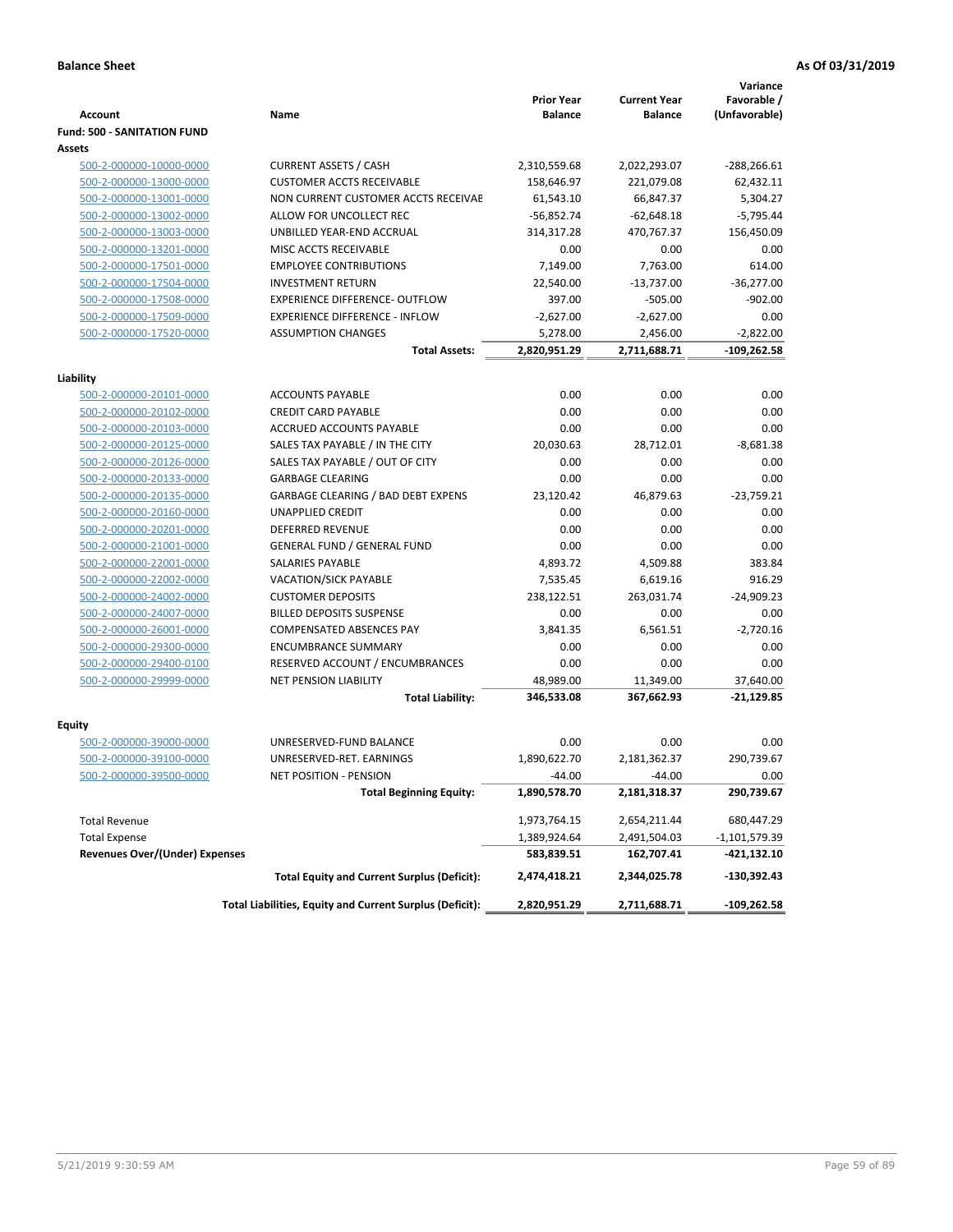| Account                                             | Name                                                     | <b>Prior Year</b><br><b>Balance</b> | <b>Current Year</b><br><b>Balance</b> | Variance<br>Favorable /<br>(Unfavorable) |
|-----------------------------------------------------|----------------------------------------------------------|-------------------------------------|---------------------------------------|------------------------------------------|
| Fund: 561 - REGINAL HOUSEHOLD HAZARDOUS WASTE GRANT |                                                          |                                     |                                       |                                          |
| <b>Assets</b>                                       |                                                          |                                     |                                       |                                          |
| 561-2-000000-10000-0000                             | <b>CURRENT ASSETS / CASH</b>                             | 0.00                                | 0.00                                  | 0.00                                     |
| 561-2-000000-13201-0000                             | MISC ACCTS RECEIVABLE                                    | 0.00                                | 0.00                                  | 0.00                                     |
| 561-2-000000-13205-0000                             | <b>INTEREST RECEIVABLE</b>                               | 0.00                                | 0.00                                  | 0.00                                     |
|                                                     | <b>Total Assets:</b>                                     | 0.00                                | 0.00                                  | 0.00                                     |
| Liability                                           |                                                          |                                     |                                       |                                          |
| 561-2-000000-20101-0000                             | <b>ACCOUNTS PAYABLE</b>                                  | 0.00                                | 0.00                                  | 0.00                                     |
| 561-2-000000-20102-0000                             | <b>CREDIT CARD PAYABLE</b>                               | 0.00                                | 0.00                                  | 0.00                                     |
| 561-2-000000-20103-0000                             | <b>ACCRUED ACCOUNTS PAYABLE</b>                          | 0.00                                | 0.00                                  | 0.00                                     |
| 561-2-000000-21140-0000                             | DUE TO / SANITATION FUND                                 | 0.00                                | 0.00                                  | 0.00                                     |
| 561-2-000000-29300-0000                             | <b>ENCUMBRANCE SUMMARY</b>                               | 0.00                                | 0.00                                  | 0.00                                     |
| 561-2-000000-29400-0100                             | RESERVED ACCOUNT / ENCUMBRANCES                          | 0.00                                | 0.00                                  | 0.00                                     |
|                                                     | <b>Total Liability:</b>                                  | 0.00                                | 0.00                                  | 0.00                                     |
| <b>Equity</b>                                       |                                                          |                                     |                                       |                                          |
| 561-2-000000-39100-0000                             | UNRESERVED-RET. EARNINGS                                 | 0.00                                | 0.00                                  | 0.00                                     |
|                                                     | <b>Total Beginning Equity:</b>                           | 0.00                                | 0.00                                  | 0.00                                     |
| <b>Total Revenue</b>                                |                                                          | 0.00                                | 0.00                                  | 0.00                                     |
| <b>Total Expense</b>                                |                                                          | 0.00                                | 0.00                                  | 0.00                                     |
| <b>Revenues Over/(Under) Expenses</b>               |                                                          | 0.00                                | 0.00                                  | 0.00                                     |
|                                                     | <b>Total Equity and Current Surplus (Deficit):</b>       | 0.00                                | 0.00                                  | 0.00                                     |
|                                                     | Total Liabilities, Equity and Current Surplus (Deficit): | 0.00                                | 0.00                                  | 0.00                                     |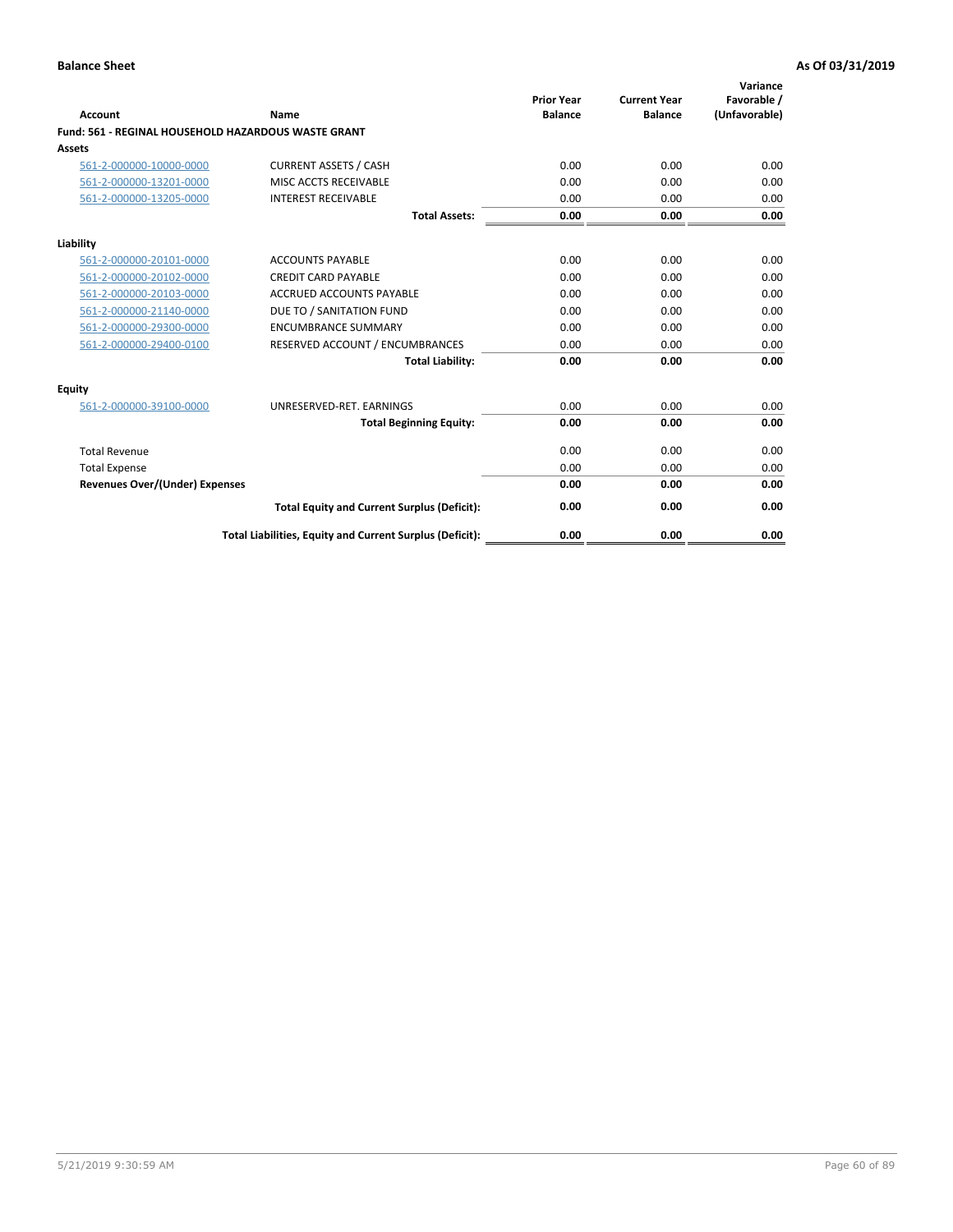| <b>Account</b>                          | Name                                      | <b>Prior Year</b><br><b>Balance</b> | <b>Current Year</b><br><b>Balance</b> | Variance<br>Favorable /<br>(Unfavorable) |
|-----------------------------------------|-------------------------------------------|-------------------------------------|---------------------------------------|------------------------------------------|
| <b>Fund: 601 - CENTRAL SERVICE FUND</b> |                                           |                                     |                                       |                                          |
| Assets                                  |                                           |                                     |                                       |                                          |
| 601-2-000000-10000-0000                 | <b>CURRENT ASSETS / CASH</b>              | $-85,957.93$                        | $-183,904.09$                         | $-97,946.16$                             |
| 601-2-000000-13201-0000                 | MISC ACCTS RECEIVABLE                     | 0.00                                | 0.00                                  | 0.00                                     |
| 601-2-000000-13203-0000                 | NON-CURRENT ASSETS / PREPAYMENTS          | 0.00                                | 0.00                                  | 0.00                                     |
| 601-2-000000-13204-0000                 | PREPAYMENTS / INSURANCE PREPAYMENT        | 0.00                                | 0.00                                  | 0.00                                     |
| 601-2-000000-13205-0000                 | <b>INTEREST RECEIVABLE</b>                | 0.00                                | 0.00                                  | 0.00                                     |
| 601-2-000000-15001-0000                 | INVENTORIES / POSTAGE                     | 0.00                                | 0.00                                  | 0.00                                     |
| 601-2-000000-15101-0000                 | <b>FACILITIES MAINT STOCK INVENTORIES</b> | 13,403.53                           | 27,288.02                             | 13,884.49                                |
| 601-2-000000-15201-0000                 | <b>INVENTORIES / GARAGE</b>               | 252,870.87                          | 323,073.26                            | 70,202.39                                |
| 601-2-000000-16001-0000                 | FIXED ASSETS / LAND                       | 0.00                                | 0.00                                  | 0.00                                     |
| 601-2-000000-16002-0000                 | FIXED ASSETS / IMPROVMENTS-NON BUILDI     | 0.00                                | 0.00                                  | 0.00                                     |
| 601-2-000000-16003-0000                 | ACCUM DEPR / IMPROVEMENTS-NON BUILI       | 0.00                                | 0.00                                  | 0.00                                     |
| 601-2-000000-16004-0000                 | FIXED ASSETS / BUILDINGS                  | 100,832.00                          | 100,832.00                            | 0.00                                     |
| 601-2-000000-16005-0000                 | <b>ACCUM DEPR / BUILDINGS</b>             | $-100,832.00$                       | $-100,832.00$                         | 0.00                                     |
| 601-2-000000-16201-0000                 | FIXED ASSETS / MACHINERY AND EQUIPMEN     | 166,476.00                          | 157,057.00                            | $-9,419.00$                              |
| 601-2-000000-16202-0000                 | ACCUM DEPR / MACHINERY AND EQUIPMEI       | $-166,476.00$                       | $-157,057.01$                         | 9,418.99                                 |
| 601-2-000000-17501-0000                 | <b>EMPLOYEE CONTRIBUTIONS</b>             | 28,595.00                           | 29,209.00                             | 614.00                                   |
| 601-2-000000-17504-0000                 | <b>INVESTMENT RETURN</b>                  | 90,159.00                           | 53,882.00                             | $-36,277.00$                             |
| 601-2-000000-17508-0000                 | <b>EXPERIENCE DIFFERENCE- OUTFLOW</b>     | 1,587.00                            | 685.00                                | $-902.00$                                |
| 601-2-000000-17509-0000                 | <b>EXPERIENCE DIFFERENCE - INFLOW</b>     | $-10,507.00$                        | $-10,507.00$                          | 0.00                                     |
| 601-2-000000-17520-0000                 | <b>ASSUMPTION CHANGES</b>                 | 21,113.00                           | 18,291.00                             | $-2,822.00$                              |
|                                         | <b>Total Assets:</b>                      | 311,263.47                          | 258,017.18                            | -53,246.29                               |
| Liability                               |                                           |                                     |                                       |                                          |
| 601-2-000000-20101-0000                 | <b>ACCOUNTS PAYABLE</b>                   | 0.00                                | $-0.52$                               | 0.52                                     |
| 601-2-000000-20102-0000                 | <b>CREDIT CARD PAYABLE</b>                | 0.00                                | 0.00                                  | 0.00                                     |
| 601-2-000000-20103-0000                 | ACCRUED ACCOUNTS PAYABLE                  | 0.00                                | 0.00                                  | 0.00                                     |
| 601-2-000000-20115-0000                 | <b>DRINK SUPPLY</b>                       | 0.00                                | 0.00                                  | 0.00                                     |
| 601-2-000000-20141-0000                 | <b>TELEPHONE CLEARING</b>                 | 0.00                                | 0.00                                  | 0.00                                     |
| 601-2-000000-20148-0000                 | FLEET FUEL CLEARING                       | 0.00                                | 0.00                                  | 0.00                                     |
| 601-2-000000-20149-0000                 | FLEET MAINTENANCE CLEARING                | $-16.48$                            | 84.03                                 | $-100.51$                                |
| 601-2-000000-20201-0000                 | <b>DEFERRED REVENUE</b>                   | 0.00                                | 0.00                                  | 0.00                                     |
| 601-2-000000-21001-0000                 | <b>GENERAL FUND / GENERAL FUND</b>        | 0.00                                | 0.00                                  | 0.00                                     |
| 601-2-000000-21101-0000                 | ENTERPRISE / WTR/WWTR UTILITY FUND        | 0.00                                | 0.00                                  | 0.00                                     |
| 601-2-000000-22001-0000                 | <b>SALARIES PAYABLE</b>                   | 16,938.86                           | 16,767.22                             | 171.64                                   |
| 601-2-000000-22002-0000                 | <b>VACATION/SICK PAYABLE</b>              | 31,233.84                           | 51,869.40                             | $-20,635.56$                             |
| 601-2-000000-24011-0000                 | <b>CIVIC CENTER DEPOSITS</b>              | 0.00                                | 0.00                                  | 0.00                                     |
| 601-2-000000-24012-0000                 | <b>AUDITORIUM DEPOSITS</b>                | 0.00                                | 0.00                                  | 0.00                                     |
| 601-2-000000-26001-0000                 | COMPENSATED ABSENCES PAY                  | 58,038.36                           | 26,709.92                             | 31,328.44                                |
| 601-2-000000-27001-0000                 | <b>CONTRIBUTED CAPITAL</b>                | 0.00                                | 0.00                                  | 0.00                                     |
| 601-2-000000-29300-0000                 | <b>ENCUMBRANCE SUMMARY</b>                | 0.00                                | 0.00                                  | 0.00                                     |
| 601-2-000000-29400-0100                 | RESERVED ACCOUNT / ENCUMBRANCES           | 0.00                                | 0.00                                  | 0.00                                     |
| 601-2-000000-29999-0000                 | NET PENSION LIABILITY                     | 195,957.00                          | 158,317.00                            | 37,640.00                                |
|                                         | <b>Total Liability:</b>                   | 302,151.58                          | 253,747.05                            | 48,404.53                                |
|                                         |                                           |                                     |                                       |                                          |
| <b>Equity</b>                           |                                           |                                     |                                       |                                          |
| 601-2-000000-39000-0000                 | UNRESERVED-FUND BALANCE                   | 0.00                                | 0.00                                  | 0.00                                     |
| 601-2-000000-39100-0000                 | UNRESERVED-RET. EARNINGS                  | 51,003.70                           | 41,463.81                             | $-9,539.89$                              |
| 601-2-000000-39500-0000                 | NET POSITION - PENSION                    | $-175.00$                           | $-175.00$                             | 0.00                                     |
|                                         | <b>Total Beginning Equity:</b>            | 50,828.70                           | 41,288.81                             | $-9,539.89$                              |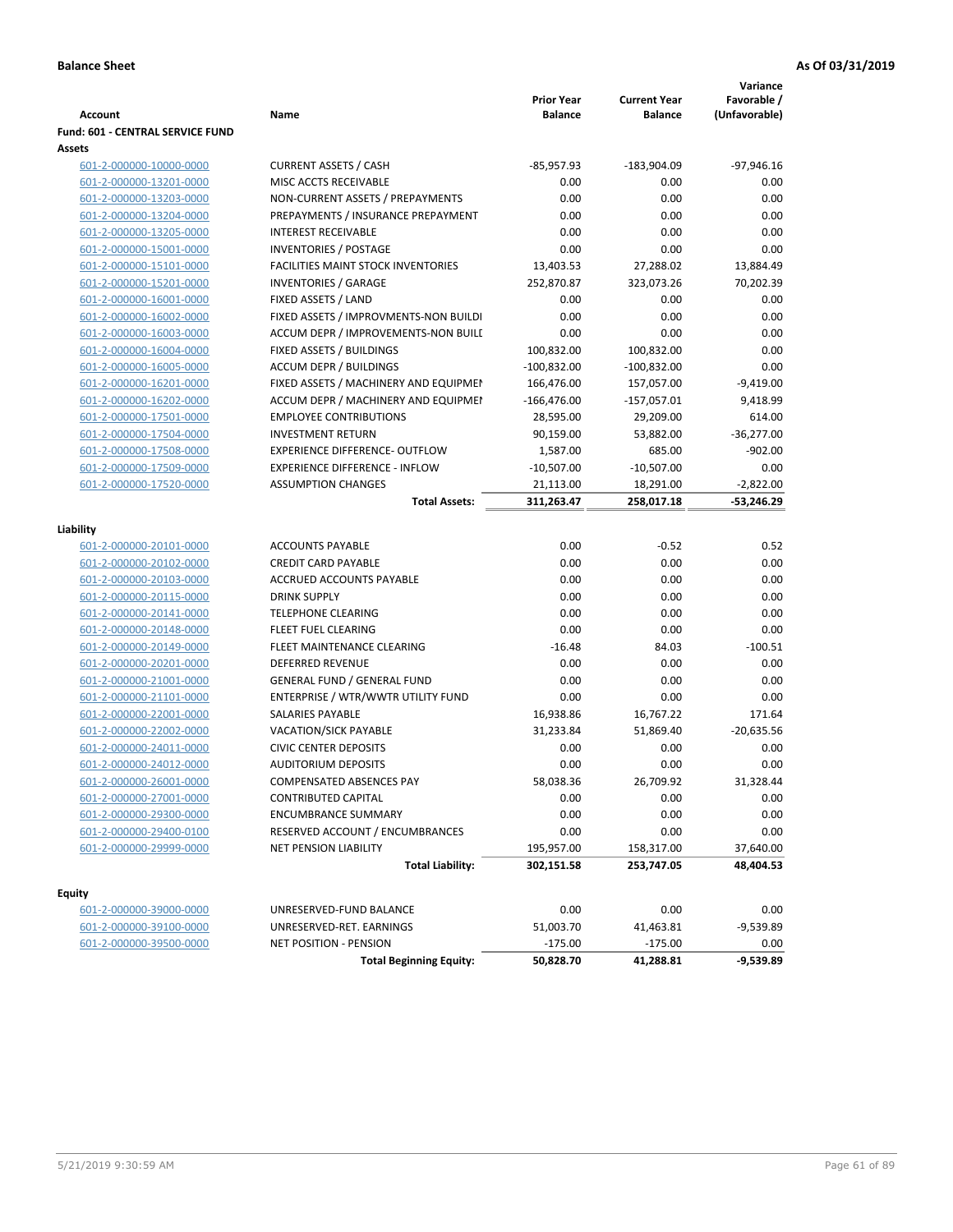| Account                                         | Name                                                     | <b>Prior Year</b><br><b>Balance</b> | <b>Current Year</b><br><b>Balance</b> | Variance<br>Favorable /<br>(Unfavorable) |
|-------------------------------------------------|----------------------------------------------------------|-------------------------------------|---------------------------------------|------------------------------------------|
| Total Revenue                                   |                                                          | 444,772.56                          | 432,683.52                            | $-12,089.04$                             |
|                                                 |                                                          | 486,489.56                          | 469,702.39                            | 16,787.17                                |
| Total Expense<br>Revenues Over/(Under) Expenses | $-41,717.00$                                             | $-37,018.87$                        | 4,698.13                              |                                          |
|                                                 | <b>Total Equity and Current Surplus (Deficit):</b>       | 9.111.70                            | 4.269.94                              | $-4,841.76$                              |
|                                                 | Total Liabilities, Equity and Current Surplus (Deficit): | 311,263.28                          | 258.016.99                            | -53,246.29                               |
|                                                 | *** FUND 601 OUT OF BALANCE ***                          | 0.19                                | 0.19                                  | 0.00                                     |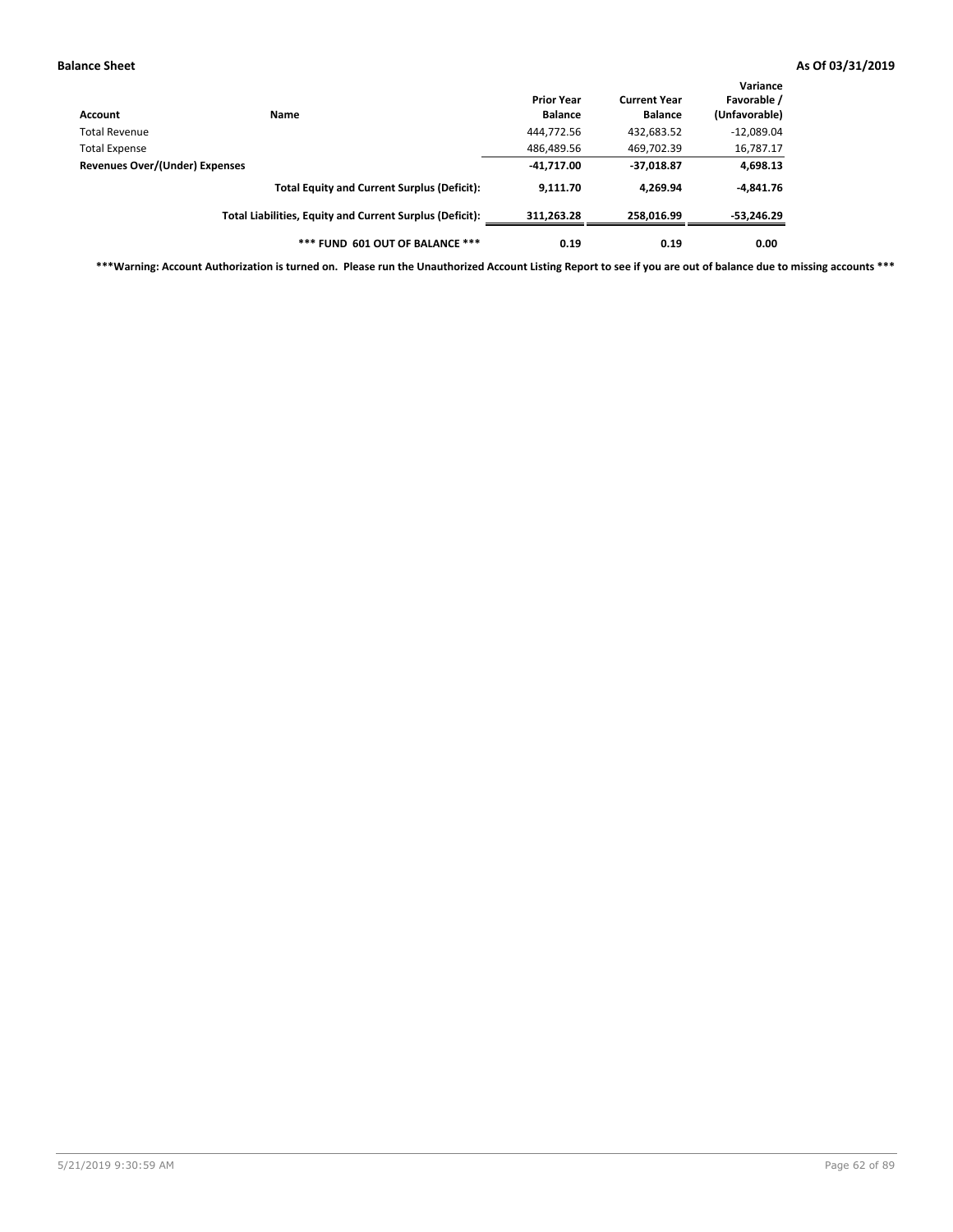| <b>Account</b>                    | Name                                                     | <b>Prior Year</b><br><b>Balance</b> | <b>Current Year</b><br><b>Balance</b> | Variance<br>Favorable /<br>(Unfavorable) |
|-----------------------------------|----------------------------------------------------------|-------------------------------------|---------------------------------------|------------------------------------------|
| <b>Fund: 602 - INSURANCE FUND</b> |                                                          |                                     |                                       |                                          |
| <b>Assets</b>                     |                                                          |                                     |                                       |                                          |
| 602-2-000000-10000-0000           | <b>CURRENT ASSETS / CASH</b>                             | $-733,222.84$                       | $-12,209.09$                          | 721,013.75                               |
| 602-2-000000-13201-0000           | MISC ACCTS RECEIVABLE                                    | 0.00                                | 0.00                                  | 0.00                                     |
| 602-2-000000-13204-0000           | PREPAYMENTS / INSURANCE PREPAYMENT                       | 0.00                                | 0.00                                  | 0.00                                     |
| 602-2-000000-13205-0000           | <b>INTEREST RECEIVABLE</b>                               | 0.00                                | 0.00                                  | 0.00                                     |
|                                   | <b>Total Assets:</b>                                     | $-733,222.84$                       | $-12,209.09$                          | 721,013.75                               |
| Liability                         |                                                          |                                     |                                       |                                          |
| 602-2-000000-20101-0000           | <b>ACCOUNTS PAYABLE</b>                                  | $-2,511.84$                         | 499.91                                | $-3,011.75$                              |
| 602-2-000000-20102-0000           | <b>CREDIT CARD PAYABLE</b>                               | 0.00                                | 0.00                                  | 0.00                                     |
| 602-2-000000-20103-0000           | <b>ACCRUED ACCOUNTS PAYABLE</b>                          | 0.00                                | 0.00                                  | 0.00                                     |
| 602-2-000000-20201-0000           | <b>DEFERRED REVENUE</b>                                  | 0.00                                | 0.00                                  | 0.00                                     |
| 602-2-000000-29300-0000           | <b>ENCUMBRANCE SUMMARY</b>                               | 0.00                                | 0.00                                  | 0.00                                     |
| 602-2-000000-29400-0100           | RESERVED ACCOUNT / ENCUMBRANCES                          | 0.00                                | 0.00                                  | 0.00                                     |
|                                   | <b>Total Liability:</b>                                  | $-2,511.84$                         | 499.91                                | $-3,011.75$                              |
| <b>Equity</b>                     |                                                          |                                     |                                       |                                          |
| 602-2-000000-39000-0000           | UNRESERVED-FUND BALANCE                                  | 0.00                                | 0.00                                  | 0.00                                     |
| 602-2-000000-39100-0000           | UNRESERVED-RET. EARNINGS                                 | $-253,836.31$                       | 358,277.11                            | 612,113.42                               |
|                                   | <b>Total Beginning Equity:</b>                           | $-253,836.31$                       | 358,277.11                            | 612,113.42                               |
| <b>Total Revenue</b>              |                                                          | 2,793,758.93                        | 2,910,324.24                          | 116,565.31                               |
| <b>Total Expense</b>              |                                                          | 3,270,633.62                        | 3,281,310.35                          | $-10,676.73$                             |
| Revenues Over/(Under) Expenses    |                                                          | -476,874.69                         | -370,986.11                           | 105,888.58                               |
|                                   | <b>Total Equity and Current Surplus (Deficit):</b>       | -730,711.00                         | $-12,709.00$                          | 718,002.00                               |
|                                   | Total Liabilities, Equity and Current Surplus (Deficit): | $-733,222.84$                       | $-12,209.09$                          | 721.013.75                               |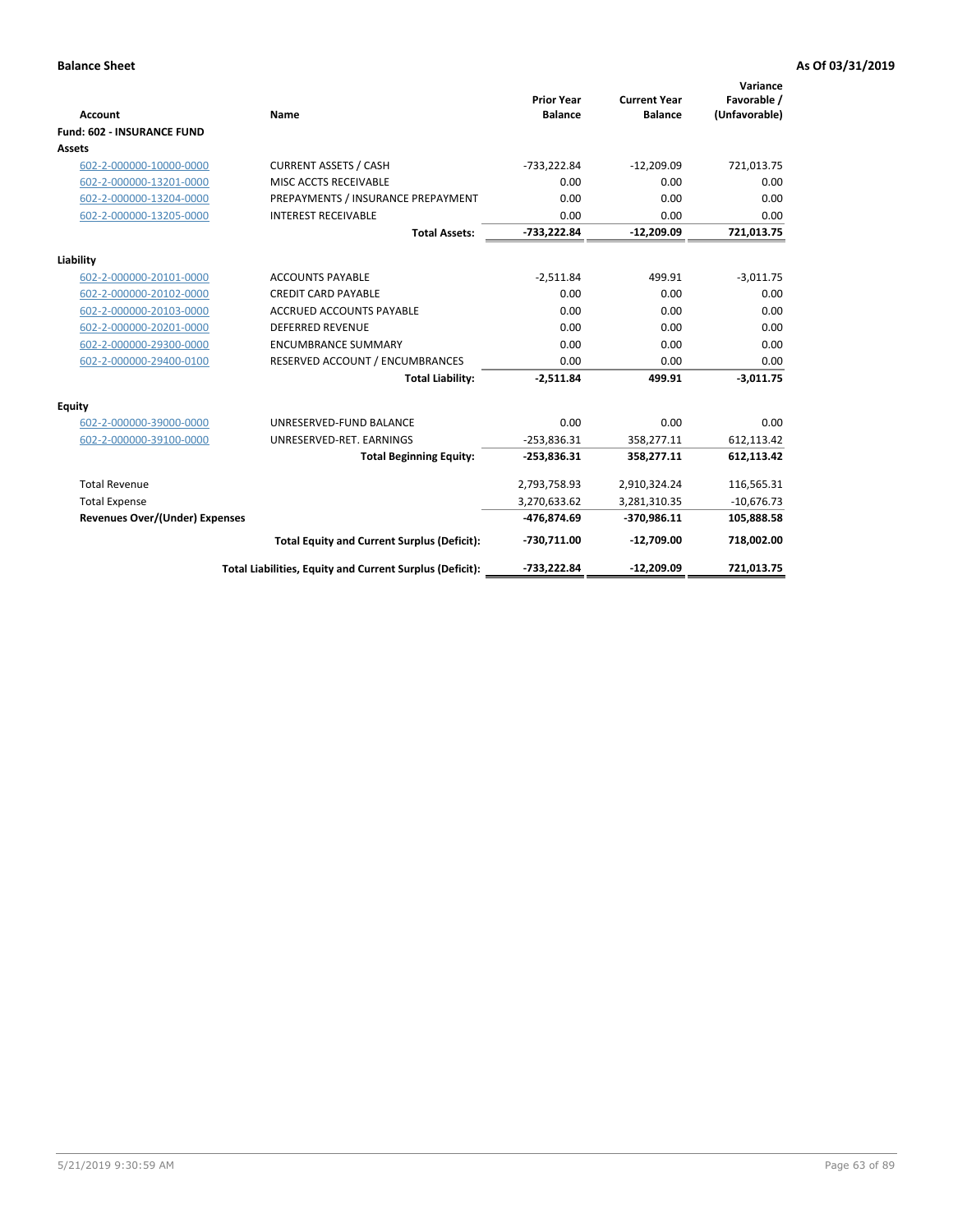| <b>Account</b>                        | <b>Name</b>                                              | <b>Prior Year</b><br><b>Balance</b> | <b>Current Year</b><br><b>Balance</b> | Variance<br>Favorable /<br>(Unfavorable) |
|---------------------------------------|----------------------------------------------------------|-------------------------------------|---------------------------------------|------------------------------------------|
| Fund: 604 - MIS FUND                  |                                                          |                                     |                                       |                                          |
| Assets                                |                                                          |                                     |                                       |                                          |
| 604-2-000000-10000-0000               | <b>CURRENT ASSETS / CASH</b>                             | 215,229.41                          | 82,770.13                             | $-132,459.28$                            |
| 604-2-000000-13201-0000               | MISC ACCTS RECEIVABLE                                    | 0.00                                | 0.00                                  | 0.00                                     |
| 604-2-000000-13202-1400               | <b>EMPLOYEE ADVANCES</b>                                 | 0.00                                | 0.00                                  | 0.00                                     |
| 604-2-000000-13203-0000               | NON-CURRENT ASSETS / PREPAYMENTS                         | 0.00                                | 0.00                                  | 0.00                                     |
| 604-2-000000-13205-0000               | <b>INTEREST RECEIVABLE</b>                               | 0.00                                | 0.00                                  | 0.00                                     |
| 604-2-000000-15601-0000               | IT NETWORK PRINTER SUPPLY INVENTORY                      | 0.00                                | 0.00                                  | 0.00                                     |
| 604-2-000000-16004-0000               | FIXED ASSETS / BUILDINGS                                 | 0.00                                | 0.00                                  | 0.00                                     |
| 604-2-000000-16005-0000               | <b>ACCUM DEPR / BUILDINGS</b>                            | 0.00                                | 0.00                                  | 0.00                                     |
| 604-2-000000-16201-0000               | FIXED ASSETS / MACHINERY AND EQUIPMEN                    | 1,587,000.47                        | 1,733,475.22                          | 146,474.75                               |
| 604-2-000000-16202-0000               | ACCUM DEPR / MACHINERY AND EQUIPMEI                      | $-1,415,037.83$                     | $-1,482,716.18$                       | $-67,678.35$                             |
| 604-2-000000-16301-0000               | FIXED ASSETS / C W I P                                   | $-0.20$                             | $-0.20$                               | 0.00                                     |
| 604-2-000000-17501-0000               | <b>EMPLOYEE CONTRIBUTIONS</b>                            | 14,298.00                           | 15,526.00                             | 1,228.00                                 |
| 604-2-000000-17504-0000               | <b>INVESTMENT RETURN</b>                                 | 45,080.00                           | $-27,473.00$                          | $-72,553.00$                             |
| 604-2-000000-17508-0000               | <b>EXPERIENCE DIFFERENCE- OUTFLOW</b>                    | 794.00                              | $-1,010.00$                           | $-1,804.00$                              |
| 604-2-000000-17509-0000               | <b>EXPERIENCE DIFFERENCE - INFLOW</b>                    | $-5,254.00$                         | $-5,254.00$                           | 0.00                                     |
| 604-2-000000-17520-0000               | <b>ASSUMPTION CHANGES</b>                                | 10,557.00                           | 4,911.00                              | $-5,646.00$                              |
|                                       | <b>Total Assets:</b>                                     | 452,666.85                          | 320,228.97                            | $-132,437.88$                            |
|                                       |                                                          |                                     |                                       |                                          |
| Liability                             |                                                          |                                     |                                       |                                          |
| 604-2-000000-20101-0000               | <b>ACCOUNTS PAYABLE</b>                                  | 0.00                                | 0.00                                  | 0.00                                     |
| 604-2-000000-20102-0000               | <b>CREDIT CARD PAYABLE</b>                               | 0.00                                | 0.00                                  | 0.00                                     |
| 604-2-000000-20103-0000               | <b>ACCRUED ACCOUNTS PAYABLE</b>                          | 0.00                                | 0.00                                  | 0.00                                     |
| 604-2-000000-20141-0000               | <b>TELEPHONE CLEARING</b>                                | 0.00                                | 0.00                                  | 0.00                                     |
| 604-2-000000-21035-0000               | DEBT SERVICE / DUE TO DEBT SERVICE                       | 0.00                                | 0.00                                  | 0.00                                     |
| 604-2-000000-22001-0000               | <b>SALARIES PAYABLE</b>                                  | 9,756.01                            | 10,507.77                             | $-751.76$                                |
| 604-2-000000-22002-0000               | <b>VACATION/SICK PAYABLE</b>                             | 25,471.59                           | 17,486.05                             | 7,985.54                                 |
| 604-2-000000-22208-0000               | INSURANCE / AMERICAN FIDELITY                            | 0.00                                | 0.00                                  | 0.00                                     |
| 604-2-000000-23001-0000               | CAPITAL LEASE PAYABLE                                    | $-1.88$                             | $-1.88$                               | 0.00                                     |
| 604-2-000000-23101-0000               | CAPITAL LEASE PAYABLE                                    | $-0.40$                             | $-0.40$                               | 0.00                                     |
| 604-2-000000-26001-0000               | <b>COMPENSATED ABSENCES PAY</b>                          | 9,692.17                            | 22,134.84                             | $-12,442.67$                             |
| 604-2-000000-27001-0000               | <b>CONTRIBUTED CAPITAL</b>                               | 0.00                                | 0.00                                  | 0.00                                     |
| 604-2-000000-29300-0000               | <b>ENCUMBRANCE SUMMARY</b>                               | 0.00                                | 0.00                                  | 0.00                                     |
| 604-2-000000-29400-0100               | <b>RESERVED ACCOUNT / ENCUMBRANCES</b>                   | 0.27                                | 0.27                                  | 0.00                                     |
| 604-2-000000-29999-0000               | <b>NET PENSION LIABILITY</b>                             | 97,979.00                           | 22,699.00                             | 75,280.00                                |
| 604-2-000000-92194-0101               | <b>BANK ONE / DIGITEC</b>                                | 0.00                                | 0.00                                  | 0.00                                     |
|                                       | <b>Total Liability:</b>                                  | 142,896.76                          | 72,825.65                             | 70,071.11                                |
|                                       |                                                          |                                     |                                       |                                          |
| Equity                                |                                                          |                                     |                                       |                                          |
| 604-2-000000-39000-0000               | UNRESERVED-FUND BALANCE                                  | 0.00                                | 0.00                                  | 0.00                                     |
| 604-2-000000-39100-0000               | UNRESERVED-RET. EARNINGS                                 | 305,605.35                          | 416,006.50                            | 110,401.15                               |
| 604-2-000000-39500-0000               | NET POSITION - PENSION                                   | $-88.00$                            | $-88.00$                              | 0.00                                     |
|                                       | <b>Total Beginning Equity:</b>                           | 305,517.35                          | 415,918.50                            | 110,401.15                               |
| <b>Total Revenue</b>                  |                                                          | 415,556.52                          | 264,639.54                            | $-150,916.98$                            |
| <b>Total Expense</b>                  |                                                          | 411,303.78                          | 433,154.72                            | $-21,850.94$                             |
| <b>Revenues Over/(Under) Expenses</b> |                                                          | 4,252.74                            | $-168,515.18$                         | -172,767.92                              |
|                                       | <b>Total Equity and Current Surplus (Deficit):</b>       | 309,770.09                          | 247,403.32                            | -62,366.77                               |
|                                       |                                                          |                                     |                                       |                                          |
|                                       | Total Liabilities, Equity and Current Surplus (Deficit): | 452,666.85                          | 320,228.97                            | -132,437.88                              |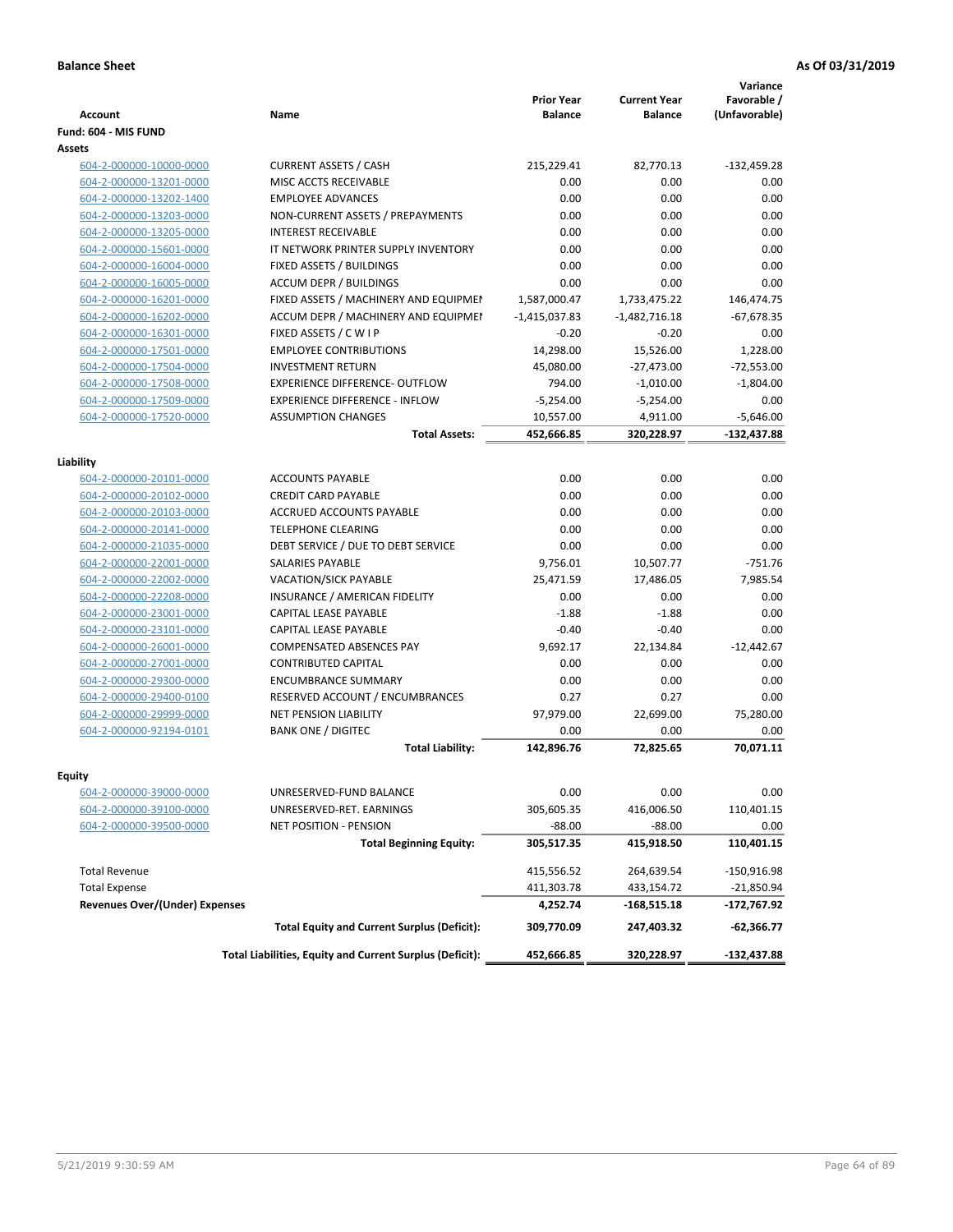|                                             |                                                          |                                     |                                       | Variance                     |
|---------------------------------------------|----------------------------------------------------------|-------------------------------------|---------------------------------------|------------------------------|
| <b>Account</b>                              | Name                                                     | <b>Prior Year</b><br><b>Balance</b> | <b>Current Year</b><br><b>Balance</b> | Favorable /<br>(Unfavorable) |
| <b>Fund: 660 - VEHICLE REPLACEMENT FUND</b> |                                                          |                                     |                                       |                              |
| <b>Assets</b>                               |                                                          |                                     |                                       |                              |
| 660-2-000000-10000-0000                     | <b>CURRENT ASSETS / CASH</b>                             | $-563,490.23$                       | $-187,590.45$                         | 375,899.78                   |
| 660-2-000000-11309-0000                     | TAX ANTICIPATION NOTES                                   | 0.00                                | 0.00                                  | 0.00                         |
| 660-2-000000-11510-0000                     | PUBLIC SAFETY VEHICLE REPLACEMENT                        | 868,068.93                          | 886,410.10                            | 18,341.17                    |
| 660-2-000000-11520-0000                     | <b>CERTIFICATES OF DEPOSIT</b>                           | 0.00                                | 0.00                                  | 0.00                         |
| 660-2-000000-11530-0000                     | <b>TexasTERM CP</b>                                      | 0.00                                | 0.00                                  | 0.00                         |
| 660-2-000000-13201-0000                     | MISC ACCTS RECEIVABLE                                    | 0.00                                | 0.00                                  | 0.00                         |
| 660-2-000000-13205-0000                     | <b>INTEREST RECEIVABLE</b>                               | 0.00                                | 0.00                                  | 0.00                         |
| 660-2-000000-16201-0000                     | FIXED ASSETS / MACHINERY AND EQUIPMEN                    | 8,049,045.98                        | 8,738,492.25                          | 689,446.27                   |
| 660-2-000000-16202-0000                     | ACCUM DEPR / MACHINERY AND EQUIPMEI                      | $-6,345,562.78$                     | $-6,695,654.85$                       | $-350,092.07$                |
| 660-2-000000-16301-0000                     | FIXED ASSETS / C W I P                                   | 0.00                                | 0.00                                  | 0.00                         |
| 660-2-000000-39300-0000                     | RESERVED ACCOUNT / ESCROW BALANCE                        | 0.00                                | 0.00                                  | 0.00                         |
|                                             | <b>Total Assets:</b>                                     | 2,008,061.90                        | 2,741,657.05                          | 733,595.15                   |
|                                             |                                                          |                                     |                                       |                              |
| Liability                                   | <b>ACCOUNTS PAYABLE</b>                                  | 0.00                                | 0.00                                  | 0.00                         |
| 660-2-000000-20101-0000                     | <b>CREDIT CARD PAYABLE</b>                               | 0.00                                | 0.00                                  | 0.00                         |
| 660-2-000000-20102-0000                     | <b>ACCRUED ACCOUNTS PAYABLE</b>                          | 0.00                                | 0.00                                  | 0.00                         |
| 660-2-000000-20103-0000                     |                                                          |                                     | 0.00                                  | 0.00                         |
| 660-2-000000-21001-0000                     | <b>GENERAL FUND / GENERAL FUND</b>                       | 0.00                                |                                       |                              |
| 660-2-000000-23001-0000                     | <b>CAPITAL LEASE PAYABLE</b>                             | 61,063.17                           | 53,071.85                             | 7,991.32                     |
| 660-2-000000-23101-0000                     | <b>CAPITAL LEASE PAYABLE</b>                             | 53,071.82                           | 0.15                                  | 53,071.67                    |
| 660-2-000000-27001-0000                     | <b>CONTRIBUTED CAPITAL</b><br><b>ENCUMBRANCE SUMMARY</b> | 0.00<br>0.00                        | 0.00<br>0.00                          | 0.00<br>0.00                 |
| 660-2-000000-29300-0000                     |                                                          | 0.00                                | 0.00                                  | 0.00                         |
| 660-2-000000-29400-0100                     | RESERVED ACCOUNT / ENCUMBRANCES                          |                                     | 53,072.00                             | 61,062.99                    |
|                                             | <b>Total Liability:</b>                                  | 114,134.99                          |                                       |                              |
| <b>Equity</b>                               |                                                          |                                     |                                       |                              |
| 660-2-000000-39000-0000                     | UNRESERVED-FUND BALANCE                                  | 0.00                                | 0.00                                  | 0.00                         |
| 660-2-000000-39100-0000                     | UNRESERVED-RET. EARNINGS                                 | 2,239,163.84                        | 2,771,906.06                          | 532,742.22                   |
|                                             | <b>Total Beginning Equity:</b>                           | 2,239,163.84                        | 2,771,906.06                          | 532,742.22                   |
| <b>Total Revenue</b>                        |                                                          | 417,412.70                          | 350,354.75                            | $-67,057.95$                 |
| <b>Total Expense</b>                        |                                                          | 762,649.63                          | 433,675.76                            | 328,973.87                   |
| <b>Revenues Over/(Under) Expenses</b>       |                                                          | $-345,236.93$                       | $-83,321.01$                          | 261,915.92                   |
|                                             | <b>Total Equity and Current Surplus (Deficit):</b>       | 1,893,926.91                        | 2,688,585.05                          | 794,658.14                   |
|                                             | Total Liabilities, Equity and Current Surplus (Deficit): | 2,008,061.90                        | 2,741,657.05                          | 733,595.15                   |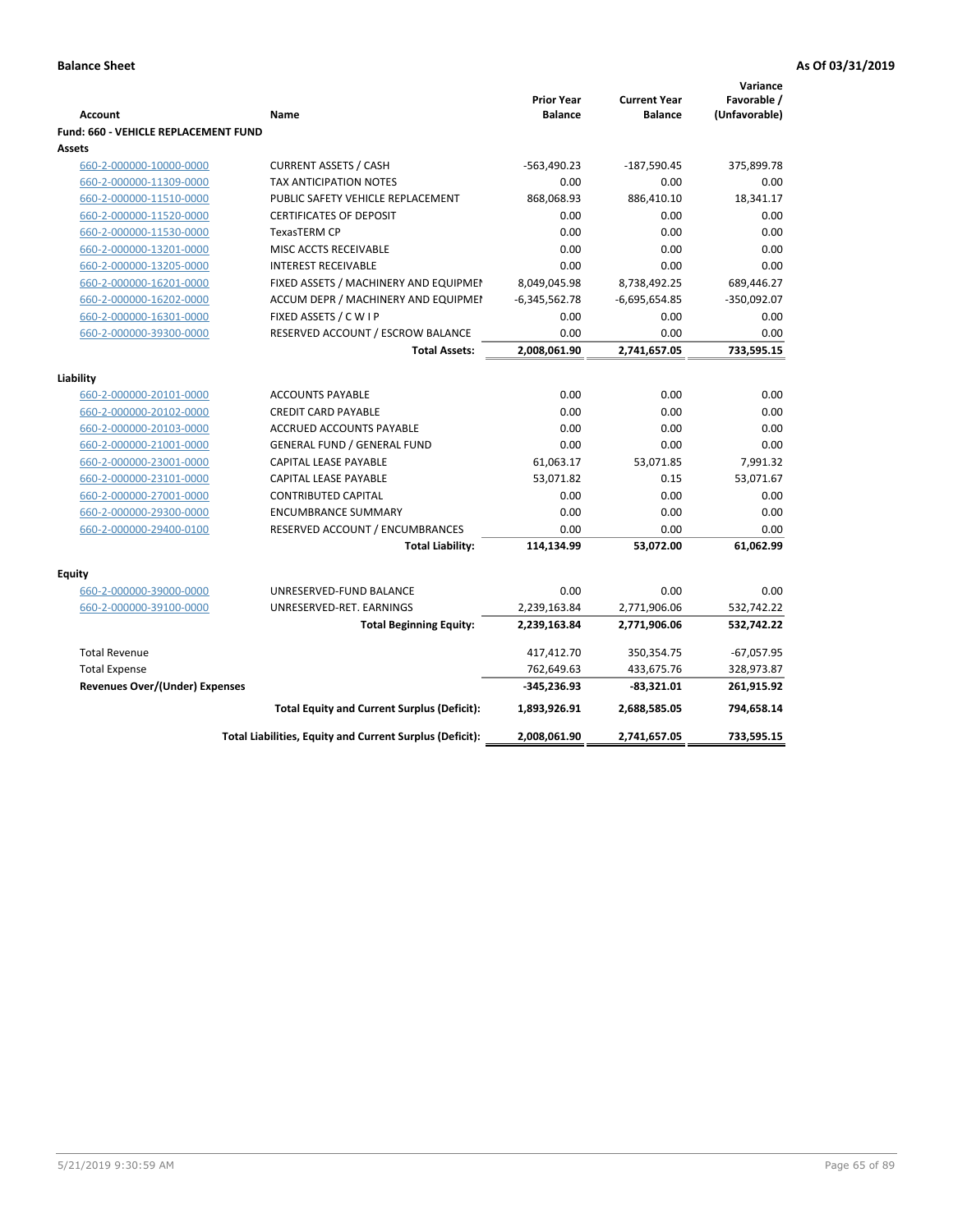| Account                        | Name                                                     | <b>Prior Year</b><br><b>Balance</b> | <b>Current Year</b><br><b>Balance</b> | Variance<br>Favorable /<br>(Unfavorable) |
|--------------------------------|----------------------------------------------------------|-------------------------------------|---------------------------------------|------------------------------------------|
| Fund: 701 - FIREMEN'S PENSION  |                                                          |                                     |                                       |                                          |
| <b>Assets</b>                  |                                                          |                                     |                                       |                                          |
| 701-1-000000-10000-0000        | <b>CURRENT ASSETS / CASH</b>                             | 0.00                                | 0.00                                  | 0.00                                     |
|                                | <b>Total Assets:</b>                                     | 0.00                                | 0.00                                  | 0.00                                     |
| Liability                      |                                                          |                                     |                                       |                                          |
| 701-1-000000-20103-0000        | <b>ACCOUNTS PAYABLE</b>                                  | 0.00                                | 0.00                                  | 0.00                                     |
| 701-1-000000-22306-1000        | UNREALIZED GAIN/LOSS                                     | 0.00                                | 543,546.00                            | $-543,546.00$                            |
|                                | <b>Total Liability:</b>                                  | 0.00                                | 543,546.00                            | $-543,546.00$                            |
| <b>Equity</b>                  |                                                          |                                     |                                       |                                          |
| 701-1-000000-39000-0000        | UNRESERVED-FUND BALANCE                                  | 0.00                                | $-543,546.00$                         | $-543,546.00$                            |
|                                | <b>Total Beginning Equity:</b>                           | 0.00                                | $-543,546.00$                         | $-543,546.00$                            |
| <b>Total Expense</b>           |                                                          | 0.00                                | 0.00                                  | 0.00                                     |
| Revenues Over/(Under) Expenses |                                                          | 0.00                                | 0.00                                  | 0.00                                     |
|                                | <b>Total Equity and Current Surplus (Deficit):</b>       | 0.00                                | $-543,546.00$                         | $-543,546.00$                            |
|                                | Total Liabilities, Equity and Current Surplus (Deficit): | 0.00                                | 0.00                                  | 0.00                                     |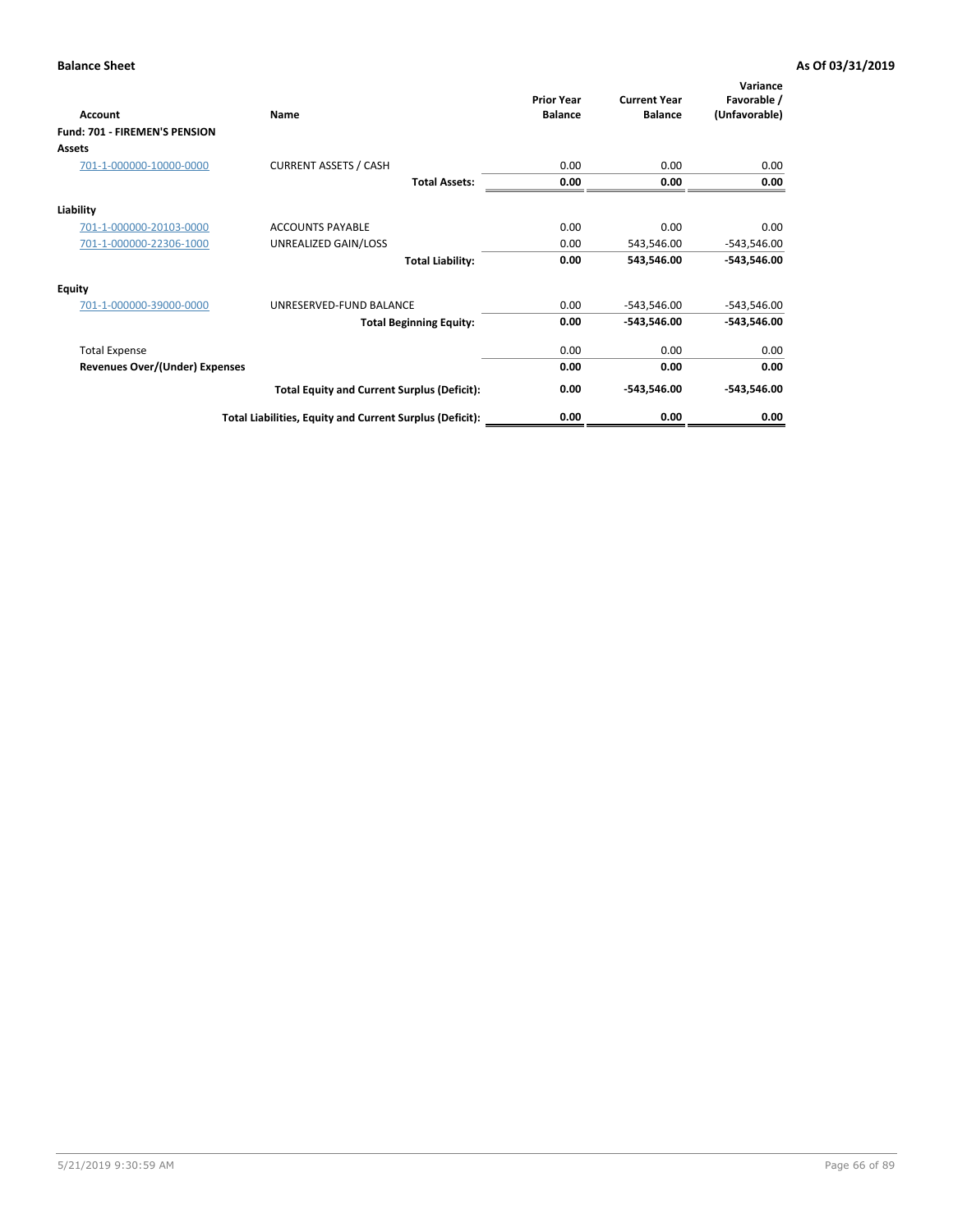|                                       |                                                          |                                     |                                       | Variance                     |
|---------------------------------------|----------------------------------------------------------|-------------------------------------|---------------------------------------|------------------------------|
| <b>Account</b>                        | <b>Name</b>                                              | <b>Prior Year</b><br><b>Balance</b> | <b>Current Year</b><br><b>Balance</b> | Favorable /<br>(Unfavorable) |
| Fund: 800 - SPENCE FUND               |                                                          |                                     |                                       |                              |
| <b>Assets</b>                         |                                                          |                                     |                                       |                              |
|                                       |                                                          |                                     |                                       |                              |
| 800-3-000000-10000-0000               | <b>CURRENT ASSETS / CASH</b>                             | $-1,916.38$                         | $-2,516.38$                           | $-600.00$                    |
| 800-3-000000-11507-0000               | <b>SPENCE ENDOWMENT</b>                                  | 577,504.39                          | 589,706.30                            | 12,201.91                    |
| 800-3-000000-11520-0000               | <b>CERTIFICATES OF DEPOSIT</b>                           | 0.00                                | 0.00                                  | 0.00                         |
| 800-3-000000-11605-0000               | <b>SPENCE ENDOWMENT</b>                                  | 0.00                                | 0.00                                  | 0.00                         |
| 800-3-000000-13205-0000               | <b>INTEREST RECEIVABLE</b>                               | 0.00                                | 0.00                                  | 0.00                         |
|                                       | <b>Total Assets:</b>                                     | 575,588.01                          | 587,189.92                            | 11,601.91                    |
| Liability                             |                                                          |                                     |                                       |                              |
| 800-3-000000-20101-0000               | <b>ACCOUNTS PAYABLE</b>                                  | 0.00                                | 0.00                                  | 0.00                         |
| 800-3-000000-20102-0000               | <b>CREDIT CARD PAYABLE</b>                               | 0.00                                | 0.00                                  | 0.00                         |
| 800-3-000000-20103-0000               | <b>ACCRUED ACCOUNTS PAYABLE</b>                          | 0.00                                | 0.00                                  | 0.00                         |
| 800-3-000000-20139-0000               | <b>RETAINAGES PAYABLE</b>                                | 0.00                                | 0.00                                  | 0.00                         |
| 800-3-000000-21001-0000               | <b>GENERAL FUND / GENERAL FUND</b>                       | 0.00                                | 0.00                                  | 0.00                         |
| 800-3-000000-29300-0000               | <b>ENCUMBRANCE SUMMARY</b>                               | 0.00                                | 0.00                                  | 0.00                         |
| 800-3-000000-29400-0000               | RESERVED ACCOUNT / ENCUMBRANCES                          | 0.00                                | 0.00                                  | 0.00                         |
|                                       | <b>Total Liability:</b>                                  | 0.00                                | 0.00                                  | 0.00                         |
| <b>Equity</b>                         |                                                          |                                     |                                       |                              |
| 800-3-000000-39000-0000               | UNRESERVED-FUND BALANCE                                  | 572,241.50                          | 580,732.13                            | 8,490.63                     |
|                                       | <b>Total Beginning Equity:</b>                           | 572,241.50                          | 580,732.13                            | 8,490.63                     |
| <b>Total Revenue</b>                  |                                                          | 3,646.51                            | 6,757.79                              | 3,111.28                     |
| <b>Total Expense</b>                  |                                                          | 300.00                              | 300.00                                | 0.00                         |
| <b>Revenues Over/(Under) Expenses</b> |                                                          | 3,346.51                            | 6,457.79                              | 3,111.28                     |
|                                       | <b>Total Equity and Current Surplus (Deficit):</b>       | 575,588.01                          | 587,189.92                            | 11,601.91                    |
|                                       | Total Liabilities, Equity and Current Surplus (Deficit): | 575,588.01                          | 587,189.92                            | 11,601.91                    |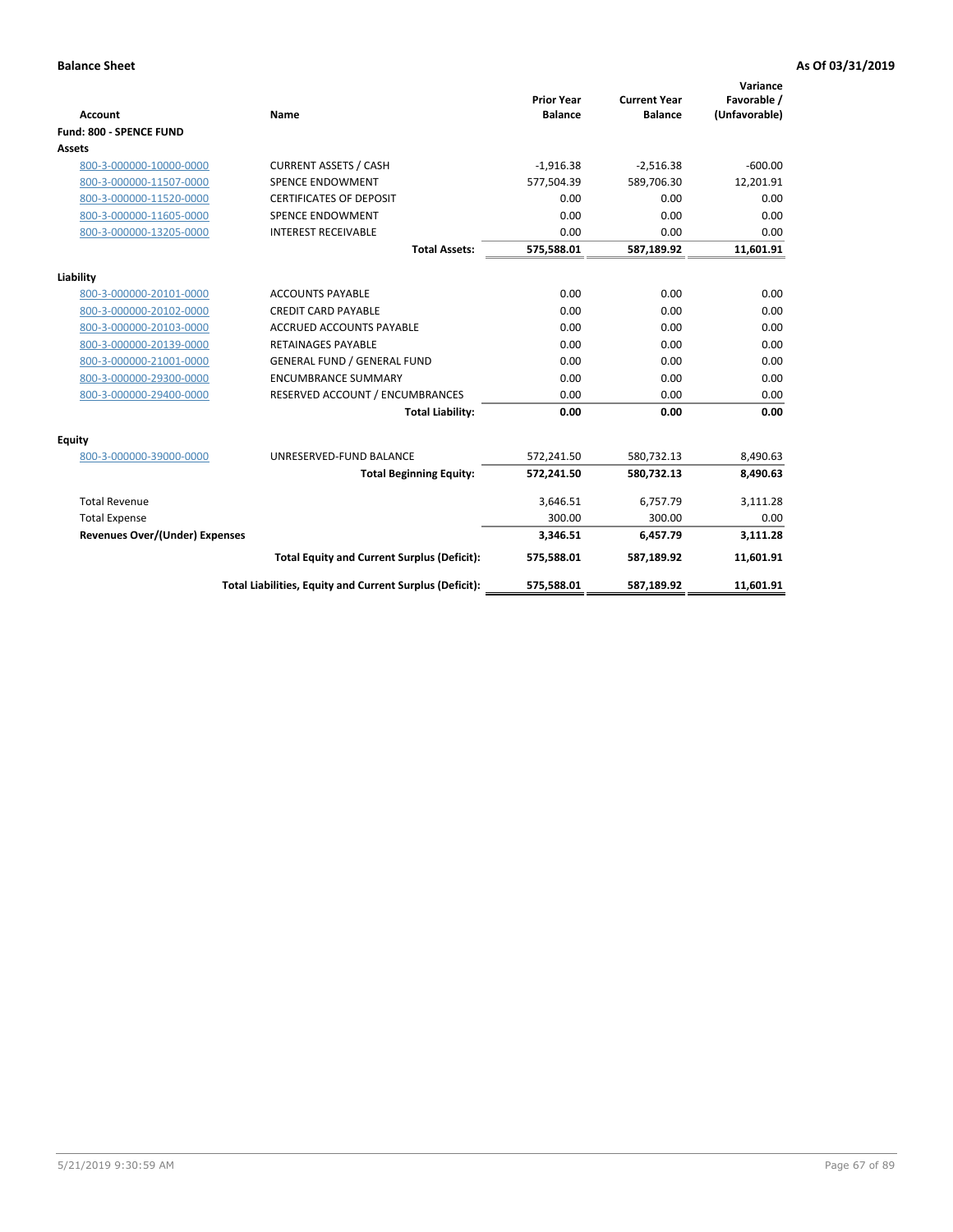| <b>Account</b>                         | Name                                                     | <b>Prior Year</b><br><b>Balance</b> | <b>Current Year</b><br><b>Balance</b> | Variance<br>Favorable /<br>(Unfavorable) |
|----------------------------------------|----------------------------------------------------------|-------------------------------------|---------------------------------------|------------------------------------------|
| <b>Fund: 801 - JONES LIBRARY TRUST</b> |                                                          |                                     |                                       |                                          |
| Assets                                 |                                                          |                                     |                                       |                                          |
| 801-3-000000-10000-0000                | <b>CURRENT ASSETS / CASH</b>                             | 15,446.84                           | 15,695.18                             | 248.34                                   |
| 801-3-000000-13201-0000                | MISC ACCTS RECEIVABLE                                    | 0.00                                | 0.00                                  | 0.00                                     |
| 801-3-000000-13205-0000                | <b>INTEREST RECEIVABLE</b>                               | 0.00                                | 0.00                                  | 0.00                                     |
|                                        | <b>Total Assets:</b>                                     | 15,446.84                           | 15,695.18                             | 248.34                                   |
| Liability                              |                                                          |                                     |                                       |                                          |
| 801-3-000000-20101-0000                | <b>ACCOUNTS PAYABLE</b>                                  | 0.00                                | 0.00                                  | 0.00                                     |
| 801-3-000000-20102-0000                | <b>CREDIT CARD PAYABLE</b>                               | 0.00                                | 0.00                                  | 0.00                                     |
| 801-3-000000-20103-0000                | <b>ACCRUED ACCOUNTS PAYABLE</b>                          | 0.00                                | 0.00                                  | 0.00                                     |
|                                        | <b>Total Liability:</b>                                  | 0.00                                | 0.00                                  | 0.00                                     |
| Equity                                 |                                                          |                                     |                                       |                                          |
| 801-3-000000-39000-0000                | UNRESERVED-FUND BALANCE                                  | 15,424.19                           | 15,532.72                             | 108.53                                   |
|                                        | <b>Total Beginning Equity:</b>                           | 15,424.19                           | 15,532.72                             | 108.53                                   |
| <b>Total Revenue</b>                   |                                                          | 25.06                               | 165.97                                | 140.91                                   |
| <b>Total Expense</b>                   |                                                          | 2.41                                | 3.51                                  | $-1.10$                                  |
| <b>Revenues Over/(Under) Expenses</b>  |                                                          | 22.65                               | 162.46                                | 139.81                                   |
|                                        | <b>Total Equity and Current Surplus (Deficit):</b>       | 15,446.84                           | 15,695.18                             | 248.34                                   |
|                                        | Total Liabilities, Equity and Current Surplus (Deficit): | 15,446.84                           | 15,695.18                             | 248.34                                   |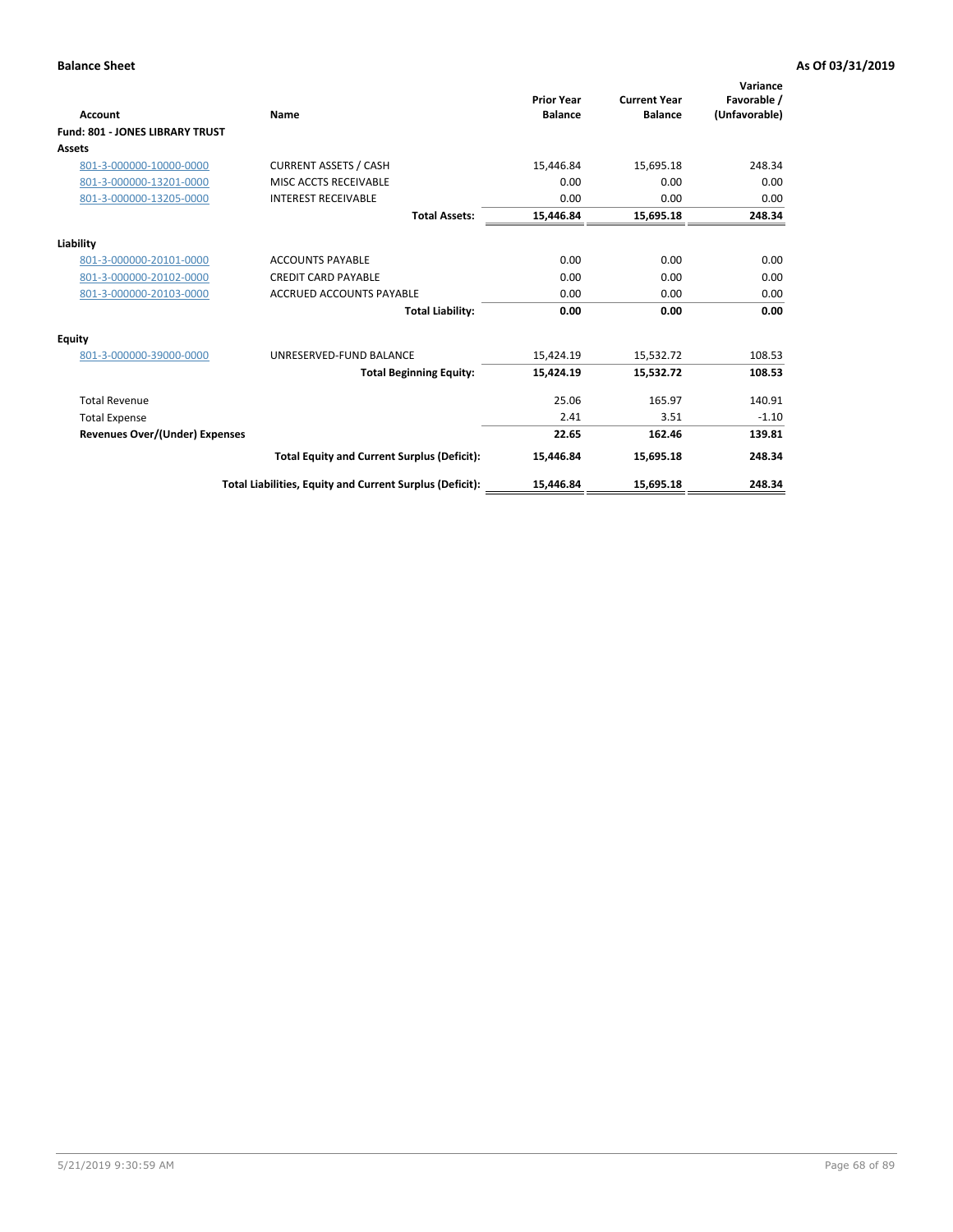| <b>Account</b>                              | Name                                                     | <b>Prior Year</b><br><b>Balance</b> | <b>Current Year</b><br><b>Balance</b> | Variance<br>Favorable /<br>(Unfavorable) |
|---------------------------------------------|----------------------------------------------------------|-------------------------------------|---------------------------------------|------------------------------------------|
| Fund: 803 - GREENVILLE BOARD OF DEVELOPMENT |                                                          |                                     |                                       |                                          |
| Assets                                      |                                                          |                                     |                                       |                                          |
| 803-3-000000-10000-0000                     | <b>CURRENT ASSETS / CASH</b>                             | 0.00                                | 0.00                                  | 0.00                                     |
| 803-3-000000-13201-0000                     | MISC ACCTS RECEIVABLE                                    | 0.00                                | 0.00                                  | 0.00                                     |
| 803-3-000000-13203-0000                     | NON-CURRENT ASSETS / PREPAYMENTS                         | 0.00                                | 0.00                                  | 0.00                                     |
|                                             | <b>Total Assets:</b>                                     | 0.00                                | 0.00                                  | 0.00                                     |
| Liability                                   |                                                          |                                     |                                       |                                          |
| 803-3-000000-20101-0000                     | <b>ACCOUNTS PAYABLE</b>                                  | 0.00                                | 0.00                                  | 0.00                                     |
| 803-3-000000-20102-0000                     | <b>ACCOUNTS PAYABLE</b>                                  | 0.00                                | 0.00                                  | 0.00                                     |
| 803-3-000000-20103-0000                     | <b>ACCRUED ACCOUNTS PAYABLE</b>                          | 0.00                                | 0.00                                  | 0.00                                     |
| 803-3-000000-20139-0000                     | <b>RETAINAGES PAYABLE</b>                                | 0.00                                | 0.00                                  | 0.00                                     |
| 803-3-000000-20141-0000                     | <b>TELEPHONE CLEARING</b>                                | 0.00                                | 0.00                                  | 0.00                                     |
| 803-3-000000-21400-0000                     | <b>ELECTRIC OPERATING FUND</b>                           | 0.00                                | 0.00                                  | 0.00                                     |
| 803-3-000000-22001-0000                     | <b>ACCRUED SALARIES/WAGES</b>                            | 0.00                                | 0.00                                  | 0.00                                     |
| 803-3-000000-22002-0000                     | <b>ACCRUED SALARIES/WAGES</b>                            | 0.00                                | 0.00                                  | 0.00                                     |
| 803-3-000000-26001-0000                     | <b>COMPENSATED ABSENCES PAY</b>                          | 0.00                                | 0.00                                  | 0.00                                     |
| 803-3-000000-29300-0000                     | <b>ENCUMBRANCE SUMMARY</b>                               | 0.00                                | 0.00                                  | 0.00                                     |
| 803-3-000000-29400-0100                     | RESERVED ACCOUNT / ENCUMBRANCES                          | 0.00                                | 0.00                                  | 0.00                                     |
|                                             | <b>Total Liability:</b>                                  | 0.00                                | 0.00                                  | 0.00                                     |
| Equity                                      |                                                          |                                     |                                       |                                          |
| 803-3-000000-39000-0000                     | UNRESERVED-FUND BALANCE                                  | 0.00                                | 0.00                                  | 0.00                                     |
|                                             | <b>Total Beginning Equity:</b>                           | 0.00                                | 0.00                                  | 0.00                                     |
| <b>Total Revenue</b>                        |                                                          | 0.00                                | 0.00                                  | 0.00                                     |
| <b>Total Expense</b>                        |                                                          | 0.00                                | 0.00                                  | 0.00                                     |
| <b>Revenues Over/(Under) Expenses</b>       |                                                          | 0.00                                | 0.00                                  | 0.00                                     |
|                                             | <b>Total Equity and Current Surplus (Deficit):</b>       | 0.00                                | 0.00                                  | 0.00                                     |
|                                             | Total Liabilities, Equity and Current Surplus (Deficit): | 0.00                                | 0.00                                  | 0.00                                     |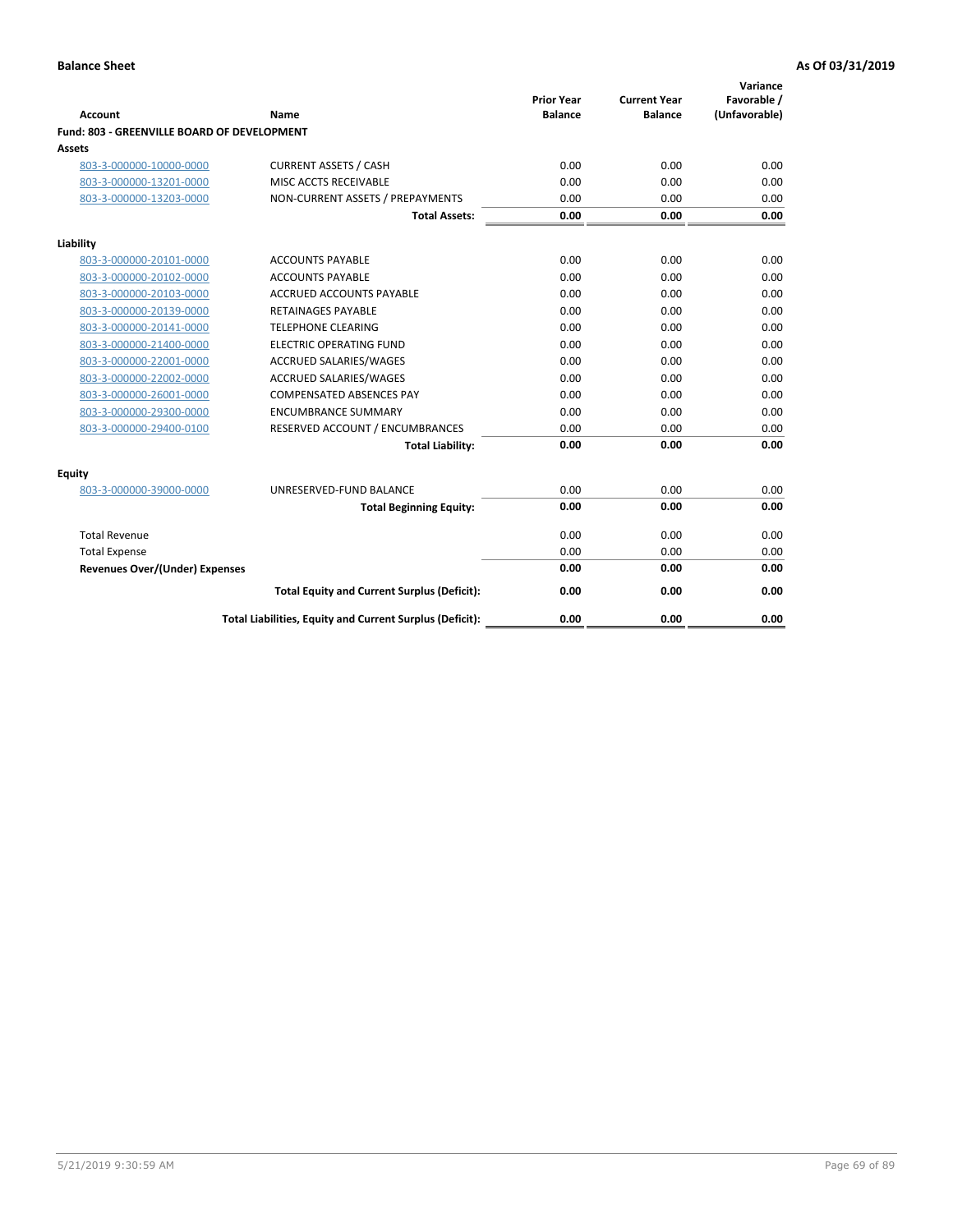| <b>Account</b>                        | Name                                                     | <b>Prior Year</b><br><b>Balance</b> | <b>Current Year</b><br><b>Balance</b> | Variance<br>Favorable /<br>(Unfavorable) |
|---------------------------------------|----------------------------------------------------------|-------------------------------------|---------------------------------------|------------------------------------------|
| Fund: 807 - 4A-EDC                    |                                                          |                                     |                                       |                                          |
| <b>Assets</b>                         |                                                          |                                     |                                       |                                          |
| 807-3-000000-10000-0000               | <b>CURRENT ASSETS / CASH</b>                             | 0.00                                | 0.00                                  | 0.00                                     |
| 807-3-000000-13201-0000               | MISC ACCTS RECEIVABLE                                    | 0.00                                | 0.00                                  | 0.00                                     |
| 807-3-000000-16301-0000               | FIXED ASSETS / C W I P                                   | 0.00                                | 0.00                                  | 0.00                                     |
|                                       | <b>Total Assets:</b>                                     | 0.00                                | 0.00                                  | 0.00                                     |
| Liability                             |                                                          |                                     |                                       |                                          |
| 807-3-000000-20101-0000               | <b>ACCOUNTS PAYABLE</b>                                  | 0.00                                | 0.00                                  | 0.00                                     |
| 807-3-000000-20103-0000               | <b>ACCOUNTS PAYABLE</b>                                  | 0.00                                | 0.00                                  | 0.00                                     |
| 807-3-000000-20139-0000               | <b>RETAINAGES PAYABLE</b>                                | 0.00                                | 0.00                                  | 0.00                                     |
| 807-3-000000-26105-0000               | INV NET OF RELATED DEBT                                  | 0.00                                | 0.00                                  | 0.00                                     |
| 807-3-000000-29300-0000               | <b>ENCUMBRANCE SUMMARY</b>                               | 0.00                                | 0.00                                  | 0.00                                     |
| 807-3-000000-29400-0100               | RESERVED ACCOUNT / ENCUMBRANCES                          | 0.00                                | 0.00                                  | 0.00                                     |
| 807-3-495000-20180-0000               | <b>CURRENT DEBT</b>                                      | 0.00                                | 0.00                                  | 0.00                                     |
| 807-3-495000-26002-0000               | CA - LONG-TERM DEBT / AMT TO BE PROVIL                   | 0.00                                | 0.00                                  | 0.00                                     |
|                                       | <b>Total Liability:</b>                                  | 0.00                                | 0.00                                  | 0.00                                     |
| Equity                                |                                                          |                                     |                                       |                                          |
| 807-3-000000-39000-0000               | UNRESERVED-FUND BALANCE                                  | 0.00                                | 0.00                                  | 0.00                                     |
|                                       | <b>Total Beginning Equity:</b>                           | 0.00                                | 0.00                                  | 0.00                                     |
| <b>Total Revenue</b>                  |                                                          | 0.00                                | 0.00                                  | 0.00                                     |
| <b>Total Expense</b>                  |                                                          | 0.00                                | 0.00                                  | 0.00                                     |
| <b>Revenues Over/(Under) Expenses</b> |                                                          | 0.00                                | 0.00                                  | 0.00                                     |
|                                       | <b>Total Equity and Current Surplus (Deficit):</b>       | 0.00                                | 0.00                                  | 0.00                                     |
|                                       | Total Liabilities, Equity and Current Surplus (Deficit): | 0.00                                | 0.00                                  | 0.00                                     |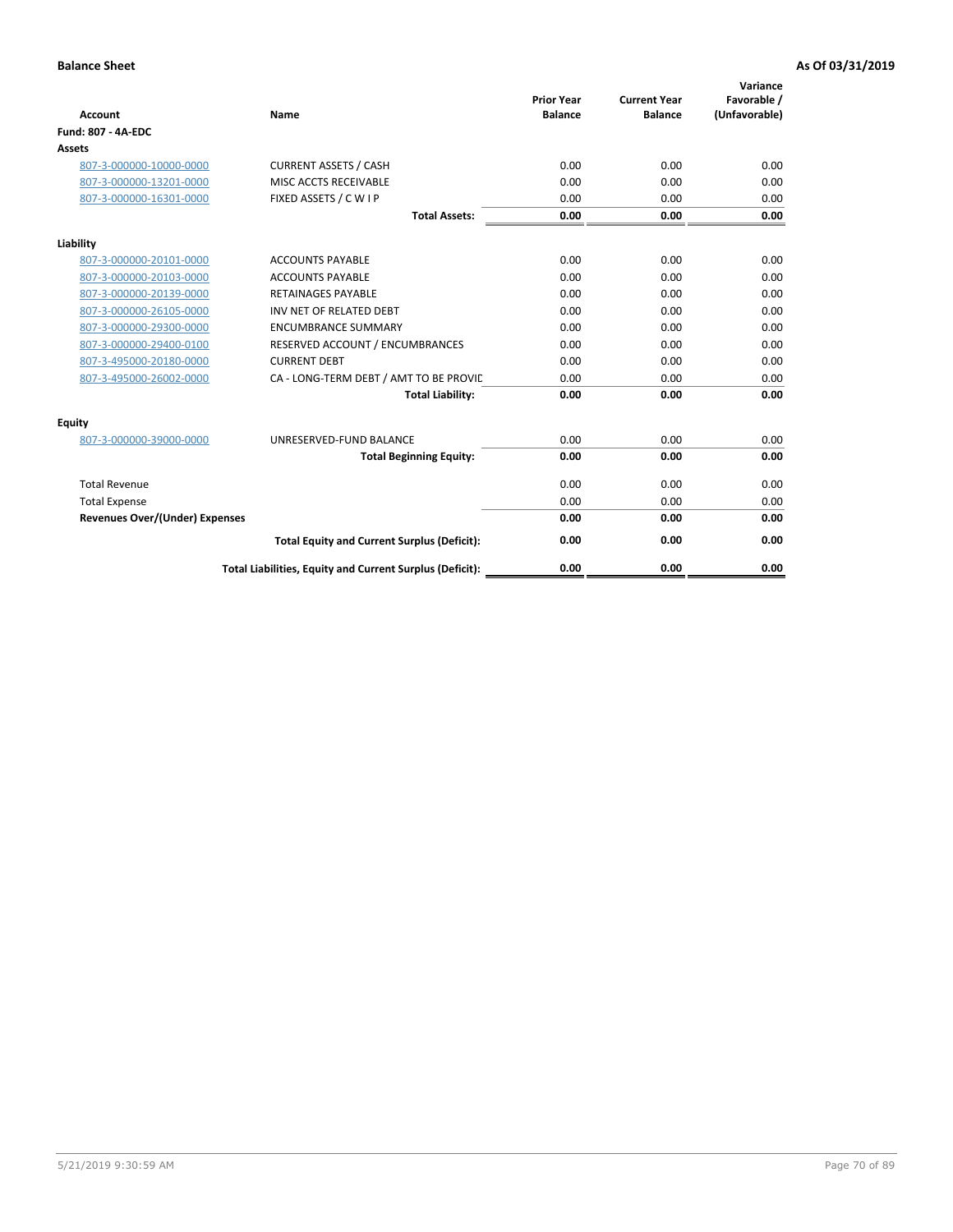| <b>Account</b>                        | <b>Name</b>                                              | <b>Prior Year</b><br><b>Balance</b> | <b>Current Year</b><br><b>Balance</b> | Variance<br>Favorable /<br>(Unfavorable) |
|---------------------------------------|----------------------------------------------------------|-------------------------------------|---------------------------------------|------------------------------------------|
| Fund: 809 - GREENVILLE IDC (L-3)      |                                                          |                                     |                                       |                                          |
| Assets                                |                                                          |                                     |                                       |                                          |
| 809-3-000000-10000-0000               | <b>CURRENT ASSETS / CASH</b>                             | 0.40                                | 1.40                                  | 1.00                                     |
| 809-3-000000-13201-0000               | MISC ACCTS RECEIVABLE                                    | 0.00                                | 0.00                                  | 0.00                                     |
|                                       | <b>Total Assets:</b>                                     | 0.40                                | 1.40                                  | 1.00                                     |
| Liability                             |                                                          |                                     |                                       |                                          |
| 809-3-000000-20101-0000               | <b>ACCOUNTS PAYABLE</b>                                  | 0.00                                | 0.00                                  | 0.00                                     |
| 809-3-000000-20103-0000               | <b>ACCRUED ACCOUNTS PAYABLE</b>                          | $-787.94$                           | $-787.94$                             | 0.00                                     |
| 809-3-000000-21001-0000               | <b>GENERAL FUND / GENERAL FUND</b>                       | 0.00                                | 0.00                                  | 0.00                                     |
|                                       | <b>Total Liability:</b>                                  | -787.94                             | $-787.94$                             | 0.00                                     |
| Equity                                |                                                          |                                     |                                       |                                          |
| 809-3-000000-39000-0000               | UNRESERVED-FUND BALANCE                                  | 0.40                                | 788.34                                | 787.94                                   |
| 809-3-000000-39100-0000               | UNRESERVED-RET, EARNINGS                                 | 0.00                                | 0.00                                  | 0.00                                     |
| 809-3-000000-39150-0000               | RESERVED-RET. EARNINGS                                   | 0.00                                | 0.00                                  | 0.00                                     |
|                                       | <b>Total Beginning Equity:</b>                           | 0.40                                | 788.34                                | 787.94                                   |
| <b>Total Revenue</b>                  |                                                          | 3,370,394.82                        | 1,597,882.58                          | $-1,772,512.24$                          |
| <b>Total Expense</b>                  |                                                          | 3,369,606.88                        | 1,597,881.58                          | 1,771,725.30                             |
| <b>Revenues Over/(Under) Expenses</b> |                                                          | 787.94                              | 1.00                                  | $-786.94$                                |
|                                       | <b>Total Equity and Current Surplus (Deficit):</b>       | 788.34                              | 789.34                                | 1.00                                     |
|                                       | Total Liabilities, Equity and Current Surplus (Deficit): | 0.40                                | 1.40                                  | 1.00                                     |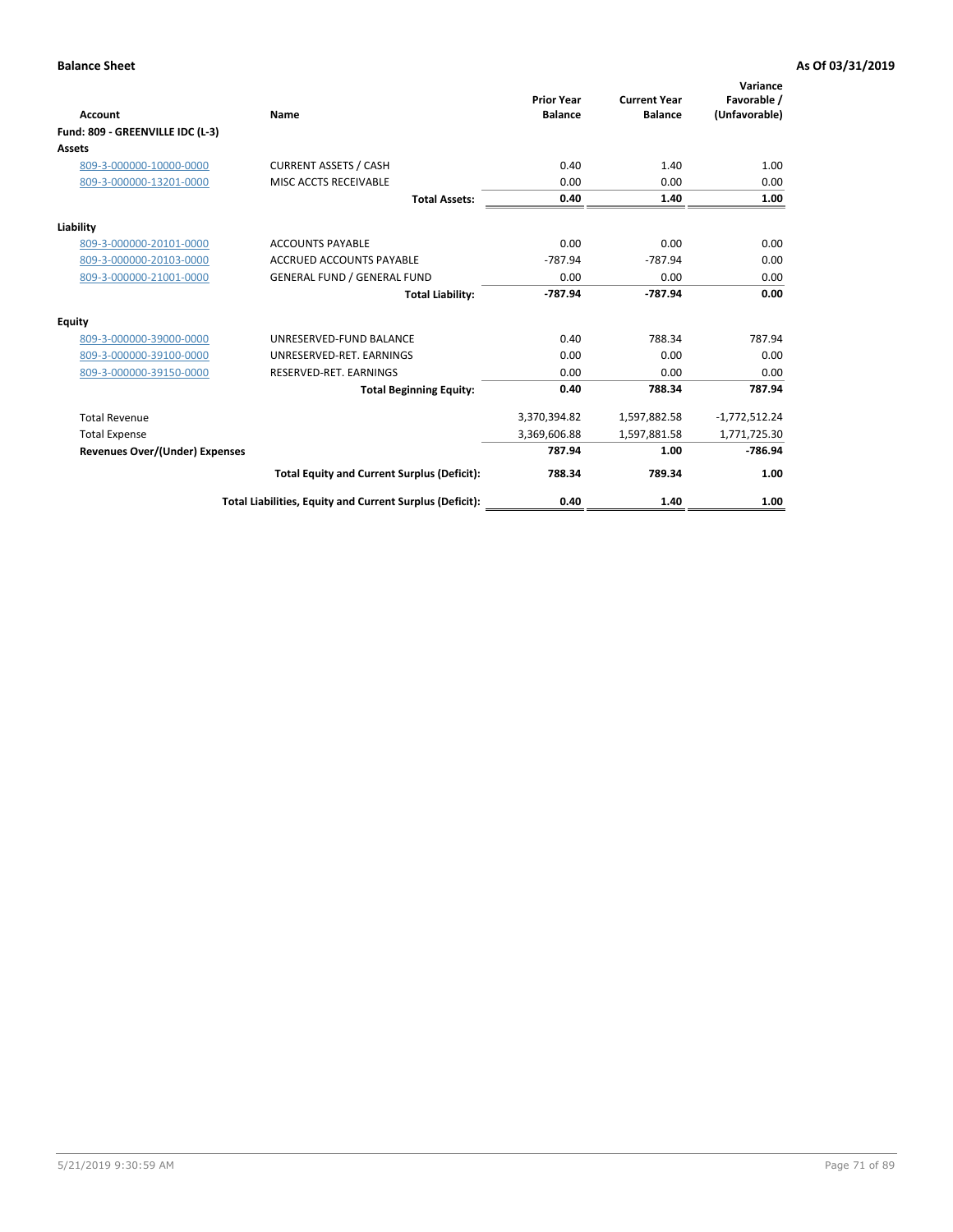| <b>Account</b>                                 | <b>Name</b>                                              | <b>Prior Year</b><br><b>Balance</b> | <b>Current Year</b><br><b>Balance</b> | Variance<br>Favorable /<br>(Unfavorable) |
|------------------------------------------------|----------------------------------------------------------|-------------------------------------|---------------------------------------|------------------------------------------|
| <b>Fund: 810 - SEIZURE FUNDS - STATE RULES</b> |                                                          |                                     |                                       |                                          |
| <b>Assets</b>                                  |                                                          |                                     |                                       |                                          |
| 810-3-000000-10000-0000                        | <b>CURRENT ASSETS / CASH</b>                             | 263,877.30                          | 293,950.64                            | 30,073.34                                |
| 810-3-000000-13201-0000                        | MISC ACCTS RECEIVABLE                                    | 0.00                                | $-23,590.00$                          | $-23,590.00$                             |
| 810-3-000000-13202-1400                        | <b>EMPLOYEE ADVANCES</b>                                 | 0.00                                | 0.00                                  | 0.00                                     |
| 810-3-000000-13205-0000                        | <b>INTEREST RECEIVABLE</b>                               | 0.00                                | 0.00                                  | 0.00                                     |
| 810-3-000000-16201-0000                        | <b>MACHINERY AND EQUIPMENT</b>                           | 0.00                                | 0.00                                  | 0.00                                     |
| 810-3-000000-16202-0000                        | ACCUMULATED DEPRECATION                                  | 0.00                                | 0.00                                  | 0.00                                     |
|                                                | <b>Total Assets:</b>                                     | 263,877.30                          | 270,360.64                            | 6,483.34                                 |
|                                                |                                                          |                                     |                                       |                                          |
| Liability                                      |                                                          |                                     |                                       |                                          |
| 810-3-000000-20101-0000                        | <b>ACCOUNTS PAYABLE</b>                                  | 0.00                                | 0.00                                  | 0.00                                     |
| 810-3-000000-20102-0000                        | <b>CREDIT CARD PAYABLE</b>                               | 0.00                                | 0.00                                  | 0.00                                     |
| 810-3-000000-20103-0000                        | <b>ACCRUED ACCOUNTS PAYABLE</b>                          | 0.00                                | 0.00                                  | 0.00                                     |
| 810-3-000000-29300-0000                        | <b>ENCUMBRANCE SUMMARY</b>                               | 0.00                                | 0.00                                  | 0.00                                     |
| 810-3-000000-29400-0100                        | RESERVED ACCOUNT / ENCUMBRANCES                          | 0.00                                | 0.00                                  | 0.00                                     |
| 810-3-000000-92520-0600                        | RESERVED ACCOUNT/HB65 SIEZURES                           | 0.00                                | 0.00                                  | 0.00                                     |
|                                                | <b>Total Liability:</b>                                  | 0.00                                | 0.00                                  | 0.00                                     |
| <b>Equity</b>                                  |                                                          |                                     |                                       |                                          |
| 810-3-000000-39000-0000                        | UNRESERVED-FUND BALANCE                                  | 262,591.46                          | 266,708.55                            | 4,117.09                                 |
|                                                | <b>Total Beginning Equity:</b>                           | 262,591.46                          | 266,708.55                            | 4,117.09                                 |
| <b>Total Revenue</b>                           |                                                          | 1,392.93                            | 3,713.63                              | 2,320.70                                 |
| <b>Total Expense</b>                           |                                                          | 107.09                              | 61.54                                 | 45.55                                    |
| Revenues Over/(Under) Expenses                 |                                                          | 1,285.84                            | 3,652.09                              | 2,366.25                                 |
|                                                | <b>Total Equity and Current Surplus (Deficit):</b>       | 263,877.30                          | 270,360.64                            | 6,483.34                                 |
|                                                | Total Liabilities, Equity and Current Surplus (Deficit): | 263,877.30                          | 270,360.64                            | 6,483.34                                 |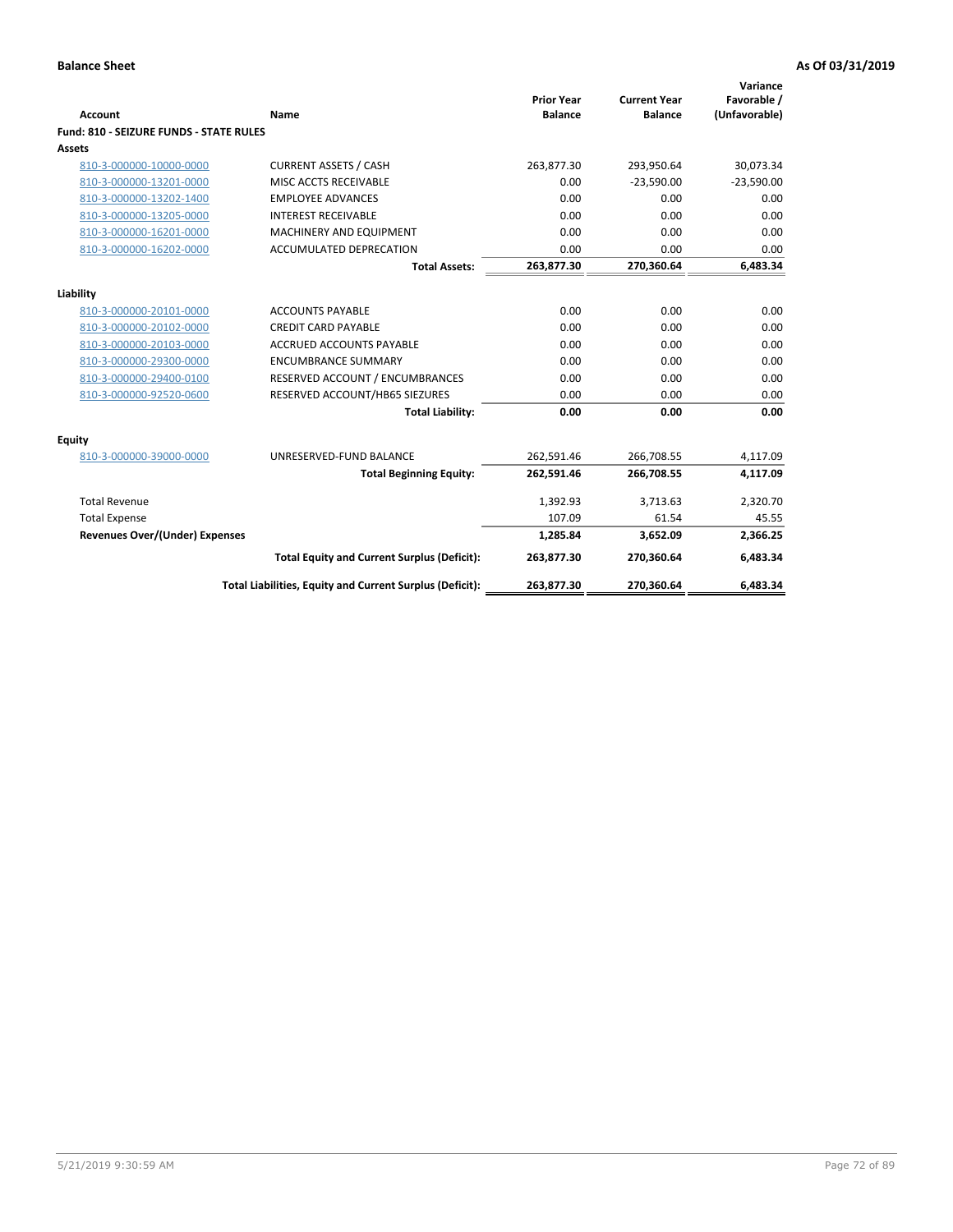| <b>Account</b>                        | Name                                                     | <b>Prior Year</b><br><b>Balance</b> | <b>Current Year</b><br><b>Balance</b> | Variance<br>Favorable /<br>(Unfavorable) |
|---------------------------------------|----------------------------------------------------------|-------------------------------------|---------------------------------------|------------------------------------------|
| Fund: 811 - SEIZURE FUNDS - FED RULES |                                                          |                                     |                                       |                                          |
| <b>Assets</b>                         |                                                          |                                     |                                       |                                          |
| 811-3-000000-10000-0000               | <b>CURRENT ASSETS / CASH</b>                             | 182,447.07                          | 300,399.81                            | 117,952.74                               |
| 811-3-000000-13201-0000               | MISC ACCTS RECEIVABLE                                    | 0.00                                | 0.00                                  | 0.00                                     |
| 811-3-000000-13205-0000               | <b>INTEREST RECEIVABLE</b>                               | 0.00                                | 0.00                                  | 0.00                                     |
| 811-3-000000-16201-0000               | <b>MACHINERY AND EQUIPMENT</b>                           | 0.00                                | 0.00                                  | 0.00                                     |
| 811-3-000000-16202-0000               | <b>ACCUMULATED DEPRECATION</b>                           | 0.00                                | 0.00                                  | 0.00                                     |
|                                       | <b>Total Assets:</b>                                     | 182,447.07                          | 300,399.81                            | 117,952.74                               |
| Liability                             |                                                          |                                     |                                       |                                          |
| 811-3-000000-20101-0000               | <b>ACCOUNTS PAYABLE</b>                                  | 0.00                                | 0.00                                  | 0.00                                     |
| 811-3-000000-20102-0000               | <b>CREDIT CARD PAYABLE</b>                               | 0.00                                | 0.00                                  | 0.00                                     |
| 811-3-000000-20103-0000               | <b>ACCRUED ACCOUNTS PAYABLE</b>                          | 0.00                                | 0.00                                  | 0.00                                     |
| 811-3-000000-29300-0000               | <b>ENCUMBRANCE SUMMARY</b>                               | 0.00                                | 0.00                                  | 0.00                                     |
| 811-3-000000-29400-0100               | RESERVED ACCOUNT / ENCUMBRANCES                          | 0.00                                | 0.00                                  | 0.00                                     |
| 811-3-000000-92521-0700               | RESERVED ACCOUNT/FED SIEZURES                            | 0.00                                | 0.00                                  | 0.00                                     |
|                                       | <b>Total Liability:</b>                                  | 0.00                                | 0.00                                  | 0.00                                     |
| Equity                                |                                                          |                                     |                                       |                                          |
| 811-3-000000-39000-0000               | UNRESERVED-FUND BALANCE                                  | 156,639.33                          | 298,929.55                            | 142,290.22                               |
|                                       | <b>Total Beginning Equity:</b>                           | 156,639.33                          | 298,929.55                            | 142,290.22                               |
| <b>Total Revenue</b>                  |                                                          | 25,833.19                           | 3,187.68                              | $-22,645.51$                             |
| <b>Total Expense</b>                  |                                                          | 25.45                               | 1,717.42                              | $-1,691.97$                              |
| Revenues Over/(Under) Expenses        |                                                          | 25,807.74                           | 1,470.26                              | $-24,337.48$                             |
|                                       | <b>Total Equity and Current Surplus (Deficit):</b>       | 182,447.07                          | 300,399.81                            | 117,952.74                               |
|                                       | Total Liabilities, Equity and Current Surplus (Deficit): | 182,447.07                          | 300.399.81                            | 117.952.74                               |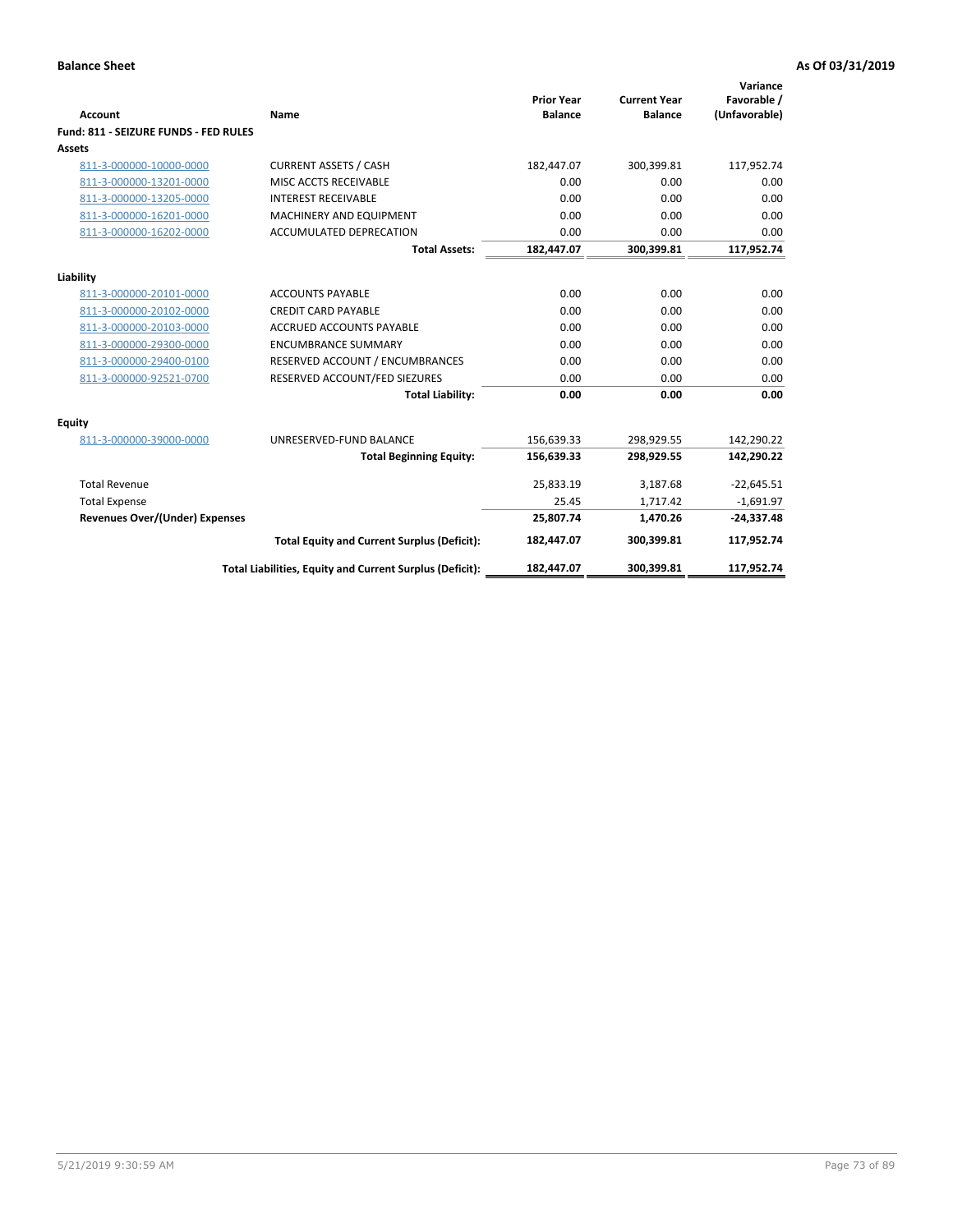| <b>Account</b>                                          | Name                                                     | <b>Prior Year</b><br><b>Balance</b> | <b>Current Year</b><br><b>Balance</b> | Variance<br>Favorable /<br>(Unfavorable) |
|---------------------------------------------------------|----------------------------------------------------------|-------------------------------------|---------------------------------------|------------------------------------------|
| Fund: 820 - TIRZ FUND (Tax Increment Reinvestment Zone) |                                                          |                                     |                                       |                                          |
| <b>Assets</b>                                           |                                                          |                                     |                                       |                                          |
| 820-3-000000-10000-0000                                 | <b>CURRENT ASSETS / CASH</b>                             | 1,734,684.45                        | 2,193,020.19                          | 458,335.74                               |
| 820-3-000000-13101-0000                                 | <b>TAX RECEIVABLE-CURRENT</b>                            | 25,321.68                           | 56,144.24                             | 30,822.56                                |
| 820-3-000000-13102-0000                                 | <b>TAXES REC-DELINQUENT</b>                              | 3,747.86                            | 7,611.09                              | 3,863.23                                 |
| 820-3-000000-13103-0000                                 | ALLOW FOR UNCOLLECT TAXES                                | $-1,375.55$                         | $-2,438.54$                           | $-1,062.99$                              |
| 820-3-000000-13201-0000                                 | MISC ACCTS RECEIVABLE                                    | 0.00                                | 0.00                                  | 0.00                                     |
| 820-3-000000-13205-0000                                 | <b>INTEREST RECEIVABLE</b>                               | 0.00                                | 0.00                                  | 0.00                                     |
| 820-3-000000-13221-0000                                 | MISC A/R - PROPERTY TAXES                                | 0.00                                | 6,395.79                              | 6,395.79                                 |
|                                                         | <b>Total Assets:</b>                                     | 1,762,378.44                        | 2,260,732.77                          | 498,354.33                               |
| Liability                                               |                                                          |                                     |                                       |                                          |
| 820-3-000000-20101-0000                                 | <b>ACCOUNTS PAYABLE</b>                                  | 0.00                                | 0.00                                  | 0.00                                     |
| 820-3-000000-20103-0000                                 | <b>ACCRUED ACCOUNTS PAYABLE</b>                          | 0.00                                | 0.00                                  | 0.00                                     |
| 820-3-000000-20203-0000                                 | DEFERRED TAX REVENUE                                     | 29,117.83                           | 62,861.06                             | $-33,743.23$                             |
| 820-3-000000-29300-0000                                 | <b>ENCUMBRANCE SUMMARY</b>                               | 0.00                                | 0.00                                  | 0.00                                     |
| 820-3-000000-29400-0100                                 | RESERVED ACCOUNT / ENCUMBRANCES                          | 0.00                                | 0.00                                  | 0.00                                     |
|                                                         | <b>Total Liability:</b>                                  | 29,117.83                           | 62,861.06                             | $-33,743.23$                             |
| Equity                                                  |                                                          |                                     |                                       |                                          |
| 820-3-000000-39000-0000                                 | UNRESERVED-FUND BALANCE                                  | 1,268,317.16                        | 1,730,143.81                          | 461,826.65                               |
| 820-3-000000-39100-0000                                 | UNRESERVED-RET. EARNINGS                                 | 0.00                                | 0.00                                  | 0.00                                     |
|                                                         | <b>Total Beginning Equity:</b>                           | 1,268,317.16                        | 1,730,143.81                          | 461,826.65                               |
| <b>Total Revenue</b>                                    |                                                          | 471,554.61                          | 476,370.88                            | 4,816.27                                 |
| <b>Total Expense</b>                                    |                                                          | 6,611.16                            | 8,642.98                              | $-2,031.82$                              |
| <b>Revenues Over/(Under) Expenses</b>                   |                                                          | 464,943.45                          | 467,727.90                            | 2,784.45                                 |
|                                                         | <b>Total Equity and Current Surplus (Deficit):</b>       | 1,733,260.61                        | 2,197,871.71                          | 464,611.10                               |
|                                                         | Total Liabilities, Equity and Current Surplus (Deficit): | 1,762,378.44                        | 2,260,732.77                          | 498,354.33                               |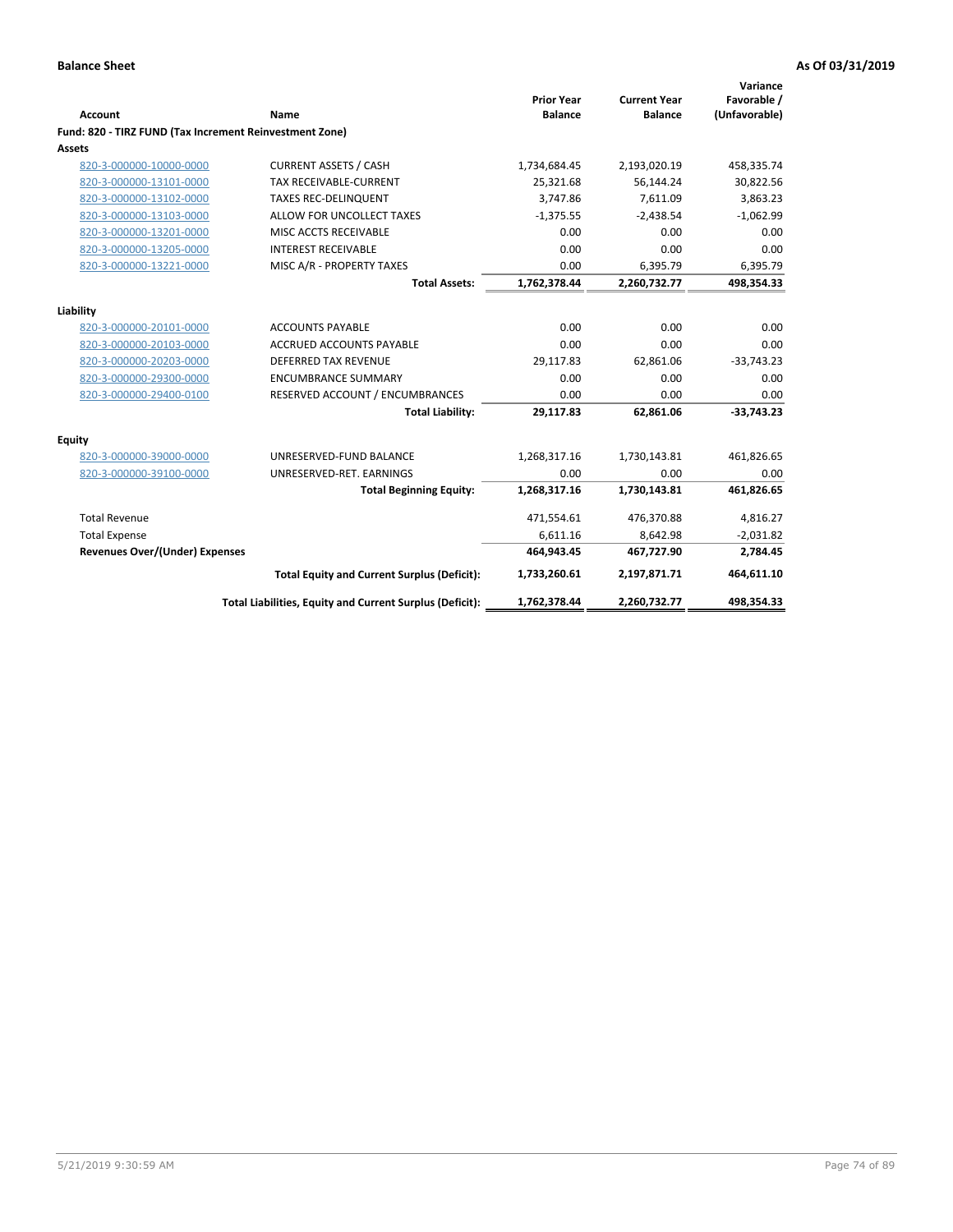| <b>Account</b>                           | Name                                                     | <b>Prior Year</b><br><b>Balance</b> | <b>Current Year</b><br><b>Balance</b> | Variance<br>Favorable /<br>(Unfavorable) |
|------------------------------------------|----------------------------------------------------------|-------------------------------------|---------------------------------------|------------------------------------------|
| Fund: 890 - GRNVL IDC (L-3) FIXED ASSETS |                                                          |                                     |                                       |                                          |
| <b>Assets</b>                            |                                                          |                                     |                                       |                                          |
| 890-3-000000-10000-0000                  | <b>CURRENT ASSETS / CASH</b>                             | $-0.18$                             | $-0.18$                               | 0.00                                     |
| 890-3-000000-16004-0000                  | FIXED ASSETS / BUILDINGS                                 | 0.00                                | 0.00                                  | 0.00                                     |
| 890-3-000000-16005-0000                  | <b>ACCUMULATED DEPRECIATION</b>                          | 0.00                                | 0.00                                  | 0.00                                     |
| 890-3-000000-16301-0000                  | FIXED ASSETS / C W I P                                   | 0.25                                | 0.25                                  | 0.00                                     |
|                                          | <b>Total Assets:</b>                                     | 0.07                                | 0.07                                  | 0.00                                     |
| Liability                                |                                                          |                                     |                                       |                                          |
| 890-3-000000-20101-0000                  | <b>ACCOUNTS PAYABLE</b>                                  | 0.00                                | 0.00                                  | 0.00                                     |
| 890-3-000000-27001-0000                  | <b>CONTRIBUTED CAPITAL</b>                               | 0.00                                | 0.00                                  | 0.00                                     |
| 890-3-000000-27101-0000                  | INVESTMENT IN GFA / GENERAL FUND                         | 0.00                                | 0.00                                  | 0.00                                     |
| 890-3-000000-27102-0000                  | <b>SPECIAL REVENUE FUNDS</b>                             | 0.00                                | 0.00                                  | 0.00                                     |
| 890-3-000000-27103-0000                  | <b>GENERAL CIP FUND</b>                                  | 0.00                                | 0.00                                  | 0.00                                     |
| 890-3-000000-27104-0000                  | PROPRIETARY FUNDS                                        | 0.07                                | 0.07                                  | 0.00                                     |
| 890-3-000000-27201-0000                  | CAFR USE / MUNICIPAL BUILDINGS                           | 0.00                                | 0.00                                  | 0.00                                     |
| 890-3-000000-27202-0000                  | CAFR USE / OTHER GENERAL GOVERNMEN                       | 0.00                                | 0.00                                  | 0.00                                     |
| 890-3-000000-27205-0000                  | CAFR USE / PUBLIC WORKS                                  | 0.00                                | 0.00                                  | 0.00                                     |
| 890-3-000000-27210-0000                  | CAFR USE / INVESTMENT IN GFA                             | 0.00                                | 0.00                                  | 0.00                                     |
| 890-3-000000-27301-0000                  | DONATIONS/GRANTS                                         | 0.00                                | 0.00                                  | 0.00                                     |
|                                          | <b>Total Liability:</b>                                  | 0.07                                | 0.07                                  | 0.00                                     |
| Equity                                   |                                                          |                                     |                                       |                                          |
| 890-3-000000-39000-0000                  | UNRESERVED-FUND BALANCE                                  | 0.00                                | 0.00                                  | 0.00                                     |
|                                          | <b>Total Beginning Equity:</b>                           | 0.00                                | 0.00                                  | 0.00                                     |
| <b>Total Expense</b>                     |                                                          | 0.00                                | 0.00                                  | 0.00                                     |
| Revenues Over/(Under) Expenses           |                                                          | 0.00                                | 0.00                                  | 0.00                                     |
|                                          | <b>Total Equity and Current Surplus (Deficit):</b>       | 0.00                                | 0.00                                  | 0.00                                     |
|                                          | Total Liabilities, Equity and Current Surplus (Deficit): | 0.07                                | 0.07                                  | 0.00                                     |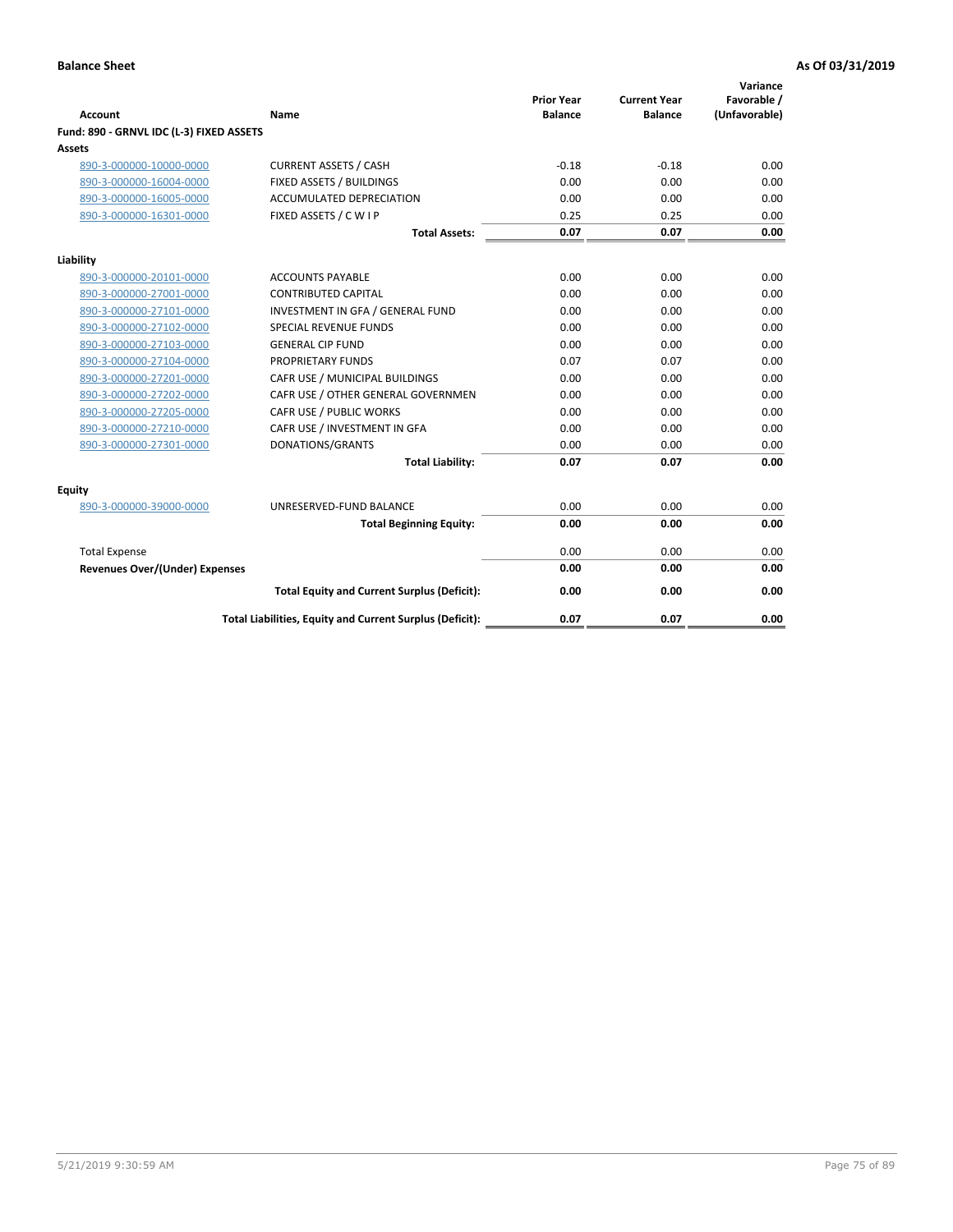|                                                    |                                                                        | <b>Prior Year</b>            | <b>Current Year</b>          | Variance<br>Favorable / |
|----------------------------------------------------|------------------------------------------------------------------------|------------------------------|------------------------------|-------------------------|
| <b>Account</b>                                     | Name                                                                   | <b>Balance</b>               | <b>Balance</b>               | (Unfavorable)           |
| Fund: 899 - POOLED CASH                            |                                                                        |                              |                              |                         |
| Assets                                             |                                                                        |                              |                              |                         |
| 899-8-000000-10000-0000                            | <b>CURRENT ASSETS / CASH</b>                                           | 0.00                         | 0.00                         | 0.00                    |
| 899-8-000000-10101-0000                            | <b>CHASE OUTBOUND OPERATING</b>                                        | -907,013.97                  | $-885,807.24$                | 21,206.73               |
| 899-8-000000-10102-0000                            | CHASE INBOUND OPERATING                                                | 7,026,794.92                 | 11,024,353.24                | 3,997,558.32            |
| 899-8-000000-10103-0000                            | OPERATING ACCOUNT / CLAIMS ACCOUNT                                     | 0.00                         | 0.00                         | 0.00                    |
| 899-8-000000-10105-0000<br>899-8-000000-10106-0000 | CHASE BANK / SAVINGS - 3003113077<br>CHASE BANK / SAVINGS - 2911913371 | 1,542,110.58<br>1,616,777.35 | 1,544,880.20<br>1,621,154.85 | 2,769.62<br>4,377.50    |
| 899-8-000000-10107-0000                            | CHASE TASC FLEX SPENDING                                               | 0.00                         | 2.53                         | 2.53                    |
| 899-8-000000-10401-0000                            | <b>CURRENT ASSETS / INTERNAL CLEARING</b>                              | 0.00                         | $-957.16$                    | $-957.16$               |
| 899-8-000000-10402-0000                            | <b>CREDIT CARD CLEARING</b>                                            | 0.00                         | 0.00                         | 0.00                    |
| 899-8-000000-10403-0000                            | <b>NET BILL PAYMENTS</b>                                               | 0.00                         | 0.00                         | 0.00                    |
| 899-8-000000-11101-0000                            | TX CLASS / OPERATING                                                   | 1,007,336.43                 | 1,031,140.29                 | 23,803.86               |
| 899-8-000000-11201-0000                            | LOGIC INVESTMENTS / OPERATING                                          | 1,024,866.93                 | 1,048,730.17                 | 23,863.24               |
| 899-8-000000-11401-0000                            | <b>TEXSTAR ACCT - OPERATING</b>                                        | 0.01                         | 0.01                         | 0.00                    |
| 899-8-000000-11601-0000                            | TEXPOOL ACCT - OPERATING                                               | 1,019,198.33                 | 1,040,485.47                 | 21,287.14               |
| 899-8-000000-11801-0000                            | TX GEN TERM OPERATING                                                  | 19,764,709.43                | 13,264,602.27                | $-6,500,107.16$         |
| 899-8-000000-12001-0000                            | AMERICAN NATIONAL OPERATING                                            | 0.00                         | 0.00                         | 0.00                    |
| 899-8-000000-12002-0000                            | PFM ACCT OPERATING                                                     | 16,154,045.84                | 16,254,252.60                | 100,206.76              |
| 899-8-000000-12003-0000                            | TREASURIES - CITY ONLY                                                 | 0.00                         | 0.00                         | 0.00                    |
| 899-8-000000-12301-0000                            | <b>BOND PROCEEDS / PURCHASED INTEREST</b>                              | 0.00                         | 0.00                         | 0.00                    |
| 899-8-000000-13205-0000                            | <b>INTEREST RECEIVABLE</b>                                             | 49,226.15                    | 67,841.27                    | 18,615.12               |
| 899-8-000000-14100-0000                            | DUE FROM FUND 100                                                      | $-20,260.02$                 | 1,379.72                     | 21,639.74               |
| 899-8-000000-14101-0000                            | DUE FROM FUND 101                                                      | 0.00                         | 0.00                         | 0.00                    |
| 899-8-000000-14102-0000                            | DUE FROM FUND 102                                                      | 0.00                         | 0.00                         | 0.00                    |
| 899-8-000000-14103-0000                            | DUE FROM FUND 103                                                      | 0.00                         | 0.00                         | 0.00                    |
| 899-8-000000-14110-0000                            | DUE FROM FUND 110                                                      | 0.00                         | 0.00                         | 0.00                    |
| 899-8-000000-14111-0000                            | DUE FROM FUND 111                                                      | 0.00                         | 0.00                         | 0.00                    |
| 899-8-000000-14112-0000                            | DUE FROM FUND 112                                                      | 0.00                         | 0.00                         | 0.00                    |
| 899-8-000000-14113-0000                            | DUE FROM FUND 113                                                      | 0.00                         | 0.00                         | 0.00                    |
| 899-8-000000-14114-0000                            | DUE FROM FUND 114                                                      | 0.00                         | 0.00                         | 0.00                    |
| 899-8-000000-14115-0000                            | DUE FROM FUND 115                                                      | 0.00                         | 0.00                         | 0.00                    |
| 899-8-000000-14116-0000                            | DUE FROM FUND 116                                                      | 0.00                         | 0.00                         | 0.00                    |
| 899-8-000000-14117-0000                            | DUE FROM FUND 117                                                      | 0.00                         | 0.00                         | 0.00                    |
| 899-8-000000-14118-0000                            | DUE FROM FUND 118                                                      | 0.00                         | 0.00                         | 0.00                    |
| 899-8-000000-14119-0000<br>899-8-000000-14120-0000 | DUE FROM FUND 119<br>DUE FROM FUND 120                                 | 0.00<br>0.00                 | 0.00<br>0.00                 | 0.00<br>0.00            |
| 899-8-000000-14121-0000                            | DUE FROM FUND 121                                                      | 0.00                         | 0.00                         | 0.00                    |
| 899-8-000000-14122-0000                            | DUE FROM FUND 122                                                      | 0.00                         | 0.00                         | 0.00                    |
| 899-8-000000-14123-0000                            | DUE FROM FUND 123                                                      | 30.00                        | 0.00                         | $-30.00$                |
| 899-8-000000-14124-0000                            | DUE FROM FUND 124                                                      | 0.00                         | 0.00                         | 0.00                    |
| 899-8-000000-14125-0000                            | DUE FROM FUND 125                                                      | 0.00                         | 0.00                         | 0.00                    |
| 899-8-000000-14126-0000                            | DUE FROM FUND 126                                                      | 0.00                         | 0.00                         | 0.00                    |
| 899-8-000000-14140-0000                            | DUE FROM FUND 140                                                      | 0.00                         | 0.00                         | 0.00                    |
| 899-8-000000-14160-0000                            | DUE FROM FUND 160                                                      | 0.00                         | 0.00                         | 0.00                    |
| 899-8-000000-14161-0000                            | DUE FROM FUND 161                                                      | 0.00                         | 0.00                         | 0.00                    |
| 899-8-000000-14162-0000                            | DUE FROM FUND 162                                                      | 0.00                         | 0.00                         | 0.00                    |
| 899-8-000000-14163-0000                            | DUE FROM FUND 163                                                      | 0.00                         | 0.00                         | 0.00                    |
| 899-8-000000-14164-0000                            | DUE FROM FUND 164                                                      | 0.00                         | 0.00                         | 0.00                    |
| 899-8-000000-14165-0000                            | DUE FROM FUND 165                                                      | 0.00                         | 0.00                         | 0.00                    |
| 899-8-000000-14170-0000                            | DUE FROM FUND 170                                                      | 0.00                         | 0.00                         | 0.00                    |
| 899-8-000000-14171-0000                            | DUE FROM FUND 171                                                      | 0.00                         | 0.00                         | 0.00                    |
| 899-8-000000-14172-0000                            | DUE FROM FUND 172                                                      | 0.00                         | 0.00                         | 0.00                    |
| 899-8-000000-14173-0000                            | DUE FROM FUND 173                                                      | 0.00                         | 0.00                         | 0.00                    |
| 899-8-000000-14174-0000                            | DUE FROM FUND 174                                                      | 0.00                         | 0.00                         | 0.00                    |
| 899-8-000000-14175-0000                            | DUE FROM FUND 175                                                      | 0.00                         | 0.00                         | 0.00                    |
| 899-8-000000-14176-0000                            | DUE FROM FUND 176                                                      | 0.00                         | 0.00                         | 0.00                    |
| 899-8-000000-14177-0000                            | DUE FROM FUND 177                                                      | 0.00                         | 0.00                         | 0.00                    |
| 899-8-000000-14190-0000                            | DUE FROM FUND 190                                                      | 0.00                         | 0.00                         | 0.00                    |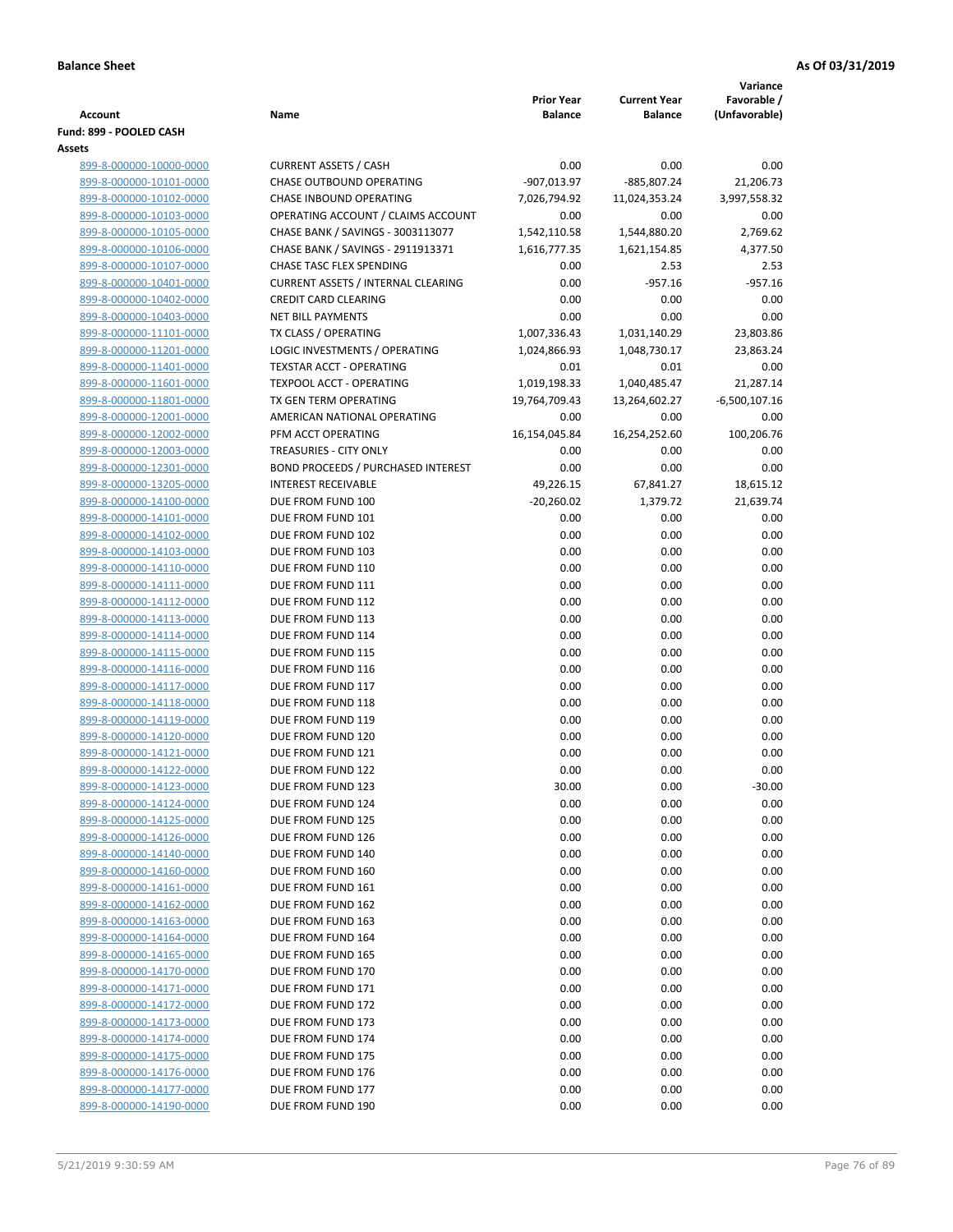|                                                    |                                       |                       |                     | Variance        |
|----------------------------------------------------|---------------------------------------|-----------------------|---------------------|-----------------|
|                                                    |                                       | <b>Prior Year</b>     | <b>Current Year</b> | Favorable /     |
| Account                                            | Name                                  | <b>Balance</b>        | <b>Balance</b>      | (Unfavorable)   |
| 899-8-000000-14192-0000                            | DUE FROM FUND 192                     | 0.00                  | 0.00                | 0.00            |
| 899-8-000000-14200-0000                            | DUE FROM FUND 200                     | 250.00                | $-56.78$            | $-306.78$       |
| 899-8-000000-14210-0000                            | DUE FROM FUND 210                     | 0.00                  | 0.00                | 0.00            |
| 899-8-000000-14211-0000                            | DUE FROM FUND 211                     | 0.00                  | 0.00                | 0.00            |
| 899-8-000000-14212-0000                            | DUE FROM FUND 212                     | 0.00                  | 0.00                | 0.00            |
| 899-8-000000-14216-0000                            | DUE FROM FUND 216                     | 0.00                  | 0.00                | 0.00            |
| 899-8-000000-14217-0000                            | DUE FROM FUND 217                     | 0.00                  | 0.00                | 0.00            |
| 899-8-000000-14300-0000                            | DUE FROM FUND 300                     | 0.00                  | 0.00                | 0.00            |
| 899-8-000000-14320-0000                            | DUE FROM FUND 320                     | 0.00                  | 0.00                | 0.00            |
| 899-8-000000-14360-0000                            | DUE FROM FUND 360                     | 0.00                  | 0.00                | 0.00            |
| 899-8-000000-14361-0000                            | DUE FROM FUND 361                     | 0.00                  | 0.00                | 0.00            |
| 899-8-000000-14400-0000                            | DUE FROM FUND 400                     | 0.00                  | 0.00                | 0.00            |
| 899-8-000000-14500-0000                            | DUE FROM FUND 500                     | 0.00                  | 0.00                | 0.00            |
| 899-8-000000-14561-0000                            | DUE FROM FUND 561                     | 0.00                  | 0.00                | 0.00            |
| 899-8-000000-14601-0000                            | DUE FROM FUND 601                     | 0.00                  | $-0.52$             | $-0.52$         |
| 899-8-000000-14602-0000                            | DUE FROM FUND 602                     | $-2,511.84$           | 499.91              | 3,011.75        |
| 899-8-000000-14604-0000                            | DUE FROM FUND 604                     | 0.00                  | 0.00                | 0.00            |
| 899-8-000000-14660-0000                            | DUE FROM FUND 660                     | 0.00                  | 0.00                | 0.00            |
| 899-8-000000-14800-0000                            | DUE FROM FUND 800                     | 0.00                  | 0.00                | 0.00            |
| 899-8-000000-14801-0000                            | DUE FROM FUND 801                     | 0.00                  | 0.00                | 0.00            |
| 899-8-000000-14802-0000                            | DUE FROM FUND 802                     | 0.00                  | 0.00                | 0.00            |
| 899-8-000000-14803-0000                            | DUE FROM FUND 803                     | 0.00                  | 0.00                | 0.00            |
| 899-8-000000-14807-0000                            | DUE FROM FUND 807                     | 0.00                  | 0.00                | 0.00            |
| 899-8-000000-14809-0000                            | DUE FROM FUND 809                     | 0.00                  | 0.00                | 0.00            |
| 899-8-000000-14810-0000                            | DUE FROM FUND 810                     | 0.00                  | 0.00                | 0.00            |
| 899-8-000000-14811-0000                            | DUE FROM FUND 811                     | 0.00                  | 0.00                | 0.00            |
| 899-8-000000-14820-0000                            | DUE FROM TIRZ FUND                    | 0.00                  | 0.00                | 0.00            |
| 899-8-000000-14890-0000                            | DUE FROM GRNVL IDC (L-3) FIXED ASSETS | 0.00                  | 0.00                | 0.00            |
| 899-8-000000-14910-0000                            | DUE FROM FUND 910                     | 934,081.18            | 1,205,536.48        | 271,455.30      |
| 899-8-000000-14911-0000                            | DUE FROM FUND 911                     | 0.00                  | 0.00                | 0.00            |
| 899-8-000000-14912-0000                            | DUE FROM FUND 912                     | 0.00                  | 0.00                | 0.00            |
| 899-8-000000-14913-0000                            | DUE FROM FUND 913                     | 0.00                  | 0.00                | 0.00            |
| 899-8-000000-14916-0000                            | DUE FROM FUND 916                     | 0.00                  | 0.00                | 0.00            |
|                                                    | DUE FROM FUND 950                     | 0.00                  | 0.00                | 0.00            |
| 899-8-000000-14950-0000<br>899-8-000000-91011-1001 | <b>BANK OF AMERICA</b>                |                       | 0.00                | 0.00            |
|                                                    |                                       | 0.00<br>49,209,641.32 | 47,218,037.31       | $-1,991,604.01$ |
|                                                    | <b>Total Assets:</b>                  |                       |                     |                 |
| Liability                                          |                                       |                       |                     |                 |
| 899-8-000000-20101-0000                            | <b>ACCOUNTS PAYABLE</b>               | 911,589.32            | 1,207,358.81        | -295,769.49     |
| 899-8-000000-20102-0000                            | <b>CREDIT CARD PAYABLE</b>            | 0.00                  | 0.00                | 0.00            |
| 899-8-000000-21040-0000                            | DUE TO OTHER FUNDS                    | 48,298,052.06         | 46,010,679.64       | 2,287,372.42    |
|                                                    | <b>Total Liability:</b>               | 49,209,641.38         | 47,218,038.45       | 1,991,602.93    |
|                                                    |                                       |                       |                     |                 |
| <b>Equity</b>                                      |                                       |                       |                     |                 |
| 899-3-000000-39000-0000                            | UNRESERVED-FUND BALANCE               | $-0.04$               | $-1.10$             | $-1.06$         |
| 899-8-000000-14362-0000                            | DUE FROM FUND 362                     | 0.00                  | 0.00                | 0.00            |
| 899-8-000000-39200-0101                            | EQUITY IN POOLED CASH                 | 0.00                  | 0.00                | 0.00            |
| 899-8-000000-39200-0110                            | EQUITY IN POOLED CASH                 | 0.00                  | 0.00                | 0.00            |
| 899-8-000000-39200-0111                            | EQUITY IN POOLED CASH                 | 0.00                  | 0.00                | 0.00            |
| 899-8-000000-39200-0112                            | EQUITY IN POOLED CASH                 | 0.00                  | 0.00                | 0.00            |
| 899-8-000000-39200-0190                            | EQUITY IN POOLED CASH                 | 0.00                  | 0.00                | 0.00            |
| 899-8-000000-39200-0201                            | EQUITY IN POOLED CASH                 | 0.00                  | 0.00                | 0.00            |
| 899-8-000000-39200-0202                            | EQUITY IN POOLED CASH                 | 0.00                  | 0.00                | 0.00            |
| 899-8-000000-39200-0203                            | EQUITY IN POOLED CASH                 | 0.00                  | 0.00                | 0.00            |
| 899-8-000000-39200-0204                            | EQUITY IN POOLED CASH                 | 0.00                  | 0.00                | 0.00            |
| 899-8-000000-39200-0205                            | EQUITY IN POOLED CASH                 | 0.00                  | 0.00                | 0.00            |
| 899-8-000000-39200-0206                            | EQUITY IN POOLED CASH                 | 0.00                  | 0.00                | 0.00            |
| 899-8-000000-39200-0207                            | EQUITY IN POOLED CASH                 | 0.00                  | 0.00                | 0.00            |
| 899-8-000000-39200-0208                            | EQUITY IN POOLED CASH                 | 0.00                  | 0.00                | 0.00            |
| 899-8-000000-39200-0209                            | EQUITY IN POOLED CASH                 | 0.00                  | 0.00                | 0.00            |
|                                                    |                                       |                       |                     |                 |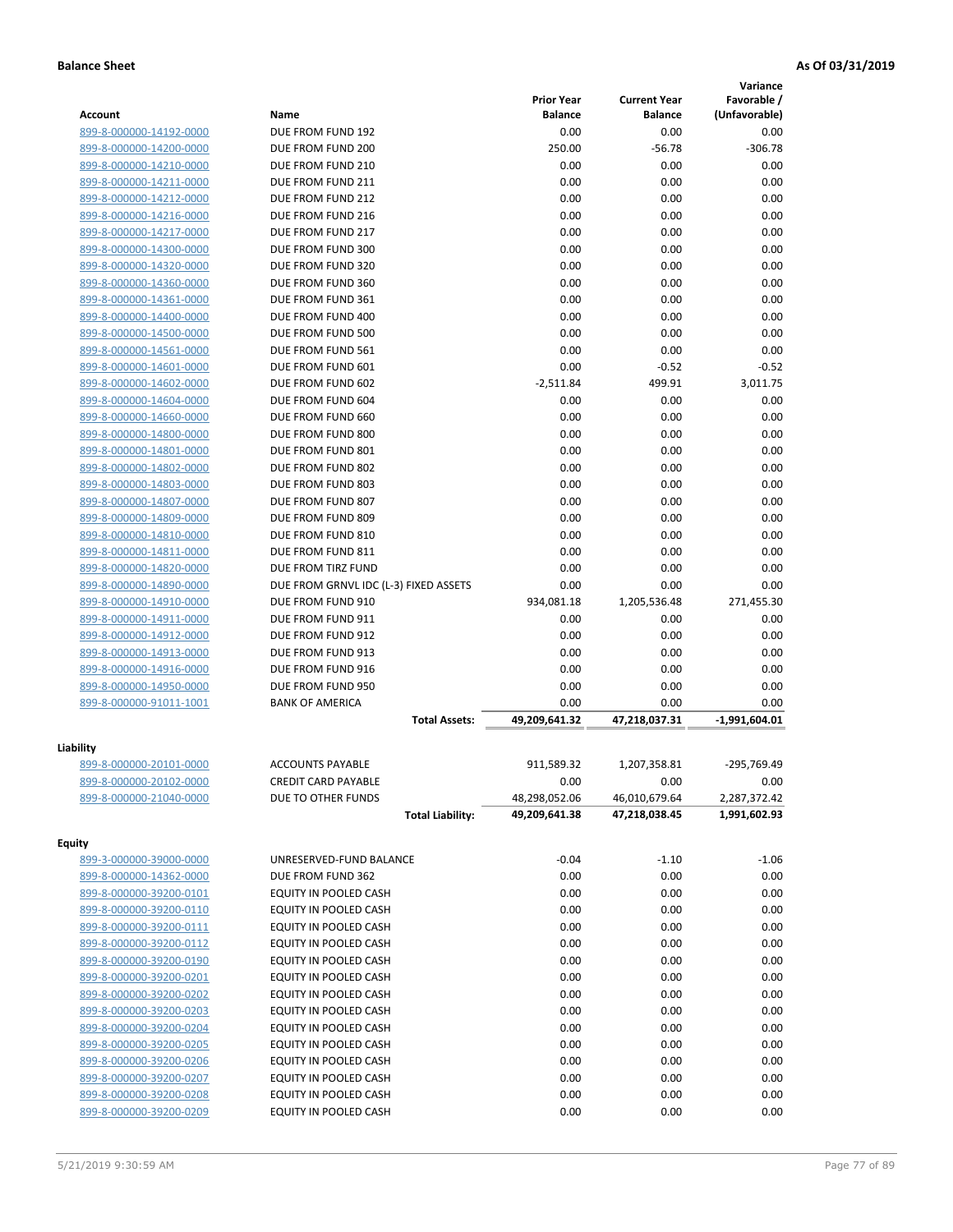**Variance**

| Account                                            | Name                                           | <b>Prior Year</b><br><b>Balance</b> | <b>Current Year</b><br><b>Balance</b> | Favorable /<br>(Unfavorable) |
|----------------------------------------------------|------------------------------------------------|-------------------------------------|---------------------------------------|------------------------------|
| 899-8-000000-39200-0210                            | EQUITY IN POOLED CASH                          | 0.00                                | 0.00                                  | 0.00                         |
| 899-8-000000-39200-0211                            | EQUITY IN POOLED CASH                          | 0.00                                | 0.00                                  | 0.00                         |
| 899-8-000000-39200-0212                            | EQUITY IN POOLED CASH                          | 0.00                                | 0.00                                  | 0.00                         |
| 899-8-000000-39200-0213                            | EQUITY IN POOLED CASH                          | 0.00                                | 0.00                                  | 0.00                         |
| 899-8-000000-39200-0214                            | <b>EQUITY IN POOLED CASH</b>                   | 0.00                                | 0.00                                  | 0.00                         |
| 899-8-000000-39200-0215                            | EQUITY IN POOLED CASH                          | 0.00                                | 0.00                                  | 0.00                         |
| 899-8-000000-39200-0216                            | EQUITY IN POOLED CASH                          | 0.00                                | 0.00                                  | 0.00                         |
| 899-8-000000-39200-0217                            | EQUITY IN POOLED CASH                          | 0.00                                | 0.00                                  | 0.00                         |
| 899-8-000000-39200-0218                            | EQUITY IN POOLED CASH                          | 0.00                                | 0.00                                  | 0.00                         |
| 899-8-000000-39200-0219                            | EQUITY IN POOLED CASH                          | 0.00                                | 0.00                                  | 0.00                         |
| 899-8-000000-39200-0220                            | EQUITY IN POOLED CASH                          | 0.00                                | 0.00                                  | 0.00                         |
| 899-8-000000-39200-0221                            | EQUITY IN POOLED CASH                          | 0.00                                | 0.00                                  | 0.00                         |
| 899-8-000000-39200-0222                            | EQUITY IN POOLED CASH                          | 0.00                                | 0.00                                  | 0.00                         |
| 899-8-000000-39200-0223                            | EQUITY IN POOLED CASH                          | 0.00                                | 0.00                                  | 0.00                         |
| 899-8-000000-39200-0224                            | EQUITY IN POOLED CASH                          | 0.00                                | 0.00                                  | 0.00                         |
| 899-8-000000-39200-0225                            | EQUITY IN POOLED CASH                          | 0.00                                | 0.00                                  | 0.00                         |
| 899-8-000000-39200-0226                            | EQUITY IN POOLED CASH                          | 0.00                                | 0.00                                  | 0.00                         |
| 899-8-000000-39200-0227                            | EQUITY IN POOLED CASH                          | 0.00                                | 0.00                                  | 0.00                         |
| 899-8-000000-39200-0228                            | EQUITY IN POOLED CASH                          | 0.00                                | 0.00                                  | 0.00                         |
| 899-8-000000-39200-0229                            | <b>EQUITY IN POOLED CASH</b>                   | 0.00                                | 0.00                                  | 0.00                         |
| 899-8-000000-39200-0231                            | <b>EQUITY IN POOLED CASH</b>                   | 0.00                                | 0.00                                  | 0.00                         |
| 899-8-000000-39200-0232                            | EQUITY IN POOLED CASH                          | 0.00                                | 0.00                                  | 0.00                         |
| 899-8-000000-39200-0233                            | EQUITY IN POOLED CASH                          | 0.00                                | 0.00                                  | 0.00                         |
| 899-8-000000-39200-0234                            | EQUITY IN POOLED CASH                          | 0.00                                | 0.00                                  | 0.00                         |
| 899-8-000000-39200-0235                            | EQUITY IN POOLED CASH                          | 0.00                                | 0.00                                  | 0.00                         |
| 899-8-000000-39200-0236                            | EQUITY IN POOLED CASH                          | 0.00                                | 0.00                                  | 0.00                         |
| 899-8-000000-39200-0241                            | EQUITY IN POOLED CASH                          | 0.00                                | 0.00                                  | 0.00                         |
| 899-8-000000-39200-0247                            | EQUITY IN POOLED CASH                          | 0.00                                | 0.00                                  | 0.00                         |
| 899-8-000000-39200-0250                            | EQUITY IN POOLED CASH                          | 0.00                                | 0.00                                  | 0.00                         |
| 899-8-000000-39200-0251                            | EQUITY IN POOLED CASH                          | 0.00                                | 0.00                                  | 0.00                         |
| 899-8-000000-39200-0252                            | EQUITY IN POOLED CASH                          | 0.00                                | 0.00                                  | 0.00                         |
| 899-8-000000-39200-0253                            | EQUITY IN POOLED CASH                          | 0.00                                | 0.00                                  | 0.00                         |
| 899-8-000000-39200-0254                            | EQUITY IN POOLED CASH                          | 0.00                                | 0.00                                  | 0.00                         |
| 899-8-000000-39200-0301<br>899-8-000000-39200-0302 | EQUITY IN POOLED CASH                          | 0.00<br>0.00                        | 0.00                                  | 0.00                         |
| 899-8-000000-39200-0401                            | EQUITY IN POOLED CASH<br>EQUITY IN POOLED CASH | 0.00                                | 0.00<br>0.00                          | 0.00<br>0.00                 |
| 899-8-000000-39200-0402                            | EQUITY IN POOLED CASH                          | 0.00                                | 0.00                                  | 0.00                         |
| 899-8-000000-39200-0403                            | EQUITY IN POOLED CASH                          | 0.00                                | 0.00                                  | 0.00                         |
| 899-8-000000-39200-0405                            | <b>EQUITY IN POOLED CASH</b>                   | 0.00                                | 0.00                                  | 0.00                         |
| 899-8-000000-39200-0406                            | EQUITY IN POOLED CASH                          | 0.00                                | 0.00                                  | 0.00                         |
| 899-8-000000-39200-0410                            | <b>EQUITY IN POOLED CASH</b>                   | 0.00                                | 0.00                                  | 0.00                         |
| 899-8-000000-39200-0411                            | EQUITY IN POOLED CASH                          | 0.00                                | 0.00                                  | 0.00                         |
| 899-8-000000-39200-0501                            | EQUITY IN POOLED CASH                          | 0.00                                | 0.00                                  | 0.00                         |
| 899-8-000000-39200-0502                            | EQUITY IN POOLED CASH                          | 0.00                                | 0.00                                  | 0.00                         |
| 899-8-000000-39200-0503                            | EQUITY IN POOLED CASH                          | 0.00                                | 0.00                                  | 0.00                         |
| 899-8-000000-39200-0504                            | <b>EQUITY IN POOLED CASH</b>                   | 0.00                                | 0.00                                  | 0.00                         |
| 899-8-000000-39200-0505                            | EQUITY IN POOLED CASH                          | 0.00                                | 0.00                                  | 0.00                         |
| 899-8-000000-39200-0506                            | EQUITY IN POOLED CASH                          | 0.00                                | 0.00                                  | 0.00                         |
| 899-8-000000-39200-0507                            | EQUITY IN POOLED CASH                          | 0.00                                | 0.00                                  | 0.00                         |
| 899-8-000000-39200-0511                            | <b>EQUITY IN POOLED CASH</b>                   | 0.00                                | 0.00                                  | 0.00                         |
| 899-8-000000-39200-0513                            | EQUITY IN POOLED CASH                          | 0.00                                | 0.00                                  | 0.00                         |
| 899-8-000000-39200-0521                            | EQUITY IN POOLED CASH                          | 0.00                                | 0.00                                  | 0.00                         |
| 899-8-000000-39200-0522                            | EQUITY IN POOLED CASH                          | 0.00                                | 0.00                                  | 0.00                         |
| 899-8-000000-39200-0523                            | EQUITY IN POOLED CASH                          | 0.00                                | 0.00                                  | 0.00                         |
| 899-8-000000-39200-0601                            | EQUITY IN POOLED CASH                          | 0.00                                | 0.00                                  | 0.00                         |
| 899-8-000000-39200-0602                            | EQUITY IN POOLED CASH                          | 0.00                                | 0.00                                  | 0.00                         |
| 899-8-000000-39200-0603                            | EQUITY IN POOLED CASH                          | 0.00                                | 0.00                                  | 0.00                         |
| 899-8-000000-39200-0604                            | EQUITY IN POOLED CASH                          | 0.00                                | 0.00                                  | 0.00                         |
| 899-8-000000-39200-0702                            | EQUITY IN POOLED CASH                          | 0.00                                | 0.00                                  | 0.00                         |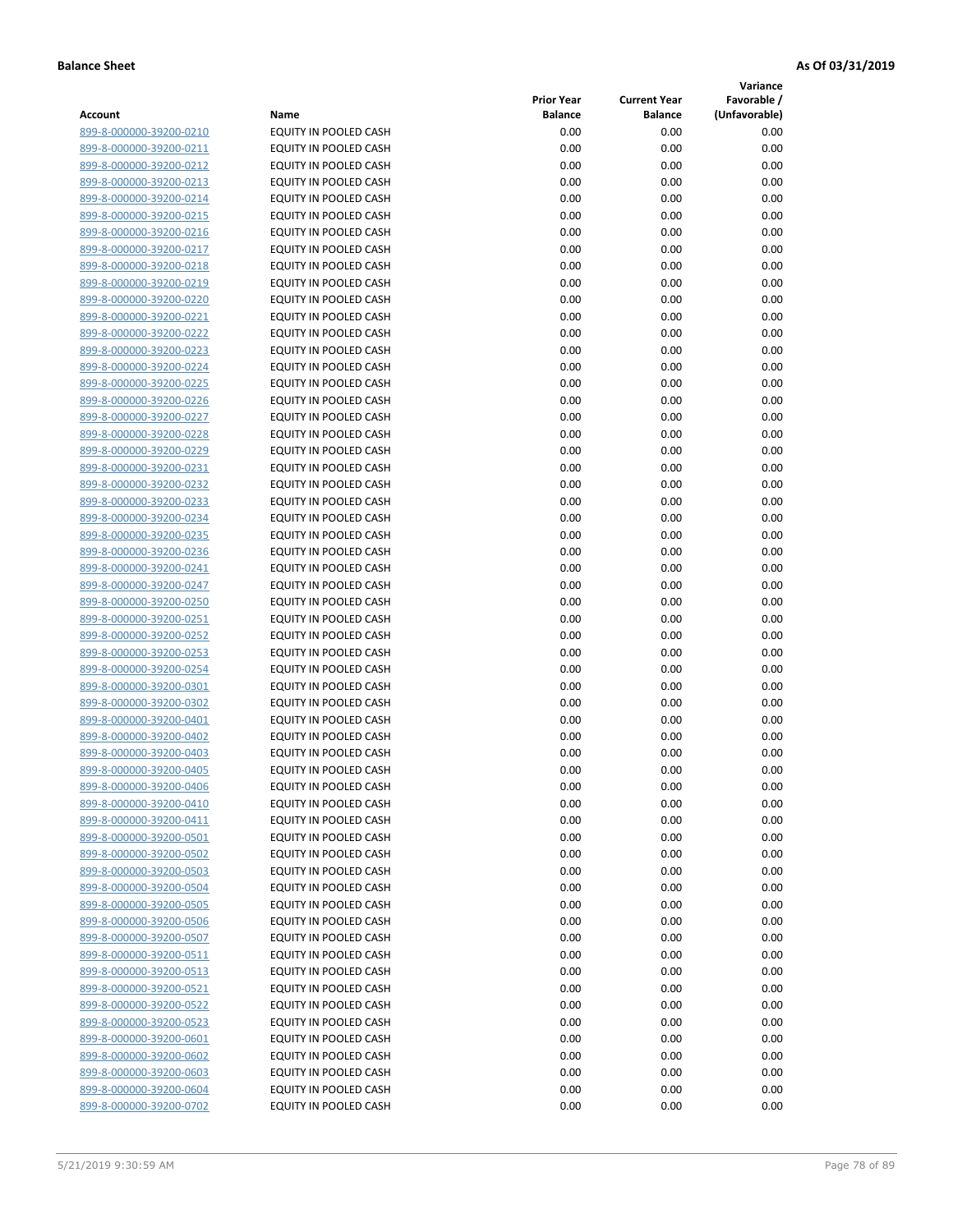|                                       |                                                          |                   |                     | Variance        |
|---------------------------------------|----------------------------------------------------------|-------------------|---------------------|-----------------|
|                                       |                                                          | <b>Prior Year</b> | <b>Current Year</b> | Favorable /     |
| <b>Account</b>                        | Name                                                     | <b>Balance</b>    | <b>Balance</b>      | (Unfavorable)   |
| 899-8-000000-39200-0703               | <b>EQUITY IN POOLED CASH</b>                             | 0.00              | 0.00                | 0.00            |
| 899-8-000000-39200-0704               | <b>EQUITY IN POOLED CASH</b>                             | 0.00              | 0.00                | 0.00            |
| 899-8-000000-39200-0705               | <b>EQUITY IN POOLED CASH</b>                             | 0.00              | 0.00                | 0.00            |
| 899-8-000000-39200-0706               | <b>EQUITY IN POOLED CASH</b>                             | 0.00              | 0.00                | 0.00            |
| 899-8-000000-39200-0707               | <b>EQUITY IN POOLED CASH</b>                             | 0.00              | 0.00                | 0.00            |
| 899-8-000000-39200-0708               | <b>EQUITY IN POOLED CASH</b>                             | 0.00              | 0.00                | 0.00            |
| 899-8-000000-39200-0710               | <b>EQUITY IN POOLED CASH</b>                             | 0.00              | 0.00                | 0.00            |
| 899-8-000000-39200-0721               | <b>EQUITY IN POOLED CASH</b>                             | 0.00              | 0.00                | 0.00            |
| 899-8-000000-39200-0722               | <b>EQUITY IN POOLED CASH</b>                             | 0.00              | 0.00                | 0.00            |
| 899-8-000000-39200-0723               | <b>EQUITY IN POOLED CASH</b>                             | 0.00              | 0.00                | 0.00            |
| 899-8-000000-39200-0731               | <b>EQUITY IN POOLED CASH</b>                             | 0.00              | 0.00                | 0.00            |
| 899-8-000000-39200-0825               | EQUITY IN POOLED CASH                                    | 0.00              | 0.00                | 0.00            |
| 899-8-000000-39200-0901               | <b>EQUITY IN POOLED CASH</b>                             | 0.00              | 0.00                | 0.00            |
| 899-8-000000-39200-0902               | <b>EQUITY IN POOLED CASH</b>                             | 0.00              | 0.00                | 0.00            |
| 899-8-000000-39200-0903               | <b>EQUITY IN POOLED CASH</b>                             | 0.00              | 0.00                | 0.00            |
| 899-8-000000-39200-0904               | <b>EQUITY IN POOLED CASH</b>                             | 0.00              | 0.00                | 0.00            |
| 899-8-000000-39200-0905               | EQUITY IN POOLED CASH                                    | 0.00              | 0.00                | 0.00            |
| 899-8-000000-39200-0909               | EQUITY IN POOLED CASH                                    | 0.00              | 0.00                | 0.00            |
| 899-8-000000-39200-0910               | <b>EQUITY IN POOLED CASH</b>                             | 0.00              | 0.00                | 0.00            |
| 899-8-000000-39200-0960               | <b>EQUITY IN POOLED CASH</b>                             | 0.00              | 0.00                | 0.00            |
| 899-8-000000-39200-9999               | <b>EQUITY IN POOLED CASH</b>                             | 0.00              | 0.00                | 0.00            |
|                                       | <b>Total Beginning Equity:</b>                           | $-0.04$           | $-1.10$             | $-1.06$         |
| <b>Total Revenue</b>                  |                                                          | $-0.02$           | $-0.04$             | $-0.02$         |
| <b>Revenues Over/(Under) Expenses</b> |                                                          | $-0.02$           | $-0.04$             | $-0.02$         |
|                                       | <b>Total Equity and Current Surplus (Deficit):</b>       | $-0.06$           | $-1.14$             | $-1.08$         |
|                                       | Total Liabilities, Equity and Current Surplus (Deficit): | 49,209,641.32     | 47,218,037.31       | $-1,991,604.01$ |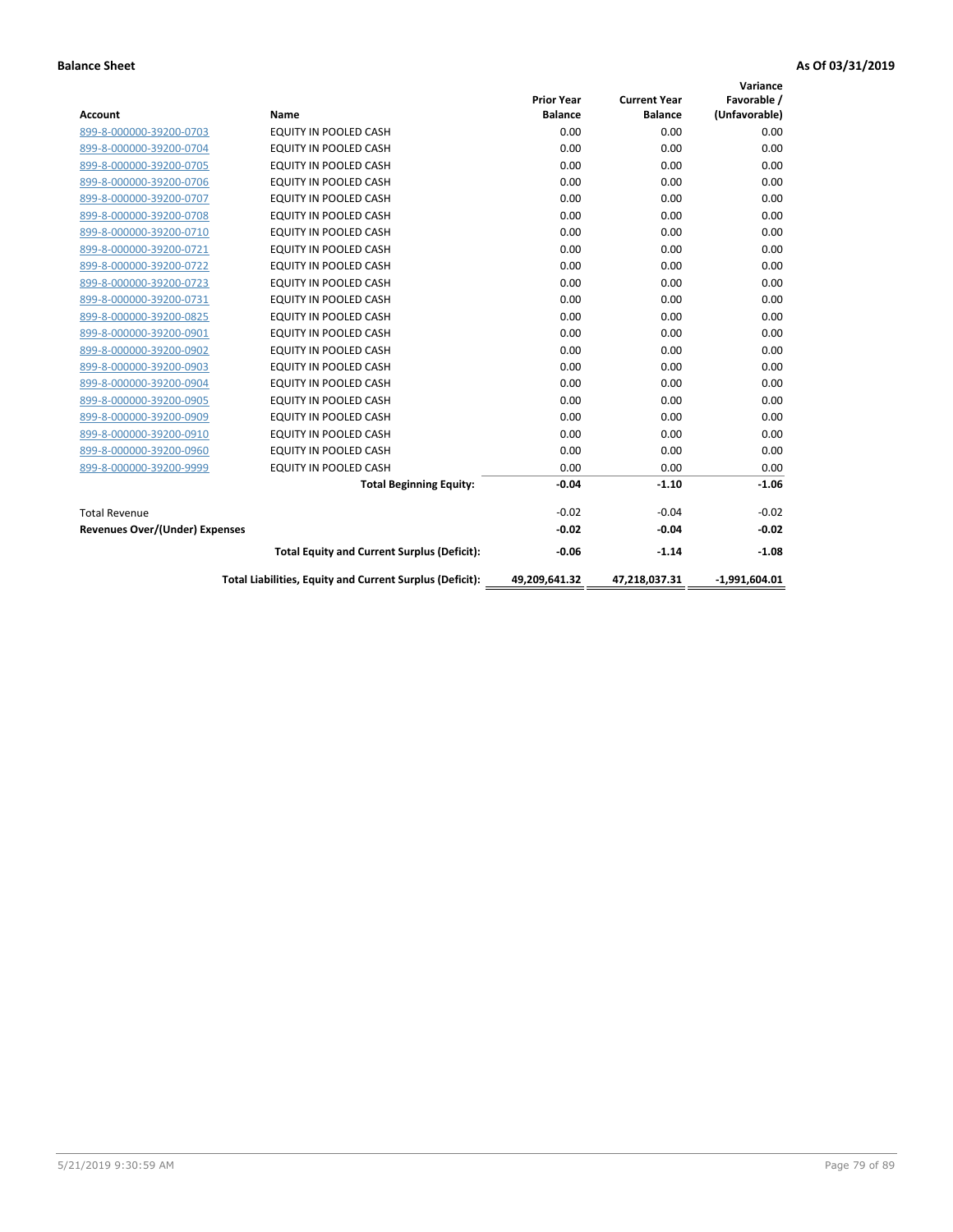|                                                      |                                                                      |                      |                      | Variance        |
|------------------------------------------------------|----------------------------------------------------------------------|----------------------|----------------------|-----------------|
|                                                      |                                                                      | <b>Prior Year</b>    | <b>Current Year</b>  | Favorable /     |
| Account                                              | Name                                                                 | Balance              | <b>Balance</b>       | (Unfavorable)   |
| <b>Fund: 910 - ELECTRIC OPERATING FUND</b><br>Assets |                                                                      |                      |                      |                 |
| 910-9-000000-10000-1300                              | <b>CASH</b>                                                          | 11,904,505.35        | 20,273,370.12        | 8,368,864.77    |
| 910-9-000000-10209-1300                              | <b>ADMIN PETTY CASH</b>                                              | 658.89               | 658.89               | 0.00            |
| 910-9-000000-10308-1300                              | <b>GEUS SERVICE CENTER CHANGE</b>                                    | 849.90               | 849.90               | 0.00            |
| 910-9-000000-10309-1300                              | <b>GEUS DOWNTOWN CHANGE</b>                                          | 1,650.00             | 1,650.00             | 0.00            |
| 910-9-000000-11540-1301                              | PTO LIABILITY FUNDING                                                | 0.00                 | 451,832.86           | 451,832.86      |
| 910-9-000000-12190-1810                              | DEFERRED ISSUANCE COSTS 2001                                         | 0.00                 | 0.00                 | 0.00            |
| 910-9-000000-12191-1810                              | DEFERRED ISSUANCE COST 2008 ENGINE PR                                | 0.00                 | 0.00                 | 0.00            |
| 910-9-000000-12192-1810                              | DEFERRED ISSUANCE COSTS 2010 BOA ENGI                                | 0.00                 | 0.00                 | 0.00            |
| 910-9-000000-12193-1810                              | DEFERRED ISSUANCE COSTS 2010 SCRUBBEI                                | 0.00                 | 0.00                 | 0.00            |
| 910-9-000000-12194-1810                              | DEFERRED ISSUANCE COSTS 2010 TMPA DEI                                | 0.00                 | 0.00                 | 0.00            |
| 910-9-000000-12201-1810                              | <b>BOND DISCOUNT</b>                                                 | 113,851.33           | 103,096.73           | $-10,754.60$    |
| 910-9-000000-13000-1420                              | <b>CUSTOMER ACCOUNTS RECEIVABLE</b>                                  | 1,547,947.74         | 2,219,059.17         | 671,111.43      |
| 910-9-000000-13001-1420                              | NON CURRENT CUSTOMER ACCTS RECEIVAE                                  | 510,227.32           | 582,354.85           | 72,127.53       |
| 910-9-000000-13002-1440                              | ALLOWANCE FOR UNCOLLECTABLE                                          | $-554,203.11$        | $-581,494.93$        | $-27,291.82$    |
| 910-9-000000-13003-1422                              | UNBILLED YEAR-END ACCRUAL                                            | 4,061,587.22         | 4,682,899.58         | 621,312.36      |
| 910-9-000000-13009-1423                              | FUEL ADJUSTMENT - UNDER/OVER                                         | 630,529.35           | 822,699.64           | 192,170.29      |
| 910-9-000000-13011-1420                              | AMP RECEIVABLE                                                       | $-44,023.09$         | $-82,694.67$         | $-38,671.58$    |
| 910-9-000000-13066-1421                              | AMPY CUSTOMER ACCOUNTS RECEIVABLE                                    | 0.00                 | 0.00                 | 0.00            |
| 910-9-000000-13067-1421                              | AMPY ARREARS ACCOUNTS RECEIVABLE                                     | $-4,303.36$          | $-4,358.10$          | $-54.74$        |
| 910-9-000000-13068-1421                              | AMPY Customers Left With Balance A/R                                 | 51,052.01            | 57,274.24            | 6,222.23        |
| 910-9-000000-13201-1430                              | MISCELLANEOUS ACCOUNTS RECEIVABLE                                    | 0.00                 | $-145.50$            | $-145.50$       |
| 910-9-000000-13205-1710                              | <b>INTEREST RECEIVABLE</b>                                           | 0.00                 | 0.00                 | 0.00            |
| 910-9-000000-13290-1650                              | PREPAYMENTS                                                          | 0.00                 | 0.00                 | 0.00            |
| 910-9-000000-13291-1651                              | TMPA SCRUBBER PREPAYMENT                                             | 158,871.08           | 0.00                 | $-158,871.08$   |
| 910-9-000000-13293-1653                              | TMPA FIXED COSTS PREPAYMENT                                          | 616,075.64           | 0.00                 | $-616,075.64$   |
| 910-9-000000-13294-1654                              | TMPA DEMAND COSTS ESCROW                                             | 0.00                 | 0.00                 | 0.00            |
| 910-9-000000-13297-1657                              | <b>ERCOT CRR PREPAYMENTS</b>                                         | 44,767.37            | 23,050.97            | $-21,716.40$    |
| 910-9-000000-13299-1655                              | <b>ERCOT COLLATERAL</b>                                              | 111,550.00           | 111,550.00           | 0.00            |
| 910-9-000000-14001-1461                              | DUE FROM COG - GENERAL FUND                                          | 0.00                 | 0.00                 | 0.00            |
| 910-9-000000-14402-1469                              | DUE FROM DEBT SERVICE FUND                                           | 4,625,445.97         | 4,625,445.97         | 0.00            |
| 910-9-000000-14501-1467                              | DUE FROM GBOD                                                        | 0.00                 | 0.00                 | 0.00            |
| 910-9-000000-14916-1469                              | DUE FROM FUND 916                                                    | 0.00                 | 0.00                 | 0.00            |
| 910-9-000000-14999-1910                              | DUE FROM 906                                                         | 0.00                 | 0.00                 | 0.00            |
| 910-9-000000-15900-1540                              | <b>INVENTORY</b>                                                     | 2,532,703.43         | 2,634,231.47         | 101,528.04      |
| 910-9-000000-15901-1541                              | <b>GEUS UNLEADED GASOLINE</b>                                        | 4,893.61             | $-493.25$            | $-5,386.86$     |
| 910-9-000000-15902-1542                              | <b>GEUS DIESEL GASOLINE</b>                                          | 9,307.00             | 1,737.98             | $-7,569.02$     |
| 910-9-000000-15903-1543                              | <b>INVENTORY - SUBSTATION</b>                                        | 7,771.80             | 7,771.80             | 0.00            |
| 910-9-000000-15909-1510                              | STEAM PLANT FUEL OIL INVENTORY                                       | 579,780.55           | 580,690.88           | 910.33          |
| 910-9-000000-16301-1070                              | <b>CWIP</b>                                                          | 72,260.35            | 679,189.68           | 606,929.33      |
| 910-9-000000-17501-1860                              | <b>EMPLOYEE CONTRIBUTIONS</b>                                        | 500,413.00           | 543,413.00           | 43,000.00       |
| 910-9-000000-17504-1860                              | <b>INVESTMENT RETURN</b>                                             | 1,577,787.00         | $-961,559.00$        | $-2,539,346.00$ |
| 910-9-000000-17508-1860                              | <b>EXPERIENCE DIFFERENCE- OUTFLOW</b>                                | 27,775.00            | $-35,369.00$         | $-63,144.00$    |
| 910-9-000000-17509-1860                              | <b>EXPERIENCE DIFFERENCE - INFLOW</b>                                | $-183,876.00$        | $-183,876.00$        | 0.00            |
| 910-9-000000-17520-1860                              | <b>ASSUMPTION CHANGES</b>                                            | 369,482.00           | 171,898.00           | $-197,584.00$   |
| 910-9-000000-19000-3100                              | STEAM - LAND                                                         | 117,340.90           | 117,340.90           | 0.00            |
| 910-9-000000-19001-3110                              | STEAM PLANT - STRUCTURES                                             | 1,082,096.04         | 1,455,530.43         | 373,434.39      |
| 910-9-000000-19002-3120                              | STEAM PLANT - BOILER PLANT EQUIPMENT                                 | 4,886,434.29         | 4,886,434.29         | 0.00            |
| 910-9-000000-19003-3130                              | STEAM PLANT - ENGINES                                                | 0.00                 | 0.00                 | 0.00            |
| 910-9-000000-19004-3140                              | STEAM PLANT - GENERATORS                                             | 9,067,106.70         | 9,067,106.70         | 0.00            |
| 910-9-000000-19005-3150                              | STEAM PLANT - ACCESSORY ELECTRIC EQUIF                               | 990,833.75           | 956,874.92           | $-33,958.83$    |
| 910-9-000000-19006-3160                              | STEAM PLANT - MISC POWER PLANT EQUIPI                                | 12,912.88            | 12,912.88            | 0.00            |
| 910-9-000000-19100-3400                              | <b>ENGINE PLANT - LAND</b>                                           | 43,850.00            | 43,850.00            | 0.00<br>0.00    |
| 910-9-000000-19101-3410<br>910-9-000000-19101-3411   | <b>ENGINE PLANT - STRUCTURES</b><br><b>ENGINE PLANT - STRUCTURES</b> | 4,655,874.20<br>0.00 | 4,655,874.20<br>0.00 | 0.00            |
| 910-9-000000-19104-3440                              | ENGINE PLANT - ENGINE PLANT GENERATOF                                | 28,633,940.73        | 28,633,940.73        | 0.00            |
| 910-9-000000-19105-3450                              | ENGINE PLANT - ACCESSORY ELECTRIC EQUI                               | 216,217.48           | 216,217.48           | 0.00            |
| 910-9-000000-19106-3460                              | ENGINE PLANT - MISCELLANEOUS POWER P                                 | 24,458.10            | 47,852.60            | 23,394.50       |
|                                                      |                                                                      |                      |                      |                 |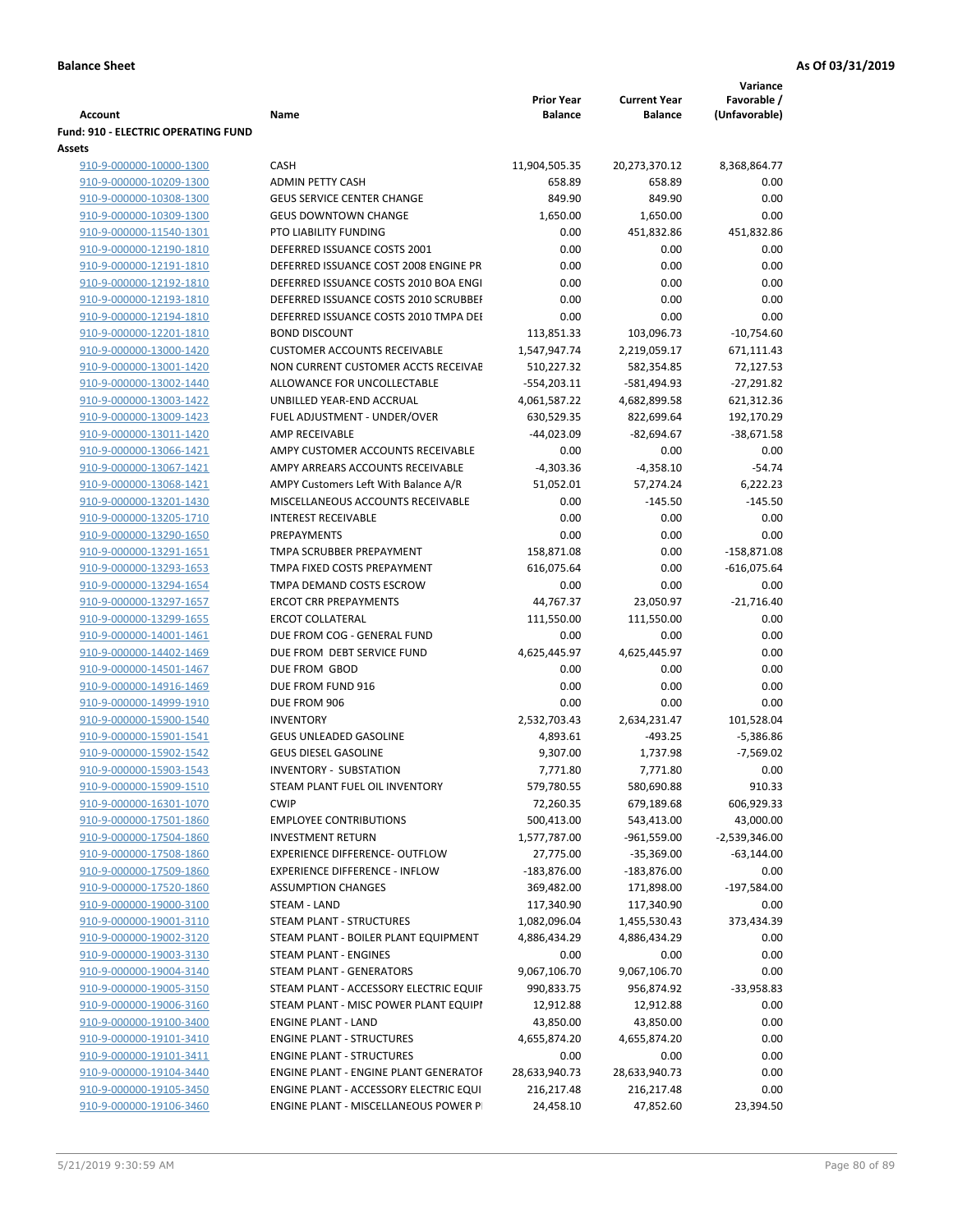**Variance**

|                         |                                                  | <b>Prior Year</b> | <b>Current Year</b> | Favorable /     |
|-------------------------|--------------------------------------------------|-------------------|---------------------|-----------------|
| <b>Account</b>          | Name                                             | <b>Balance</b>    | <b>Balance</b>      | (Unfavorable)   |
| 910-9-000000-19204-3442 | <b>ENGINE PLANT - RENEWABLE GENERATORS</b>       | 245,000.01        | 245,000.01          | 0.00            |
| 910-9-000000-19301-3500 | TRANSMISSION - LAND                              | 53,501.21         | 53,501.21           | 0.00            |
| 910-9-000000-19302-3530 | <b>TRANSMISSION - SUBSTATIONS</b>                | 5,714,413.54      | 5,714,413.54        | 0.00            |
| 910-9-000000-19303-3572 | <b>TRANSMISSION - TMPA LINES</b>                 | 1,156,631.80      | 1,156,631.80        | 0.00            |
| 910-9-000000-19304-3571 | TRANSMISSION - GEUS LINES                        | 3,709,927.39      | 4,241,141.34        | 531,213.95      |
| 910-9-000000-19401-3600 | <b>DISTRIBUTION - LAND</b>                       | 218,418.15        | 218,418.15          | 0.00            |
| 910-9-000000-19402-3620 | DISTRIBUTION - SUBSTATIONS                       | 6,166,201.55      | 6,239,507.24        | 73,305.69       |
| 910-9-000000-19403-3640 | <b>DISTRIBUTION - POLES</b>                      | 4,441,832.25      | 4,535,340.26        | 93,508.01       |
| 910-9-000000-19404-3650 | DISTRIBUTION - OH CONDUCTOR & DEVICES            | 3,789,682.68      | 3,995,820.81        | 206,138.13      |
| 910-9-000000-19405-3660 | DISTRIBUTION - UNDERGROUND CONDUIT               | 1,627,405.55      | 1,820,226.28        | 192,820.73      |
| 910-9-000000-19406-3670 | DISTRIBUTION - UG CONDUCTOR & DEVICES            | 2,988,077.35      | 3,031,744.89        | 43,667.54       |
| 910-9-000000-19407-3680 | DISTRIBUTION - TRANSFORMERS                      | 4,298,515.53      | 4,371,693.30        | 73,177.77       |
| 910-9-000000-19408-3690 | DISTRIBUTION - SERVICE CONNECTIONS               | 588,547.03        | 575,576.94          | $-12,970.09$    |
| 910-9-000000-19409-3700 | <b>DISTRIBUTION - METERS</b>                     | 1,892,735.62      | 1,904,403.74        | 11,668.12       |
| 910-9-000000-19410-3710 | <b>DISTRIBUTION - VAPOR LIGHTS</b>               | 87,306.38         | 89,486.32           | 2,179.94        |
| 910-9-000000-19411-3750 | DISTRIBUTION - STREET LIGHTS & SIGNALS           | 93,927.69         | 98,383.66           | 4,455.97        |
| 910-9-000000-19501-3890 | <b>GENERAL - LAND</b>                            | 110,503.10        | 110,503.10          | 0.00            |
| 910-9-000000-19502-3900 | <b>GENERAL - STRUCTURES</b>                      | 5,945,156.47      | 5,948,456.74        | 3,300.27        |
| 910-9-000000-19503-3910 | <b>GENERAL - FURNITURE &amp; OFFICE EQUIPMEN</b> | 540,997.72        | 564,537.87          | 23,540.15       |
| 910-9-000000-19504-3941 | <b>GENERAL - METER READING ASSETS</b>            | 38,482.00         | 38,482.00           | 0.00            |
| 910-9-000000-19505-3911 | <b>GENERAL - CUSTOMER SERVICE EQUIPMENT</b>      | 11,750.00         | 0.00                | $-11,750.00$    |
| 910-9-000000-19506-3914 | <b>GENERAL - BILLING EQUIPMENT</b>               | 0.00              | 0.00                | 0.00            |
| 910-9-000000-19507-3915 | <b>GENERAL - CASHIERING EQUIPMENT</b>            | 7,033.54          | 7,033.54            | 0.00            |
| 910-9-000000-19508-3920 | <b>GENERAL - TRANSPORTATION EQUIPMENT</b>        | 2,561,103.63      | 2,732,230.50        | 171,126.87      |
| 910-9-000000-19509-3930 | <b>GENERAL - WAREHOUSE EQUIPMENT</b>             | 69,324.02         | 69,324.02           | 0.00            |
| 910-9-000000-19510-3940 | <b>GENERAL - TOOLS</b>                           | 13,918.37         | 13,918.37           | 0.00            |
| 910-9-000000-19511-3950 | <b>GENERAL - LABORATORY EQUIPMENT</b>            | 336,291.99        | 336,291.99          | 0.00            |
| 910-9-000000-19512-3960 | <b>GENERAL - POWER OPERATED EQUIPMENT</b>        | 349,755.28        | 317,093.52          | $-32,661.76$    |
| 910-9-000000-19513-3970 | <b>GENERAL - COMMUNICATIONS EQUIPMENT</b>        | 47,808.65         | 47,808.65           | 0.00            |
| 910-9-000000-19514-3980 | <b>GENERAL - MISCELLANEOUS EQUIPMENT</b>         | 0.00              | 0.00                | 0.00            |
| 910-9-000000-19999-1080 | ACCUMULATED DEPRECIATION                         | -42,390,504.18    | -44,384,246.75      | $-1,993,742.57$ |
|                         | <b>Total Assets:</b>                             | 83,720,146.74     | 90,911,393.45       | 7,191,246.71    |
| Liability               |                                                  |                   |                     |                 |
| 910-9-000000-20101-2320 | <b>ACCOUNTS PAYABLE</b>                          | 934,081.18        | 1,205,536.48        | $-271,455.30$   |
| 910-9-000000-20102-2321 | <b>CREDIT CARD PAYABLE</b>                       | $-7,886.41$       | 0.00                | $-7,886.41$     |
| 910-9-000000-20103-2322 | ACCRUED ACCOUNTS PAYABLE                         | 1,235,161.62      | 1,246,117.31        | $-10,955.69$    |
| 910-9-000000-20139-2323 | RETAINAGES PAYABLE                               | 0.00              | 0.00                | 0.00            |
| 910-9-000000-20141-0000 | <b>TELEPHONE CLEARING</b>                        | 0.00              | 0.00                | 0.00            |
| 910-9-000000-20142-0000 | <b>ESCROW</b>                                    | 0.00              | 0.00                | 0.00            |
| 910-9-000000-20201-2530 | DEFERRED REVENUE                                 | 0.00              | 822,699.64          | -822,699.64     |
| 910-9-000000-20815-2410 | SALES TAX PAYABLE - IN THE CITY                  | 64,432.95         | 74,539.36           | $-10,106.41$    |
| 910-9-000000-20816-2411 | SALES TAX PAYABLE - OUT OF CITY                  | 3,463.39          | 3,997.42            | $-534.03$       |
| 910-9-000000-21001-2341 | DUE TO COG - GEN FUND                            | 0.00              | 0.00                | 0.00            |
| 910-9-000000-21406-2329 | <b>DUE TO 906</b>                                | 0.00              | 0.00                | 0.00            |
| 910-9-000000-21507-2347 | DUE TO GBOD                                      | 0.00              | 0.00                | 0.00            |
| 910-9-000000-22001-2327 | SALARIES PAYABLE                                 | 311,677.92        | 306,647.46          | 5,030.46        |
| 910-9-000000-22002-2328 | PTO PAYABLE                                      | 488,765.12        | 619,978.69          | $-131,213.57$   |
| 910-9-000000-23011-2211 | <b>REVENUE BONDS</b>                             | 490,000.00        | 2,260,000.00        | $-1,770,000.00$ |
| 910-9-000000-24000-2350 | <b>CUSTOMER DEPOSITS</b>                         | 2,412,821.32      | 2,456,825.60        | -44,004.28      |
| 910-9-000000-24014-2359 | <b>CUSTOMER DEPOSITS / AMPY EQUIPMENT</b>        | 108,889.23        | 103,972.00          | 4,917.23        |
| 910-9-000000-24015-2350 | <b>AMP RESERVE</b>                               | $-44,023.09$      | $-82,694.67$        | 38,671.58       |
| 910-9-000000-25069-2530 | PREPAID ELECTRICITY - AMPY                       | $-41, 119.55$     | $-130,810.86$       | 89,691.31       |
| 910-9-000000-26001-2283 | <b>OBLIGATION FOR COMPENSATED ABSENCES</b>       | 448,710.12        | 297,818.74          | 150,891.38      |
| 910-9-000000-26102-2210 | REVENUE BONDS PAYABLE                            | 37,798,000.00     | 32,295,000.00       | 5,503,000.00    |
| 910-9-000000-26107-2250 | PREMIUM ON 2010 ISSUE                            | 188,365.62        | 173,432.78          | 14,932.84       |
| 910-9-000000-26108-2250 | <b>SCRUBBER DEBT - 2010</b>                      | 10,395,000.00     | 10,395,000.00       | 0.00            |
| 910-9-000000-26109-2250 | PREMIUM ON SCRUBBER                              | 160,136.91        | 147,441.93          | 12,694.98       |
| 910-9-000000-26110-2250 | TMPA DEBT - 2010                                 | 20,640,000.00     | 20,640,000.00       | 0.00            |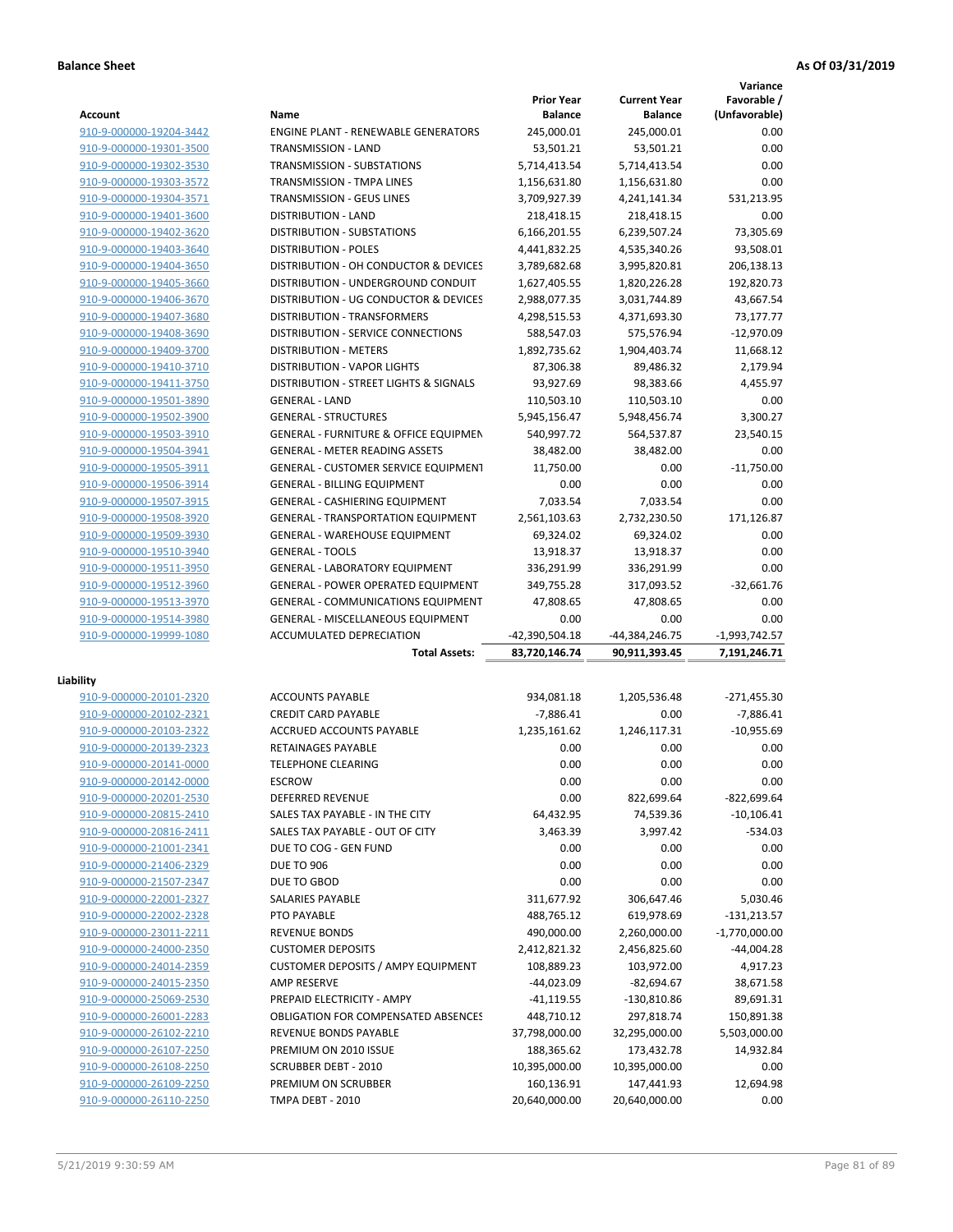| Account                               | Name                                                     | <b>Prior Year</b><br><b>Balance</b> | <b>Current Year</b><br><b>Balance</b> | Variance<br>Favorable /<br>(Unfavorable) |
|---------------------------------------|----------------------------------------------------------|-------------------------------------|---------------------------------------|------------------------------------------|
| 910-9-000000-26111-2250               | PREMIUM ON TMPA DEBT                                     | 317,603.37                          | 292,425.10                            | 25,178.27                                |
| 910-9-000000-29300-0000               | <b>ENCUMBRANCE SUMMARY</b>                               | 0.00                                | 0.00                                  | 0.00                                     |
| 910-9-000000-29400-0100               | RESERVED ACCOUNT / ENCUMBRANCES                          | 0.00                                | 0.00                                  | 0.00                                     |
| 910-9-000000-29999-2283               | <b>NET PENSION LIABILITY</b>                             | 3,429,248.00                        | 794,496.00                            | 2,634,752.00                             |
|                                       | <b>Total Liability:</b>                                  | 79,333,327.70                       | 73,922,422.98                         | 5,410,904.72                             |
| <b>Equity</b>                         |                                                          |                                     |                                       |                                          |
| 910-9-000000-39100-2160               | UNRESERVED RETAINED EARNINGS                             | 5,334,474.05                        | 13,208,889.01                         | 7,874,414.96                             |
| 910-9-000000-39500-4210               | <b>NET POSITION - PENSION</b>                            | $-3,070.00$                         | $-3,070.00$                           | 0.00                                     |
|                                       | <b>Total Beginning Equity:</b>                           | 5,331,404.05                        | 13,205,819.01                         | 7,874,414.96                             |
| <b>Total Revenue</b>                  |                                                          | 25,658,564.97                       | 28,515,245.40                         | 2,856,680.43                             |
| <b>Total Expense</b>                  |                                                          | 26,603,149.98                       | 24,732,093.94                         | 1,871,056.04                             |
| <b>Revenues Over/(Under) Expenses</b> |                                                          | $-944,585.01$                       | 3,783,151.46                          | 4,727,736.47                             |
|                                       | <b>Total Equity and Current Surplus (Deficit):</b>       | 4,386,819.04                        | 16,988,970.47                         | 12,602,151.43                            |
|                                       | Total Liabilities, Equity and Current Surplus (Deficit): | 83,720,146.74                       | 90,911,393.45                         | 7,191,246.71                             |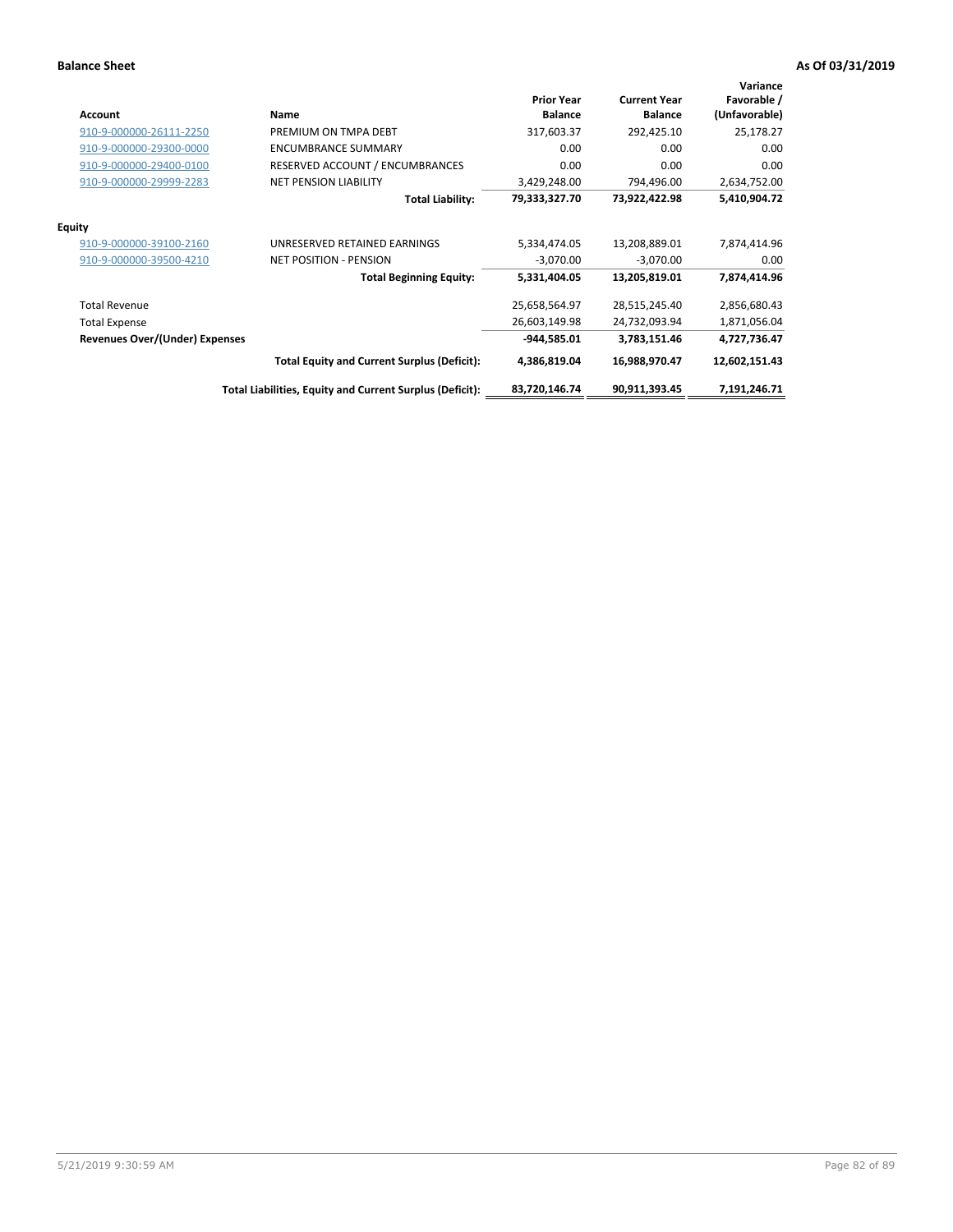| Account                                    | Name                                                     | <b>Prior Year</b><br><b>Balance</b> | <b>Current Year</b><br><b>Balance</b> | Variance<br>Favorable /<br>(Unfavorable) |
|--------------------------------------------|----------------------------------------------------------|-------------------------------------|---------------------------------------|------------------------------------------|
| <b>Fund: 911 - ELECTRIC DEBT REDUCTION</b> |                                                          |                                     |                                       |                                          |
| Assets                                     |                                                          |                                     |                                       |                                          |
| 911-9-000000-10000-1300                    | CASH                                                     | 3,032,345.55                        | 8,582.59                              | $-3,023,762.96$                          |
| 911-9-000000-12002-0000                    | <b>GOVERNMENT OBLIGATIONS / AGENCIES</b>                 | 0.00                                | 0.00                                  | 0.00                                     |
| 911-9-000000-13201-1430                    | MISCELLANEOUS ACCOUNTS RECEIVABLE                        | 0.00                                | 0.00                                  | 0.00                                     |
| 911-9-000000-13205-1710                    | <b>INTEREST RECEIVABLE</b>                               | 0.00                                | 0.00                                  | 0.00                                     |
|                                            | <b>Total Assets:</b>                                     | 3,032,345.55                        | 8,582.59                              | $-3,023,762.96$                          |
| Liability                                  |                                                          |                                     |                                       |                                          |
| 911-9-000000-20101-0000                    | <b>ACCOUNTS PAYABLE</b>                                  | 0.00                                | 0.00                                  | 0.00                                     |
| 911-9-000000-20103-0100                    | <b>ACCRUED ACCOUNTS PAYABLE</b>                          | 0.00                                | 0.00                                  | 0.00                                     |
| 911-9-000000-Z2430-0000                    | RESERVED ACCOUNT / ENCUMBRANCE SUM                       | 0.00                                | 0.00                                  | 0.00                                     |
| 911-9-000000-Z2520-0100                    | RESERVED ACCOUNT / ENCUMBRANCES                          | 0.00                                | 0.00                                  | 0.00                                     |
|                                            | <b>Total Liability:</b>                                  | 0.00                                | 0.00                                  | 0.00                                     |
| Equity                                     |                                                          |                                     |                                       |                                          |
| 911-9-000000-39100-2160                    | UNRESERVED RETAINED EARNINGS                             | 3,027,912.28                        | 5,923.99                              | $-3,021,988.29$                          |
|                                            | <b>Total Beginning Equity:</b>                           | 3,027,912.28                        | 5,923.99                              | $-3,021,988.29$                          |
| <b>Total Revenue</b>                       |                                                          | 4,433.27                            | 2,658.60                              | $-1,774.67$                              |
| <b>Total Expense</b>                       |                                                          | 0.00                                | 0.00                                  | 0.00                                     |
| <b>Revenues Over/(Under) Expenses</b>      |                                                          | 4.433.27                            | 2,658.60                              | $-1,774.67$                              |
|                                            | <b>Total Equity and Current Surplus (Deficit):</b>       | 3,032,345.55                        | 8,582.59                              | $-3,023,762.96$                          |
|                                            | Total Liabilities, Equity and Current Surplus (Deficit): | 3,032,345.55                        | 8,582.59                              | $-3,023,762.96$                          |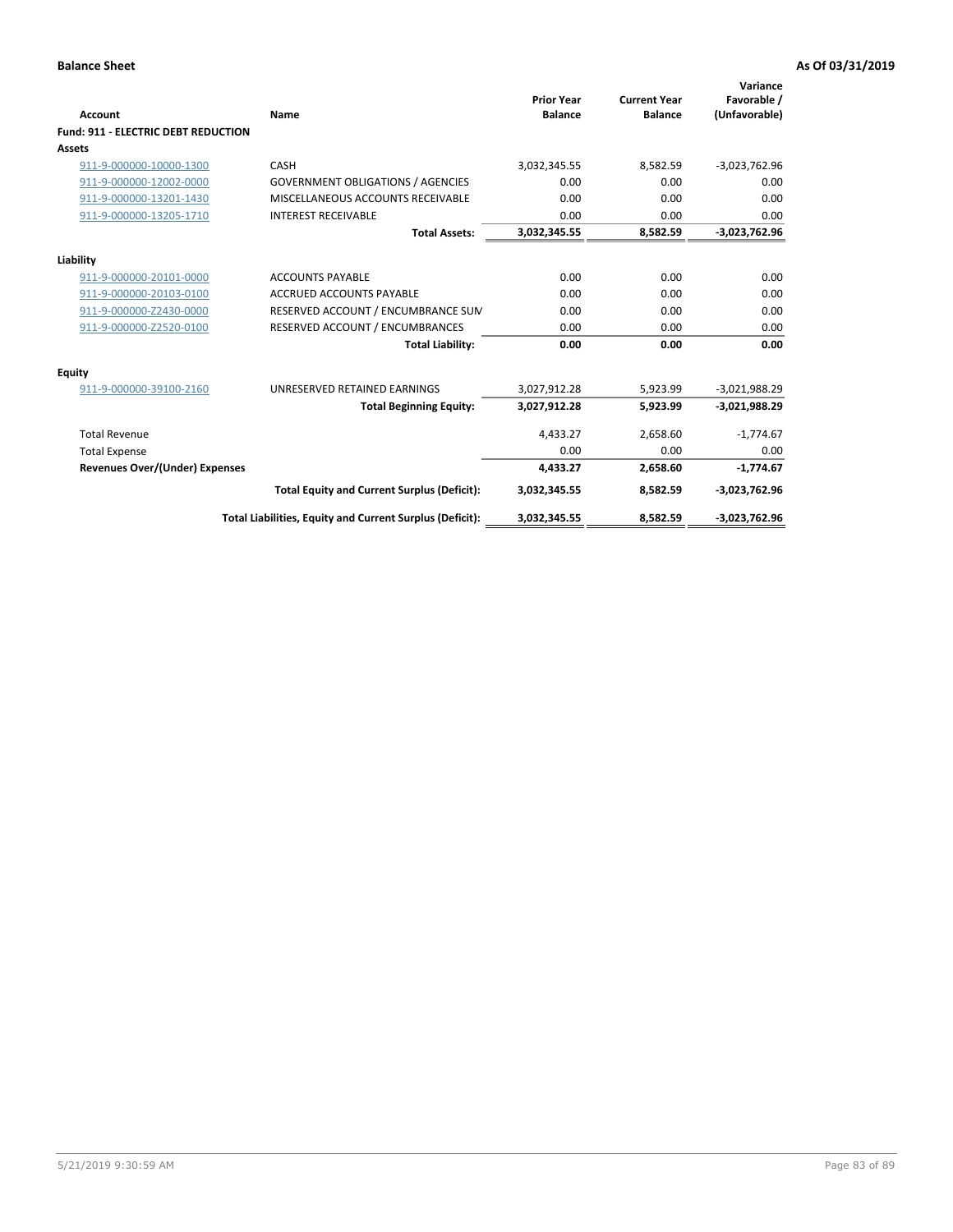| <b>Account</b>                           | Name                                                     | <b>Prior Year</b><br><b>Balance</b> | <b>Current Year</b><br><b>Balance</b> | Variance<br>Favorable /<br>(Unfavorable) |
|------------------------------------------|----------------------------------------------------------|-------------------------------------|---------------------------------------|------------------------------------------|
| <b>Fund: 912 - ELECTRIC DEBT SERVICE</b> |                                                          |                                     |                                       |                                          |
| <b>Assets</b>                            |                                                          |                                     |                                       |                                          |
| 912-9-000000-10000-1300                  | CASH                                                     | 1,824,231.53                        | 2,568,158.58                          | 743,927.05                               |
| 912-9-000000-11504-1301                  | RESERVE FUND - 2008 BOND ISSUE                           | 1,155,217.98                        | 1,181,584.23                          | 26,366.25                                |
| 912-9-000000-11506-1301                  | RESERVE FUND - 2010 BOND ISSUE                           | 3,376,046.96                        | 3,453,252.46                          | 77,205.50                                |
| 912-9-000000-11515-1301                  | RESERVE FUND - 2015 BOND ISSUE                           | 138,494.86                          | 0.00                                  | $-138,494.86$                            |
| 912-9-000000-11516-1301                  | RESERVE FUND - 2015 TAXABLE BONDS                        | 45,051.87                           | 0.00                                  | $-45,051.87$                             |
| 912-9-000000-13205-1710                  | <b>INTEREST RECEIVABLE</b>                               | 0.00                                | 0.00                                  | 0.00                                     |
|                                          | <b>Total Assets:</b>                                     | 6,539,043.20                        | 7,202,995.27                          | 663,952.07                               |
| Liability                                |                                                          |                                     |                                       |                                          |
| 912-9-000000-20101-2320                  | <b>ACCOUNTS PAYABLE</b>                                  | 0.00                                | 0.00                                  | 0.00                                     |
| 912-9-000000-20107-2370                  | <b>ACCRUED INTEREST PAYABLE</b>                          | 445,742.70                          | 498,436.41                            | $-52,693.71$                             |
| 912-9-000000-21400-2999                  | DUE TO GEUS 910 - ELECTRIC OPERATING                     | 4,625,445.97                        | 4,625,445.97                          | 0.00                                     |
| 912-9-000000-Z2430-0000                  | <b>ENCUMBRANCE SUMMARY</b>                               | 0.00                                | 0.00                                  | 0.00                                     |
| 912-9-000000-Z2520-0100                  | RESERVED ACCOUNT / ENCUMBRANCES                          | 0.00                                | 0.00                                  | 0.00                                     |
|                                          | <b>Total Liability:</b>                                  | 5,071,188.67                        | 5,123,882.38                          | $-52,693.71$                             |
| Equity                                   |                                                          |                                     |                                       |                                          |
| 912-9-000000-39100-2150                  | SEMI RESERVED RETAINED EARNINGS                          | 1,707,694.04                        | 1,601,177.63                          | $-106,516.41$                            |
|                                          | <b>Total Beginning Equity:</b>                           | 1,707,694.04                        | 1,601,177.63                          | $-106,516.41$                            |
| <b>Total Revenue</b>                     |                                                          | 1,920,000.00                        | 4,366,361.52                          | 2,446,361.52                             |
| <b>Total Expense</b>                     |                                                          | 2,159,839.51                        | 3,888,426.26                          | $-1,728,586.75$                          |
| <b>Revenues Over/(Under) Expenses</b>    |                                                          | $-239,839.51$                       | 477,935.26                            | 717,774.77                               |
|                                          | <b>Total Equity and Current Surplus (Deficit):</b>       | 1,467,854.53                        | 2,079,112.89                          | 611,258.36                               |
|                                          | Total Liabilities, Equity and Current Surplus (Deficit): | 6,539,043.20                        | 7,202,995.27                          | 663,952.07                               |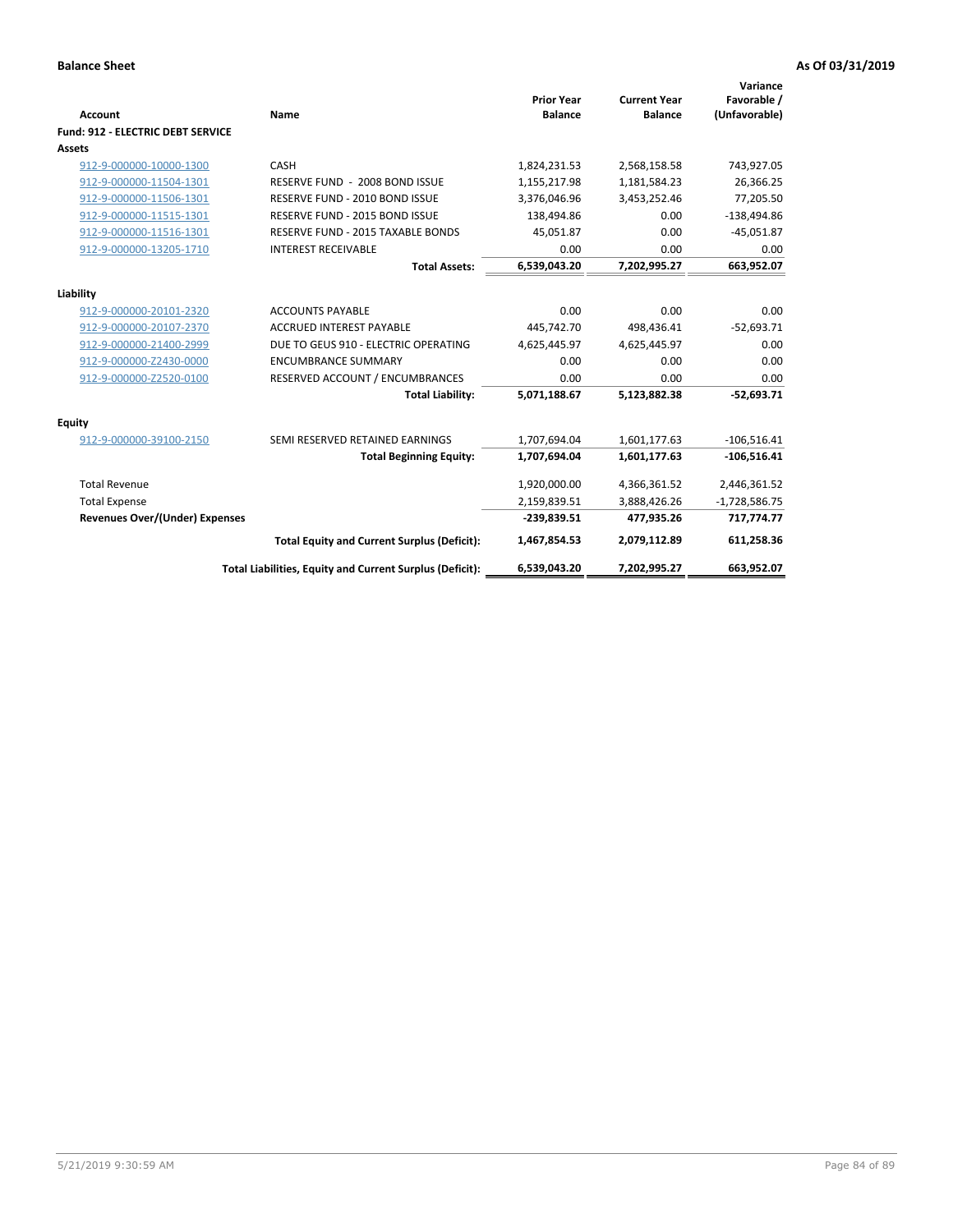| Account                                       | Name                                                     | <b>Prior Year</b><br><b>Balance</b> | <b>Current Year</b><br><b>Balance</b> | Variance<br>Favorable /<br>(Unfavorable) |
|-----------------------------------------------|----------------------------------------------------------|-------------------------------------|---------------------------------------|------------------------------------------|
| <b>Fund: 913 - ELECTRIC CONSTRUCTION FUND</b> |                                                          |                                     |                                       |                                          |
| Assets                                        | CASH                                                     | 101,186.54                          |                                       | 1,626.83                                 |
| 913-9-000000-10000-1300                       |                                                          | 0.00                                | 102,813.37<br>0.00                    |                                          |
| 913-9-000000-13201-1430                       | MISCELLANEOUS ACCOUNTS RECEIVABLE                        |                                     |                                       | 0.00                                     |
| 913-9-000000-13205-1710                       | <b>INTEREST RECEIVABLE</b>                               | 0.00                                | 0.00                                  | 0.00                                     |
|                                               | <b>Total Assets:</b>                                     | 101,186.54                          | 102,813.37                            | 1,626.83                                 |
| Liability                                     |                                                          |                                     |                                       |                                          |
| 913-9-000000-20101-2320                       | <b>ACCOUNTS PAYABLE</b>                                  | 0.00                                | 0.00                                  | 0.00                                     |
| 913-9-000000-20102-2321                       | <b>CREDIT CARD PAYABLE</b>                               | 0.00                                | 0.00                                  | 0.00                                     |
| 913-9-000000-20103-0000                       | <b>ACCRUED ACCOUNTS PAYABLE</b>                          | 0.00                                | 0.00                                  | 0.00                                     |
| 913-9-000000-29300-0000                       | <b>ENCUMBRANCE SUMMARY</b>                               | 0.00                                | 0.00                                  | 0.00                                     |
| 913-9-000000-29400-0100                       | RESERVED ACCOUNT / ENCUMBRANCES                          | 0.00                                | 0.00                                  | 0.00                                     |
|                                               | <b>Total Liability:</b>                                  | 0.00                                | 0.00                                  | 0.00                                     |
| <b>Equity</b>                                 |                                                          |                                     |                                       |                                          |
| 913-9-000000-39100-2160                       | SEMI RESERVED RETAINED EARNINGS                          | 101,038.59                          | 101,749.11                            | 710.52                                   |
|                                               | <b>Total Beginning Equity:</b>                           | 101,038.59                          | 101,749.11                            | 710.52                                   |
| <b>Total Revenue</b>                          |                                                          | 147.95                              | 1.064.26                              | 916.31                                   |
| <b>Total Expense</b>                          |                                                          | 0.00                                | 0.00                                  | 0.00                                     |
| <b>Revenues Over/(Under) Expenses</b>         |                                                          | 147.95                              | 1,064.26                              | 916.31                                   |
|                                               | <b>Total Equity and Current Surplus (Deficit):</b>       | 101,186.54                          | 102,813.37                            | 1,626.83                                 |
|                                               | Total Liabilities, Equity and Current Surplus (Deficit): | 101,186.54                          | 102,813.37                            | 1,626.83                                 |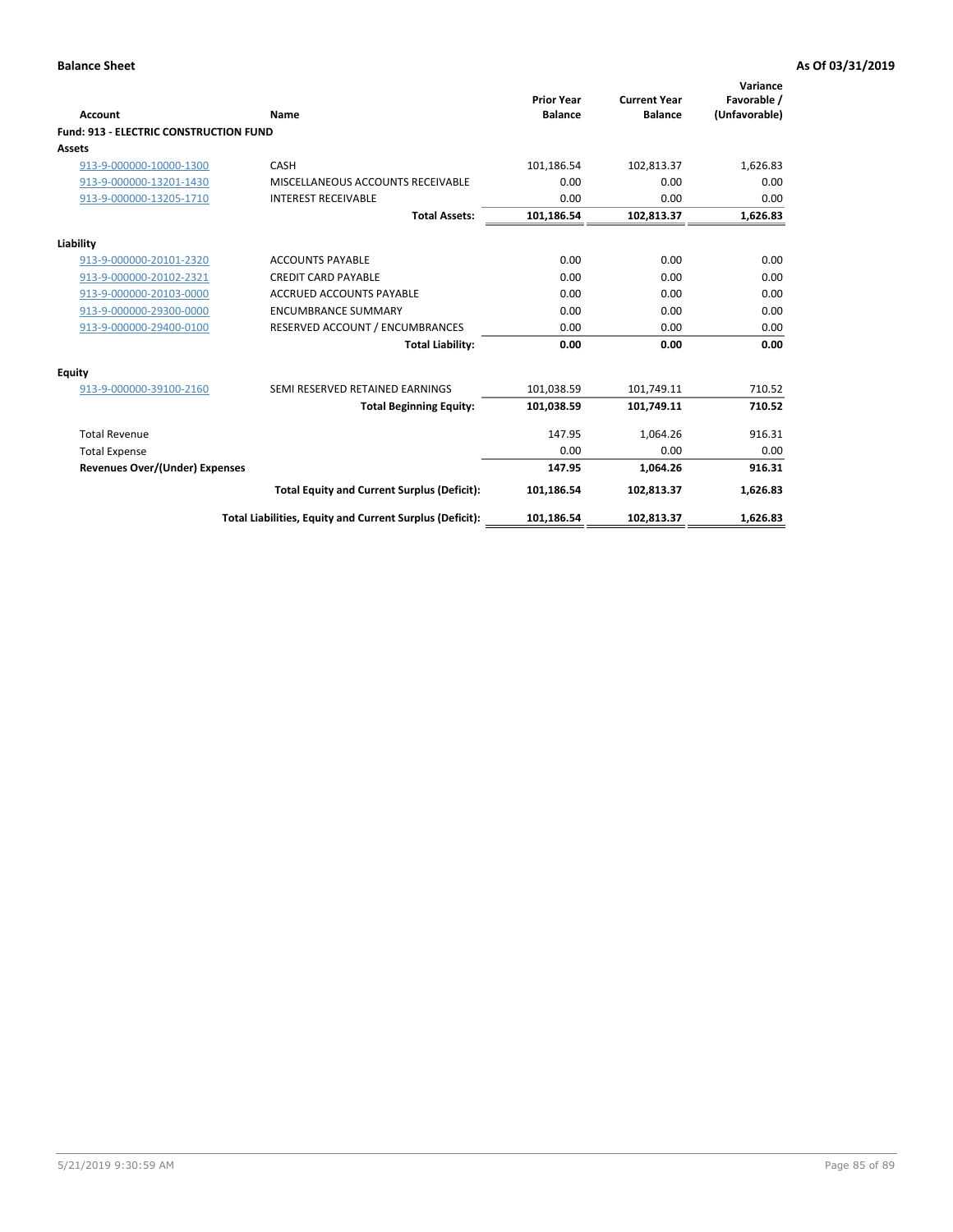| <b>Account</b>                        | Name                                                     | <b>Prior Year</b><br><b>Balance</b> | <b>Current Year</b><br><b>Balance</b> | Variance<br>Favorable /<br>(Unfavorable) |
|---------------------------------------|----------------------------------------------------------|-------------------------------------|---------------------------------------|------------------------------------------|
| Fund: 916 - 08 ENGINE BOND PROCEEDS   |                                                          |                                     |                                       |                                          |
| Assets                                |                                                          |                                     |                                       |                                          |
| 916-9-000000-10000-1300               | CASH                                                     | 0.00                                | 0.00                                  | 0.00                                     |
| 916-9-000000-12189-0000               | 08 ENGINE BOND PROCEEDS                                  | 0.00                                | 0.00                                  | 0.00                                     |
| 916-9-000000-13201-1430               | MISCELLANOEUS ACCOUNTS RECEIVABLE                        | 0.00                                | 0.00                                  | 0.00                                     |
| 916-9-000000-13205-1710               | <b>INTEREST RECEIVABLE</b>                               | 0.00                                | 0.00                                  | 0.00                                     |
| 916-9-000000-Z1030-1202               | 2008 GEUS REVENUE BOND - TEXAS TERM                      | 0.00                                | 0.00                                  | 0.00                                     |
| 916-9-000000-Z1030-1401               | 2008 GEUS REVENUE BOND - PFM                             | 0.00                                | 0.00                                  | 0.00                                     |
| 916-9-000000-Z1030-1402               | 2009 GEUS REVENUE BOND - PFM                             | 0.00                                | 0.00                                  | 0.00                                     |
| 916-9-000000-Z1030-3123               | 2009 GEUS REVENUE BOND - TEXAS TERM                      | 0.00                                | 0.00                                  | 0.00                                     |
|                                       | <b>Total Assets:</b>                                     | 0.00                                | 0.00                                  | 0.00                                     |
| Liability                             |                                                          |                                     |                                       |                                          |
| 916-9-000000-20101-2320               | <b>ACCOUNTS PAYABLE</b>                                  | 0.00                                | 0.00                                  | 0.00                                     |
| 916-9-000000-20139-2323               | <b>RETAINAGES PAYABLE</b>                                | 0.00                                | 0.00                                  | 0.00                                     |
| 916-9-000000-21401-2330               | DUE TO ELECTRIC OPERATING                                | 0.00                                | 0.00                                  | 0.00                                     |
| 916-9-000000-29300-0000               | <b>ENCUMBRANCE SUMMARY</b>                               | 0.00                                | 0.00                                  | 0.00                                     |
| 916-9-000000-29400-0100               | RESERVED ACCOUNT / ENCUMBRANCES                          | 0.00                                | 0.00                                  | 0.00                                     |
|                                       | <b>Total Liability:</b>                                  | 0.00                                | 0.00                                  | 0.00                                     |
| Equity                                |                                                          |                                     |                                       |                                          |
| 916-9-000000-39100-2150               | <b>RESERVED RETAINED EARNINGS</b>                        | 0.00                                | 0.00                                  | 0.00                                     |
|                                       | <b>Total Beginning Equity:</b>                           | 0.00                                | 0.00                                  | 0.00                                     |
| <b>Total Revenue</b>                  |                                                          | 0.00                                | 0.00                                  | 0.00                                     |
| <b>Total Expense</b>                  |                                                          | 0.00                                | 0.00                                  | 0.00                                     |
| <b>Revenues Over/(Under) Expenses</b> |                                                          | 0.00                                | 0.00                                  | 0.00                                     |
|                                       | <b>Total Equity and Current Surplus (Deficit):</b>       | 0.00                                | 0.00                                  | 0.00                                     |
|                                       | Total Liabilities, Equity and Current Surplus (Deficit): | 0.00                                | 0.00                                  | 0.00                                     |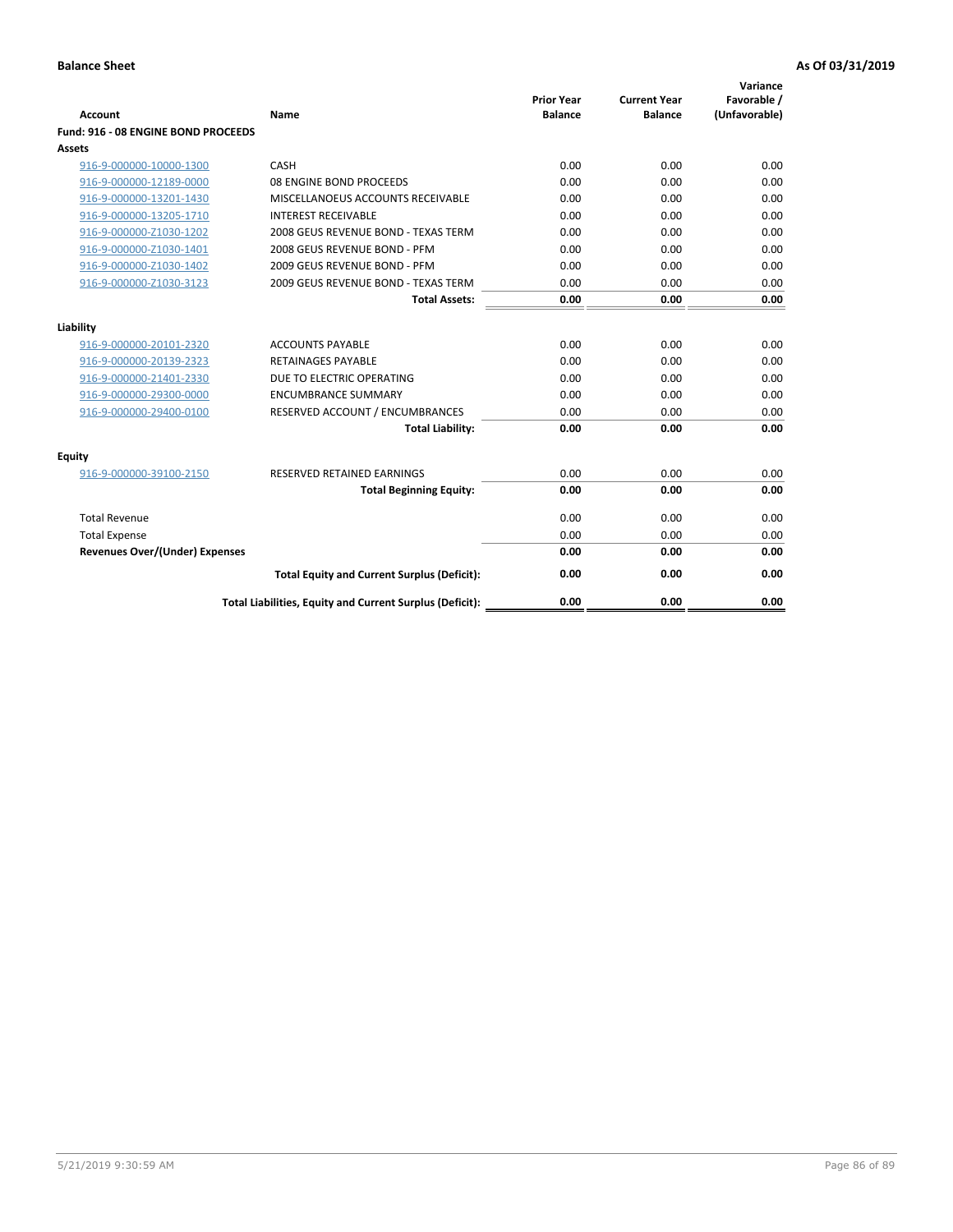**Variance**

|                              |                                            | <b>Prior Year</b> | <b>Current Year</b> | Favorable /   |
|------------------------------|--------------------------------------------|-------------------|---------------------|---------------|
| Account                      | Name                                       | <b>Balance</b>    | <b>Balance</b>      | (Unfavorable) |
| Fund: 950 - CABLE / INTERNET |                                            |                   |                     |               |
| Assets                       |                                            |                   |                     |               |
| 950-9-000000-10000-1300      | <b>CASH</b>                                | 1,113,505.60      | 1,237,293.73        | 123,788.13    |
| 950-9-000000-11550-1301      | PTO LIABILITY FUNDING                      | 0.00              | 41,047.22           | 41,047.22     |
| 950-9-000000-13000-1420      | <b>CUSTOMER ACCOUNTS RECEIVABLE</b>        | 289,932.56        | 292,264.26          | 2,331.70      |
| 950-9-000000-13001-1420      | NON CURRENT CUSTOMER ACCTS RECEIVAE        | 263,632.57        | 300,374.13          | 36,741.56     |
| 950-9-000000-13002-1440      | ALLOWANCE FOR UNCOLLECTABLE                | $-186,953.66$     | $-228,346.46$       | $-41,392.80$  |
| 950-9-000000-13003-1421      | UNBILLED YEAR-END ACCRUAL                  | 444,091.98        | 505,656.07          | 61,564.09     |
| 950-9-000000-13201-1430      | MISCELLANEOUS ACCOUNTS RECEIVABLE          | 0.00              | $-452.32$           | $-452.32$     |
| 950-9-000000-13205-1710      | <b>INTEREST RECEIVABLE</b>                 | 0.00              | 0.00                | 0.00          |
| 950-9-000000-15801-1540      | <b>INVENTORY</b>                           | 208,866.44        | 203,558.61          | $-5,307.83$   |
| 950-9-000000-16301-1070      | <b>CWIP</b>                                | 13,937.94         | 0.00                | $-13,937.94$  |
| 950-9-000000-17501-1860      | <b>EMPLOYEE CONTRIBUTIONS</b>              | 71,488.00         | 77,630.00           | 6,142.00      |
| 950-9-000000-17504-1860      | <b>INVESTMENT RETURN</b>                   | 225,398.00        | $-137,366.00$       | $-362,764.00$ |
| 950-9-000000-17508-1860      | <b>EXPERIENCE DIFFERENCE- OUTFLOW</b>      | 3,968.00          | $-5,053.00$         | $-9,021.00$   |
| 950-9-000000-17509-1860      | <b>EXPERIENCE DIFFERENCE - INFLOW</b>      | $-26,268.00$      | $-26,268.00$        | 0.00          |
| 950-9-000000-17520-1860      | <b>ASSUMPTION CHANGES</b>                  | 52,783.00         | 24,557.00           | $-28,226.00$  |
| 950-9-000000-18001-5110      | HEADEND, TRUNK & DISTRIBUTION SYSTEM       | 9,898,485.39      | 9,946,411.87        | 47,926.48     |
| 950-9-000000-18002-5111      | <b>HEADEND EQUIPMENT</b>                   | 1,339,980.56      | 1,400,741.30        | 60,760.74     |
| 950-9-000000-18003-5120      | <b>DROPS</b>                               | 2,810,572.22      | 2,485,830.72        | $-324,741.50$ |
| 950-9-000000-18101-5130      | <b>CUSTOMER PREMISES EQUIPMENT</b>         | 1,267,770.00      | 1,267,770.00        | 0.00          |
| 950-9-000000-18102-5140      | PRODUCTION EQUIPMENT                       | 69,984.90         | 56,100.35           | $-13,884.55$  |
| 950-9-000000-18201-5210      | <b>CENTRAL INTERNET EQUIPMENT</b>          | 422,769.46        | 159,738.46          | $-263,031.00$ |
| 950-9-000000-18202-5220      | <b>CUSTOMER INTERFACE EQUIPMENT</b>        | 256,575.29        | 280,820.68          | 24,245.39     |
| 950-9-000000-18301-5000      | <b>FIBER OPTICS</b>                        | 744,208.60        | 744,208.60          | 0.00          |
| 950-9-000000-18501-5901      | <b>STRUCTURES &amp; IMPROVEMENTS</b>       | 608,729.19        | 608,729.19          | 0.00          |
| 950-9-000000-18502-5910      | <b>FURNITURE &amp; OFFICE EQUIPMENT</b>    | 137,419.19        | 40,805.10           | $-96,614.09$  |
| 950-9-000000-18503-5920      | <b>TRANSPORTATION EQUIPMENT</b>            | 373,895.50        | 338,295.50          | $-35,600.00$  |
| 950-9-000000-18504-5950      | LABORATORY EQUIPMENT                       | 163,348.67        | 162,492.67          | $-856.00$     |
| 950-9-000000-18505-5960      | POWER OPERATED EQUIPMENT                   | 5,500.00          | 0.00                | $-5,500.00$   |
| 950-9-000000-18506-5980      | MISCELLANEOUS EQUIPMENT                    | 0.00              | 0.00                | 0.00          |
| 950-9-000000-18999-1080      | ACCUMULATED DEPRECIATION                   | -10,996,400.95    | -10,813,915.37      | 182,485.58    |
|                              | <b>Total Assets:</b>                       | 9,577,220.45      | 8,962,924.31        | -614,296.14   |
| Liability                    |                                            |                   |                     |               |
| 950-9-000000-20101-2320      | <b>ACCOUNTS PAYABLE</b>                    | 0.00              | 0.00                | 0.00          |
| 950-9-000000-20102-2321      | <b>CREDIT CARD PAYABLE</b>                 | 7,886.41          | 0.00                | 7,886.41      |
| 950-9-000000-20103-2322      | ACCRUED ACCOUNTS PAYABLE                   | 0.00              | 0.00                | 0.00          |
| 950-9-000000-20815-2410      | SALES TAX PAYABLE - IN THE CITY            | 30.547.34         | 29,126.43           | 1,420.91      |
| 950-9-000000-20816-2411      | SALES TAX PAYABLE - OUT OF CITY            | 0.00              | 0.00                | 0.00          |
| 950-9-000000-21001-1101      | DUE TO COG - GEN FUND                      | 0.00              | 0.00                | 0.00          |
| 950-9-000000-21507-2347      | DUE TO GBOD                                | 0.00              | 0.00                | 0.00          |
| 950-9-000000-22001-2327      | SALARIES PAYABLE                           | 45,167.97         | 44,560.62           | 607.35        |
| 950-9-000000-22002-2328      | PTO PAYABLE                                | 59,949.64         | 77,247.97           | -17,298.33    |
| 950-9-000000-24000-2350      | <b>CUSTOMER DEPOSITS</b>                   | 11,310.18         | 10,795.18           | 515.00        |
| 950-9-000000-26001-2283      | <b>OBLIGATION FOR COMPENSATED ABSENCES</b> | 20,920.81         | 0.00                | 20,920.81     |
| 950-9-000000-29300-0000      | <b>ENCUMBRANCE SUMMARY</b>                 | 0.00              | 0.00                | 0.00          |
| 950-9-000000-29400-0100      | RESERVED ACCOUNT / ENCUMBRANCES            | 0.00              | 0.00                | 0.00          |
| 950-9-000000-29999-2283      | <b>NET PENSION LIABILITY</b>               | 489,893.00        | 113,499.00          | 376,394.00    |
|                              | <b>Total Liability:</b>                    | 665,675.35        | 275,229.20          | 390,446.15    |
|                              |                                            |                   |                     |               |
| <b>Equity</b>                |                                            |                   |                     |               |
| 950-9-000000-39100-2160      | UNRESERVED RETAINED EARNINGS               | 8,481,781.47      | 8,170,121.49        | $-311,659.98$ |
| 950-9-000000-39500-4210      | NET POSITION - PENSION                     | -438.00           | $-438.00$           | 0.00          |
|                              | <b>Total Beginning Equity:</b>             | 8,481,343.47      | 8,169,683.49        | -311,659.98   |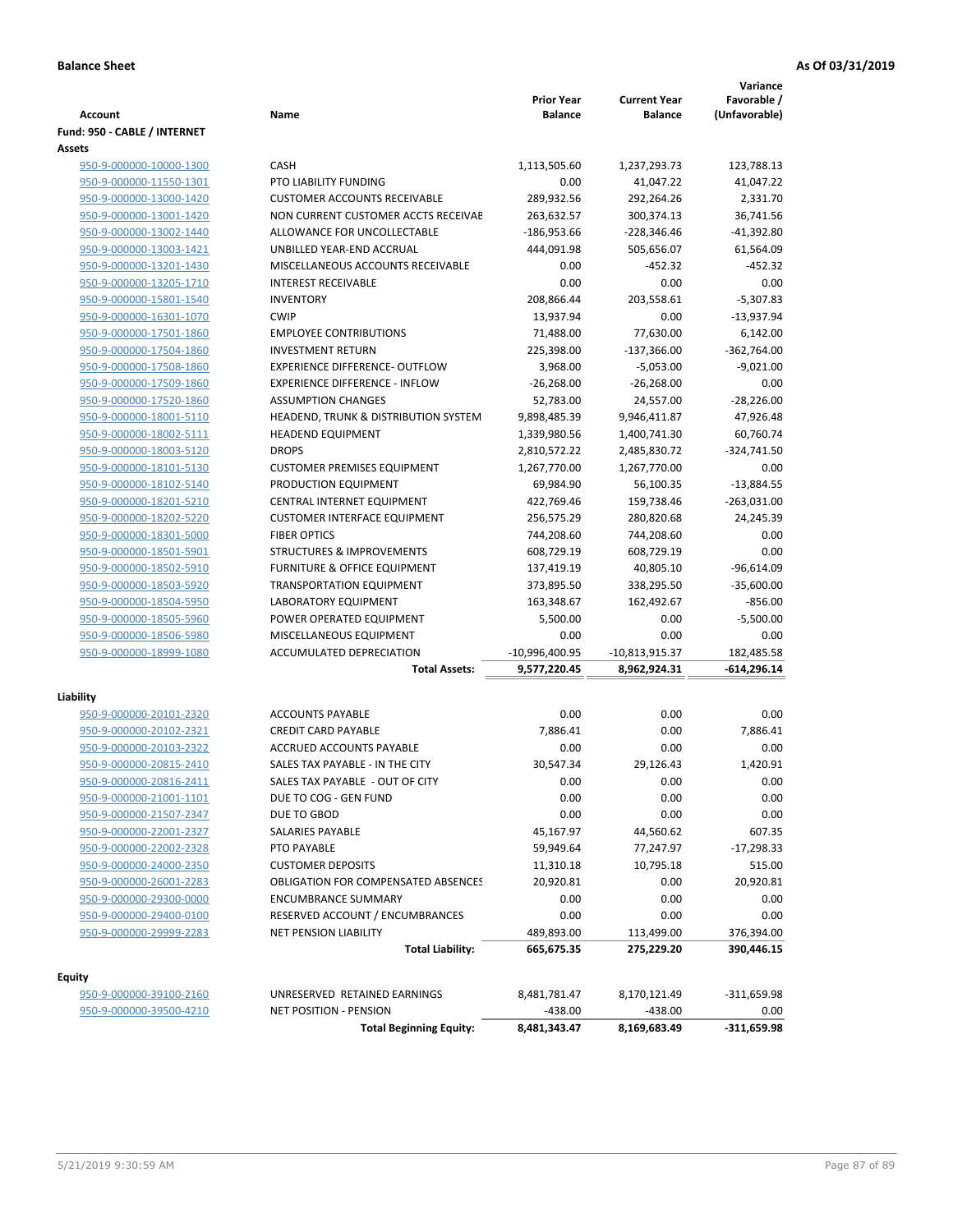| Account                        | Name                                                     | <b>Prior Year</b><br><b>Balance</b> | <b>Current Year</b><br><b>Balance</b> | Variance<br>Favorable /<br>(Unfavorable) |
|--------------------------------|----------------------------------------------------------|-------------------------------------|---------------------------------------|------------------------------------------|
| <b>Total Revenue</b>           |                                                          | 3,235,476.17                        | 3,299,702.27                          | 64,226.10                                |
| <b>Total Expense</b>           |                                                          | 2,805,274.54                        | 2,781,690.65                          | 23,583.89                                |
| Revenues Over/(Under) Expenses |                                                          | 430,201.63                          | 518.011.62                            | 87,809.99                                |
|                                | <b>Total Equity and Current Surplus (Deficit):</b>       | 8.911.545.10                        | 8,687,695.11                          | $-223.849.99$                            |
|                                | Total Liabilities, Equity and Current Surplus (Deficit): | 9,577,220.45                        | 8,962,924.31                          | $-614.296.14$                            |